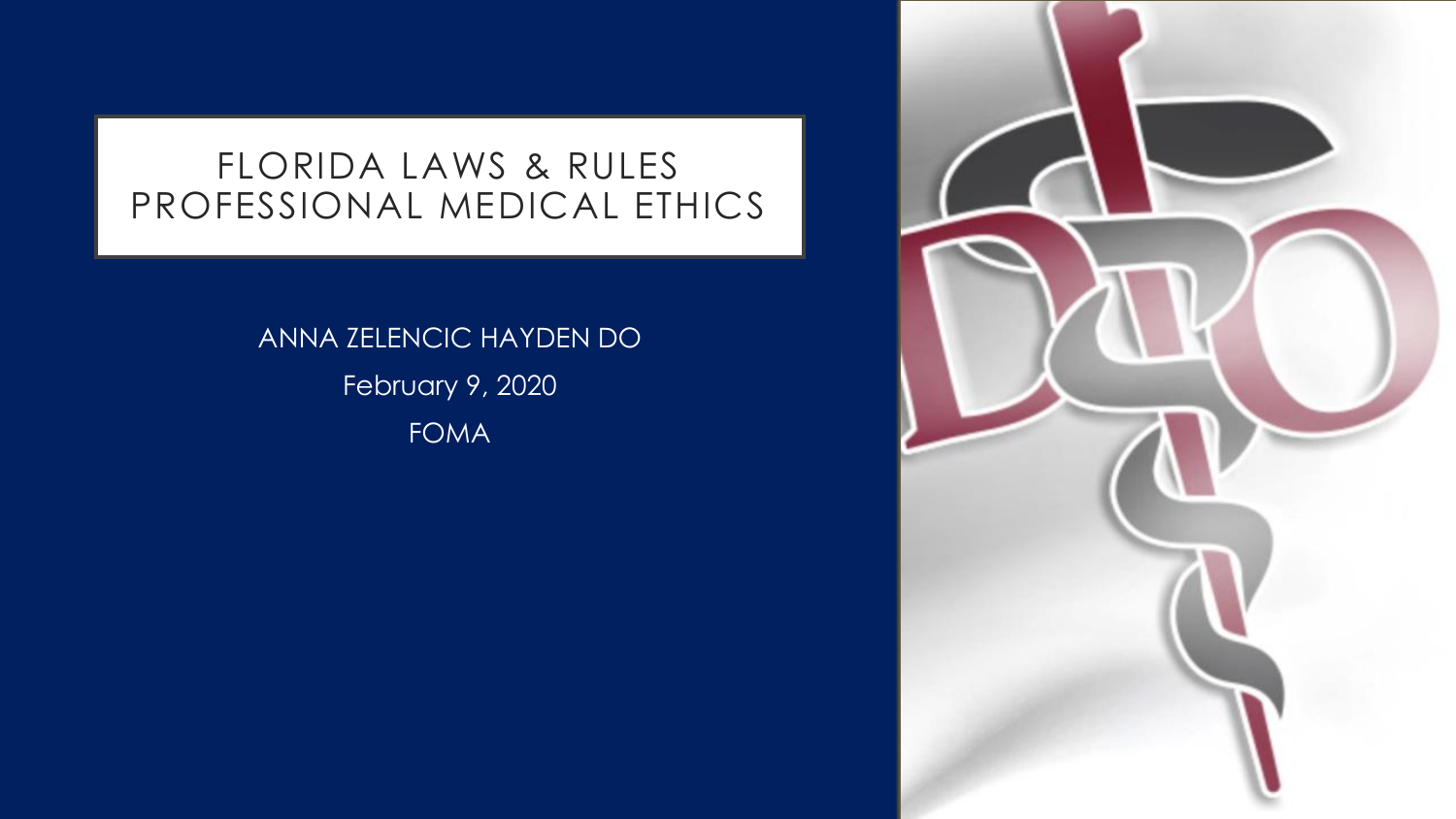#### MY DISCLOSURES

I voluntarily come here  $\cdot$  **have no disclosures**  $\cdot$  **I** do not represent The Board of Osteopathic Medicine- BOOM  $\cdot\cdot$  Do not ask me for legal advice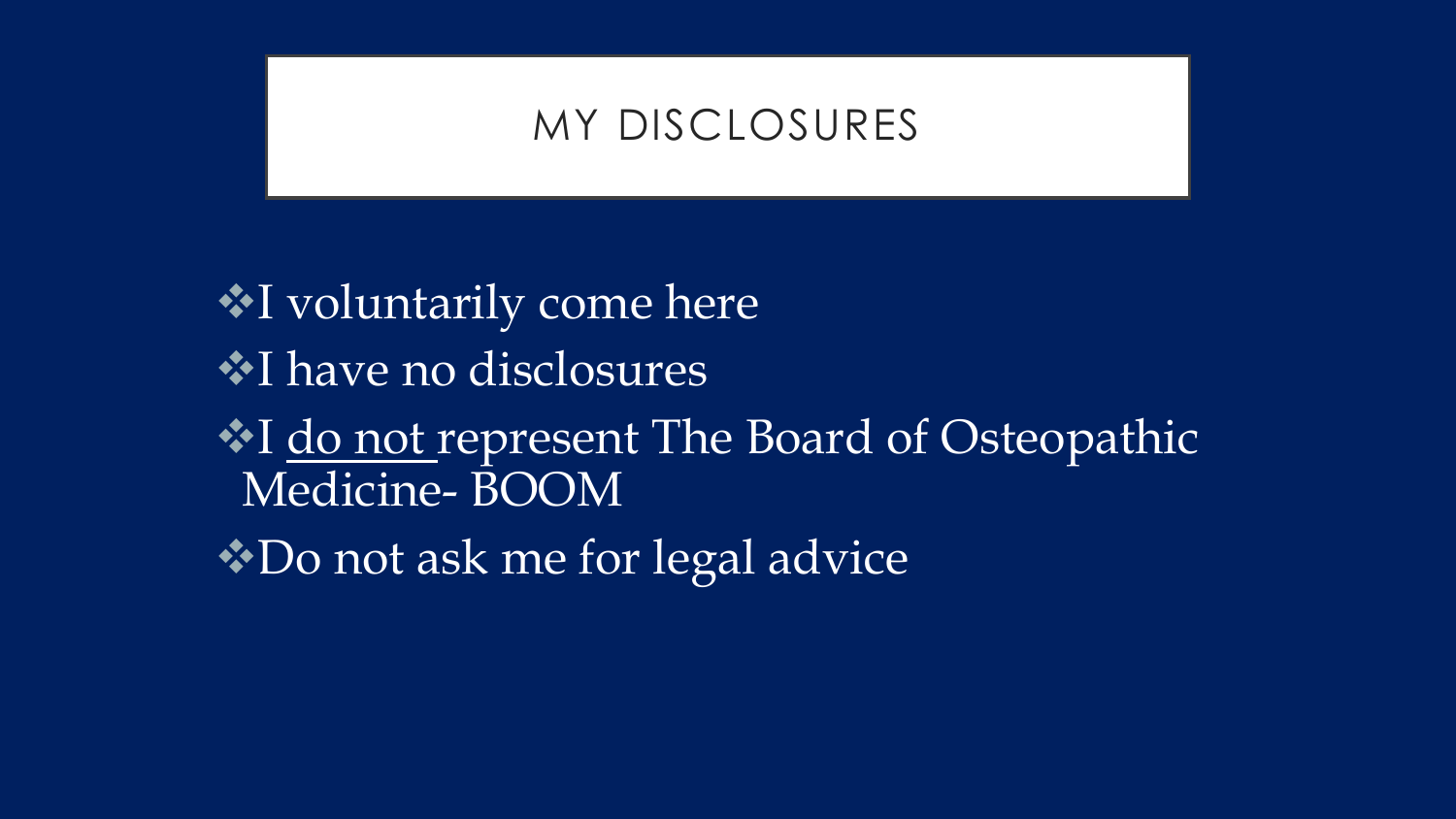## PURPOSE

- Overall function/process of the BOOM
- Top Ten Important Rules to maintain a clear & active license /updates
- Most important 459.015 (1) (o) failure to maintain legible MR
- Case based examples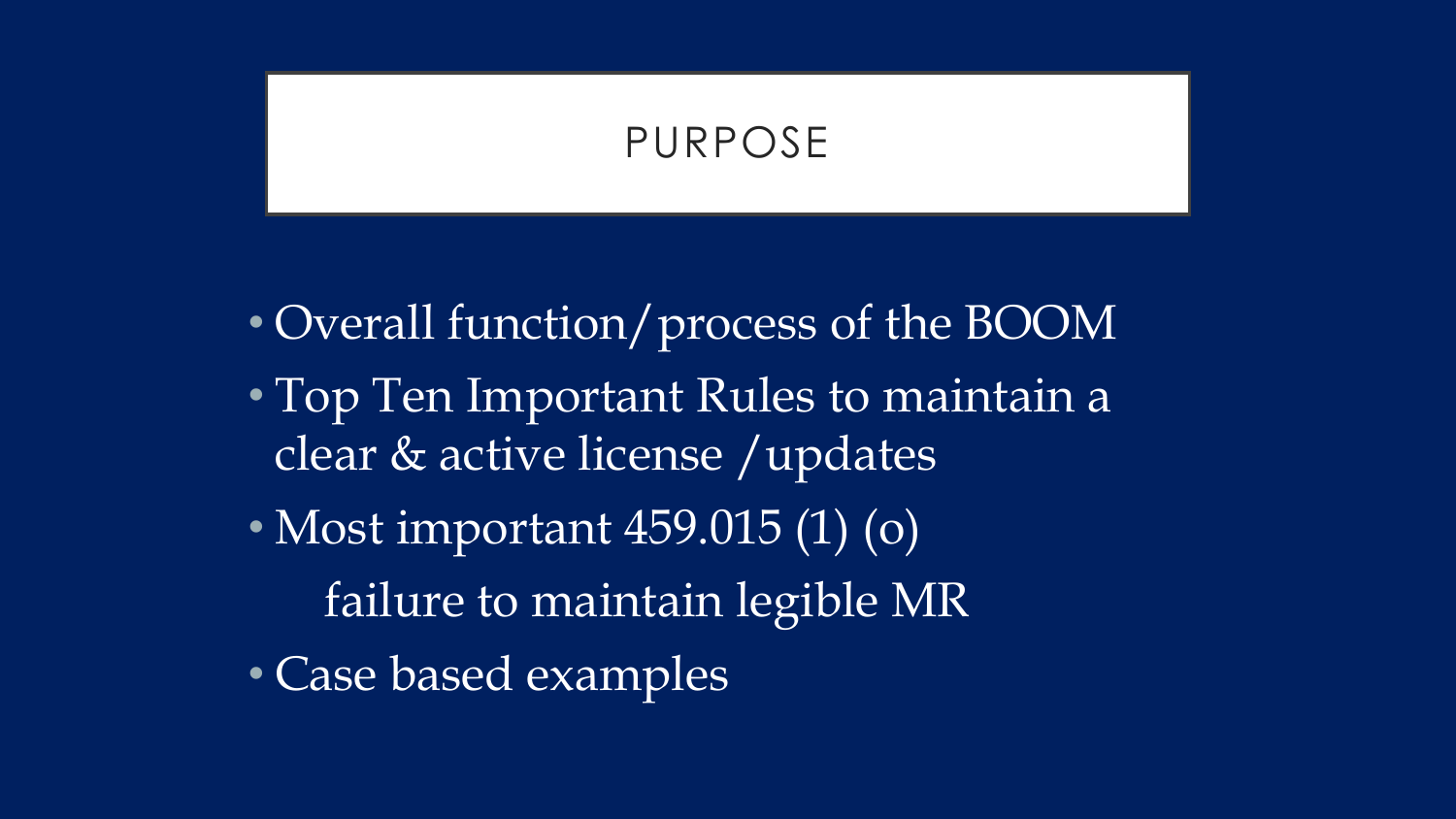## PROFESSIONAL & MEDICAL ETHICS

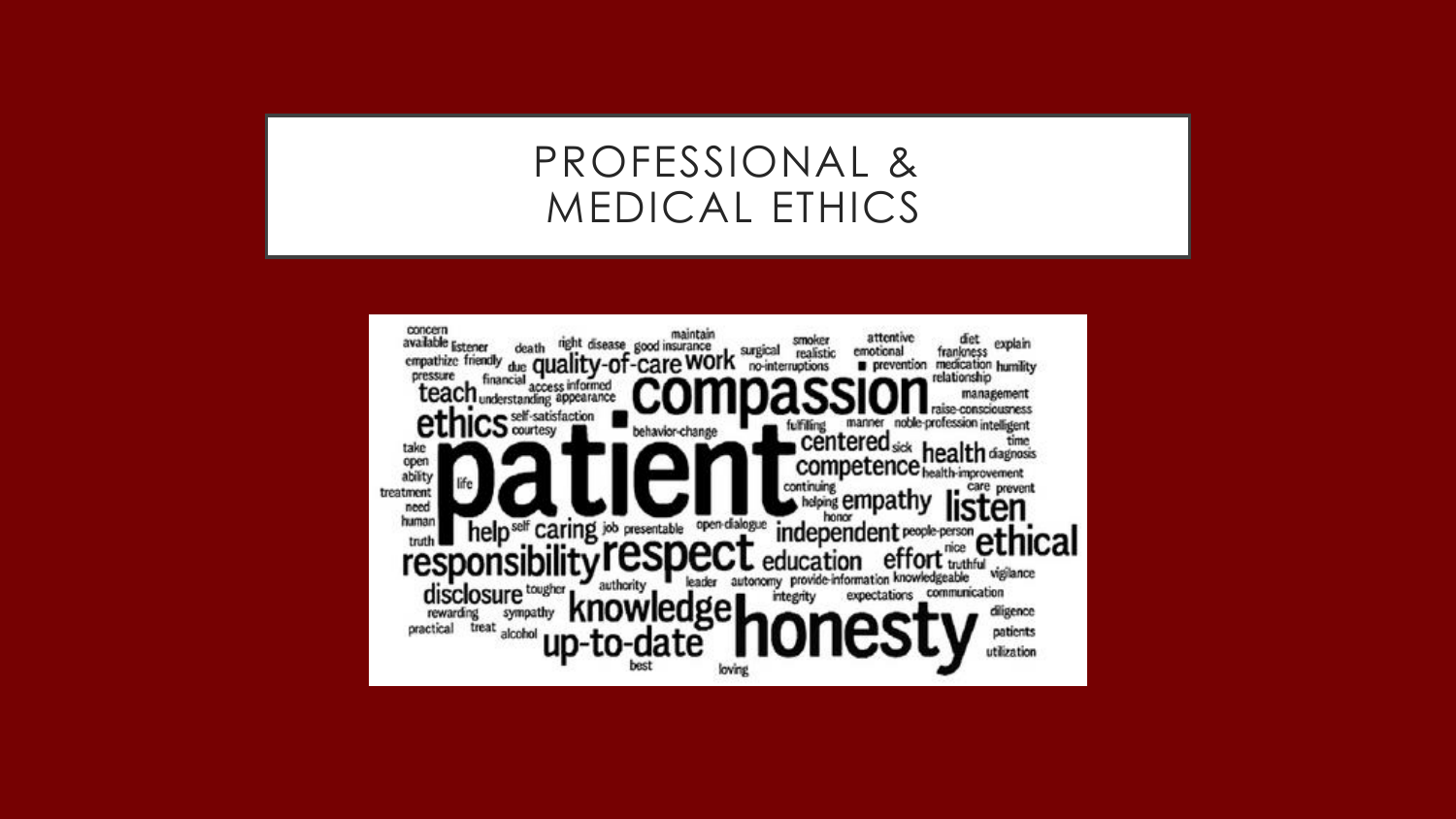# MEDICAL ETHICS

• Sets forth duties for healthcare providers What Providers should do What Providers should not do • Chapter 459 Florida Statues governs DO •Rule 64B15 F.A.C.

• Chapter 456 F.S. relates to all health care professions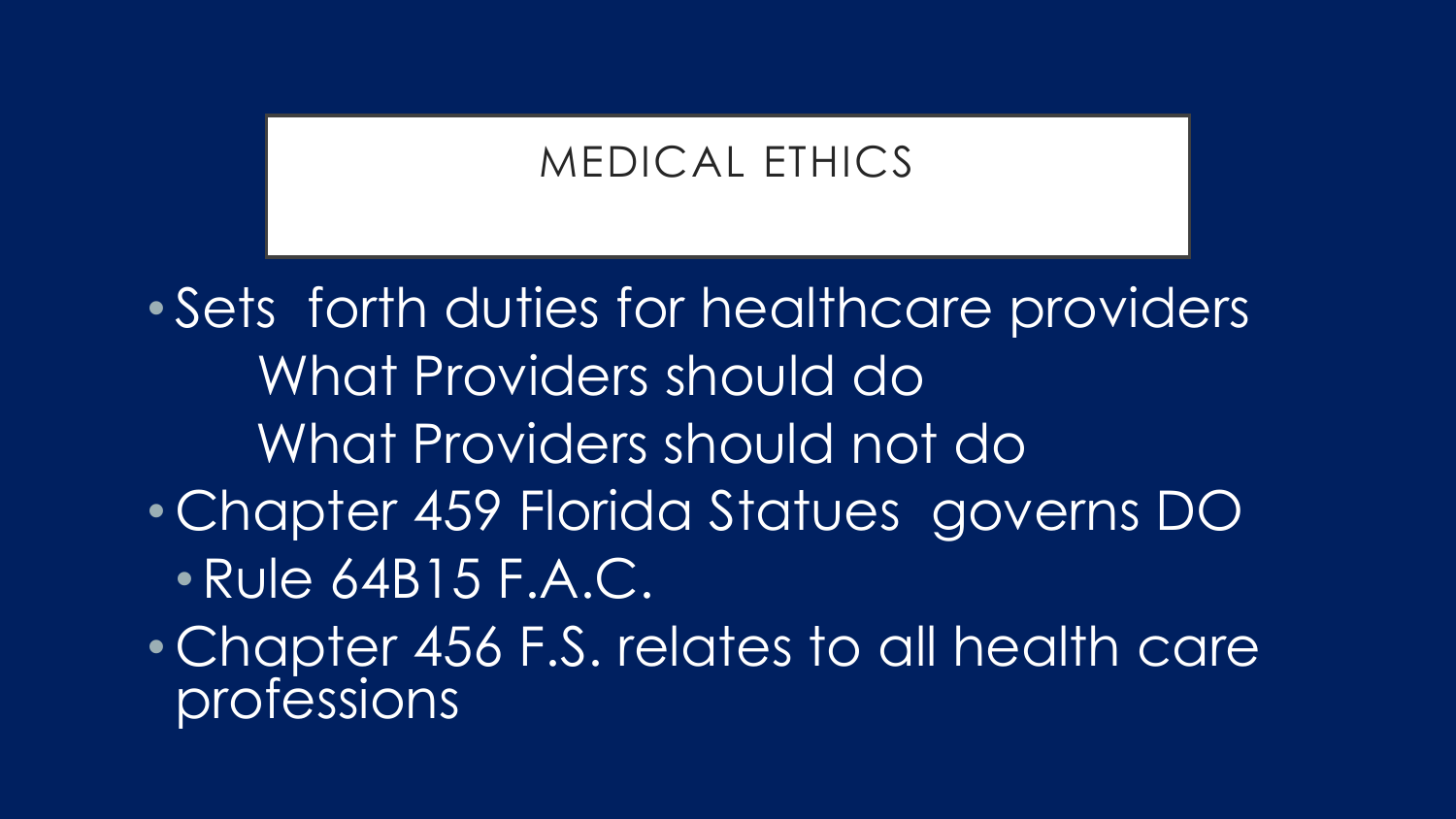# ETHICS & COMPLIANCE

- Go hand in hand
- Code of conduct established to enforce federal, state and local laws & as well as the mission and values of the organization or your practice.
- Patient care ethics clinical side of medicine
- Reimbursement business side of medicine
- Contract ethics business side of medicine
- Anti-kick back statue refers to referral for gain for federal programs/contracts
- Stark laws –conflict of interest outside referrals for gain
- False claims act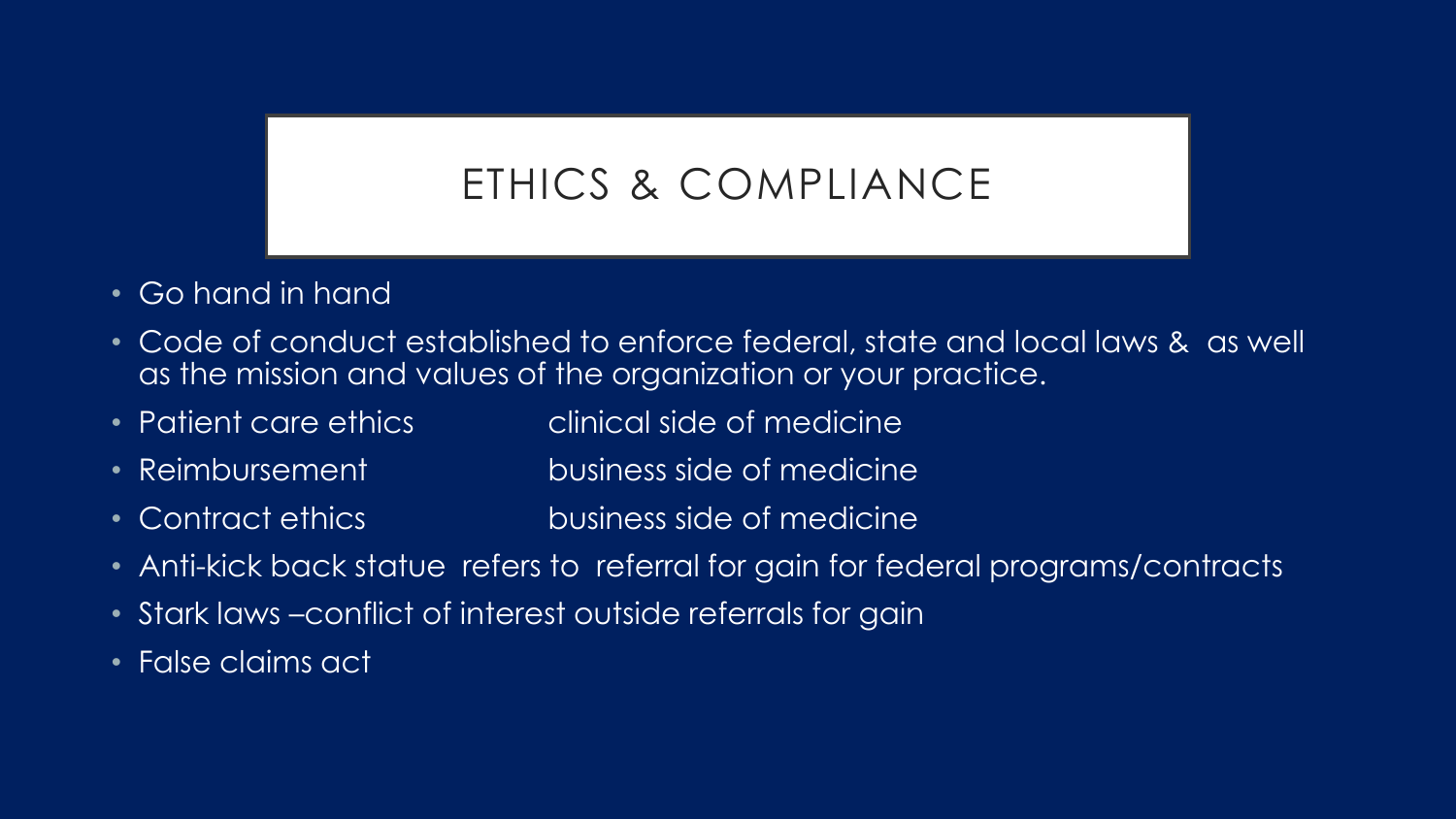# PATIENT RIGHTS

- Communication open & honest integral part of dr- pt relationship
- Right to receive information from physician regarding benefits, risks and cost
- Right to make decisions
- Right to courtesy, respect, dignity, responsiveness & timely attention to health needs
- Right to confidentiality
- Right to continuity of healthcare
- Right to have adequate care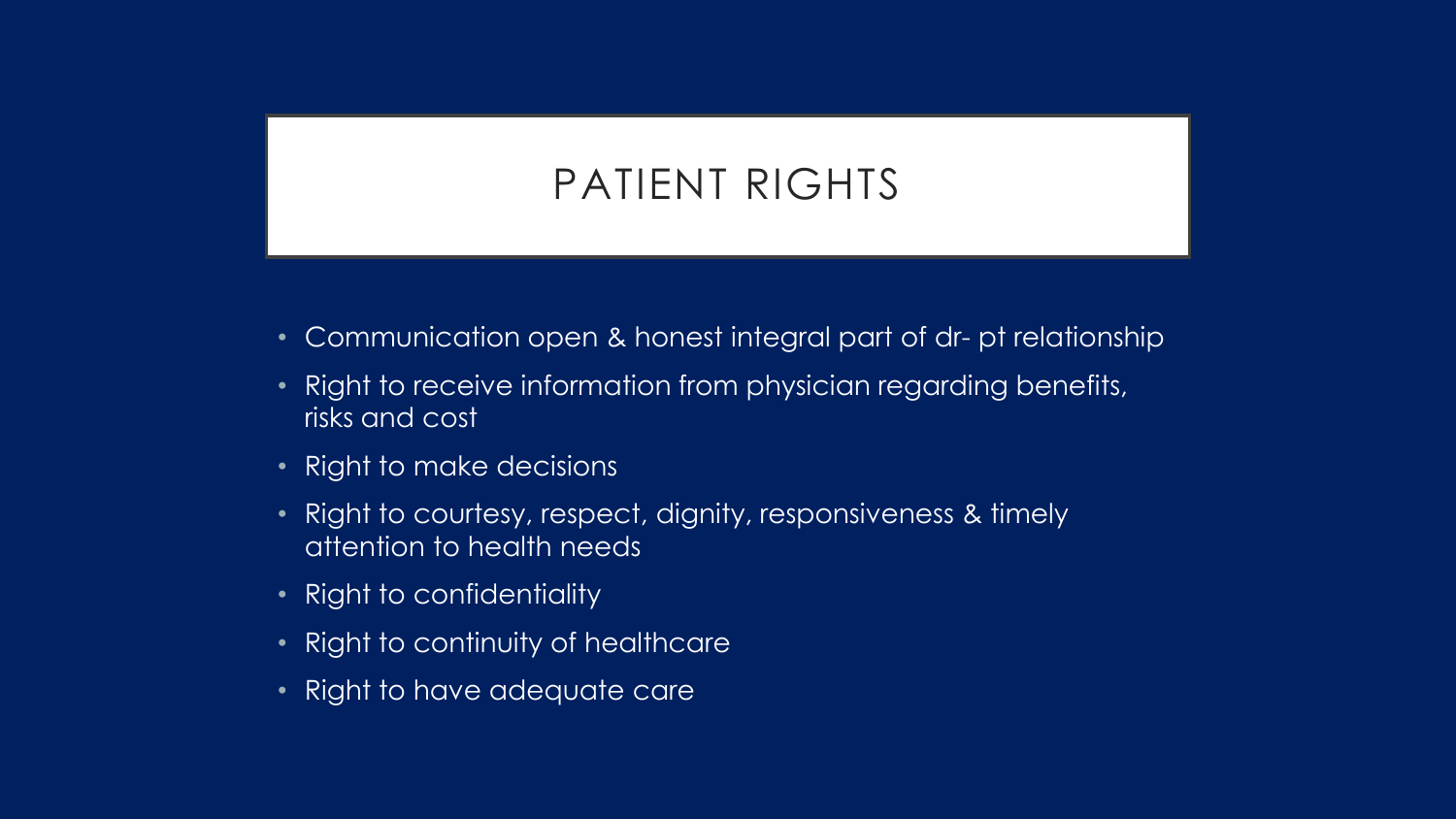#### BOARD FUNCTION

- The purpose of BOOM is to ensure that every licensed DO meets minimum requirements for **safe** & effective practice
- Credentialing new applications-
- Disciplinary matters-consider what the action is necessary to **protect** the public and then only secondarily what action if any will serve to rehabilitate the licensee being disciplined
- Rulemaking authority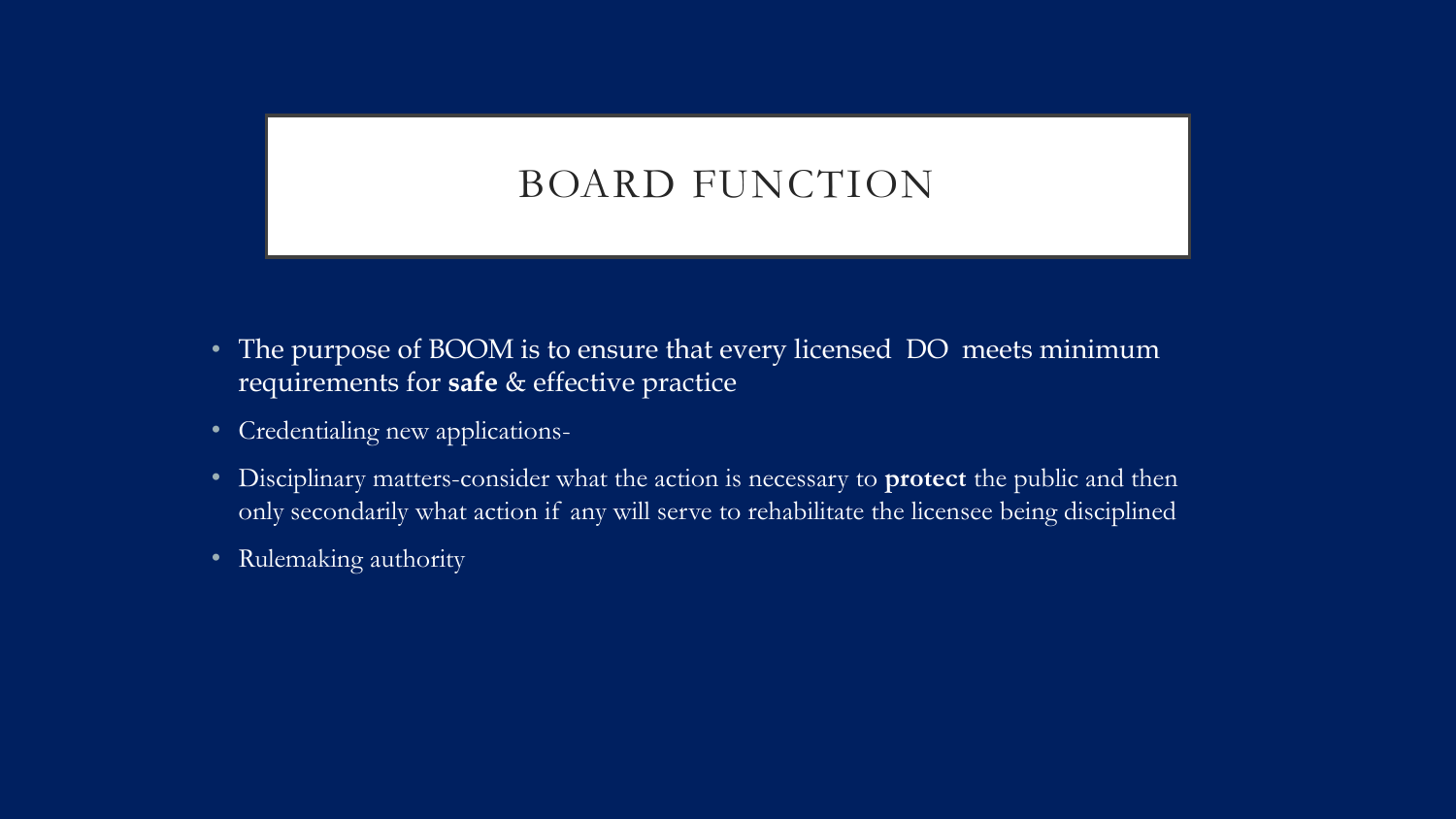# FLORIDA BOARD OF OSTEOPATHIC MEDICINE

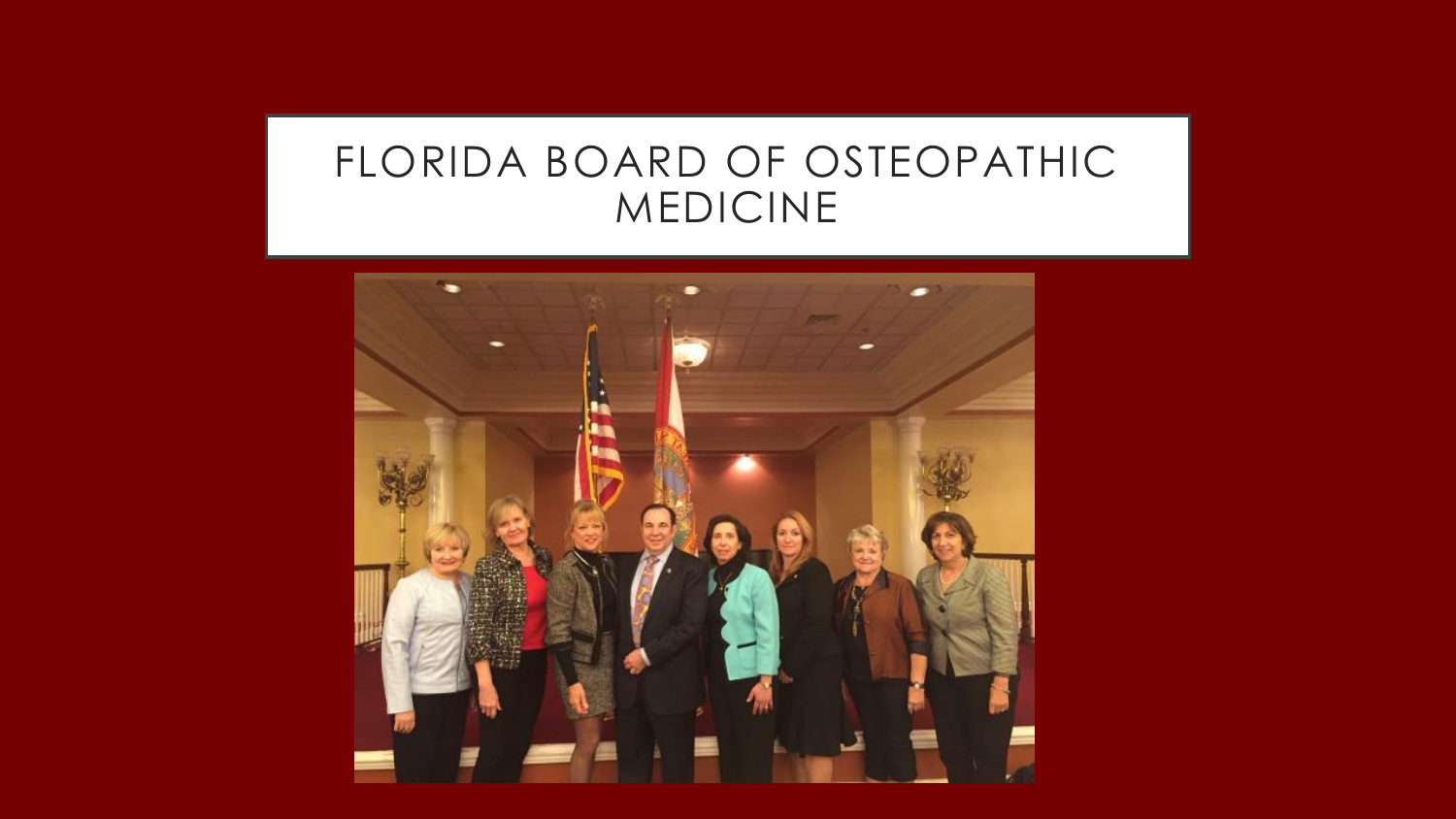## BOARD OF OSTEOPATHIC MEDICINE

- Operate under the sunshine law
- Operate under the code of ethics for public officers and employees
- All cases filed are public record after a probable cause panel determines there is a potential violation.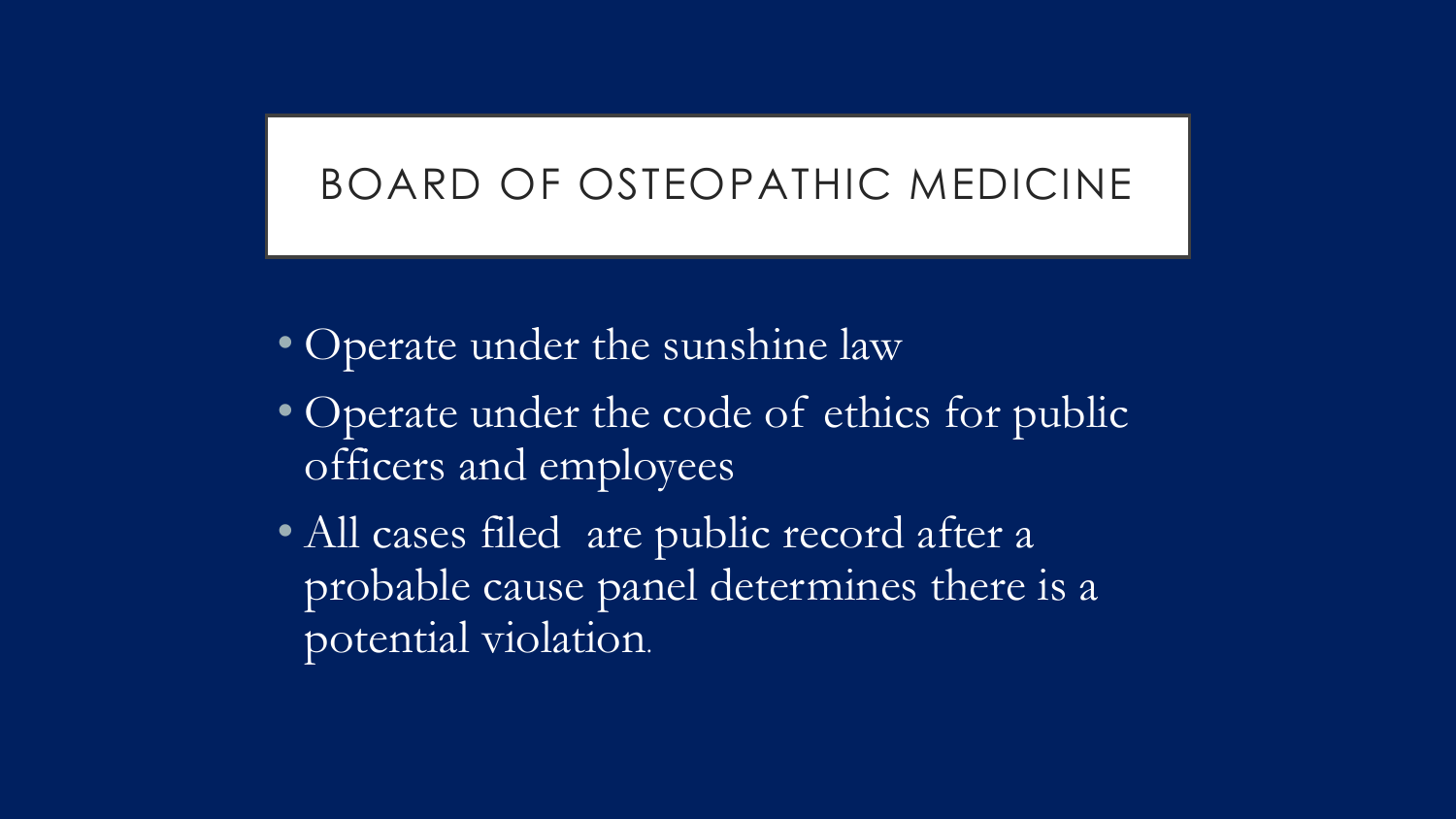

#### Division of Medical Quality Assurance Enforcement Process



**Consumer Services (CSU)**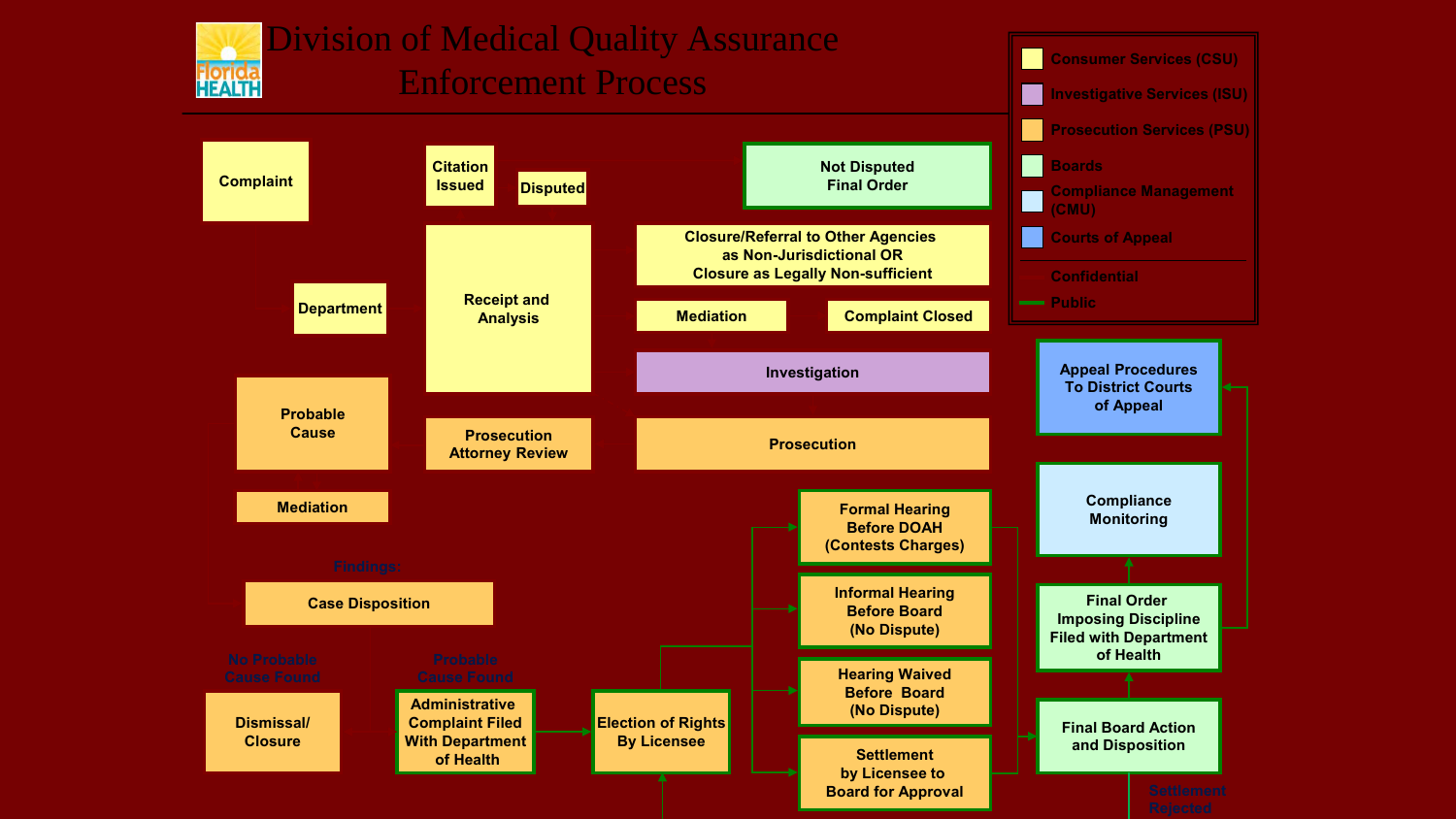# COMPLAINTS

- Out of state actions/civil/federal/hospitals/insurance companies/patient/family
- Quality of care-Overprescribing or surgical, informed consent does not match the procedure attempted or done, retained F.B.
- Communication issues why?
	- Failure to consider pt background
	- Details of your treatment plan unclear to pt
	- Lack of timely follow up about results
	- Medical records  $459.015(1)(o)$
- Failure to maintain professionalism boundaries- sexual misconduct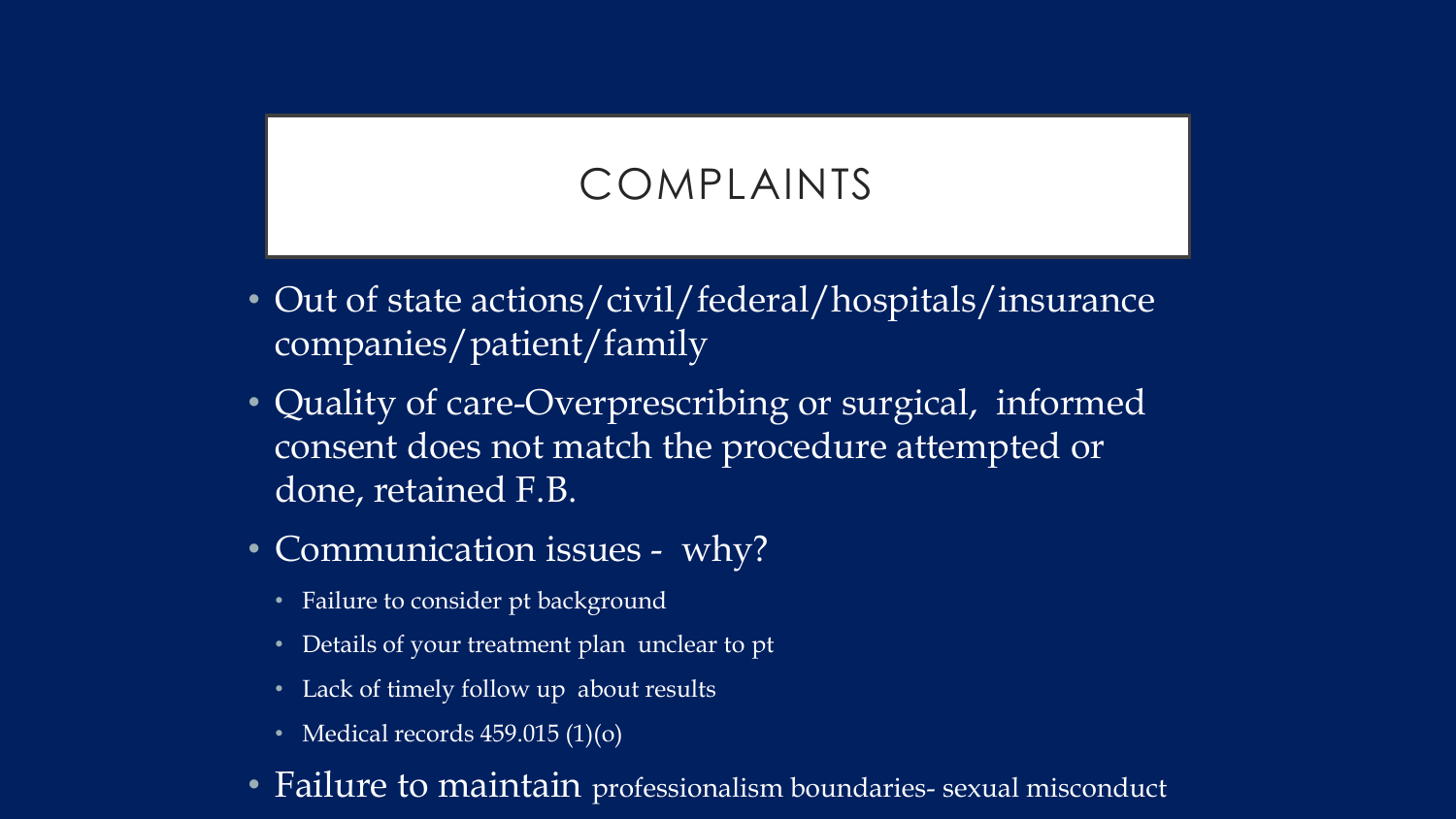#### ENFORCEMENT PROCESS

- Complaint goes to the DOH
- Analysis is done
	- Citation is issued- "get out of jail card-like a traffic ticket" non patient safety issues
	- Closure
	- Mediation
	- Investigation—prosecution service unit (ISU)
	- Probable cause –mediation
		- No probable cause –dismissal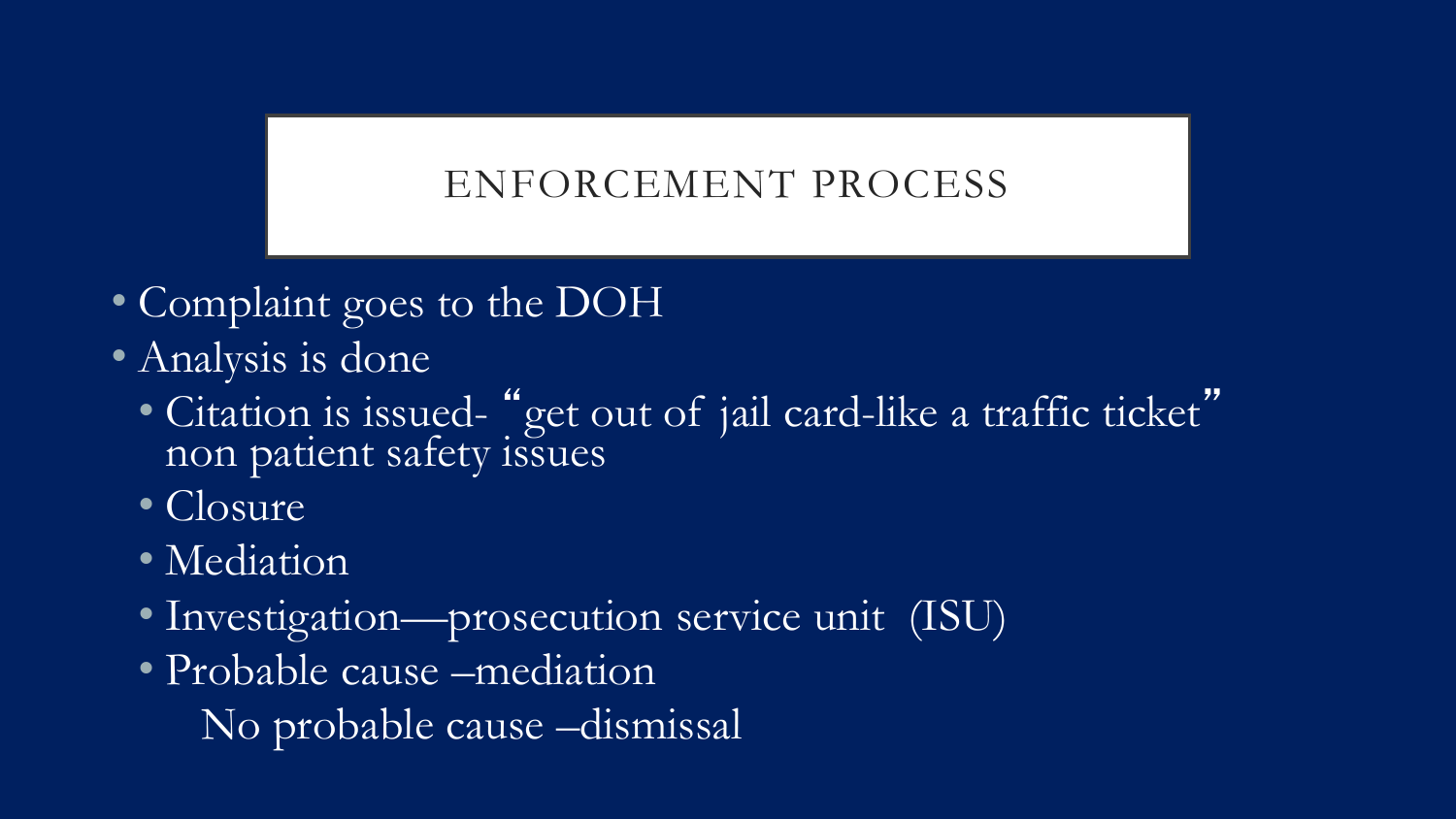# COMPLAINTS

• Analyzed for legal sufficiency-violation of Florida statutes If none, process ends If yes, the complaints goes to PSU

- PSU evaluates legal components -1st lookover by Dept. medical consultant
	- ISU, MR, interview witnesses, obtain evidence, prepare investigative report
	- Burden is on PSU difficult to prove malpractice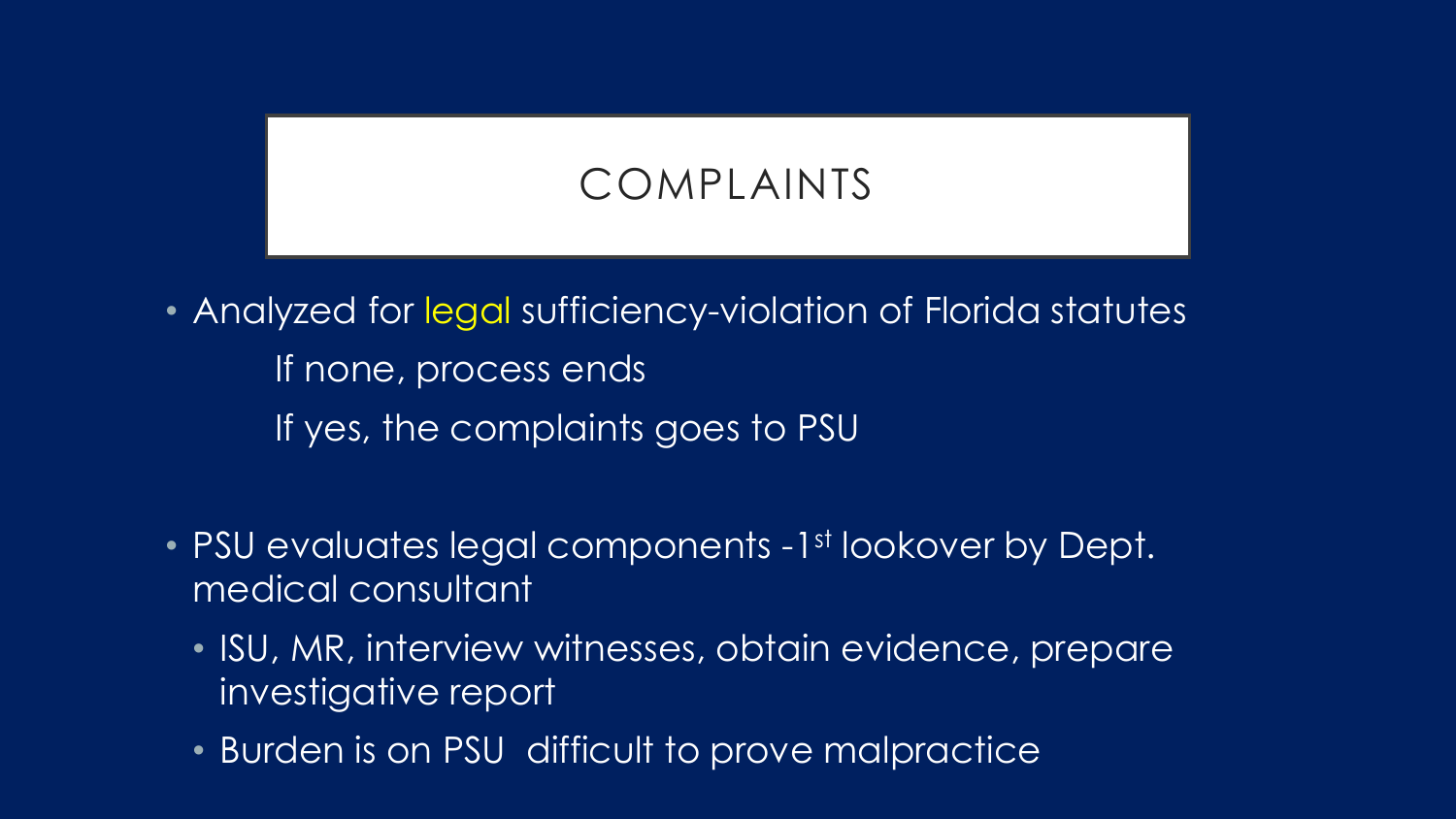### RESPONDING TO COMPLAINT

- Statement made is part of evidence obtain a qualified health care admin attorney
- Advise the investigator you will be represented by legal counsel & they will respond on your behalf
- Make sure the complete investigative file is received & your attorney provides zealous legal & well-founded med defense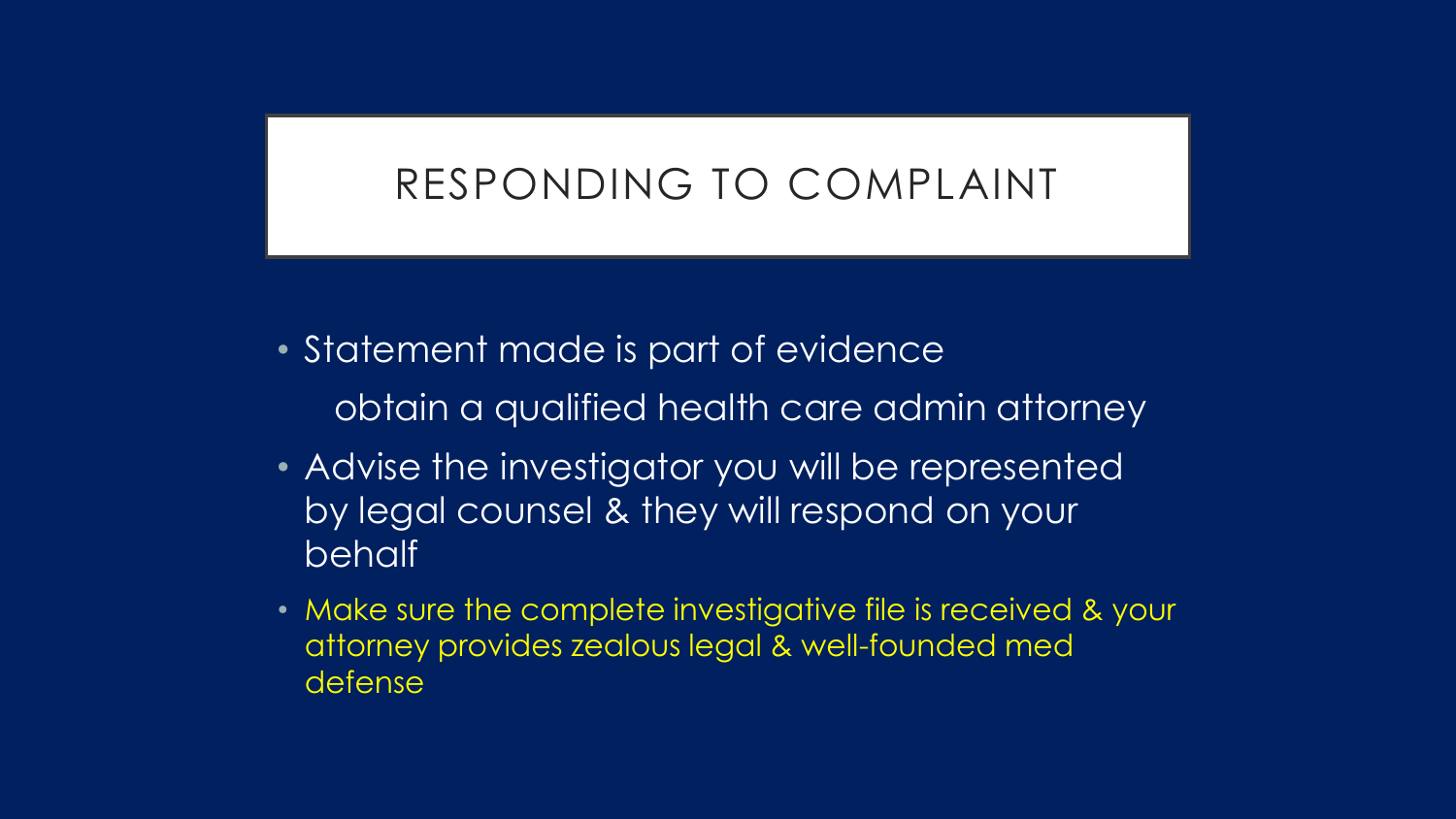## RESPONSE TO COMPLAINT

- Your collaboration for a defense will address all issues of the complaint
- Submit an opinion from your own expert to refute the departments' expert opinion
- Timing to submission is prior to the PCP
- Example "integrative" med case or "surgical" approach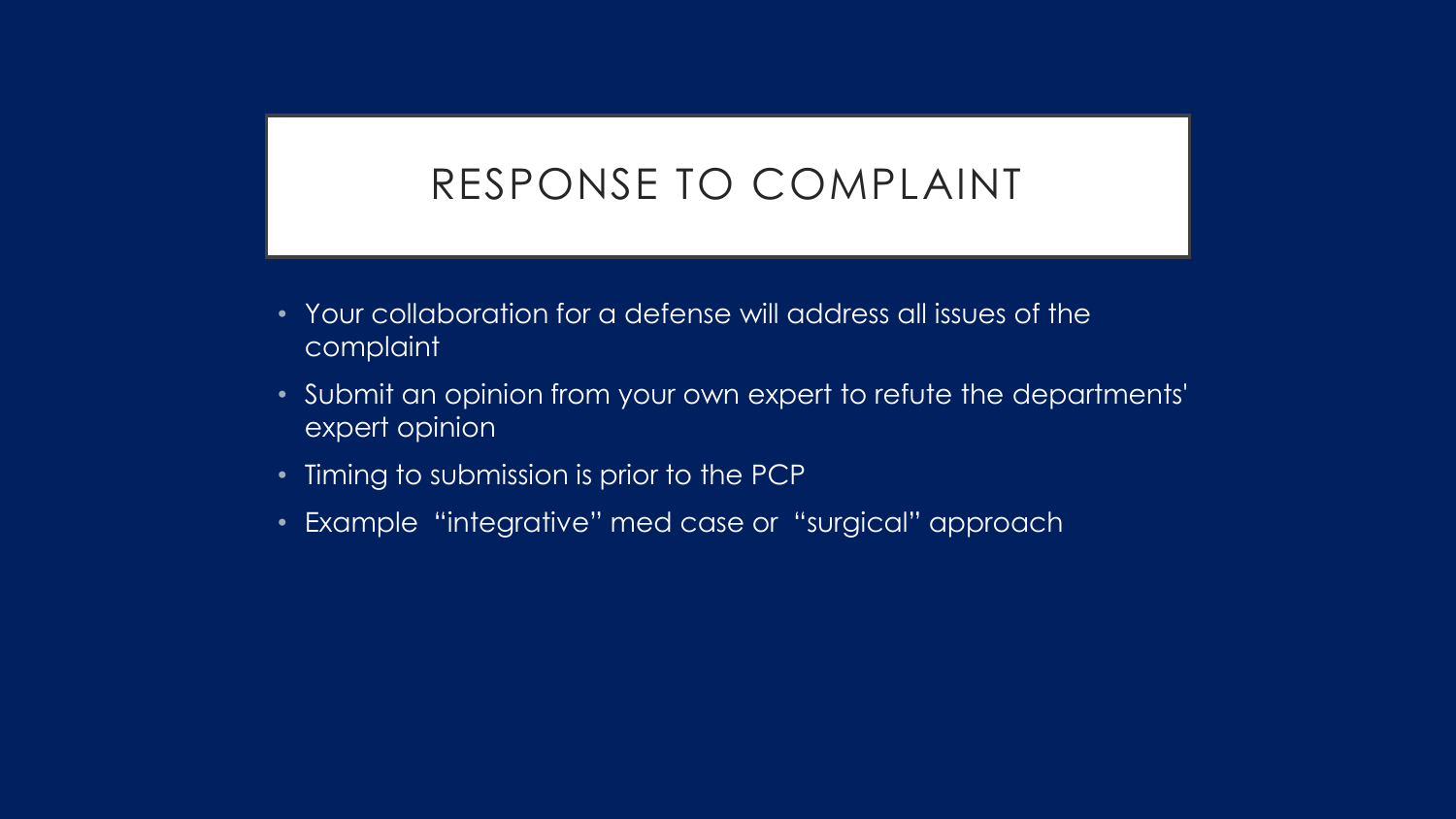#### ENFORCEMENT PROCESS

If probable cause is found

Administrative complaint filed DOH

Election of Rights by licensee

- Formal hearing before DOAH
- Informal hearing before board-no dispute
- Hearing waived before board-no dispute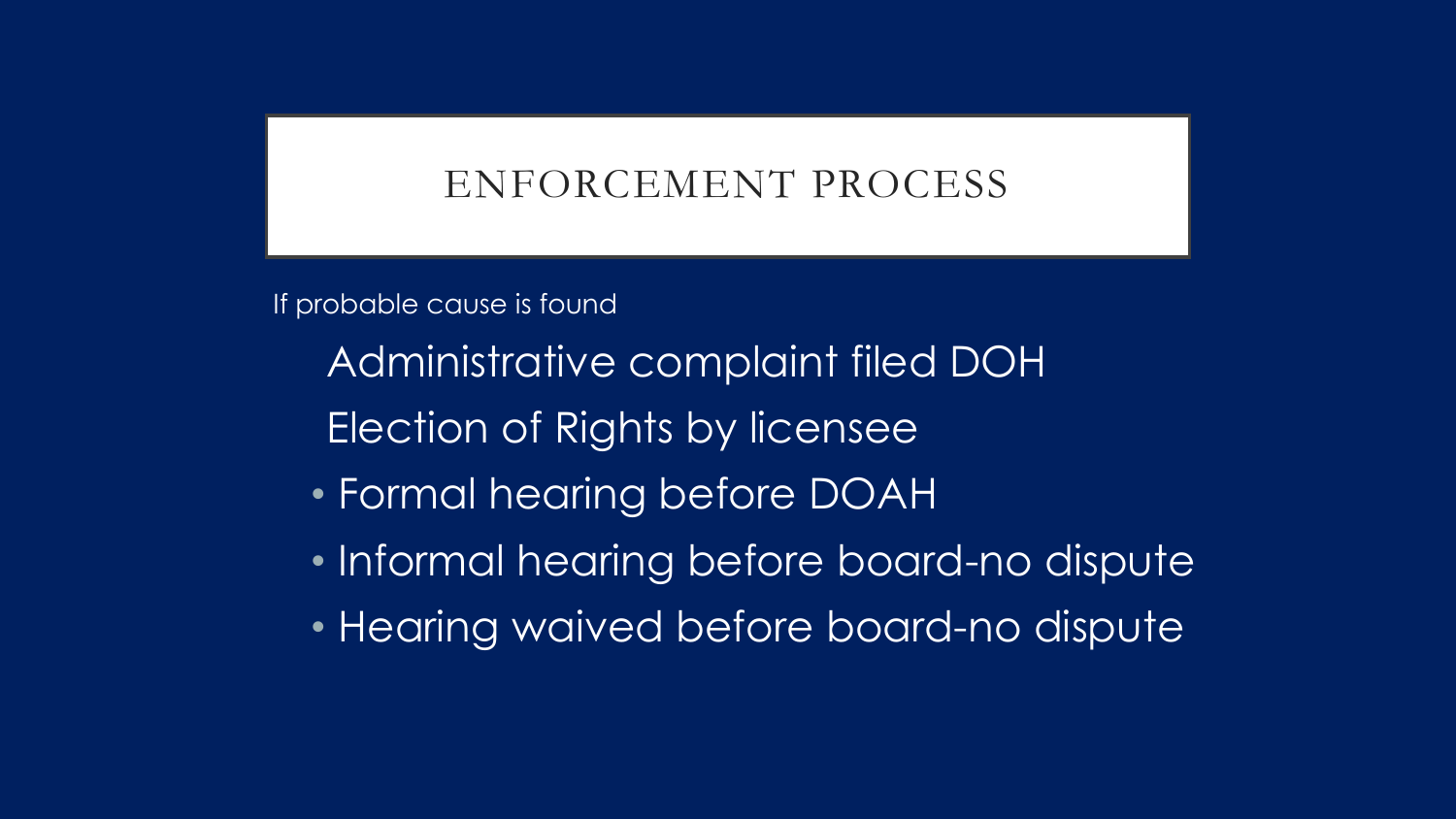# ENFORCEMENT

- Settlement agreement to board for approval- (attorney who is versed in administrative law \*\*\*NEGOTIATE)
- Clause to petition for early termination of probation
- Clause to petition for reinstatement of license restriction removals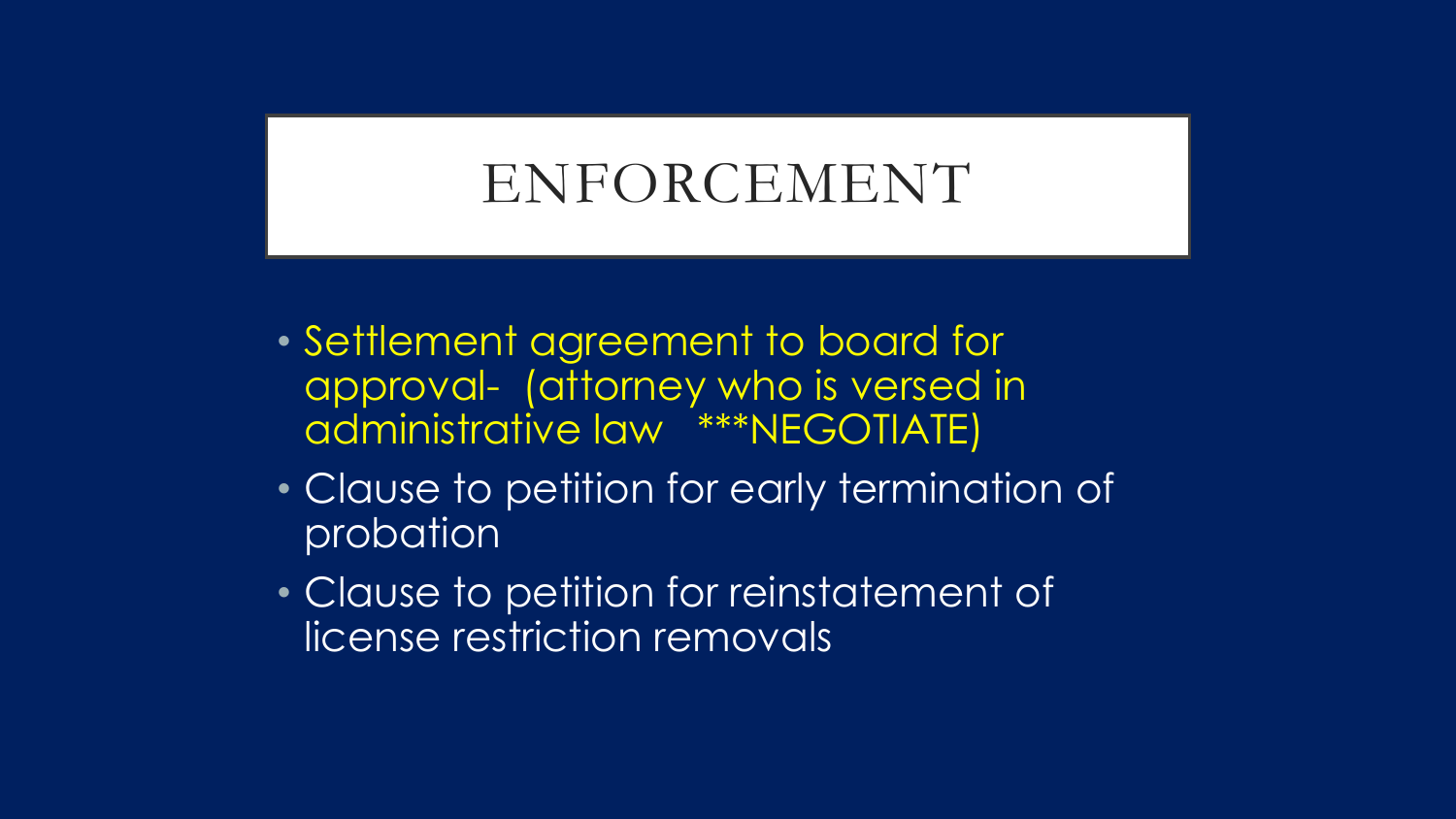# ENFORCEMENT

Final board action and disposition

- Final order imposing discipline filed with DOH-difficult to modify
- Compliance monitoring
- Appeal procedures to district courts of appeal (\$)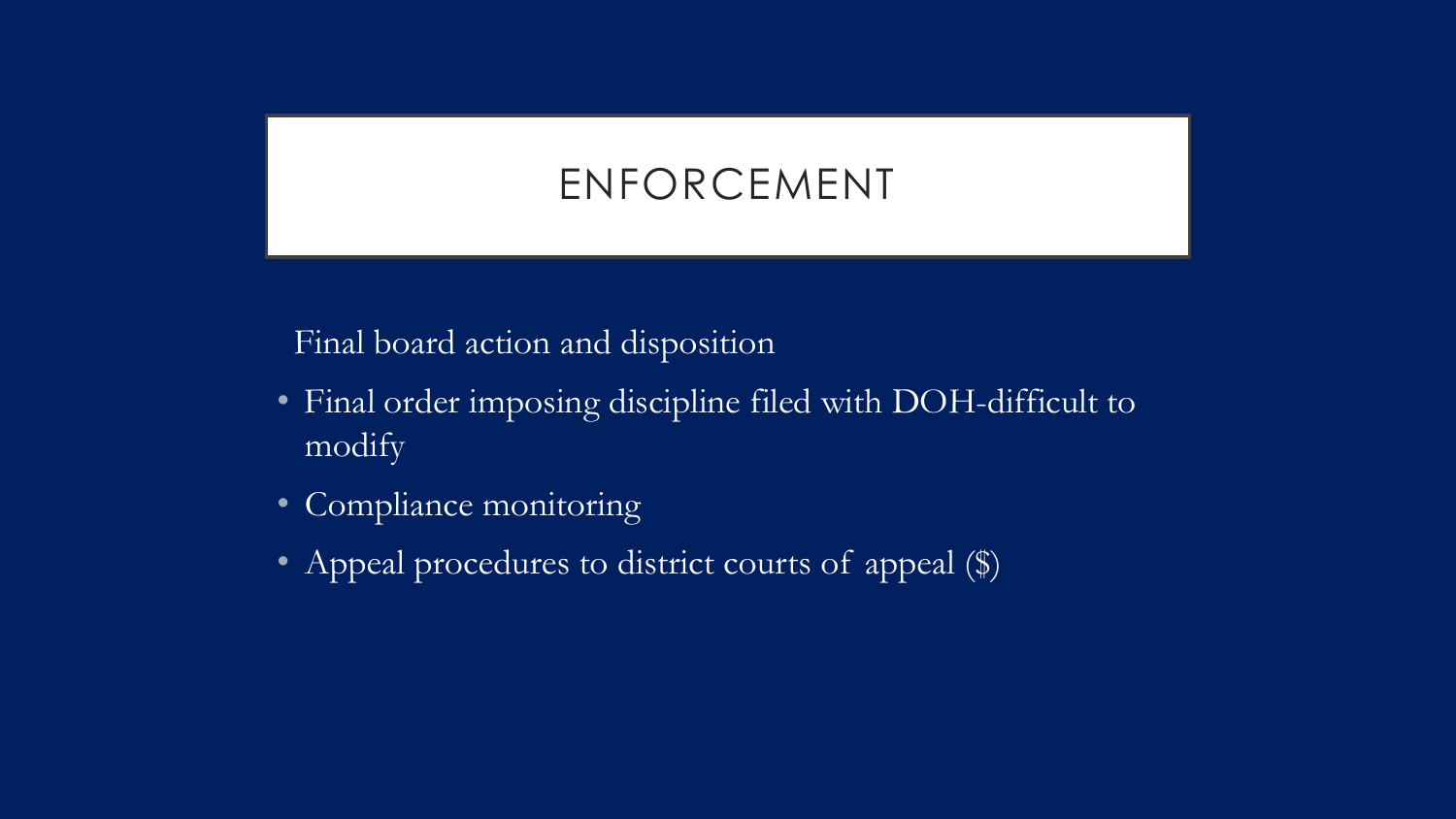# DISCIPLINARY GUIDELINES 64B15-6.0111

- The BOOM have violations set forth
- Recommended penalties
- First offense and for subsequent offenses.
- The BOOM-by statue-the penalties are predetermined range.

The BOOM may wish to administer a more lenient penalty \$ vs. a stiffer penalty depending on the nature of the offense and previous offenses.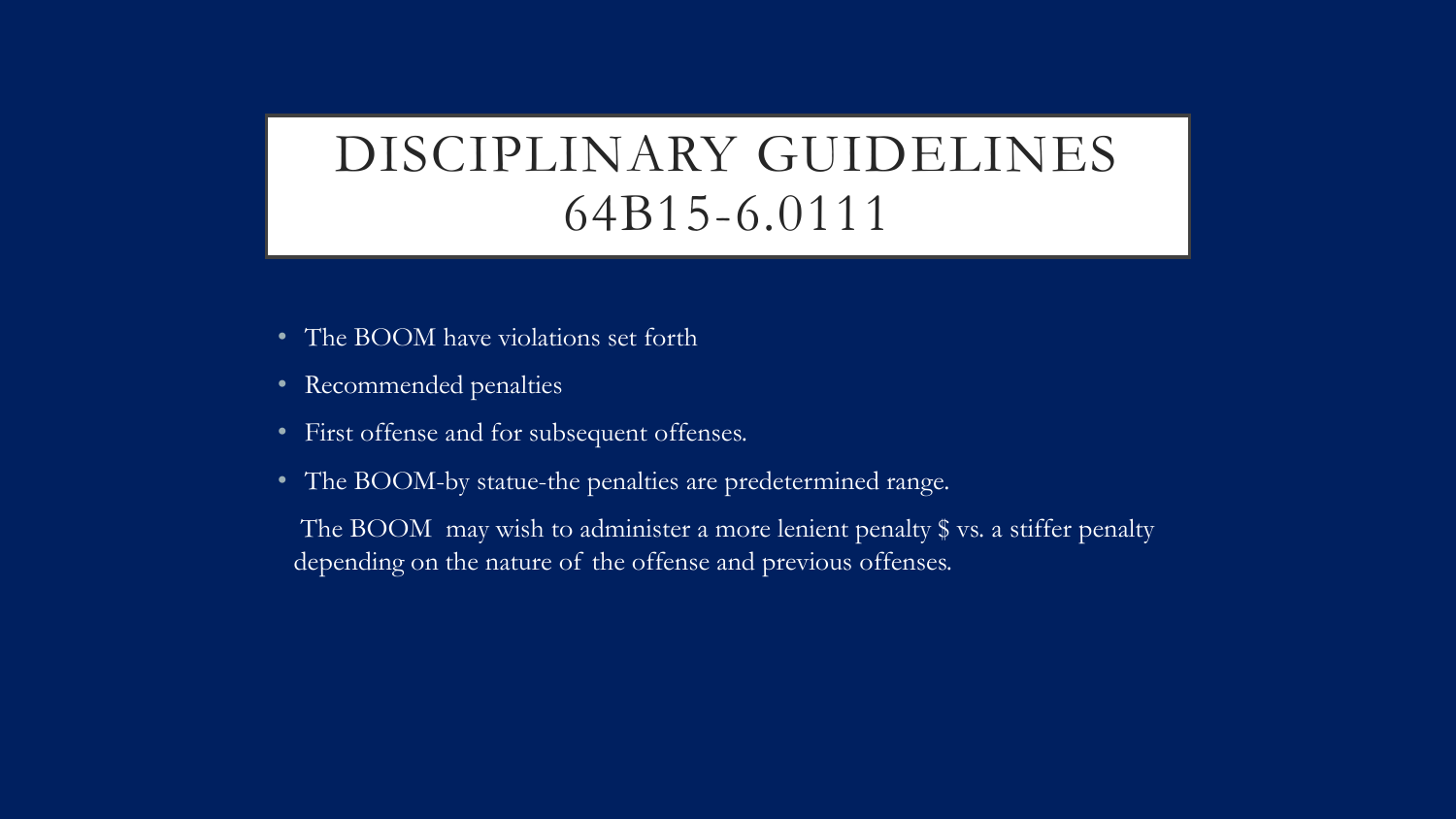#### WHAT IS THE BEST WAY TO PROTECT YOUR MEDICAL LICENSE?

- 1. KEEP YOUR PATIENTS AS FRIENDS, EXCHANGE CELL PHONE NUMBERS?
- 2. MAINTAIN A FACEBOOK WITH YOUR PATIENTS?
- 3. MAINTAIN THOSE MEDICAL RECORDS !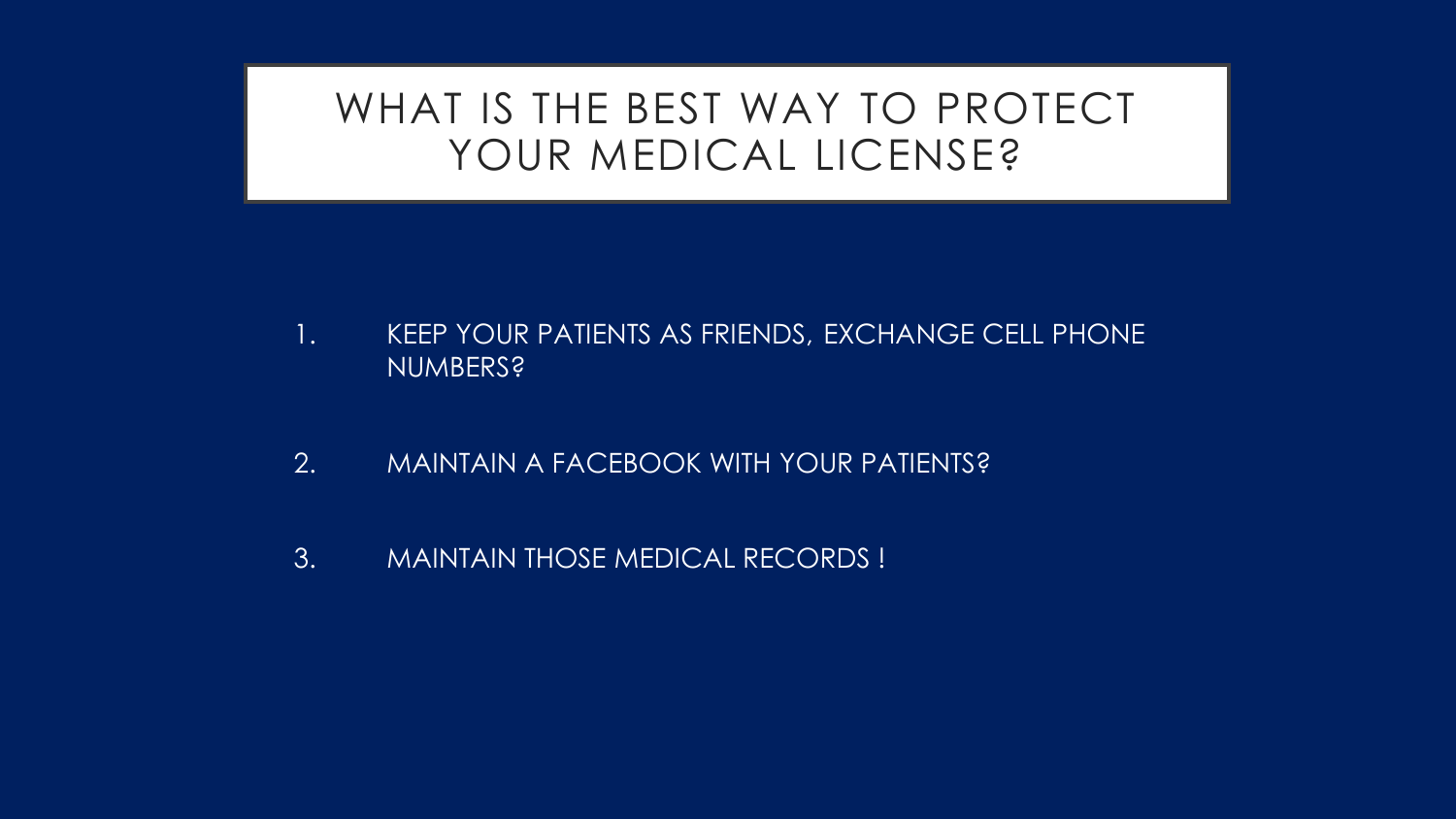## MEDICAL LICENSE-MED RECORDS

- IS VIEWED AS A PROPERTY ASSET AND IT CANNOT BE TAKEN AWAY UNLESS DUE PROCESS IS FOLLOWED- clear & convincing evidence
- **Good medical records will protect you**
- Timely & accurate progress notes prior to discharging a patient or dictating those post op notes prior to next case, state the pertinent facts objectively  $\&$  completely, legible
- attempt to obtain old records
- **MR- JUSTIFY YOUR TREATMENT PLAN**
- Modifying or updating paper records one line, initial, date  $\&$  time, no white outs EMR addendum date and time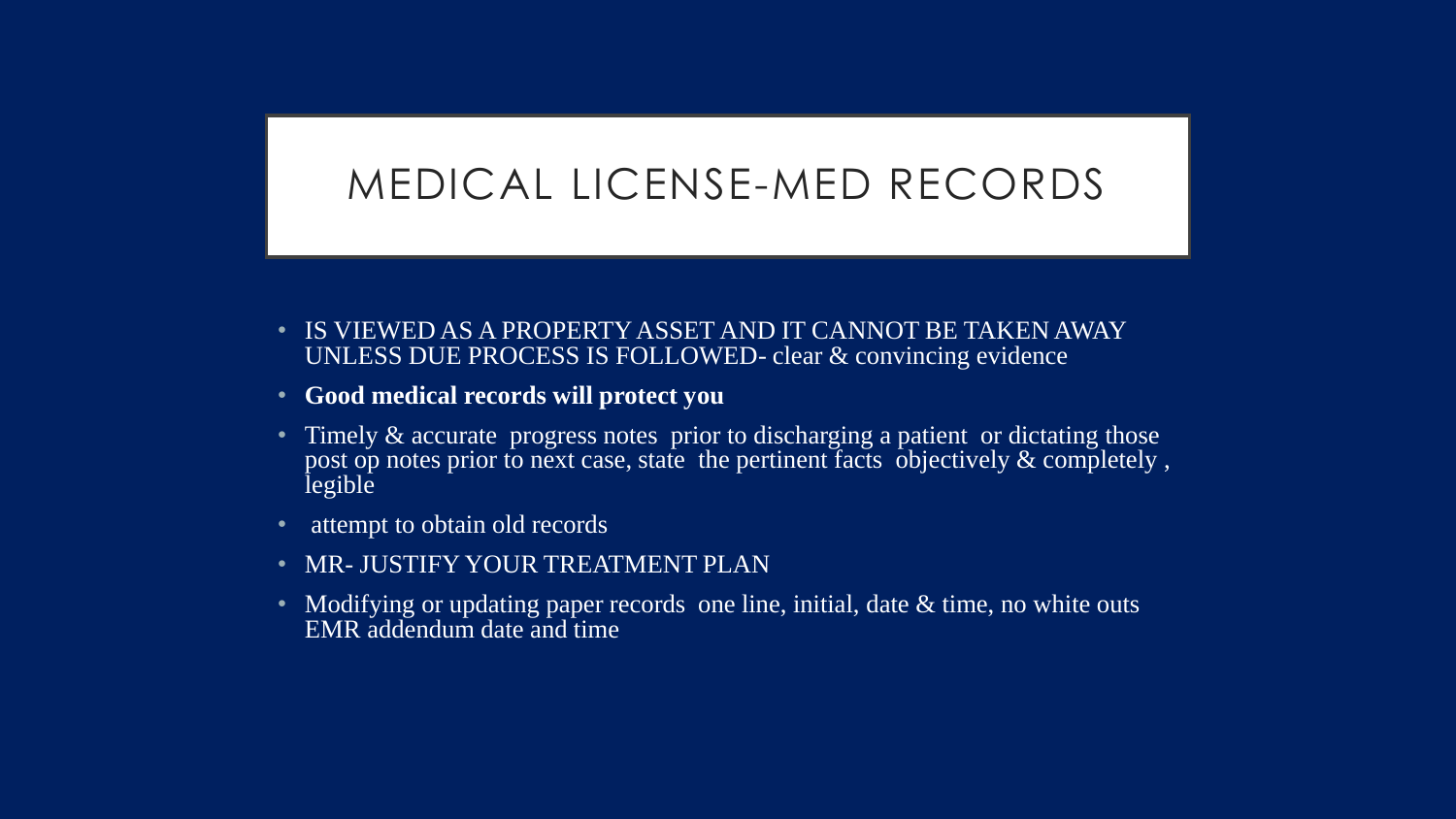# TREATING OFFICE STAFF & FAMILY MEMBERS

- Nothing in rule about treating family, & staff. Boundary & emotional component may skew clinical judgment & personal bias
- Maintain office records as you would for any other patient.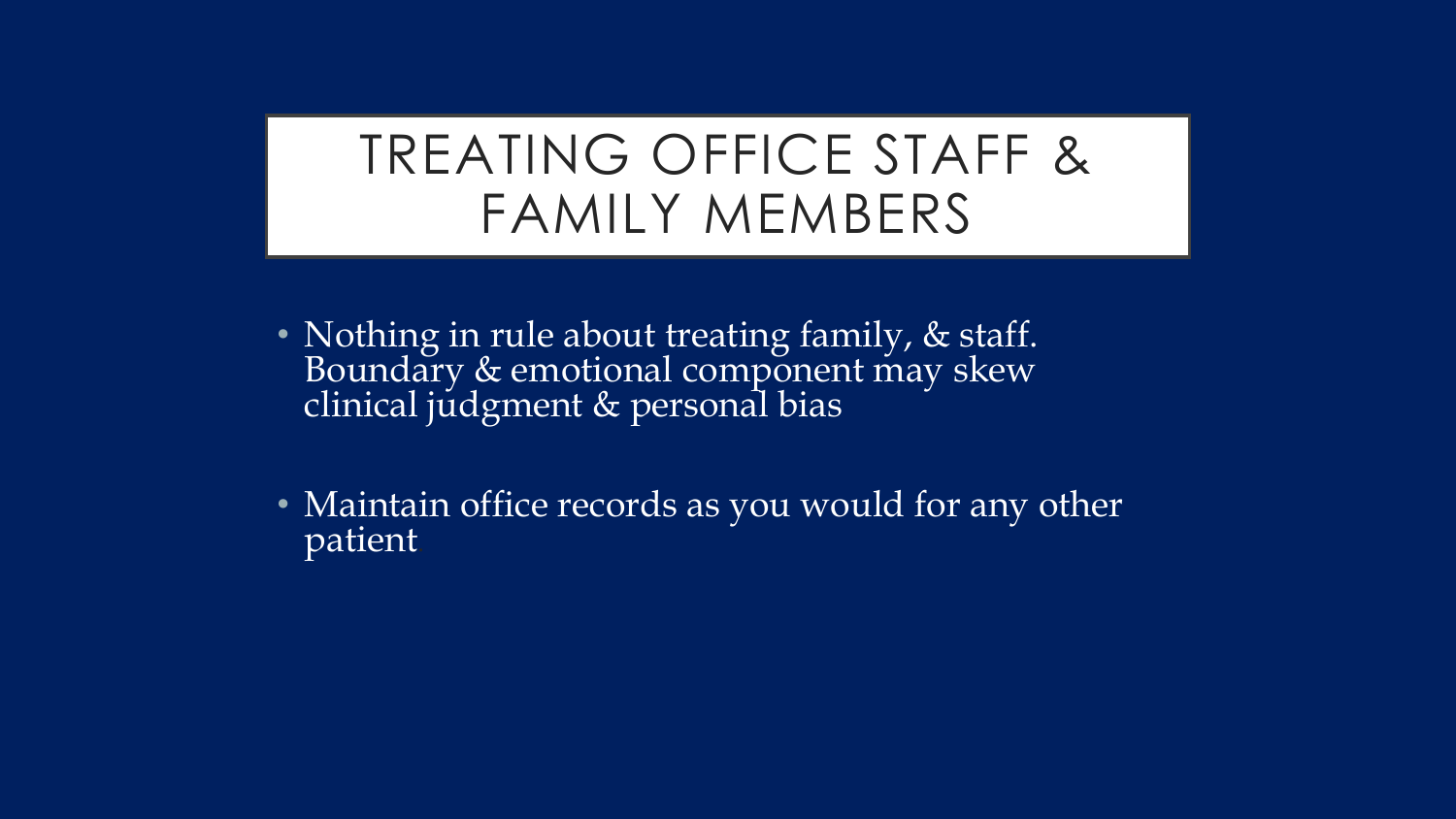# 459.015 (1) (O)

• Failing to keep legible, as defined by department rule in consultation with the board, medical records that identify the licensed DO or the DO extenders & supervising DO by name and professional title who is or are responsible for rendering, ordering, supervising, or billing for each diagnostic or treatment procedure & that justify the course of treatment of the patient, including, but not limited to, patient histories, exam results, test results, records of drugs prescribed, dispensed, or administered: & reports of consultations & hospitalizations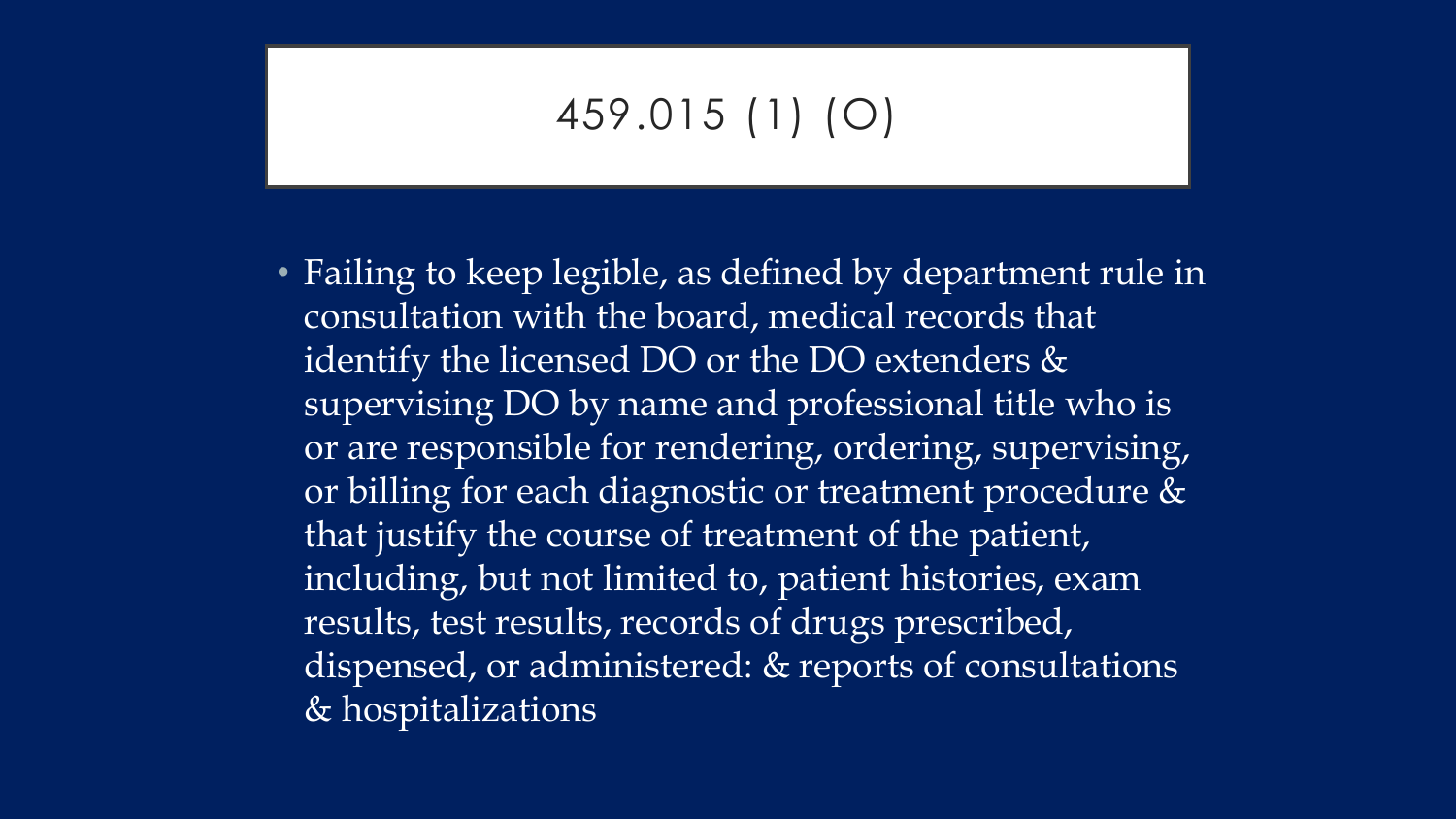### 64B15-14.008

- aa. A documented patient evaluation, including H&P, adequate to establish the diagnosis for which any drug is prescribed.
- b. Sufficient dialogue between the osteopathic physician & the patient regarding treatment options, risks & benefits of tx.
- c. Maintenance of contemporaneous medical records meeting the requirements rule 64B15-15.004F.A.C.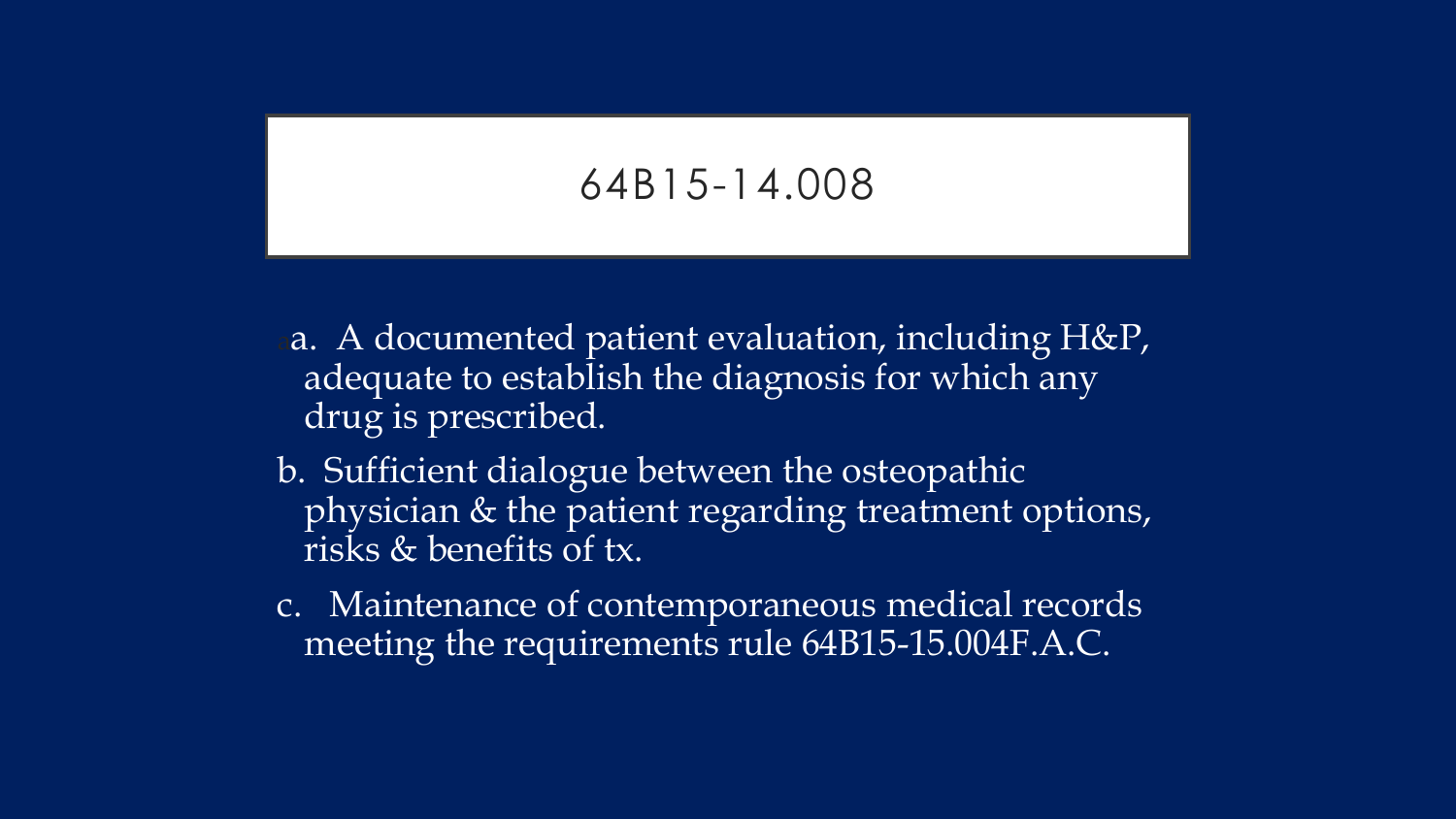## MEDICAL RECORDS

- You must keep charts on the family, employee and friends.
- A prescription creates the physician/patient relationship.
- **Records are required even for family.**
- ◆ Spouse & friends may become adverse parties.
- Cannot self prescribe controlled substance.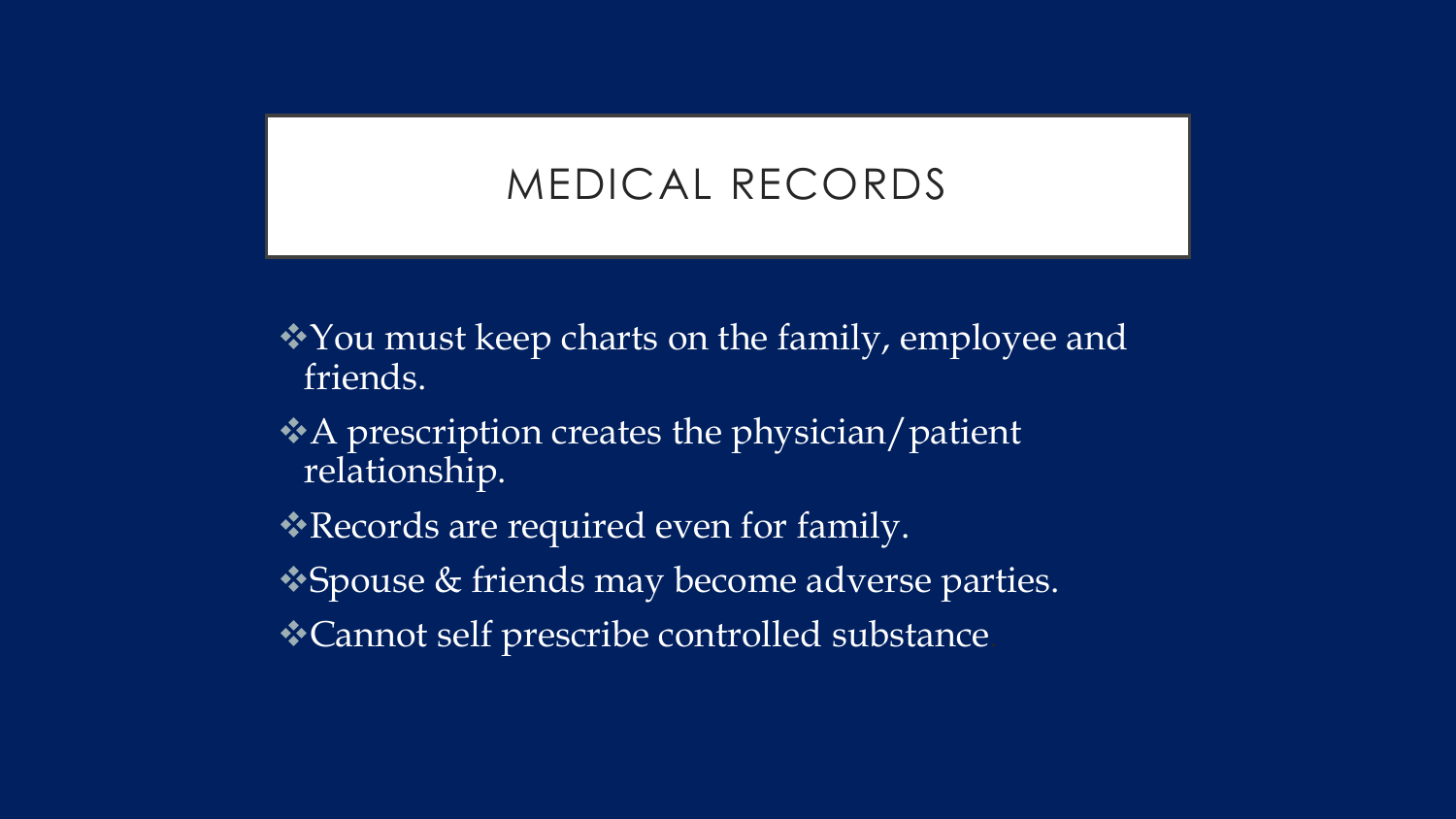## 456.057 MEDICAL RECORDS

- You are responsible to hold pt records 5 yrs
- You are to notify pt in letter or by sign as to where to pick up records
- Place a notice in newspaper and notify the BOOM 30 days before you move
- Complete your hospital charts if leaving the area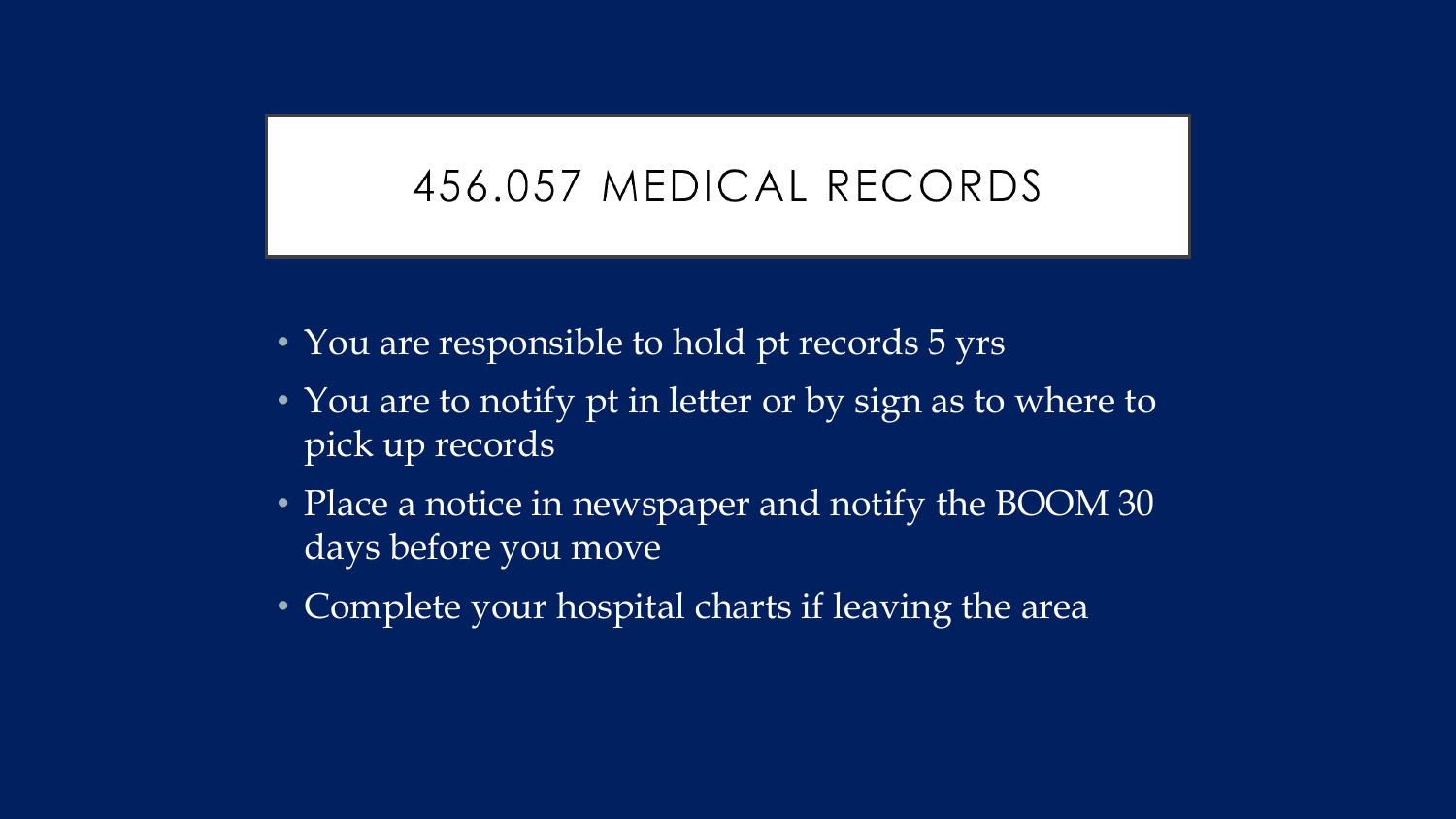# HOW LONG MUST I KEEP MEDICAL RECORDS?

**According to Florida law, a physician is responsible for maintaining records for at least five years (64B15- 15.004). Because malpractice lawsuits can be brought up to seven years after the date of an incident (eight years for some minors), physicians are encouraged to maintain records for the full seven years (**Under the Statute of Limitations and Statute of Repose)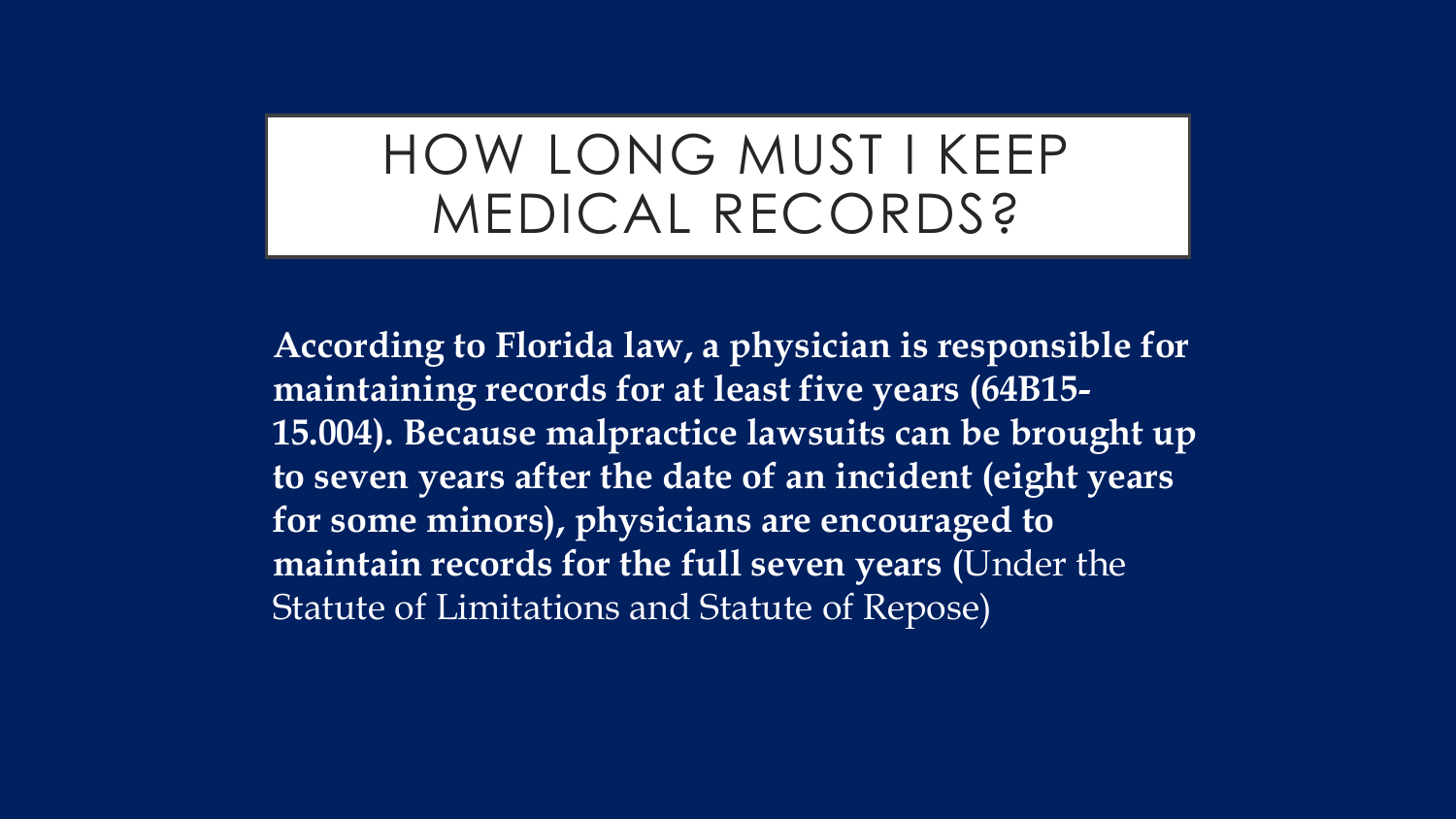456.057

• Record owners shall notify the BOOM when they are terminating practice, retiring, or relocating, and no longer available to patients, specifying who the new records owner is and where medical records can be found.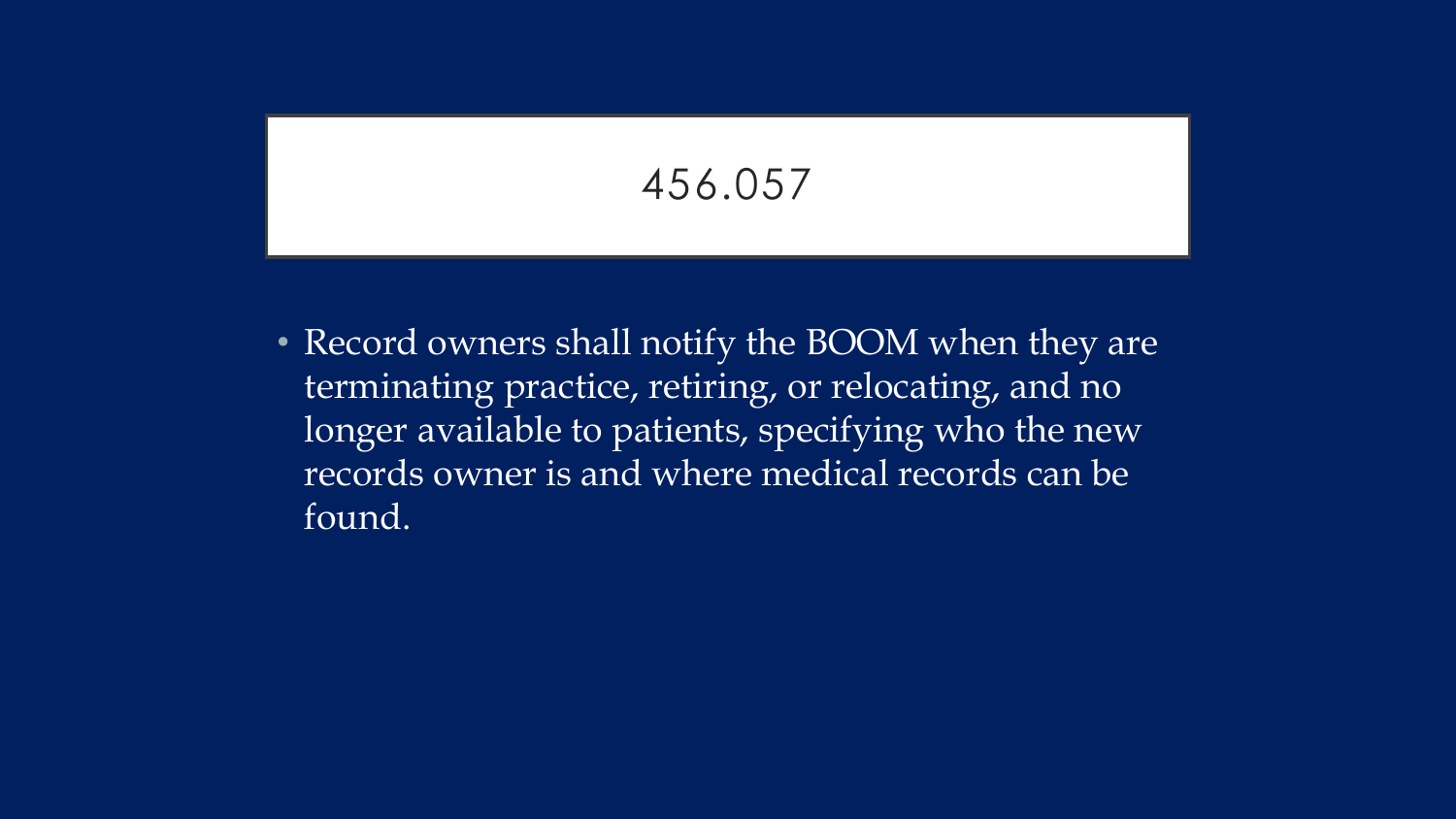MEDICAL RECORDS DECEASED RELOCATION OR TERMINATION **PRACTICE 456.058** 

- Custodian may be appointed in the event of a death of a practitioner, the mental or physical incapacitation of the practitioner, or the abandonment of medical records by a practitioner.
- Records are to be held at least 2 yrs.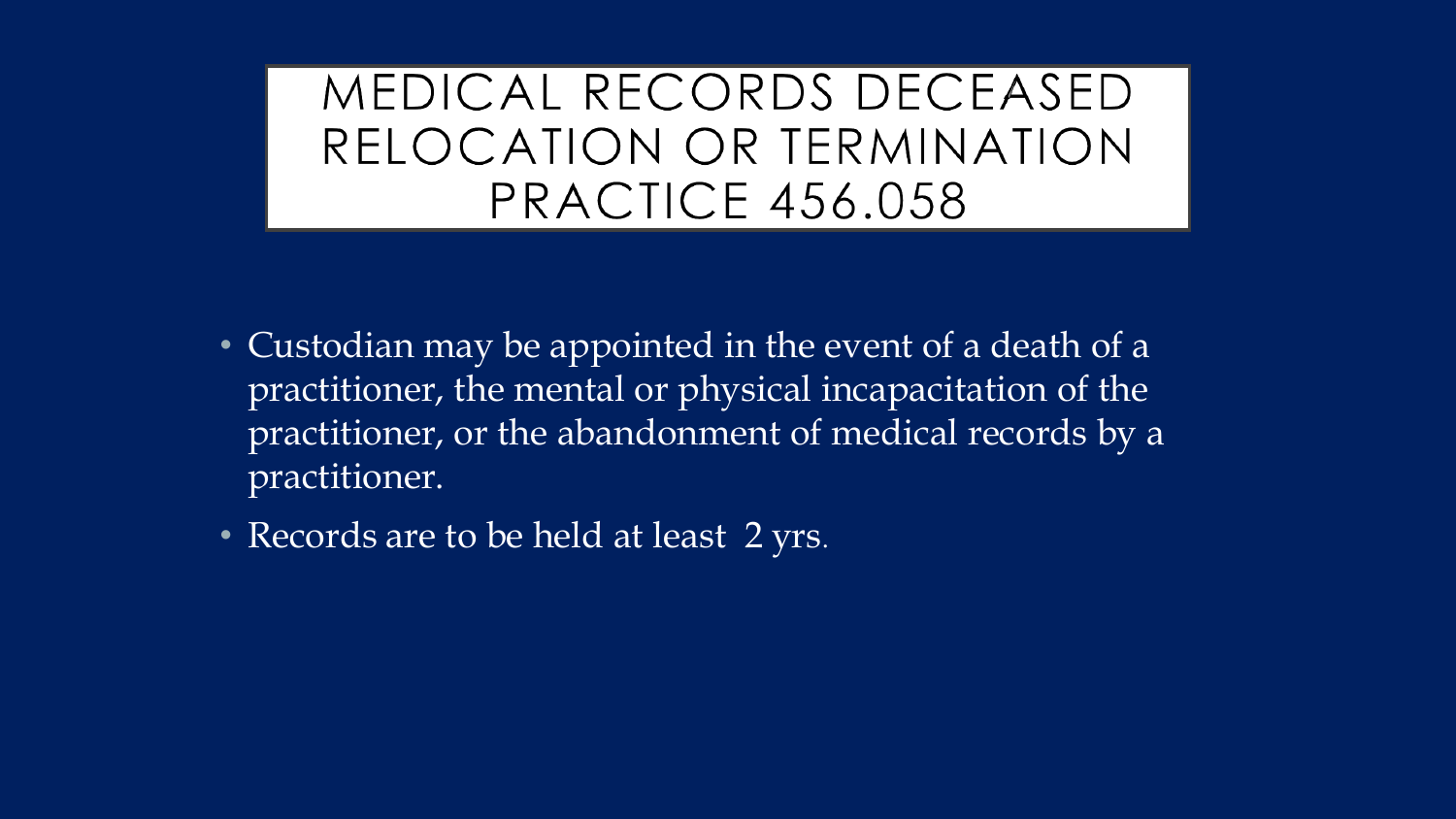#### 64B15-15.001 MED RECORDS

- MR of deceased physicians; retention; time limitations
	- at least 2 years
	- within 30 days publish in county newspaper notice information of location of MR of deceased doctor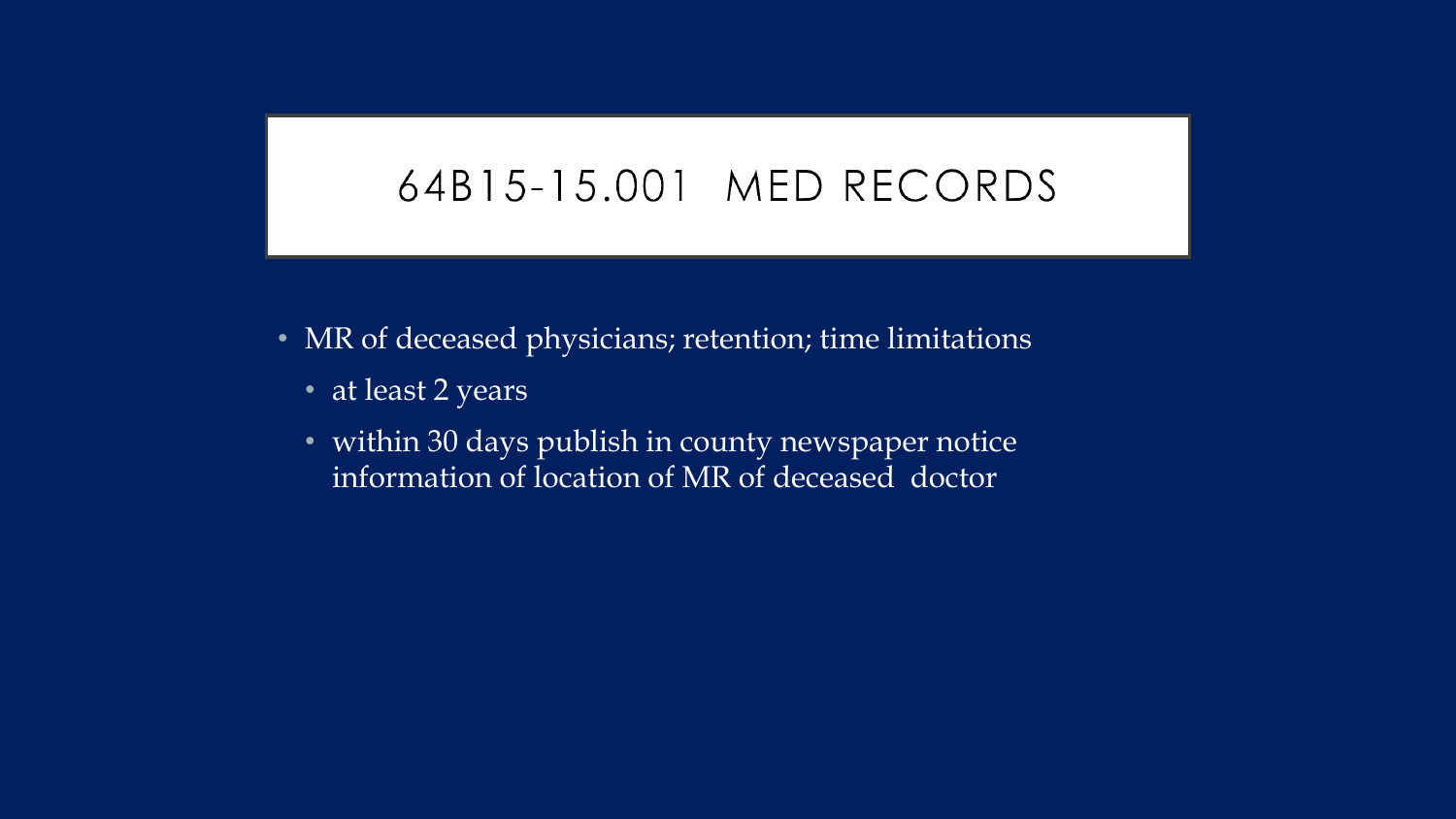#### 64B15-14.007 OFFICE SURGERY

• The medical records & logs for office surgery shall be maintained for six years from the last patient contact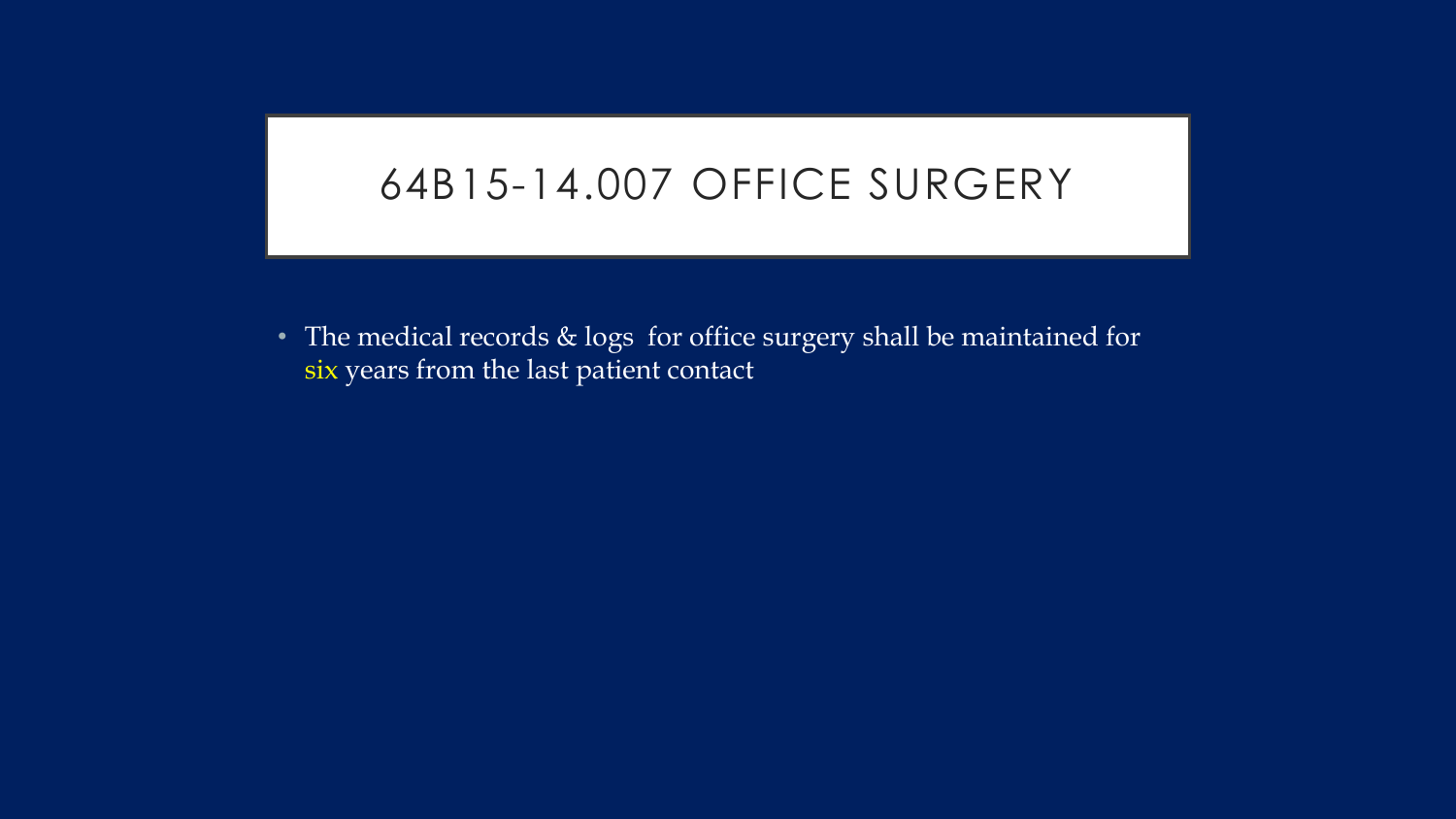# 64B15-15.003 MEDICAL RECORD RELEASE

- Timely release of request means < 30 days.
- Reasonable cost pg. 1-25 cost shall be no more than \$1.00/pg. Any pg. >25 pg no more than a quarter/pg.
- You cannot condition release of patient records on payment of fees owed for services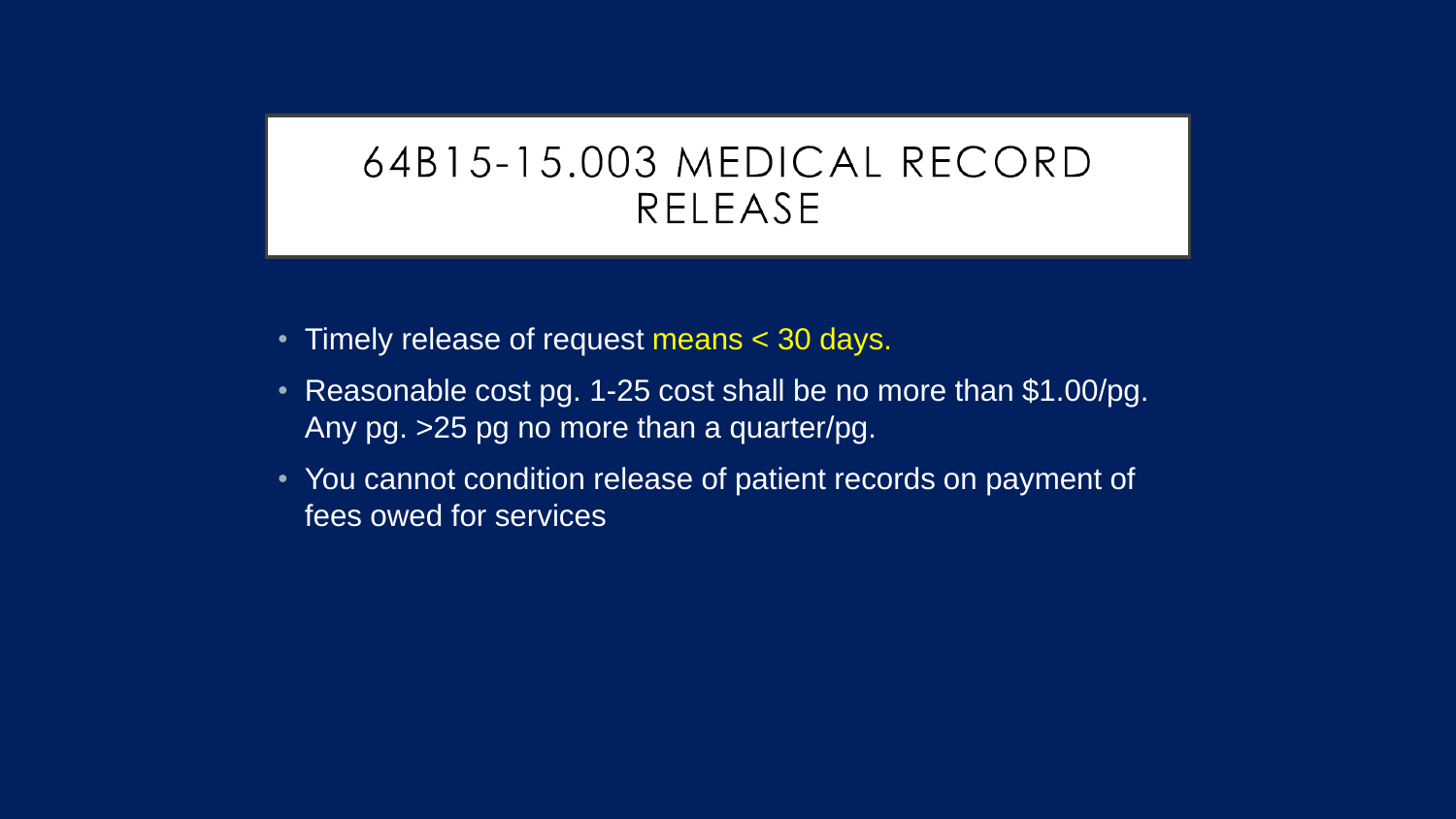# 64B15-15.004 WRITTEN RECORDS RETENTION

- Shall maintain the written records of a patient for at least 5 yr. from the date the patient was last examined.
- When the MR are released or transferred to another D.O. the new record owner shall maintain them for at least 5 yrs.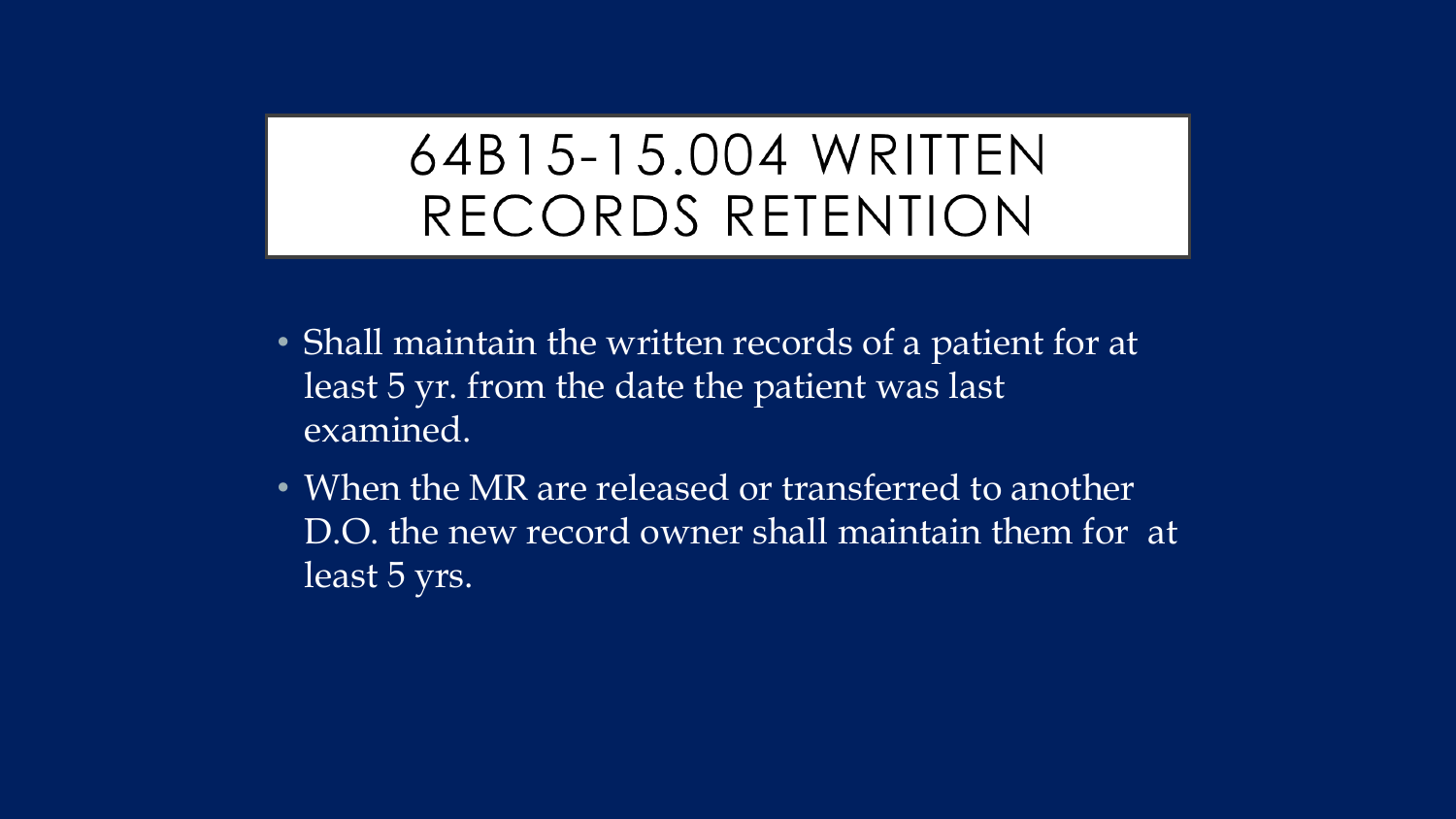# MEDICAL RECORD CASE

- Dr. X treated patient Mr. Smith >15yrs. Patient is diagnosed with a brain tumor subsequently expires.
- Dr. X terminates his practice and transfers his medical records to another Broward County provider Dr. G.
- Mrs. Smith attempts to obtain records of deceased spouse and was told they were not available.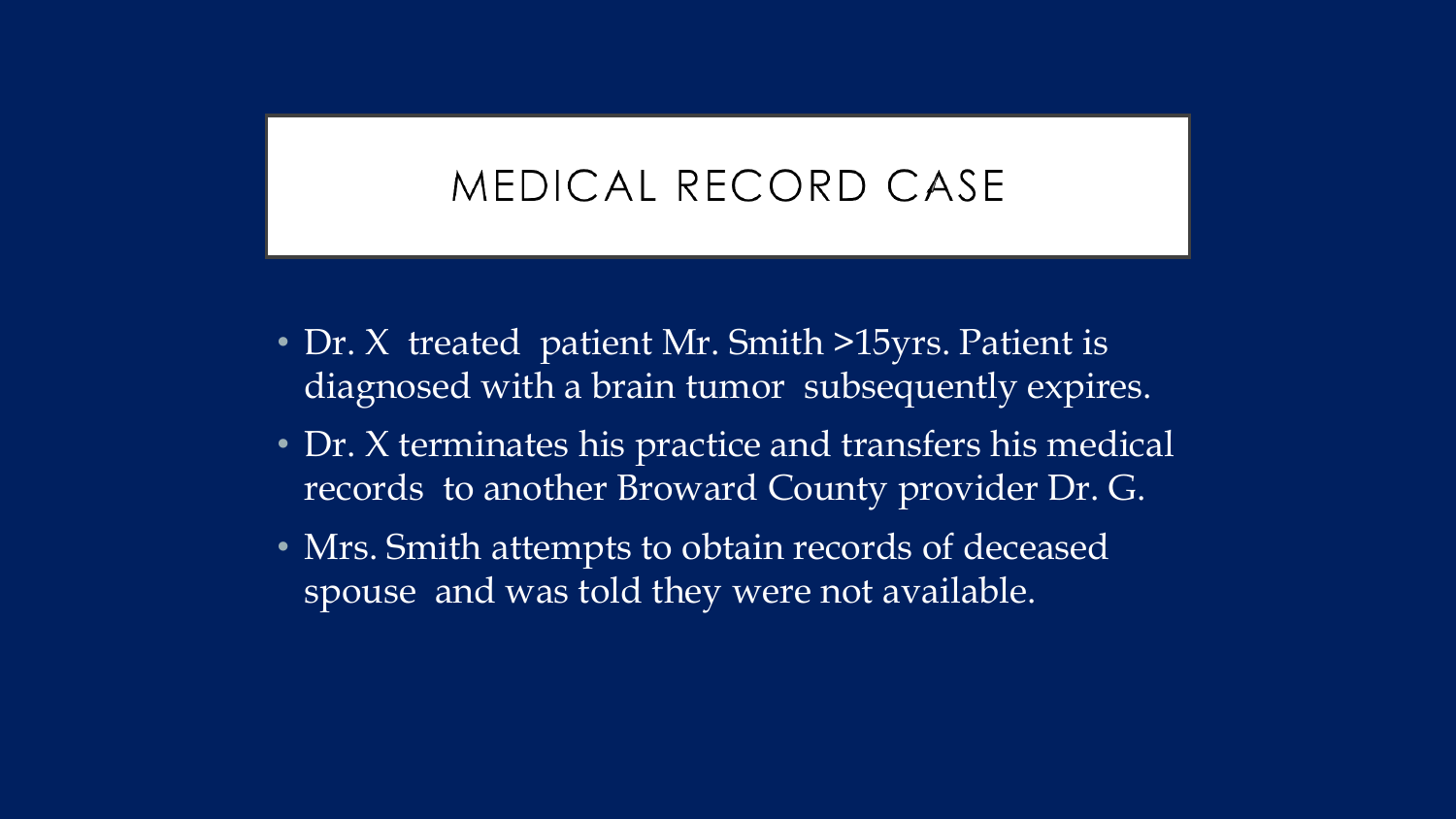# MEDICAL RECORD

- Dr. G the received the active patient files but did not have Mr. Smith's chart and Iron Mountain the retainer of Dr. X old inactive charts did not have the file.
- Dr. X response to the BOOM was since the patient's last office visit was 2017 and Mr. Smith had expired the records were shredded.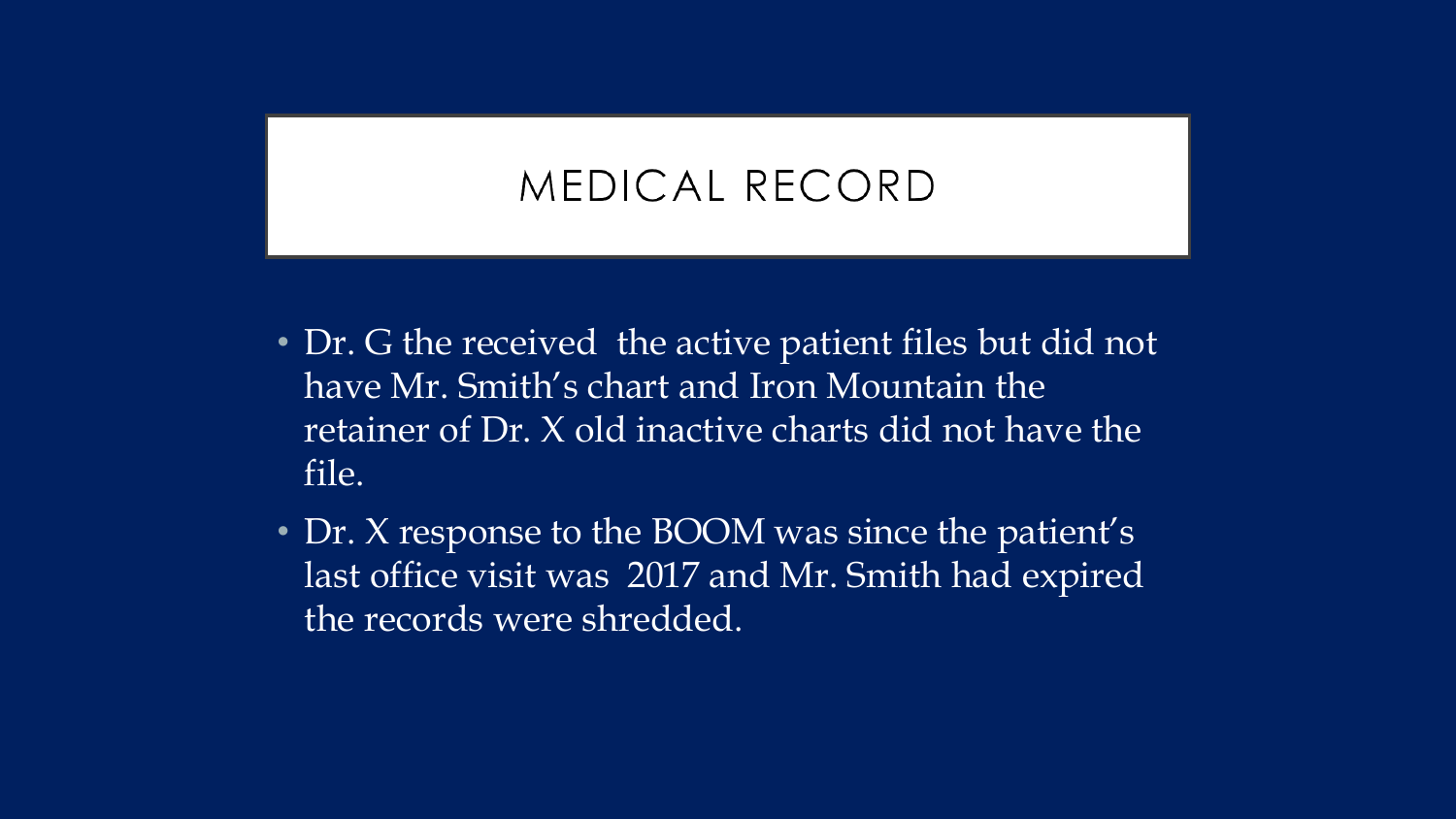#### MEDICAL RECORDS

• Outcome was that there is probable cause of the violation of practice acts for failure to maintain the records for five years despite Mr. Smith expiration.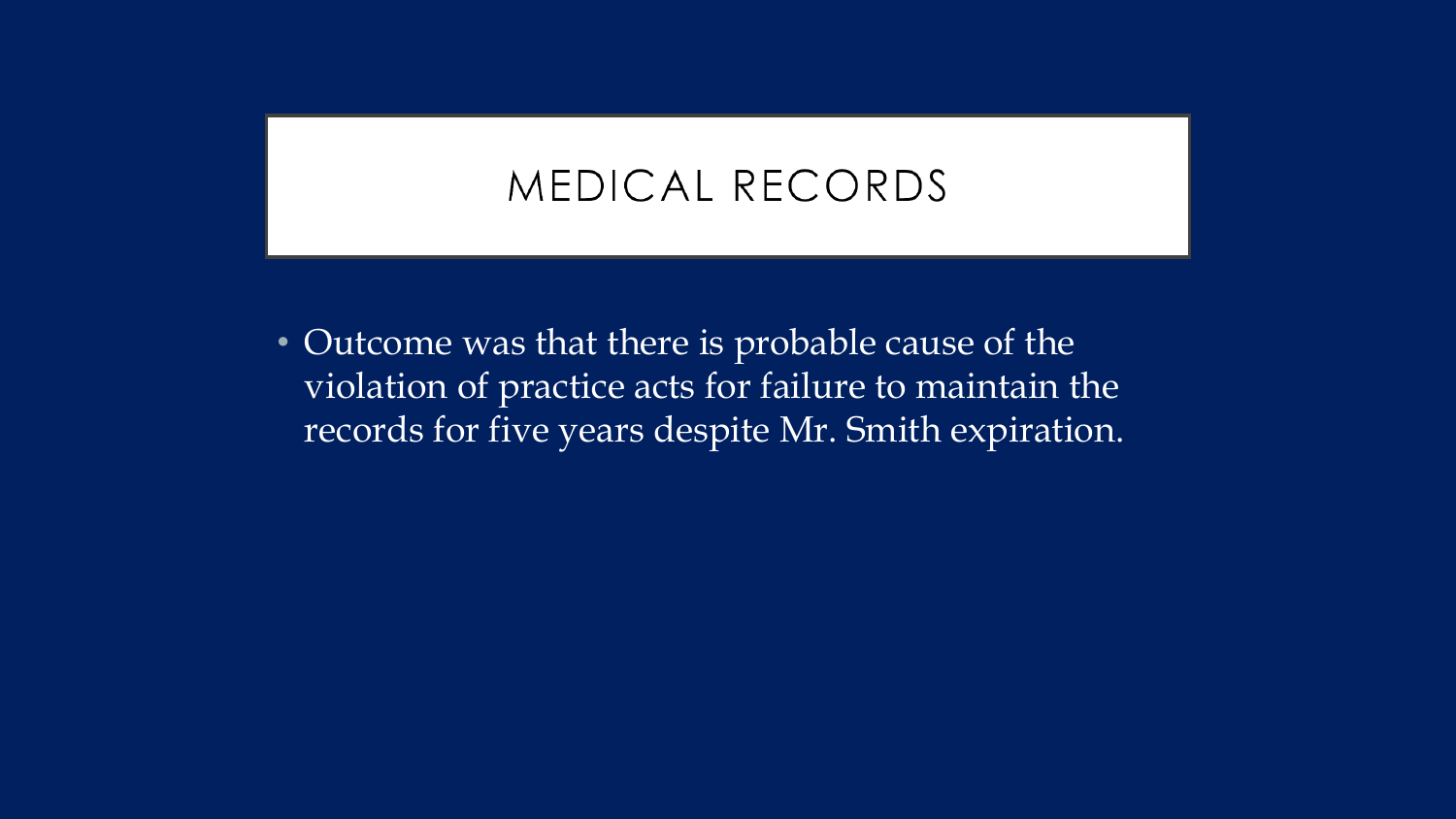## CASE-MR

- Dr. W terminated practice in Broward County. Contracted with medical record custodian service prior to relocation.
- He had financial difficulties. Failed to pay company that provided custodial service.
- Civil case then became an administrative complaint on his license for failure of his legal obligation to pay the company. It appeared to be an abandonment of his medical records.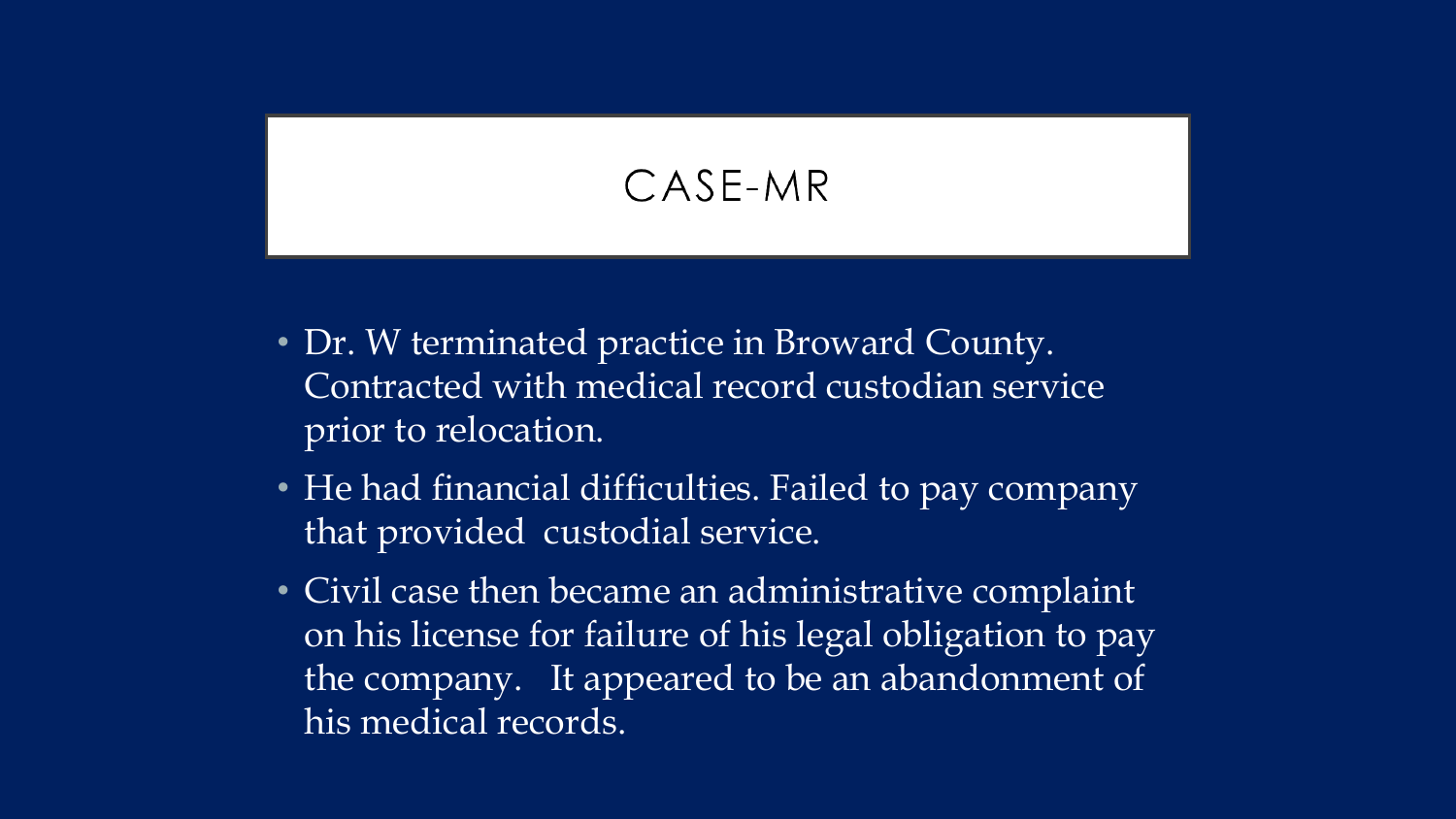#### MR-HIPAA 456.057 (7)

- Respondent treated pt. in ER & he questioned a patient regarding PMH in front of a number of her relatives. It is further alleged ER dr showed the relatives her patient chart in support of his statement regarding her PMH
- MR may not be furnished to, & the medical condition of a pt may not be discussed with any person other then the pt, the pt legal representative other than HCP involved in pt care or tx, except upon written authorization of pt.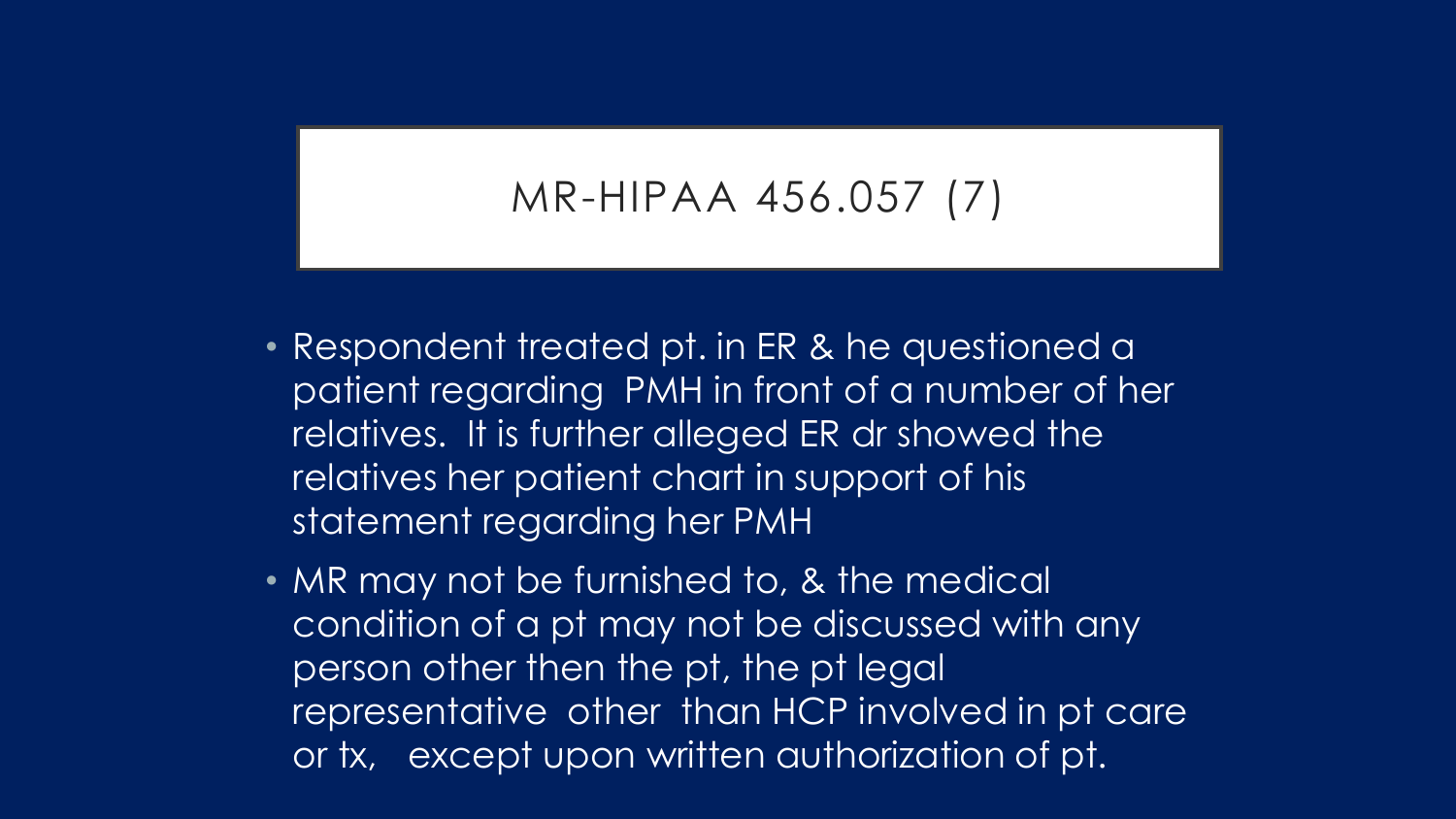## RULE # 1

- MAINTAIN THOSE MEDICAL RECORDS
- THIS WILL BE THE PRIMARY MODE OF LICENSE PROTECTION IF ANY COMPLAINT EVER ARISES.
- Privacy maintained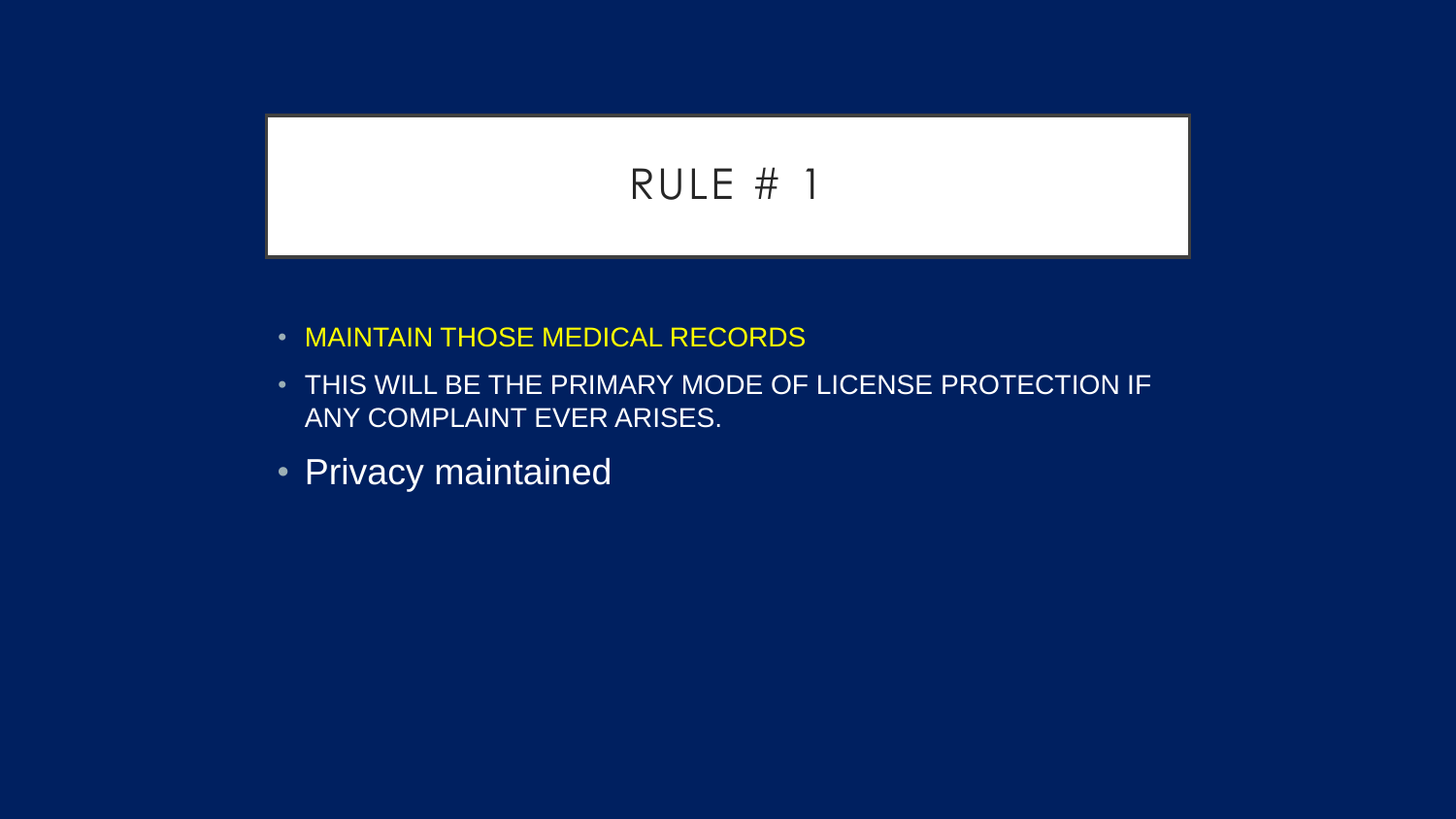## PRESCRIBING

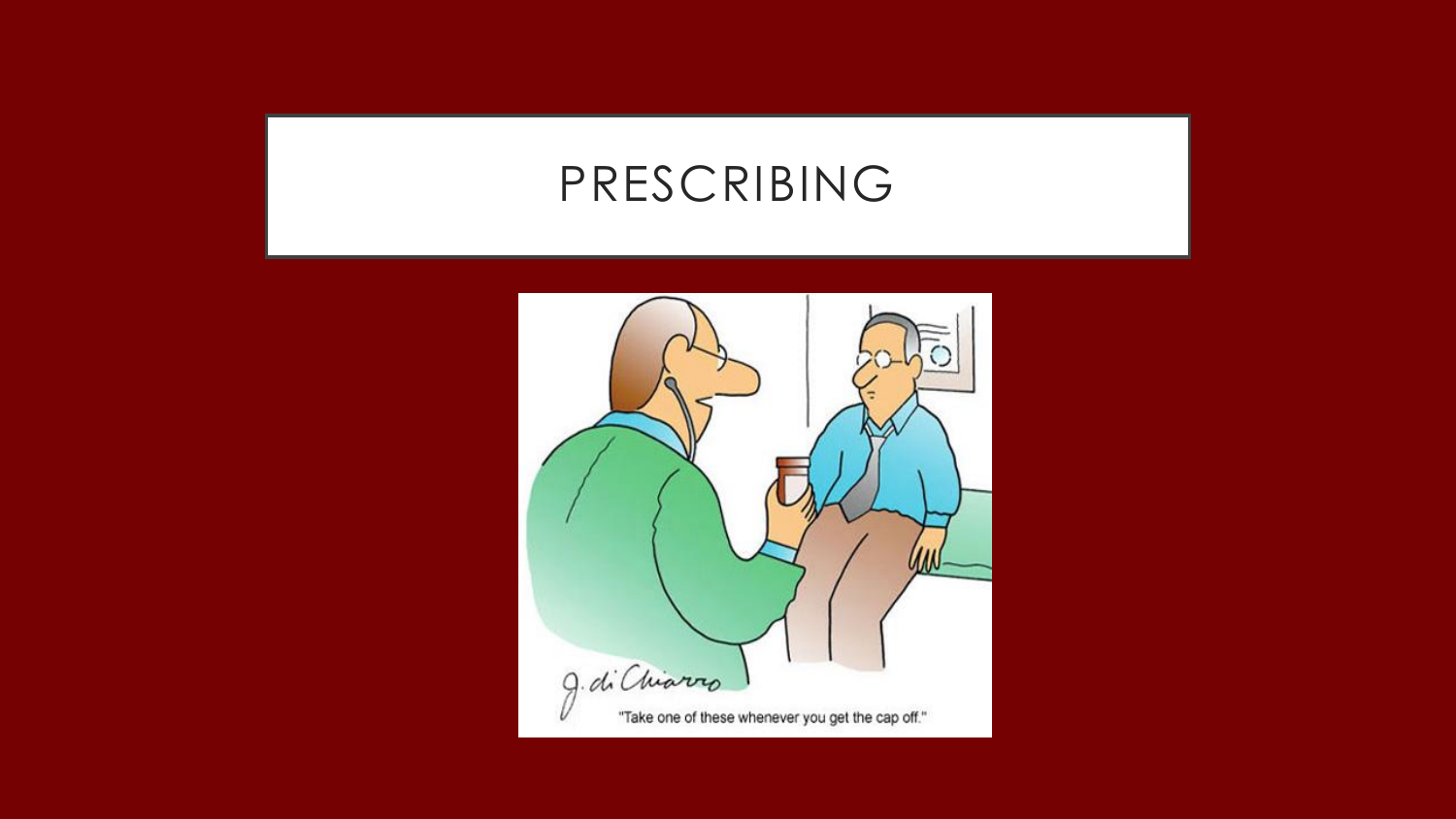## GOOD PRACTICE RULE# 2

- Do not pre- sign prescription pads.
- Do not leave prescription pads in office desk or in examination room. They should be on your personal body in pocket and at end of day collect from training doctors and lock.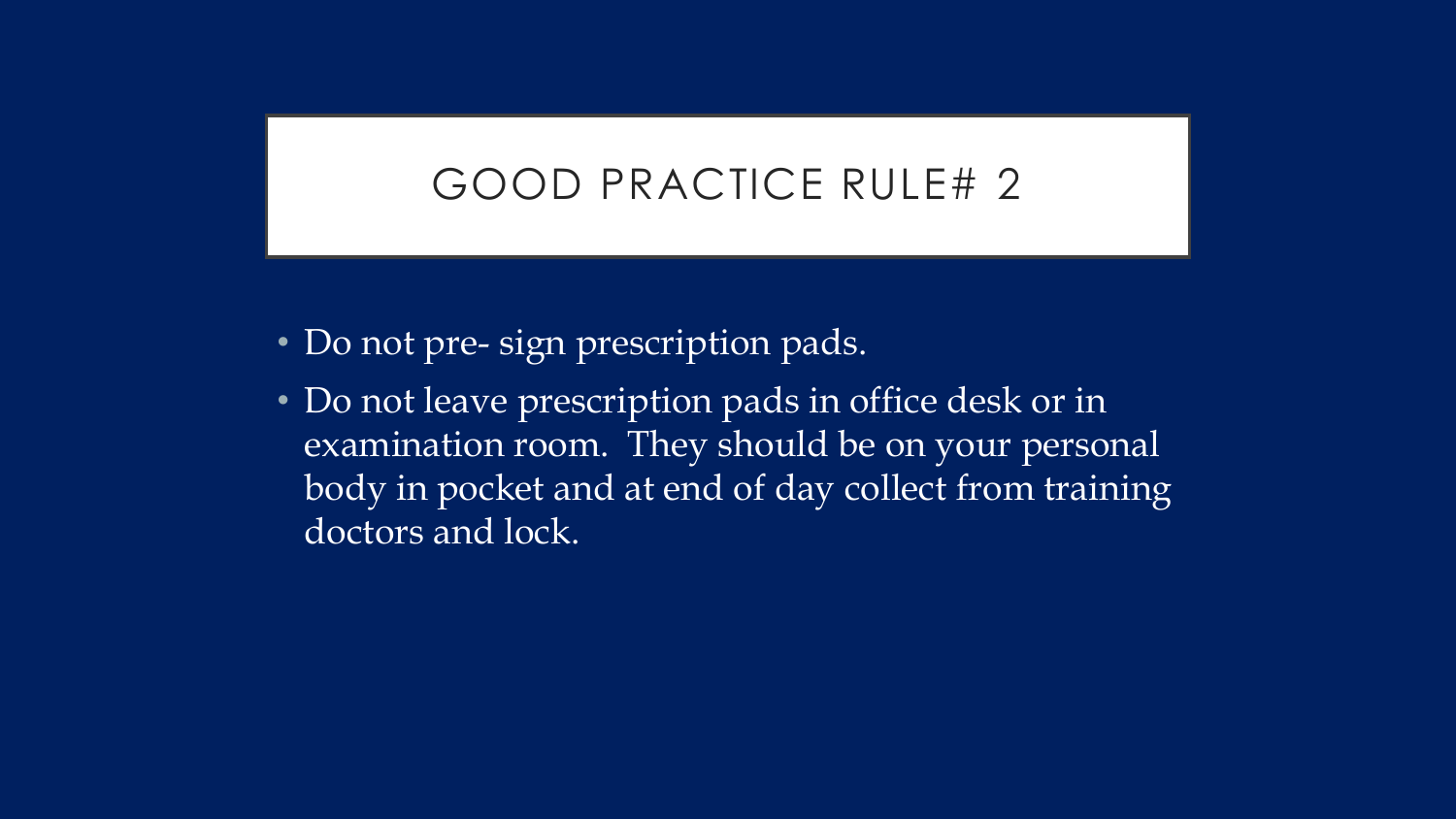#### HB 831ELECTRONIC PRESCRIBING

- Effective January 1, 2020 The law requires prescribers to generate and transmit all prescription electronically, **unless**:
- The practitioner and the dispenser are the same entity;
- The prescription cannot be transmitted electronically under the most recently implemented version of the National Council for Prescription Drug Programs SCRIPT Standard:
- The practitioner has been issued a waiver by the department, not to exceed 1 year, due to demonstrated economic hardship, technology limitations that are not reasonably within the control of the practitioner, or another exceptional circumstance demonstrated by the practitioners;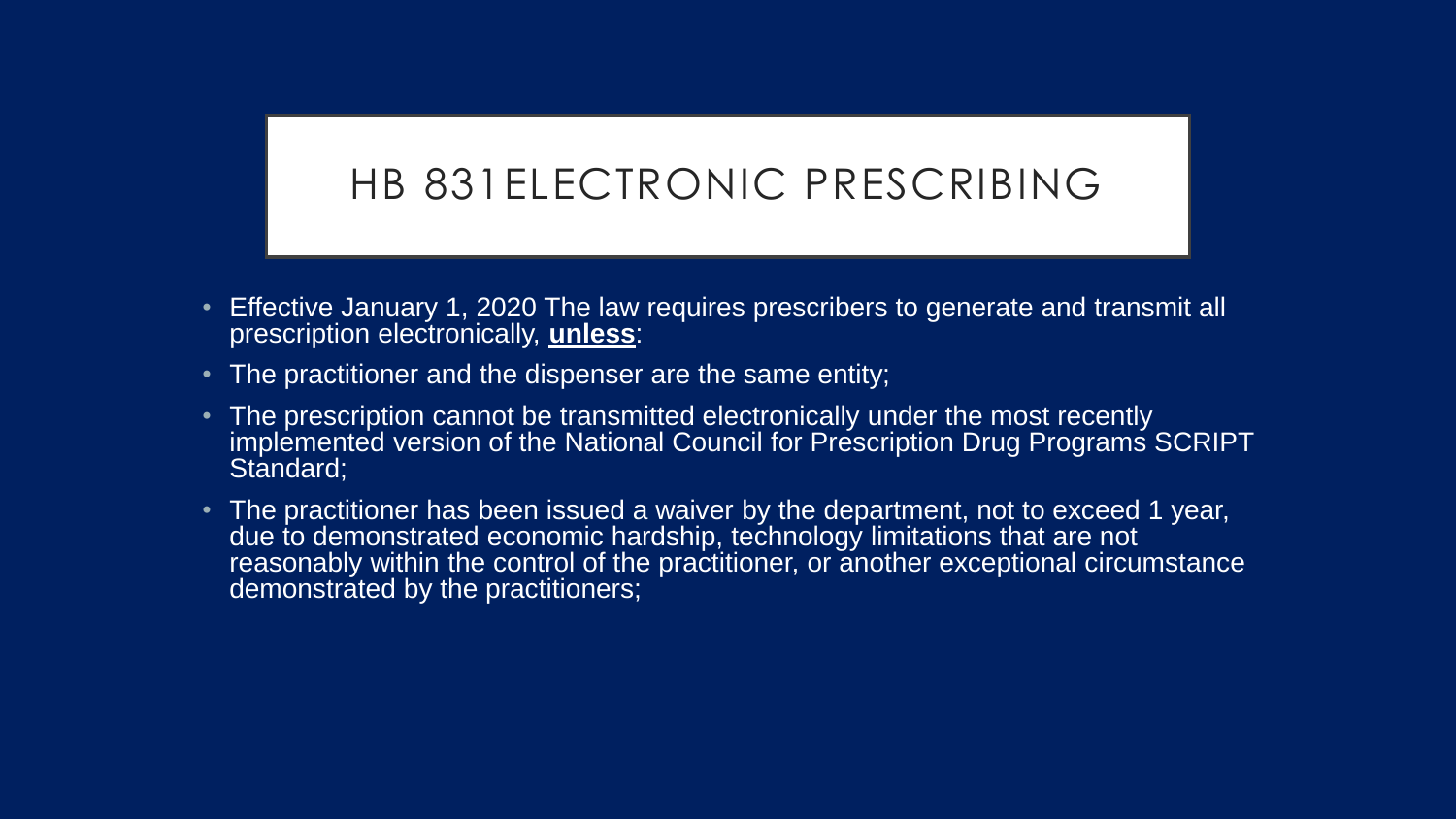#### ELECTRONIC PRESCRIBING

- The practitioner reasonably determines that it would be impractical for the patient in question to obtain a medicinal drug prescribed by electronic prescription in a timely manner and such delay would adversely impact the patient's medical condition;
- The practitioner is prescribing a drug under a research protocol;
- The prescription is for a drug for which the federal Food and Drug Administration requires the prescription to contain elements that may not be included in electronic prescribing;
- The prescription is issued to an individual receiving hospice care or who is a resident of a nursing home facility; or
- The practitioner determines that it is in the best interest of the patient, or the patient determines that it is in his or her own best interest to compare prescription drug prices among area pharmacies. The practitioner must document such determination in the patient's medical record.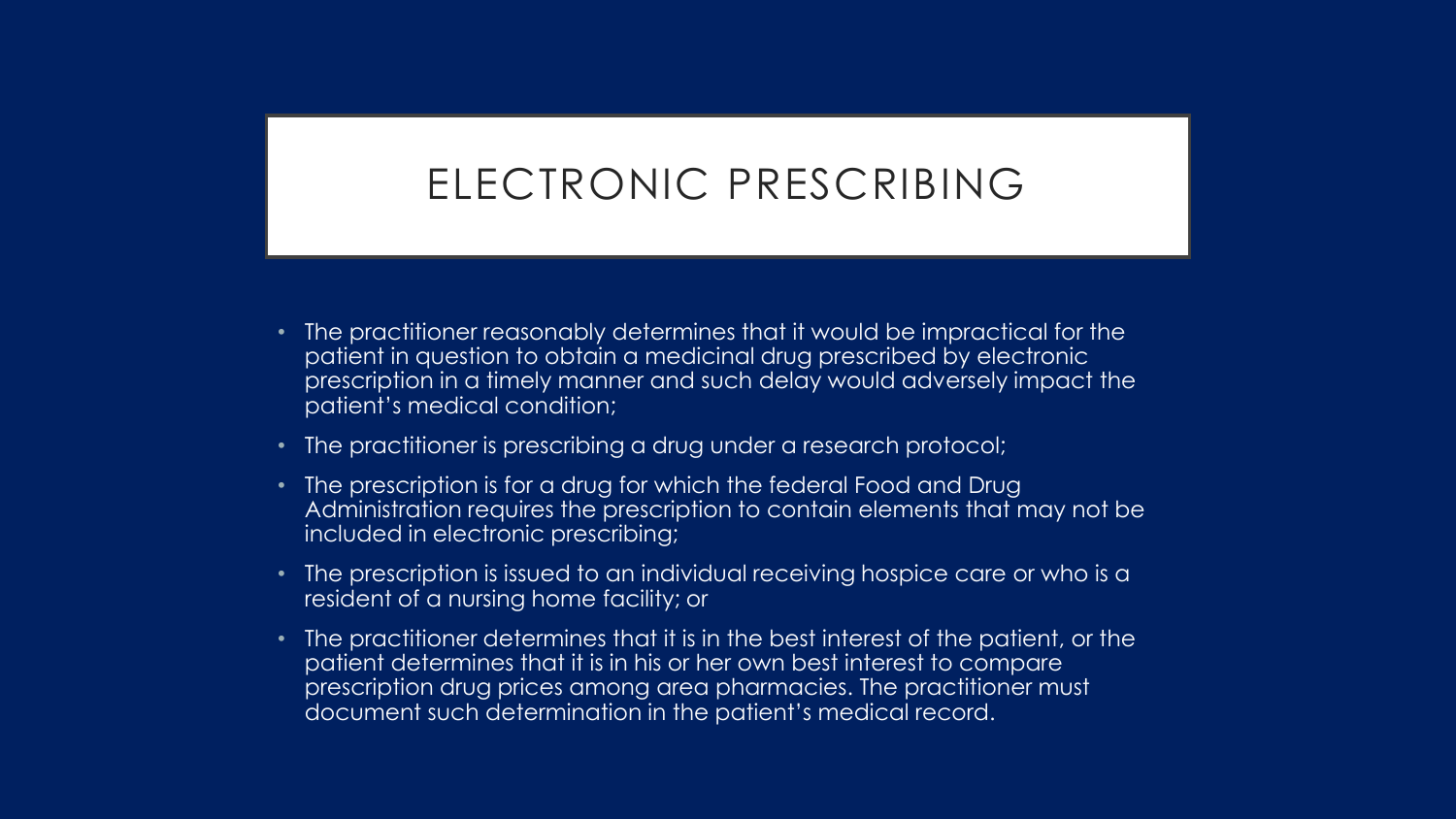## PRESCRIPTION PRACTICES

- Do **NOT** pre-sign blank prescription pads
- If you prescribe any non-controlled substance to a family member, create a complete patient chart.
- Don't take shortcuts when prescribing narcotic pain meds. Document your process!

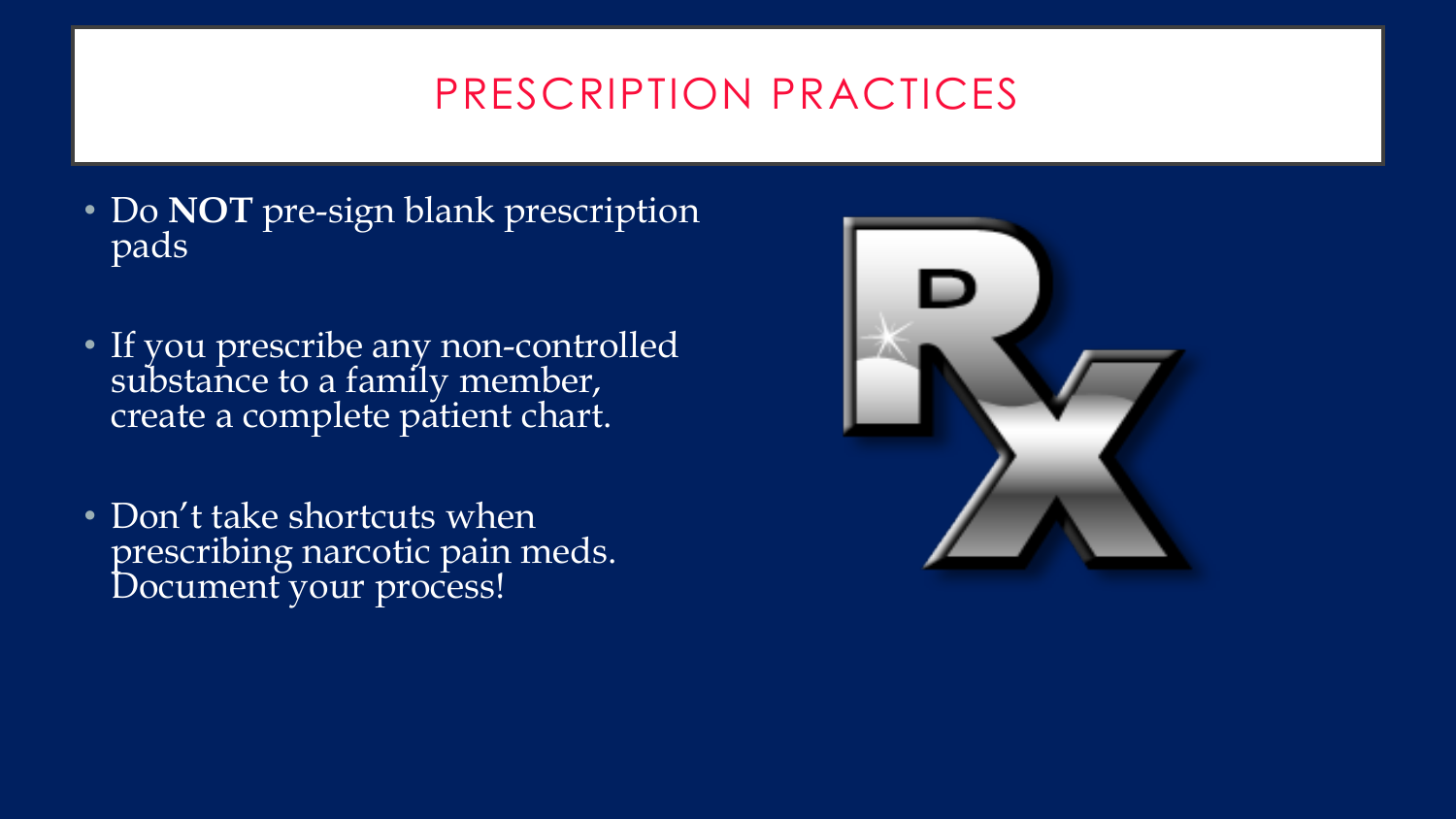

- DO supervised PA
- Due to limitations with E-prescribing DO left the PA with 10 pre-signed prescriptions
- PA was terminated from practice and somehow one of the pre-signed prescriptions was for Adderall
- Pharmacist called office to reach DO regarding dosing irregularity and however could not reach DO to confirm dose
- This case was reported to police as a possible rx theft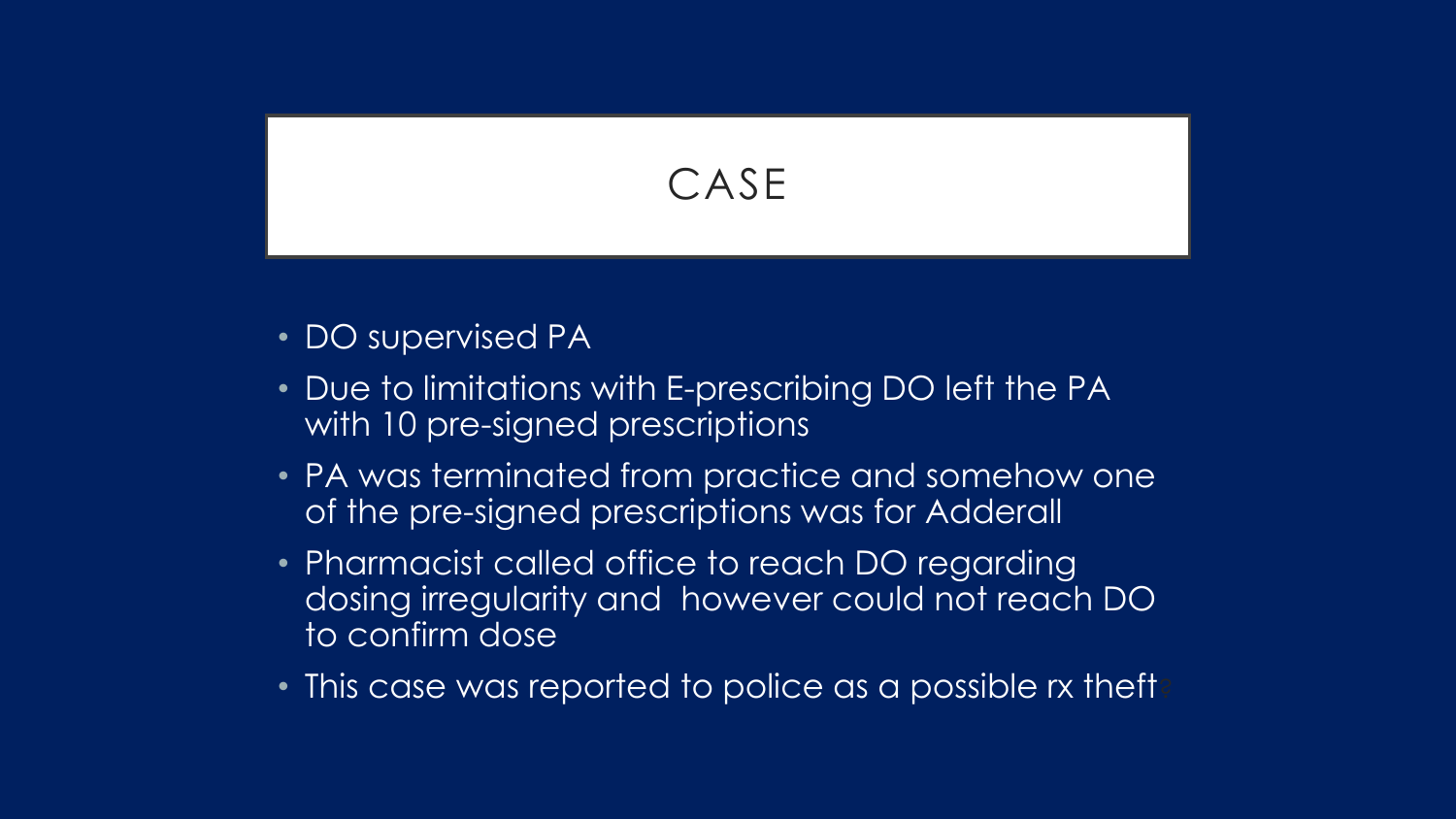## RULE # 2

- Prescribe safely
- Prescribe only when clinically appropriate
- Chronic nonmalignant pain management /acute pain
- Medical records justifies your treatment plan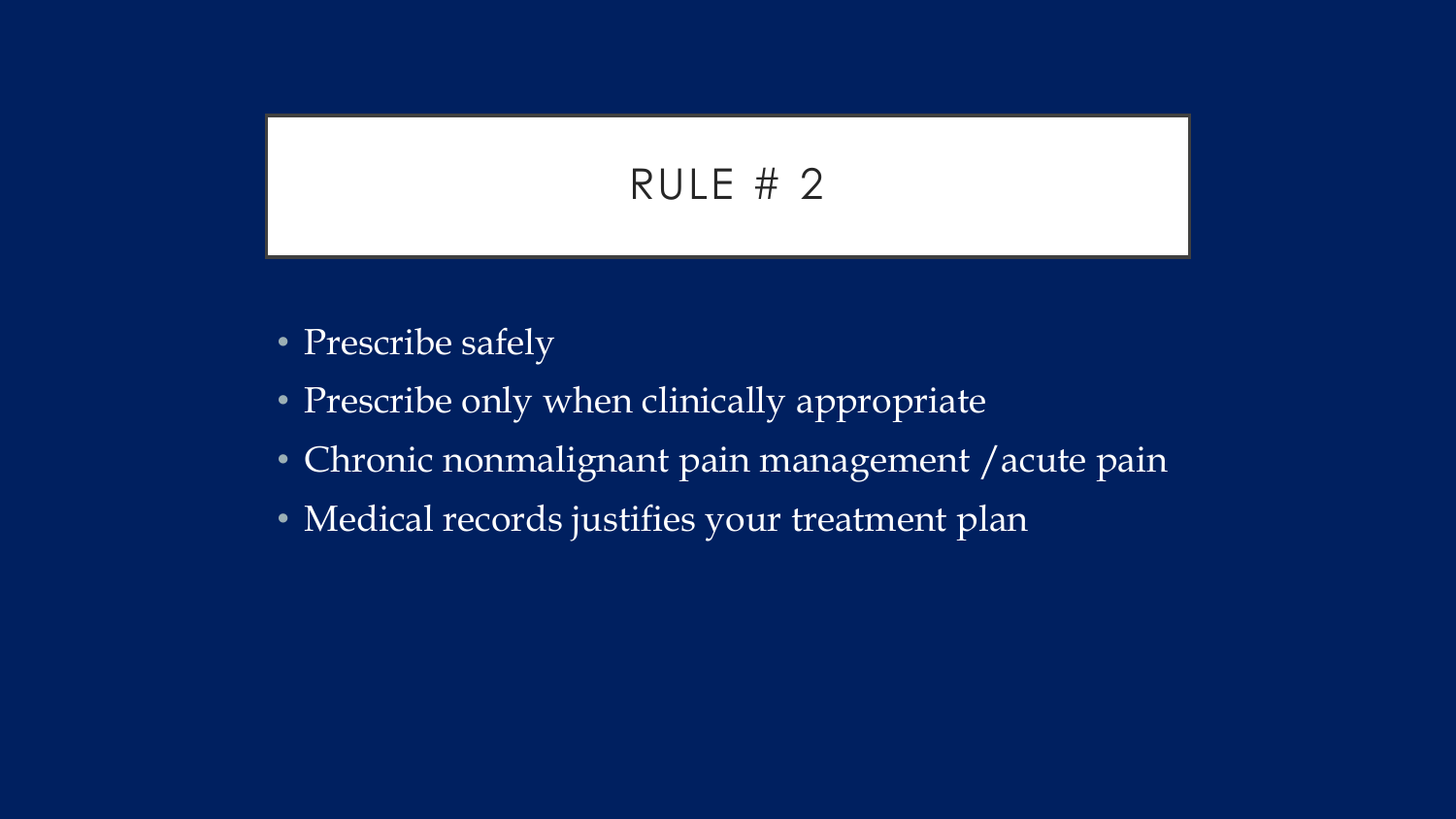## CASE

- Respondent prescribe large quantifies of controlled substances without medical justification
- Failed to offer or employ modalities of pain management
- Failed to monitor patient's compliance
- Failed to address positive urine drug screen
- Failed to address or recommend alternative interventi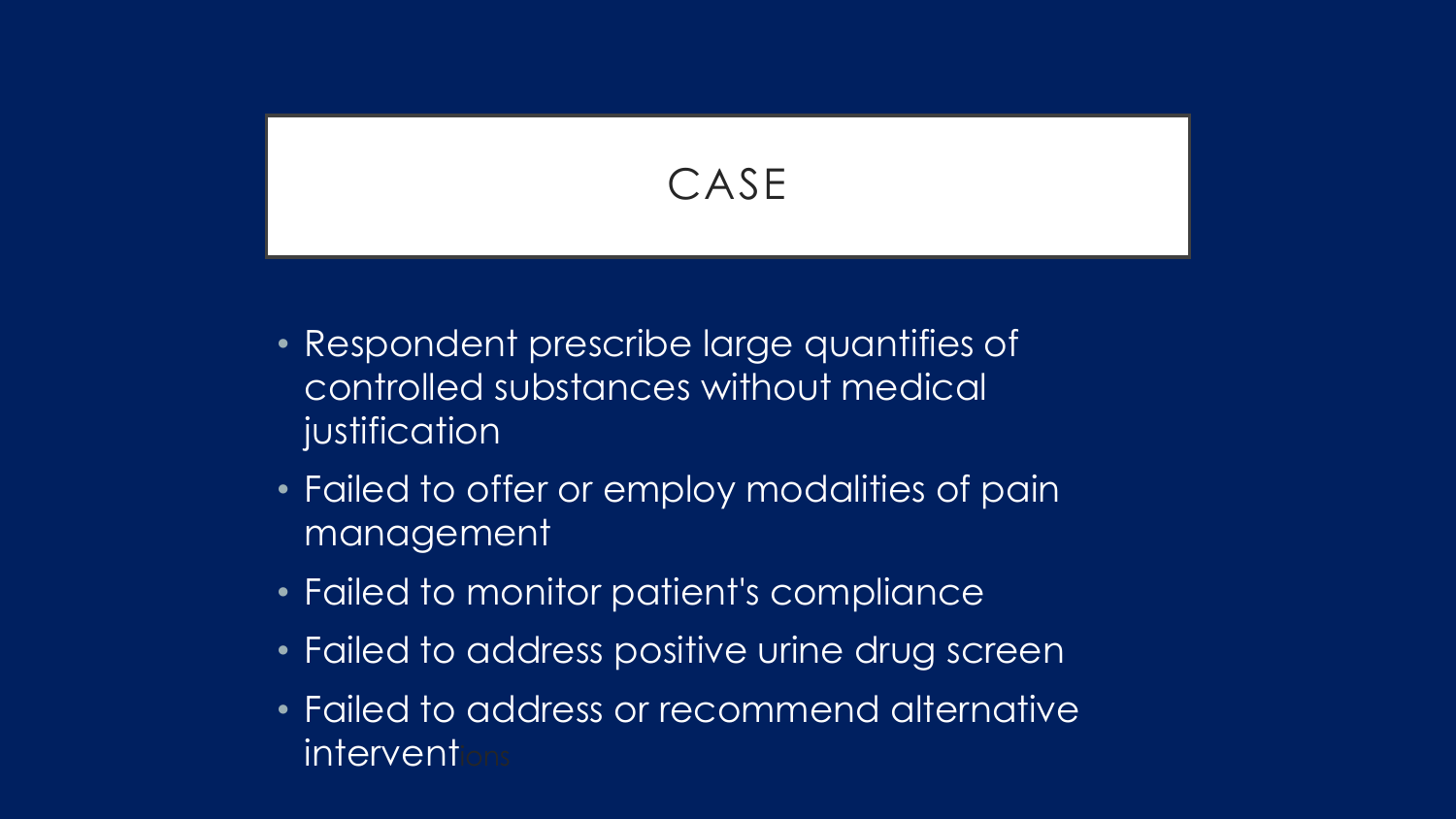### ADMINISTRATIVE COMPLAINTS

- 459.015 (1)(x) committing malpractice by violation 459.015 (1)(t) by prescribing, dispensing, administrating, supplying, selling giving mixing or otherwise preparing a legend drug including any C.S. other in in the course of DO professional practice
- 459.015 (1) (pp) failing to follow the guidelines (any violation of practice)
- 459.015(1)(o) failing to maintain legible treatment records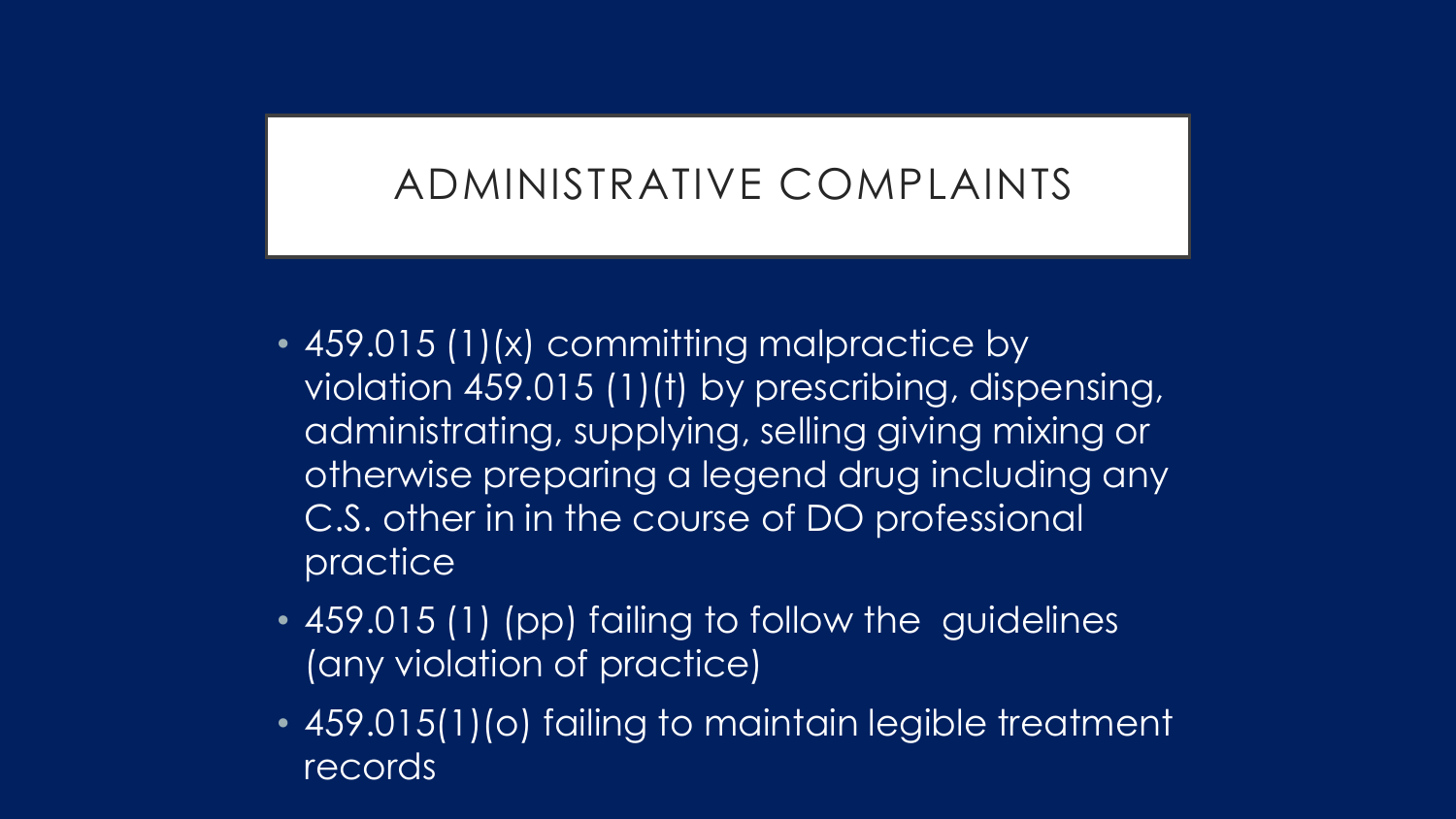456.063

• Sexual misconduct in the practice of a health care profession is prohibited.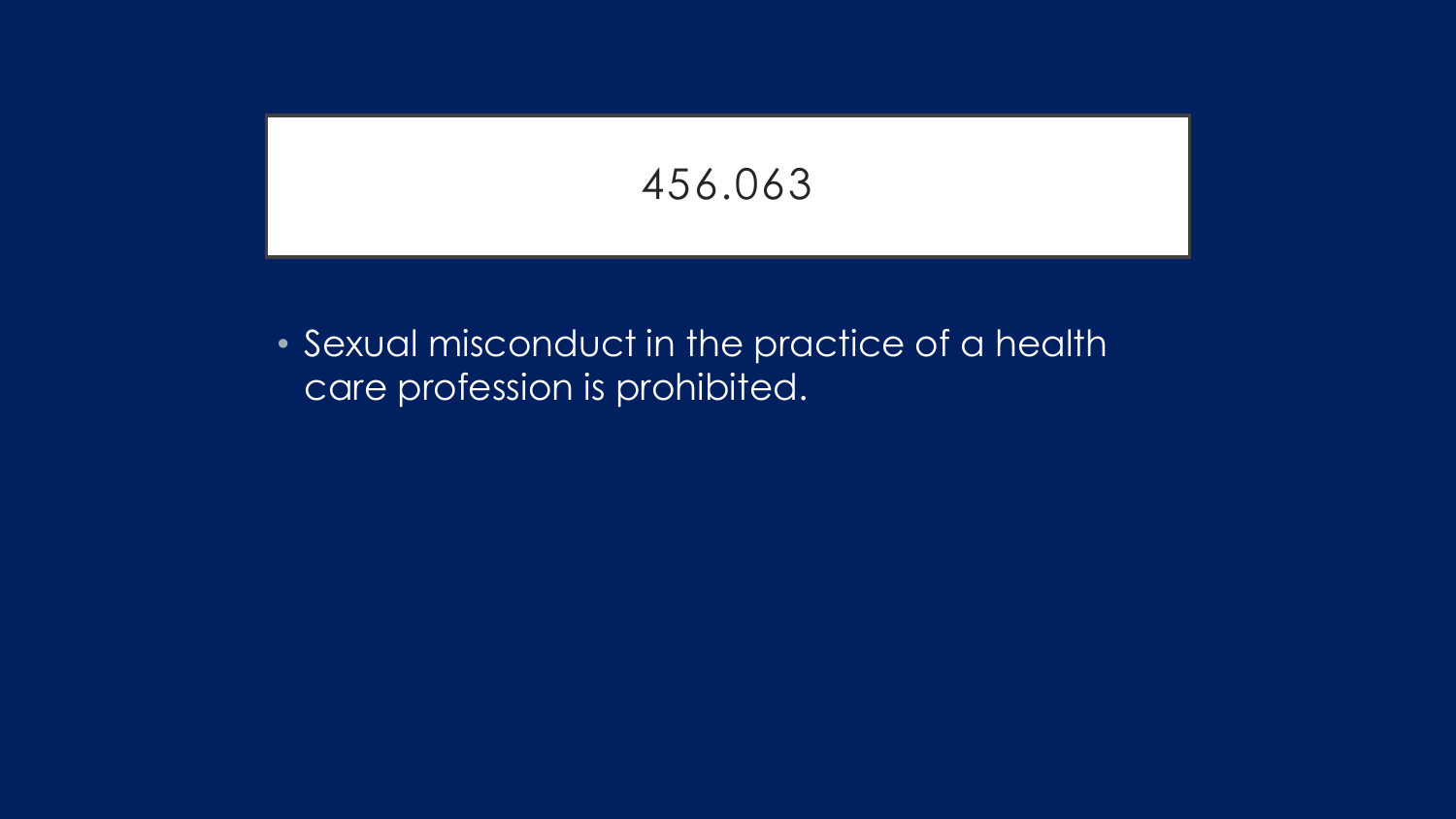#### THE INBALANCE OF POWER

- PATIENTS HAVE A RIGHT TO MAKE THEIR OWN INFORMED MEDICAL CARE DECISIONS. THIS INFORMED CONSENT GIVES THE APPEARANCE THAT A DR-PATIENT ARE EQUAL.
- PATIENTS AND DR NEVER HAVE AN EQUAL RELATIONSHIP.
- THE DR HAS SPECIAL KNOWLEDGE AND SKILLS
- PATIENT IS VULNERABLE AND DEPENDANT
- UNETHICAL TO HAVE SEX WITH A PATIENT DESPITE CONSENSUAL CONSENT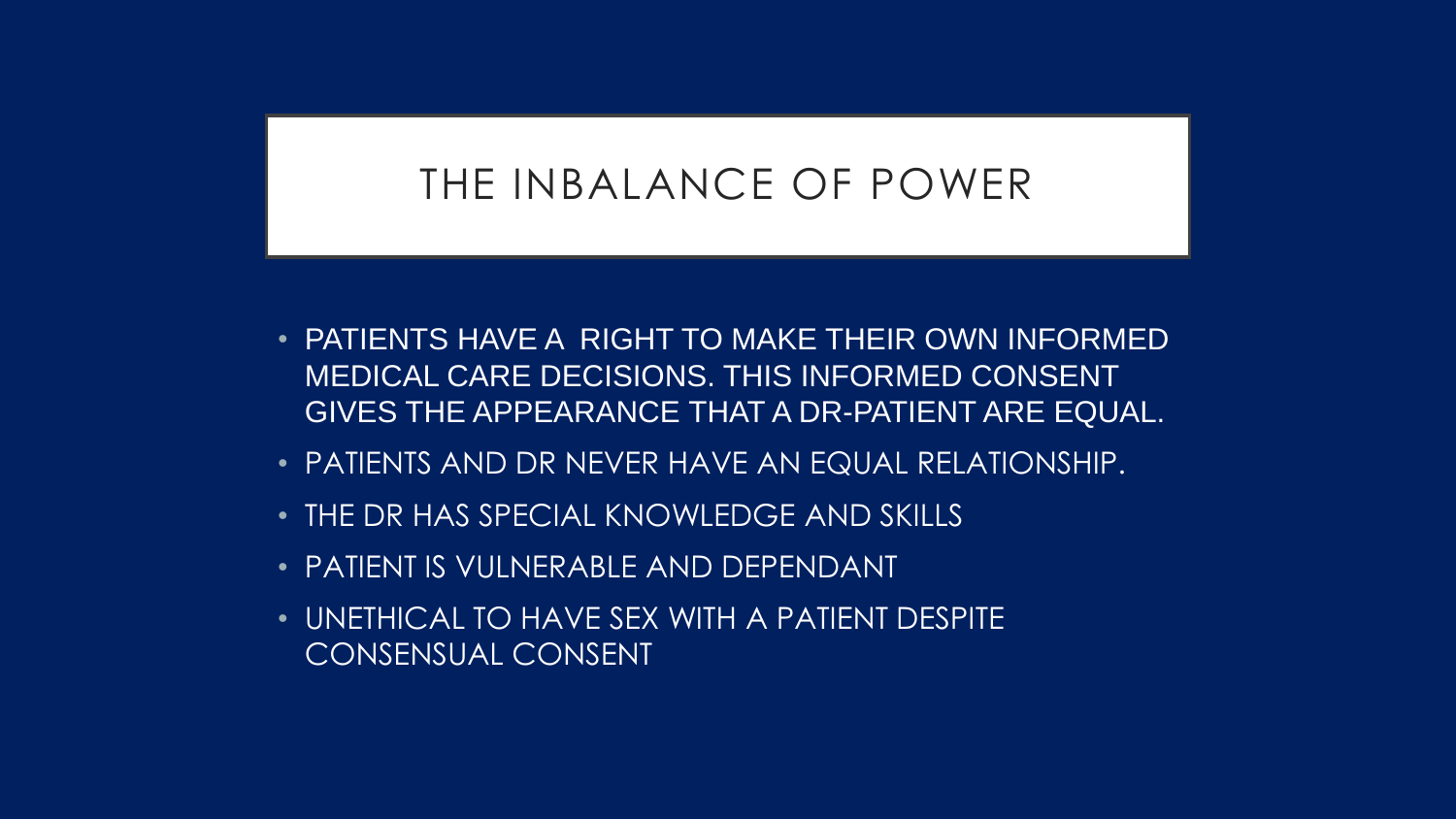## INBALANCE

- **MEANS SPECIAL DUTIES**
- ACT PROFESSIONALLY
- GUIDE THE RELATIONSHIP PROPERLY
- KEEP THE PATIENT'S WELFARE AS TOP PRIORITY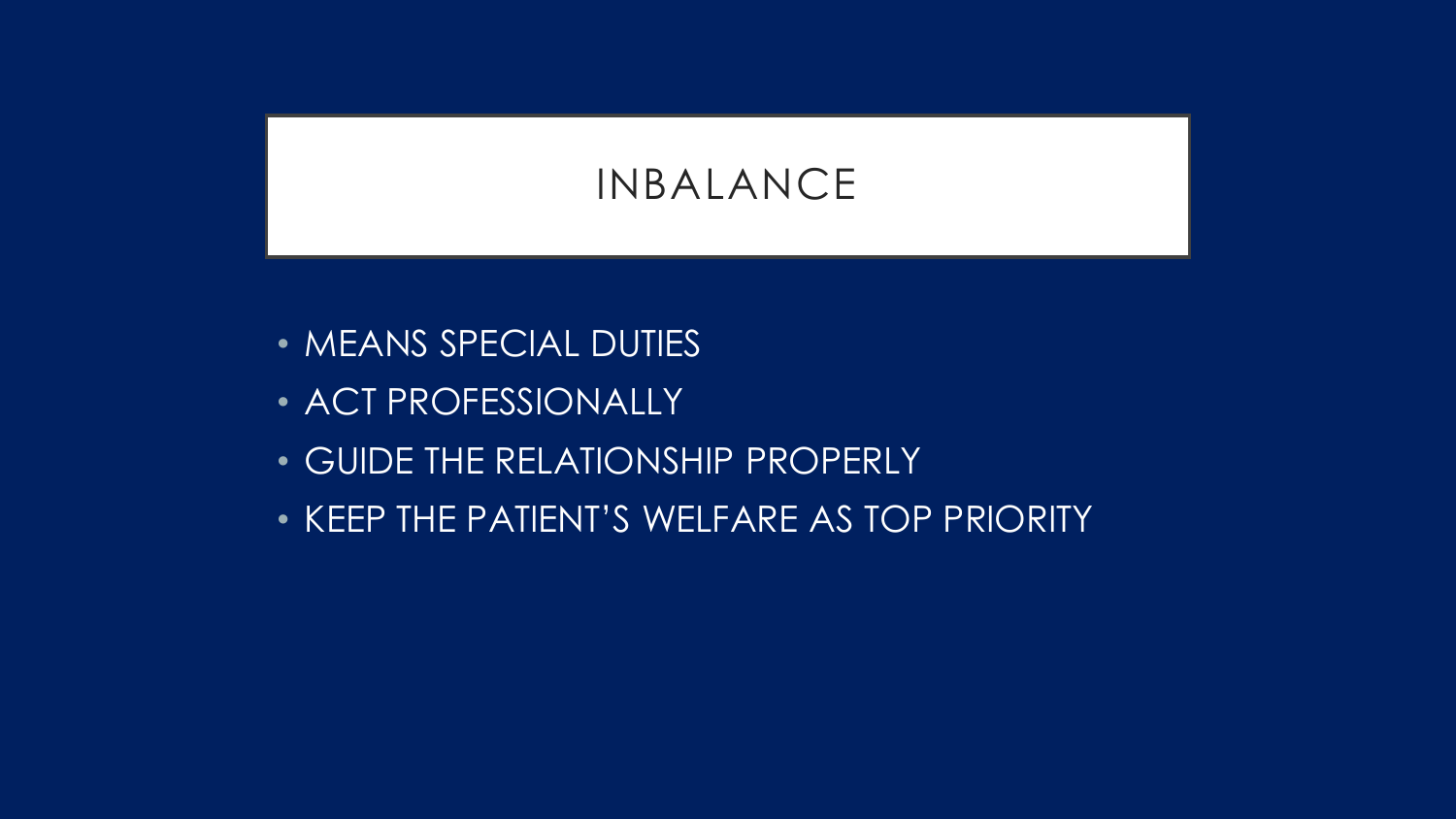## BOUNDARY CASES

- Boundary are imaginary lines that exist between doctor and patient
- BURN OUT PHYSICIANS
	- long working hours
	- restricted social life
	- not surprising that they sometimes meet future partners in the workplace
	- Addiction issues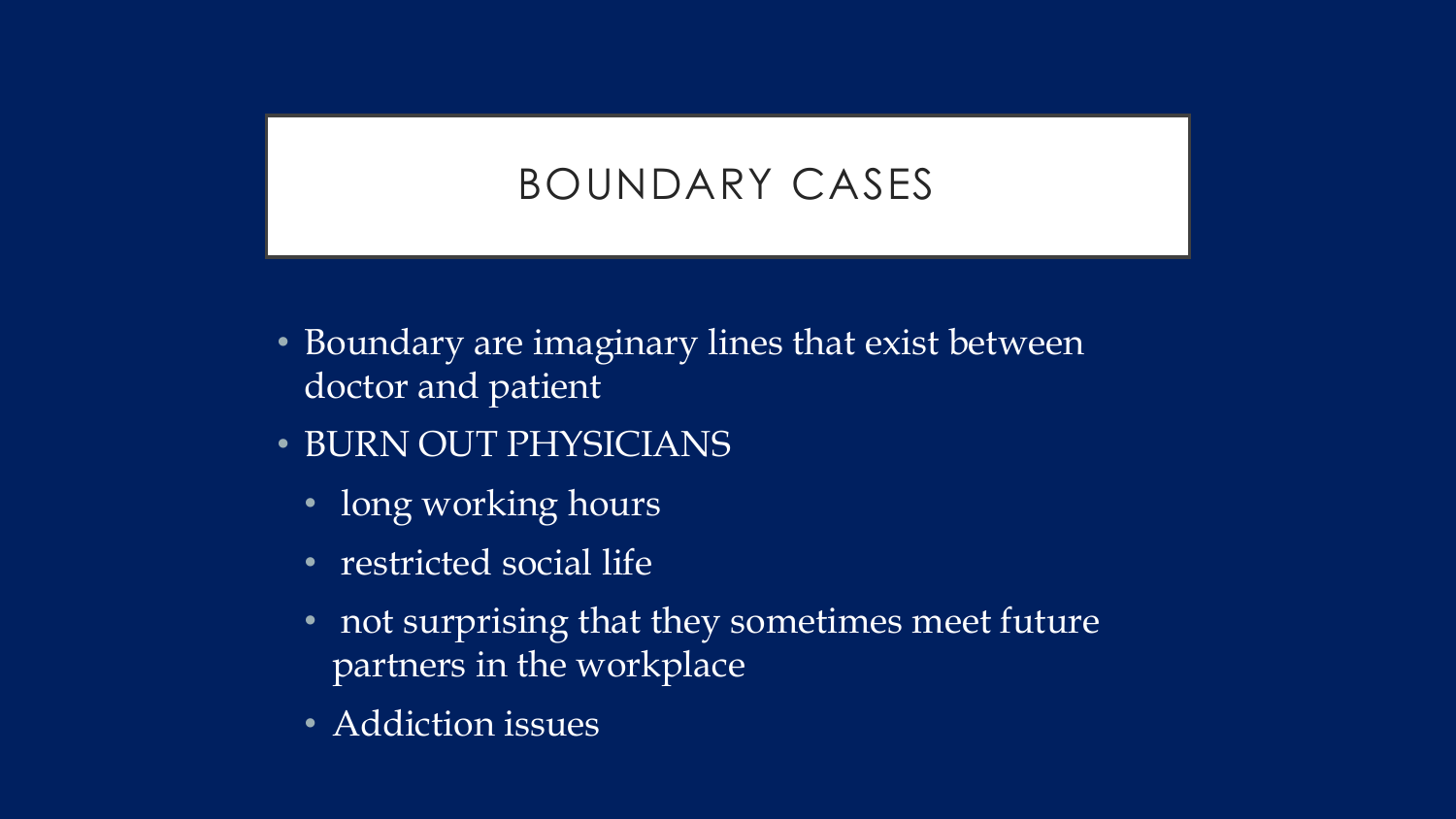## BOUNDARY

- 55% of physicians experience some burnout
- To reduce stress alter work habits, reduce work hours, alter altitude and do self-care.
- The "litmus test" for a real vacation is defined as one that is not a tax write off.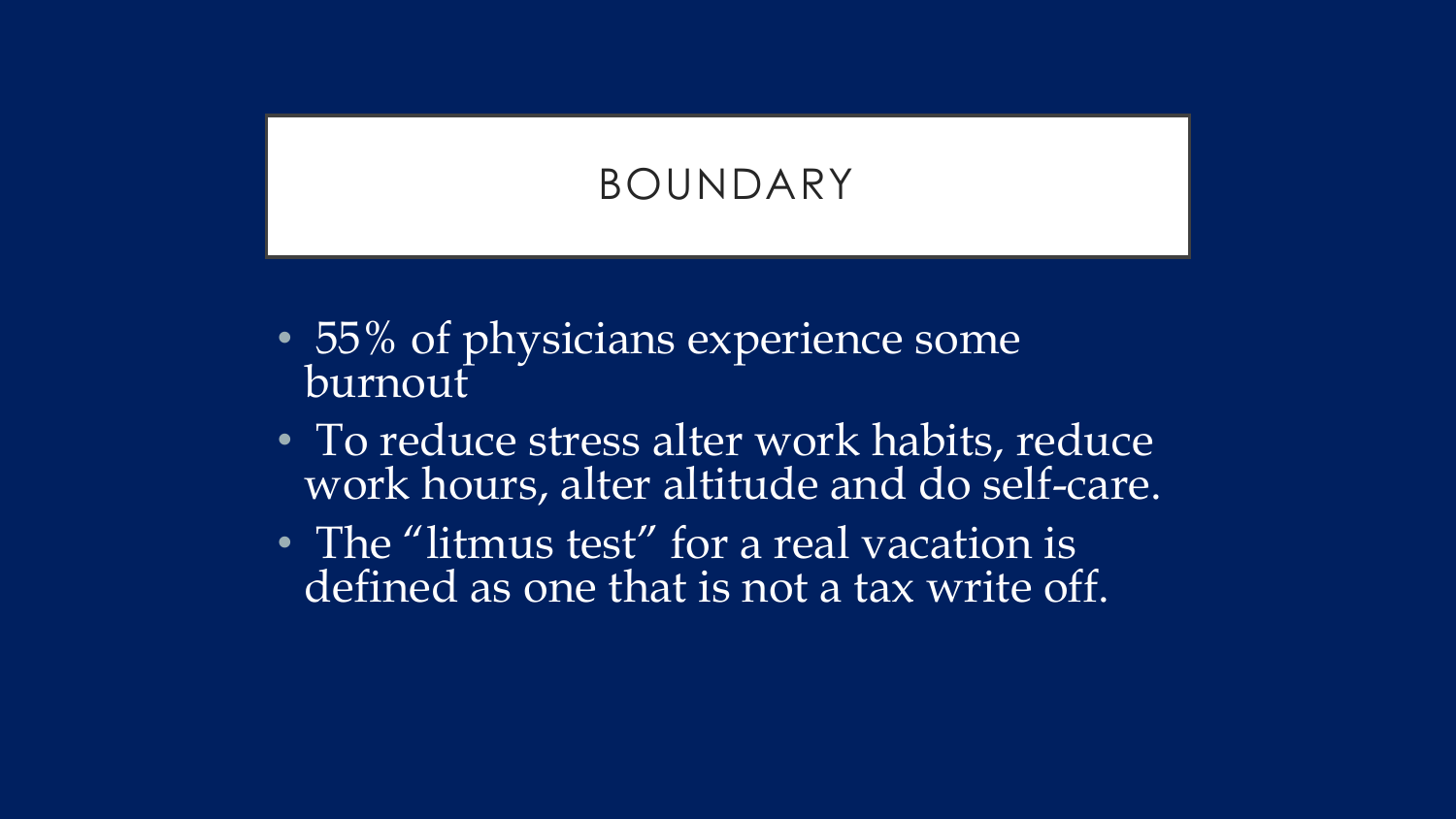## SUBSTANCE ABUSE

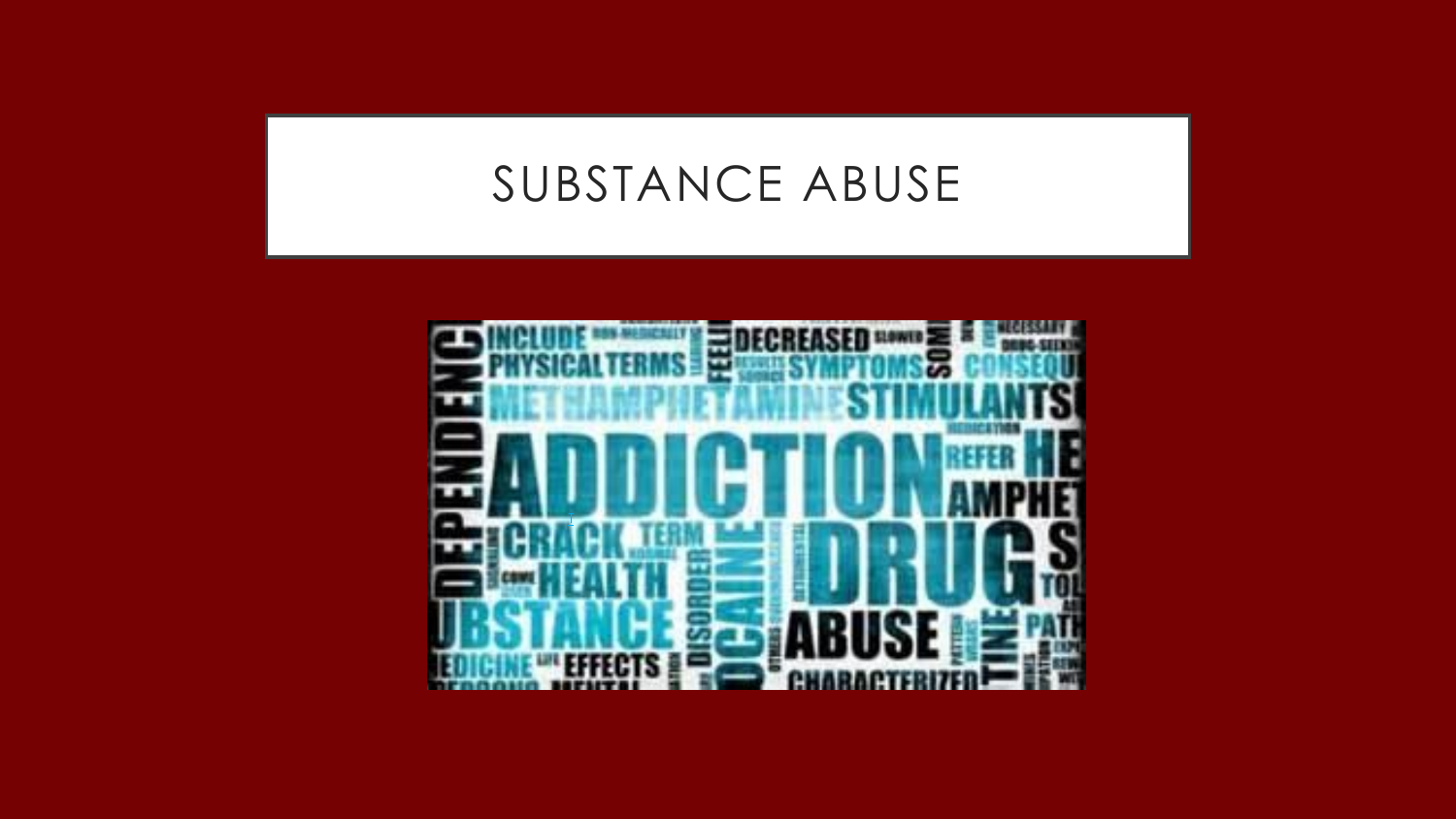## CASE

- Respondent treated daughter for chronic pain
- Prescribed various quantities of carisoprodol, cyclobenzaprine, methadone, oxycodone and Xanax.
- Failed to discuss risks and benefits of controlled substances
- Failed to implement a proper treatment plan
- Failed to create and maintain pain management contract
- Failed to consult with other practitioners
- Failed to consider non opioid options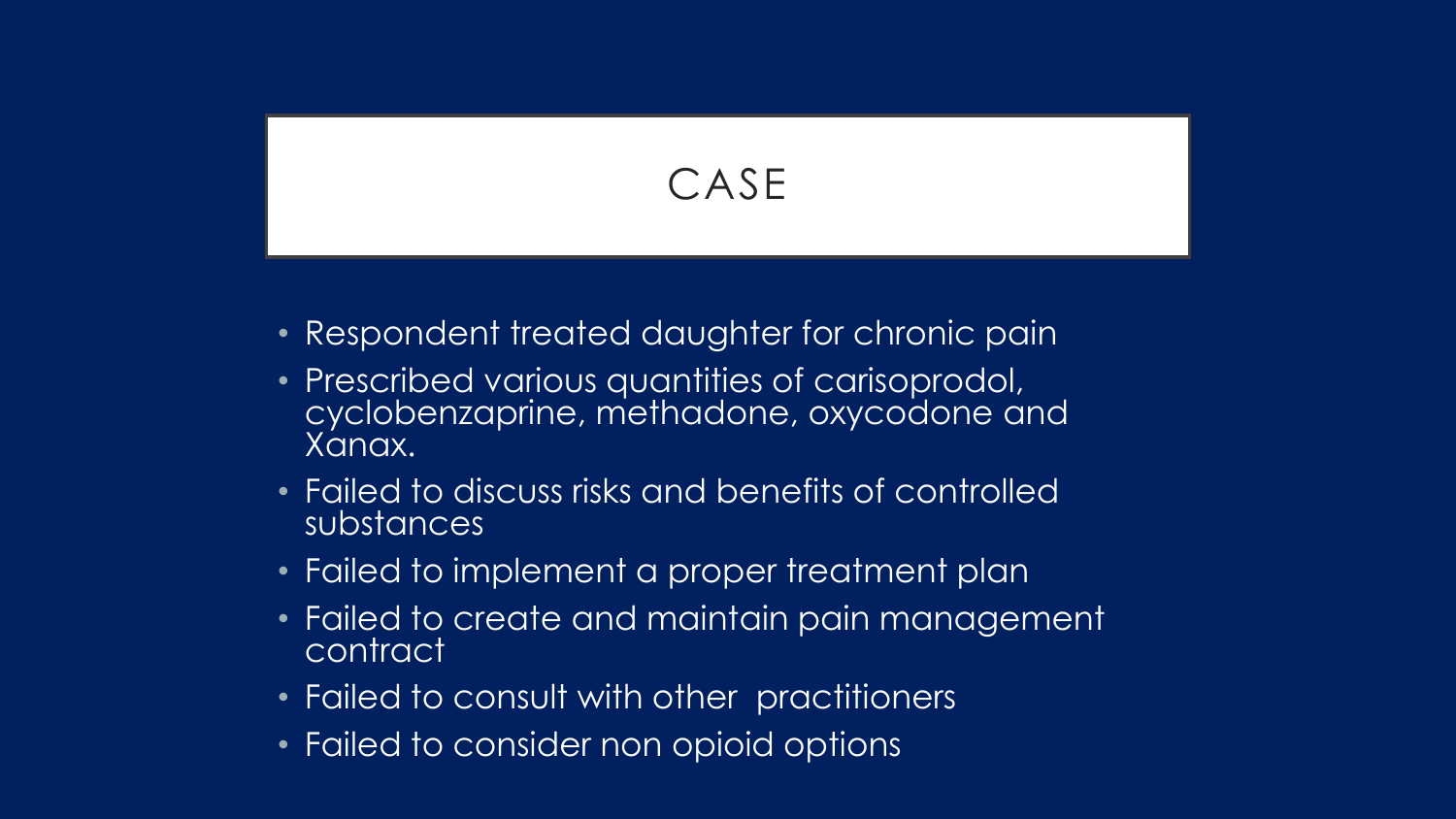#### 459.0141

Violation of the osteopathic physician-patient relationship through which the osteopathic physician uses the relationship to induce or attempt to induce the patient to engage, or to engage or attempt to engage the patient, in sexual activity outside the scope of the practice or the scope of generally accepted examination or treatment of the patient.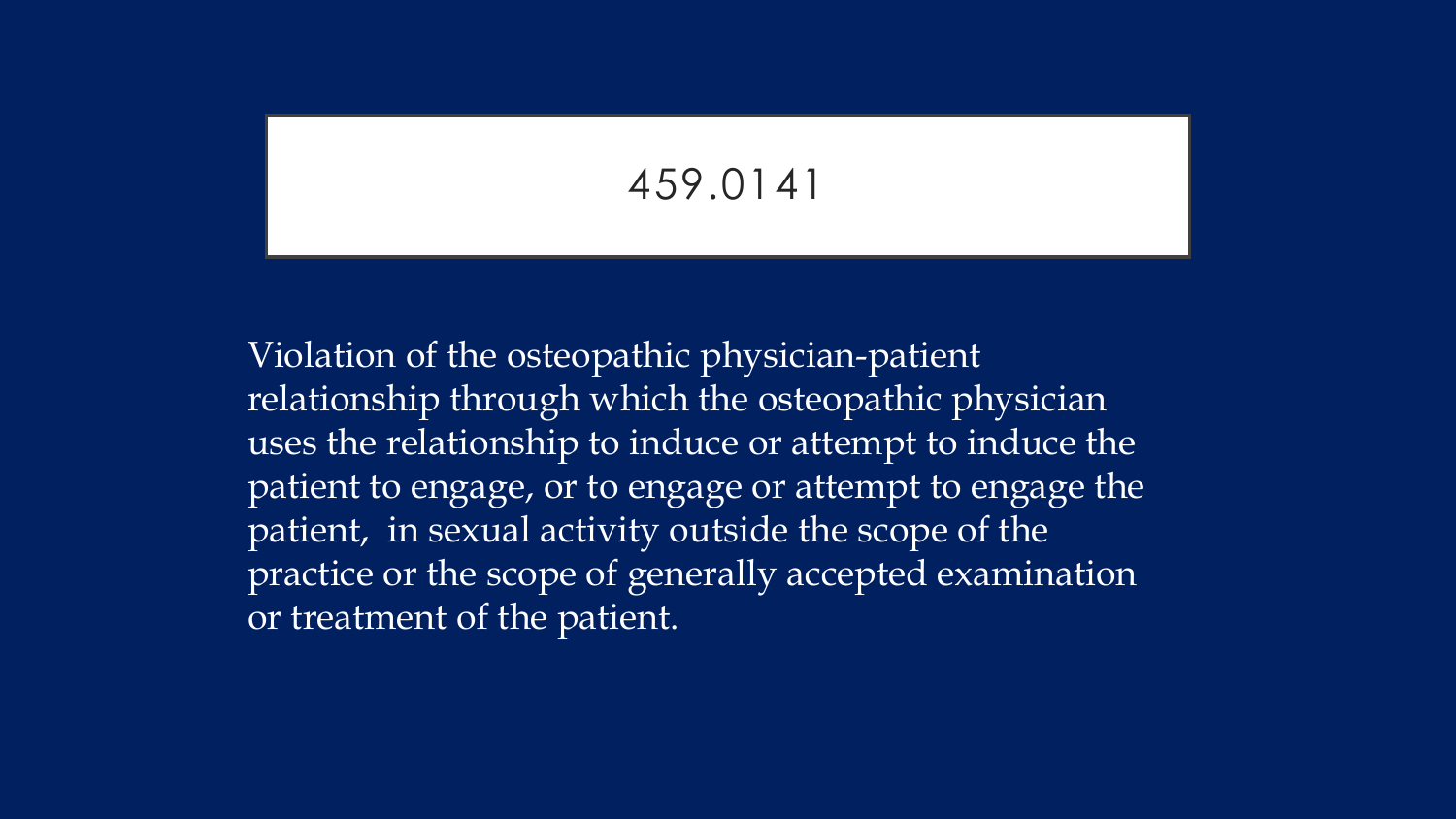#### GROUNDS FOR DISCIPLINARY ACTION

#### • SEXUAL MISCONDUCT IN THE PRACTICE OF OSTEOPATHIC MEDICINE

459.015 1(l)Exercising influence within a patient-physician relationship for purposes of engaging in a patient in sexual activity. A patient shall be presumed to be incapable of giving free, full, and informed consent to sexual activity with his or her physician.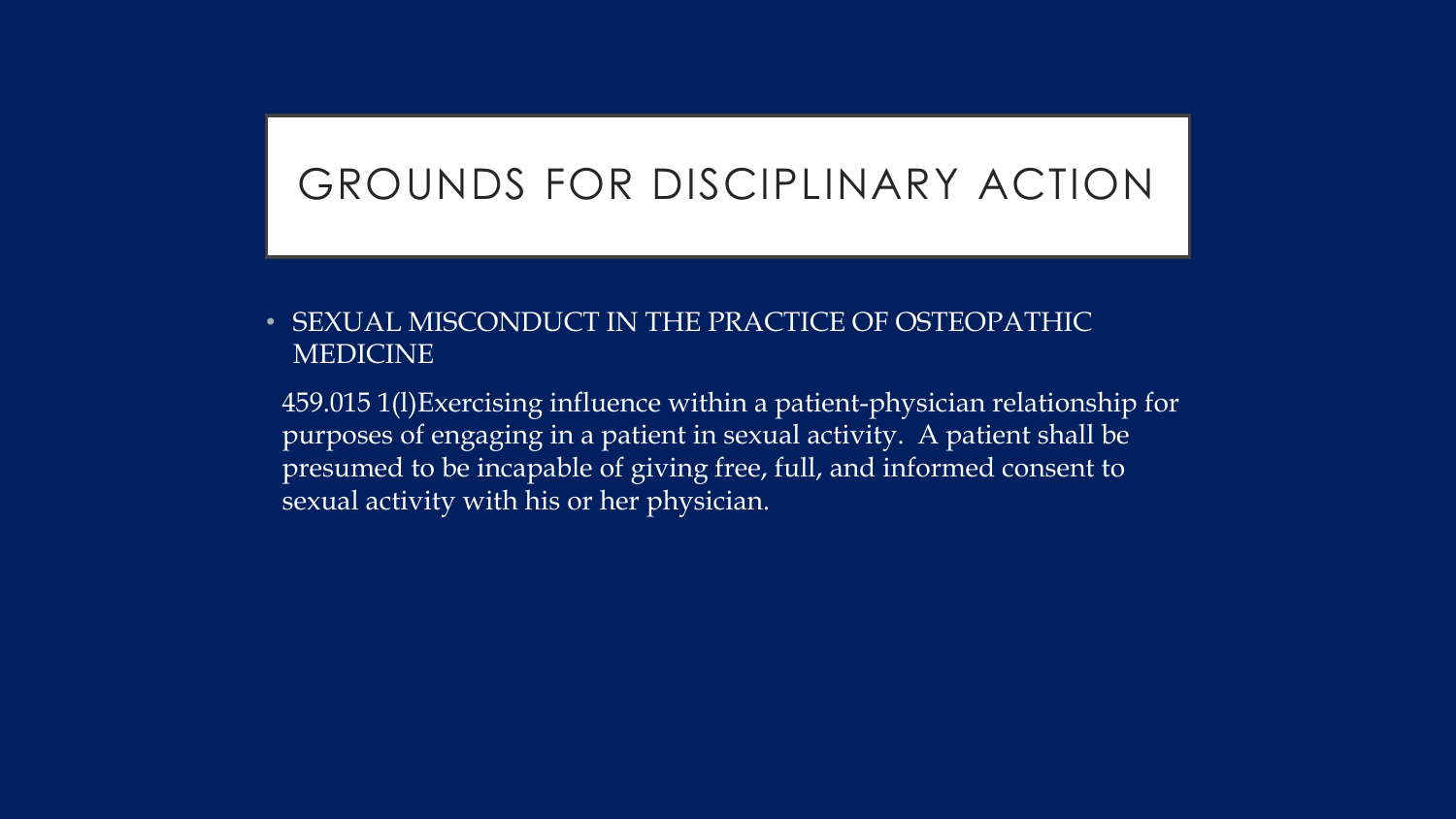#### 456.063 SEXUAL MISCONDUCT

- Sexual misconduct not only is extended to the patient but also to the immediate family member, guardian, or representative of the patient. Inducing or attempting to induce such person to engage in, verbal or physical sexual activity outside the scope of the professional practice is prohibited.
- Sexual misconduct does not only mean penetration. It applies to body language pelvic thrusting, inappropriate touching like a gyn exam without gloves. Always have a chaperone present.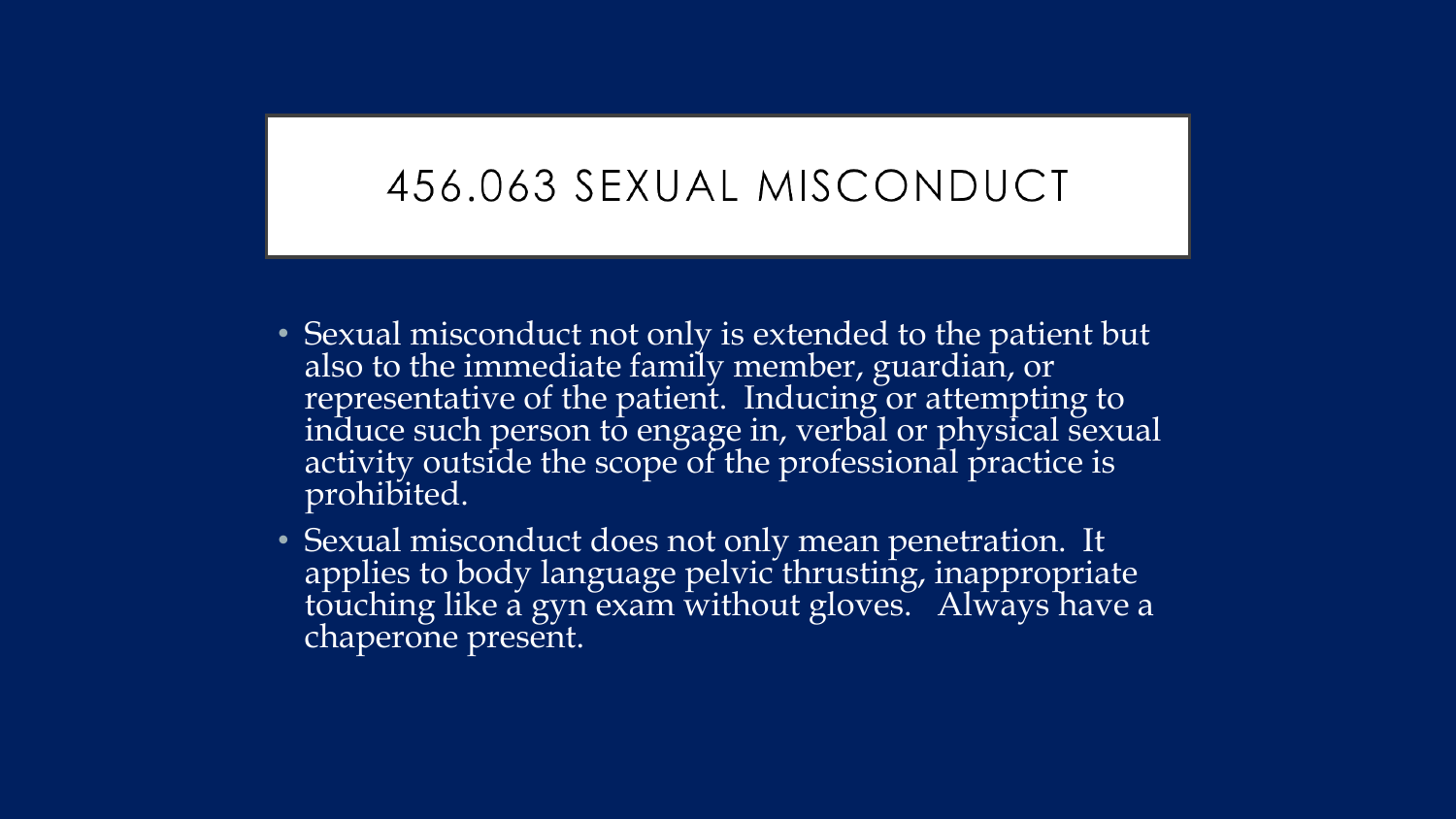#### GOOD PRACTICES

- Remember a prescription creates a physician/patient relationship.
- ALWAYS HAVE A CHAPERONE WHEN DOING GYN/GU EXAMS
- If caring for family members& friends maintain that medical record
- THINK TWICE! One must educate family & friends they do not know you have to keep MR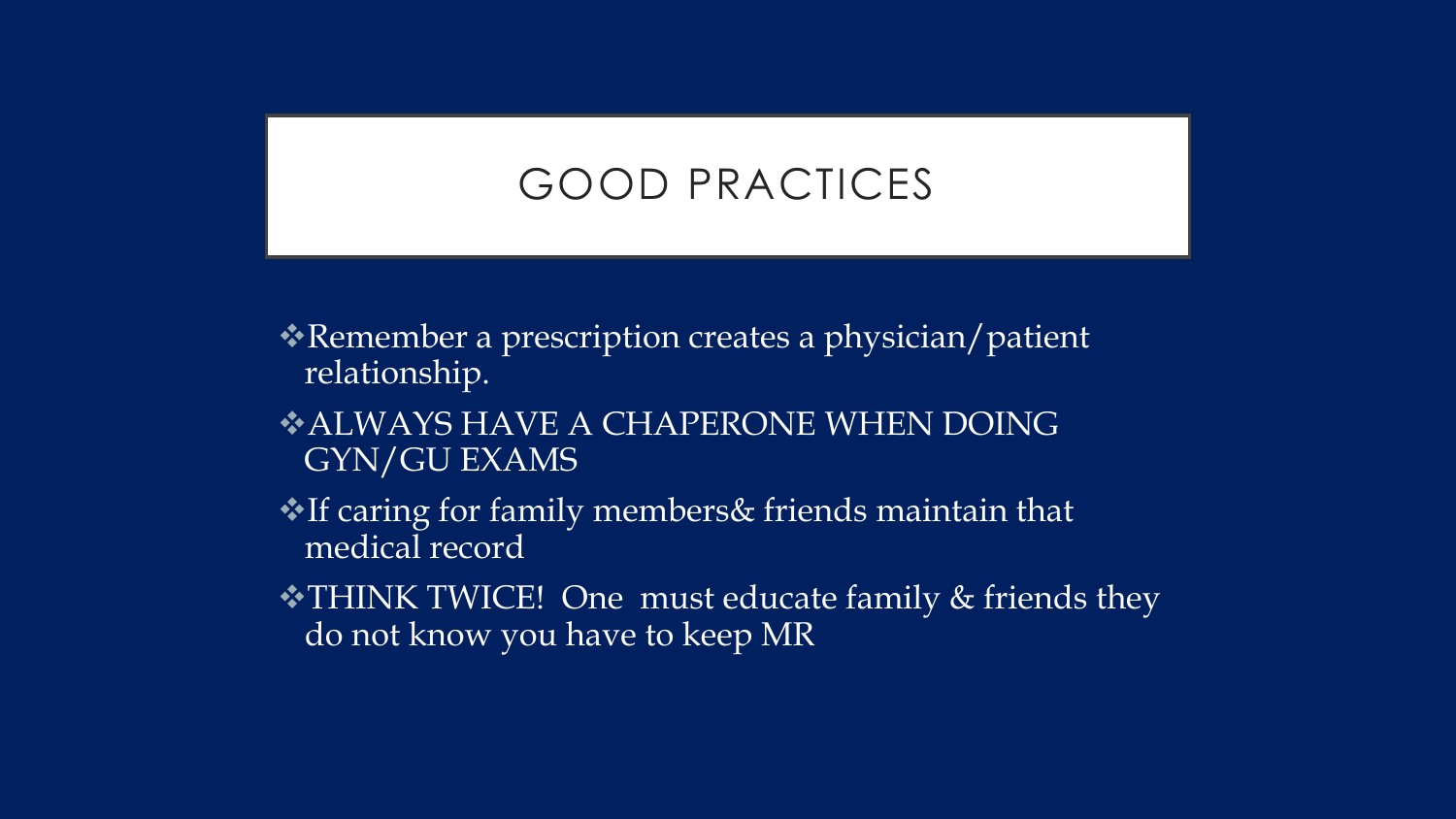#### BOUNDARY

- GETTING INTIMATE WITH STAFF MAY TURN AGAINST A LICENSEE. FEMALE STAFF THOUGHT SHE HAD TO HAVE SEX WITH HER BOSS TO MAINTAIN HER JOB POSITION/SECURITY
- PRN WAS CONTACTED IN THESE CASES FOR FITNESS TO RETURN TO PRACTICE & UNDERLYING ADDICTION DISORDER WAS FOUND IN 2/3 CASES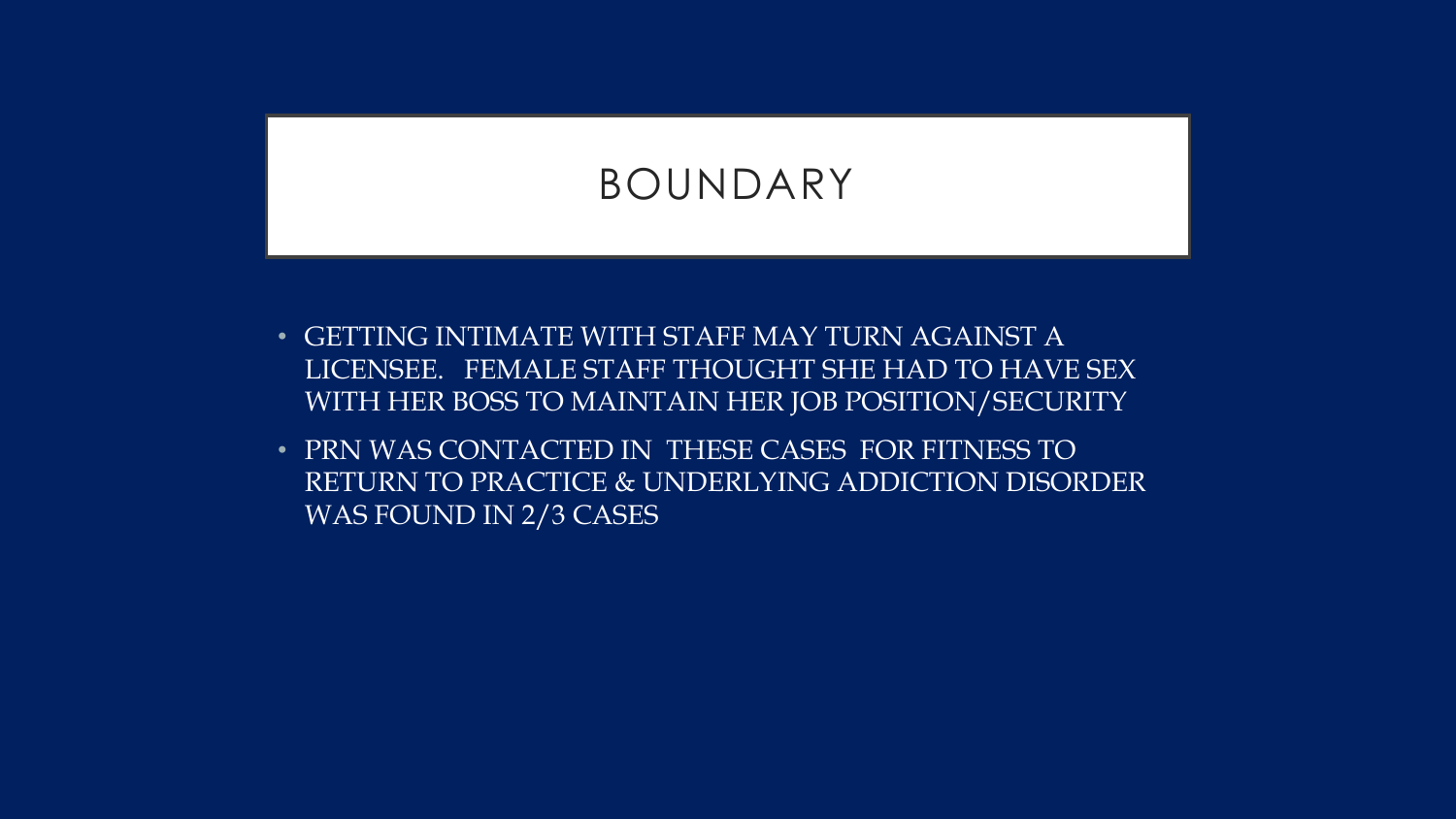### RULE #3

- REMEMBER THOSE BOUNDARIES
- No flirting no sex with patients/pt caretakers
- Be careful with staff
- This includes residents not getting involved with parents of their pediatric patients.
- 30- day notice to terminate the dr relationship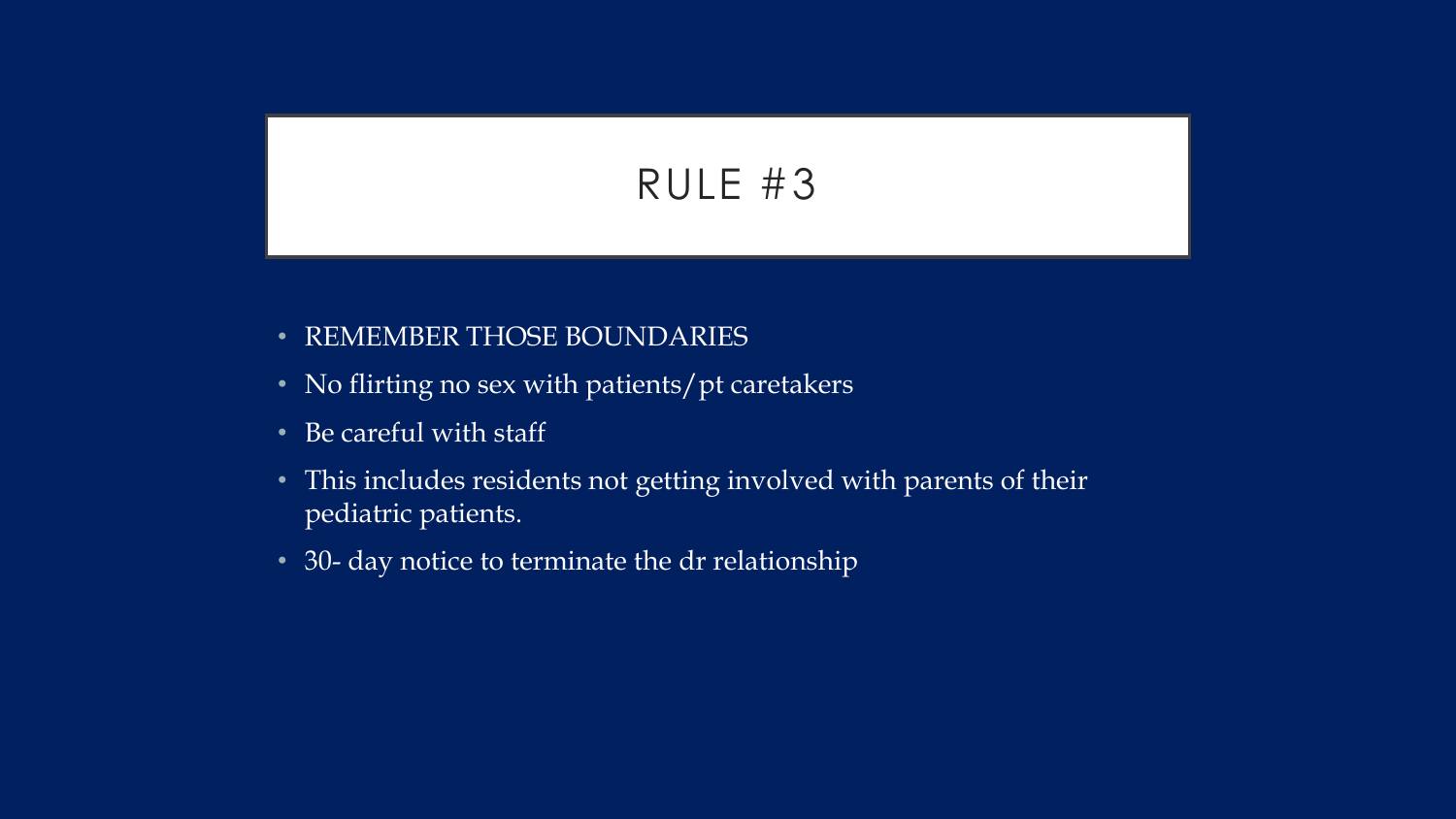# 459.003 (3) "PRACTICE OF OSTEOPATHIC MEDICINE"

- "Means the diagnosis, treatment, operation, or prescription for any human disease, pain, injury, deformity, or other physical or mental condition, which practice is based in part upon educational standards and requirements which emphasize the importance of the musculoskeletal structure and manipulative therapy in the maintenance and restoration of health."
- Literally once you open your mouth and render an opinion in any medium you are practicing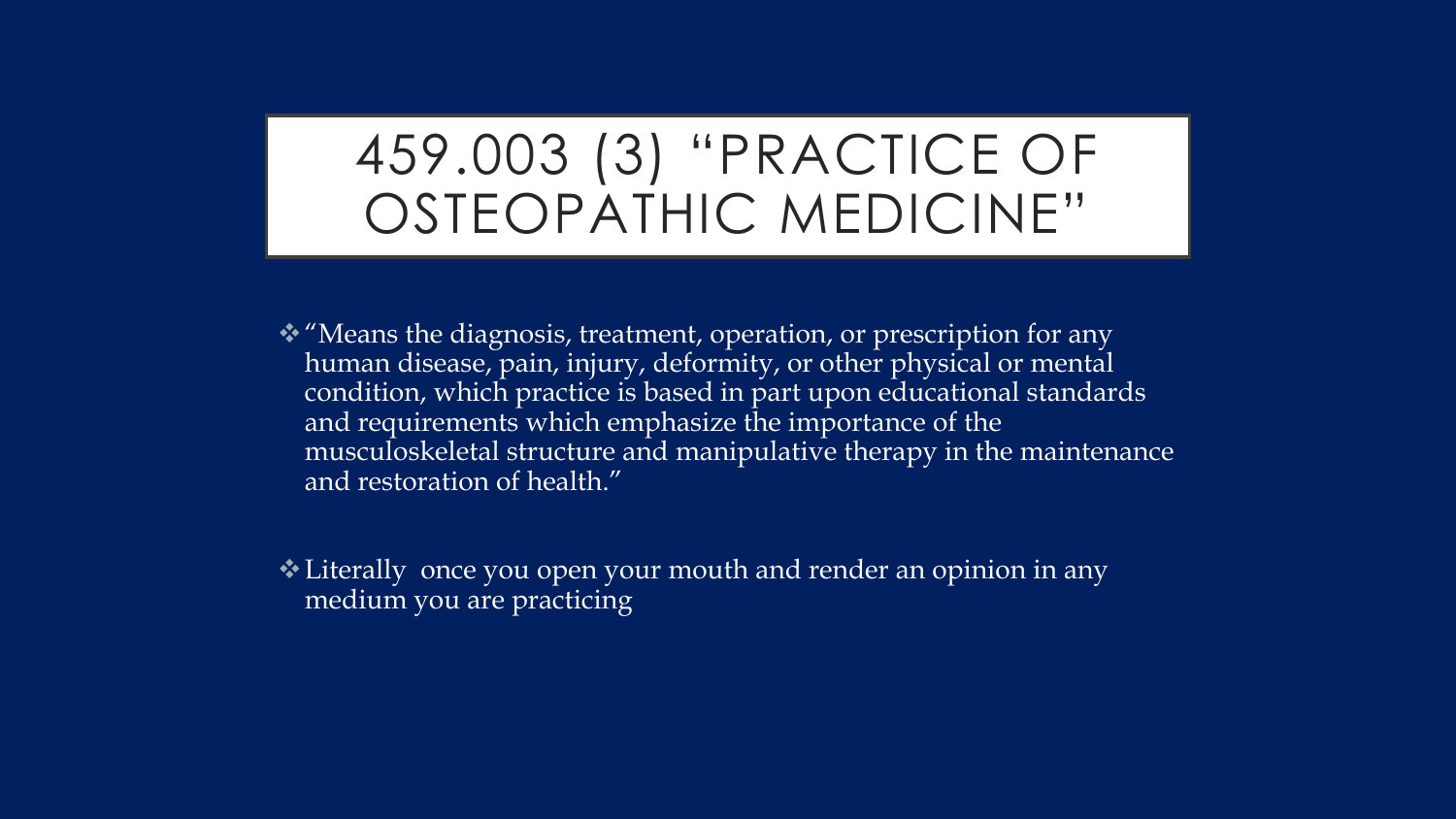## CASE

- Staff from environmental services, lpn, med assistant, r.n., etc may voice a physical aliment in the hallway
- Inform the Employee/patient to check in so their concerns maybe properly addressed or have them see their own physician
- Rendering an opinion may be construed as practicing medicine by the staff person
- All mediums text, social media, web, telehealth, office, locations hallway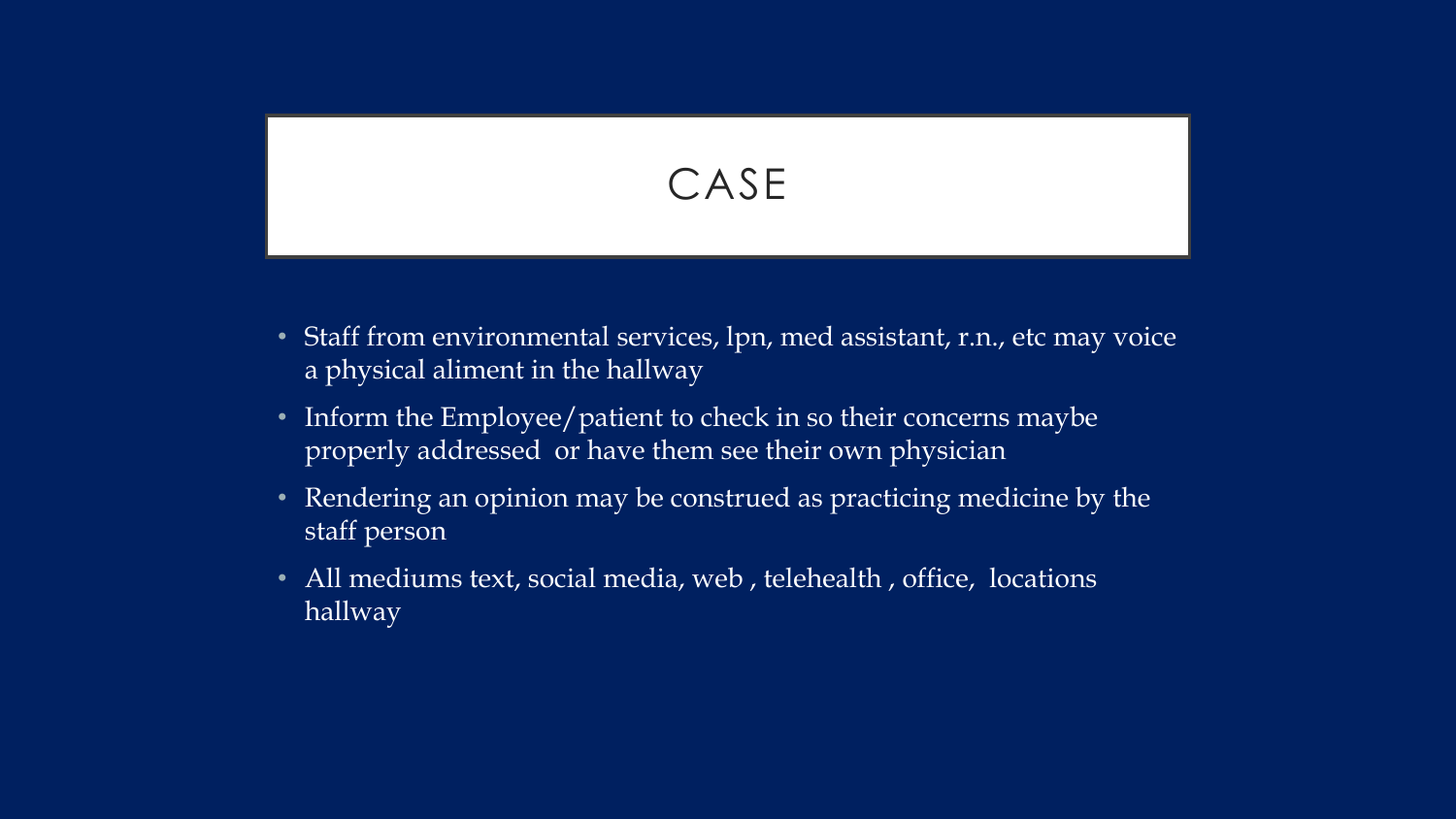#### USE OF SOCIAL MEDIA-FSMB

- The United States Preventive Services Task Force came out with a recommendation, in October 2011, against routine Prostate Specific Antigen (PSA) screening in healthy men for prostate cancer.
- A urologist posted a tweet that used some disrespectful language to disagree with the recommendation.
- The tweet has now gone viral and has been read by many of his patients, colleagues, fellow researchers, family and friends.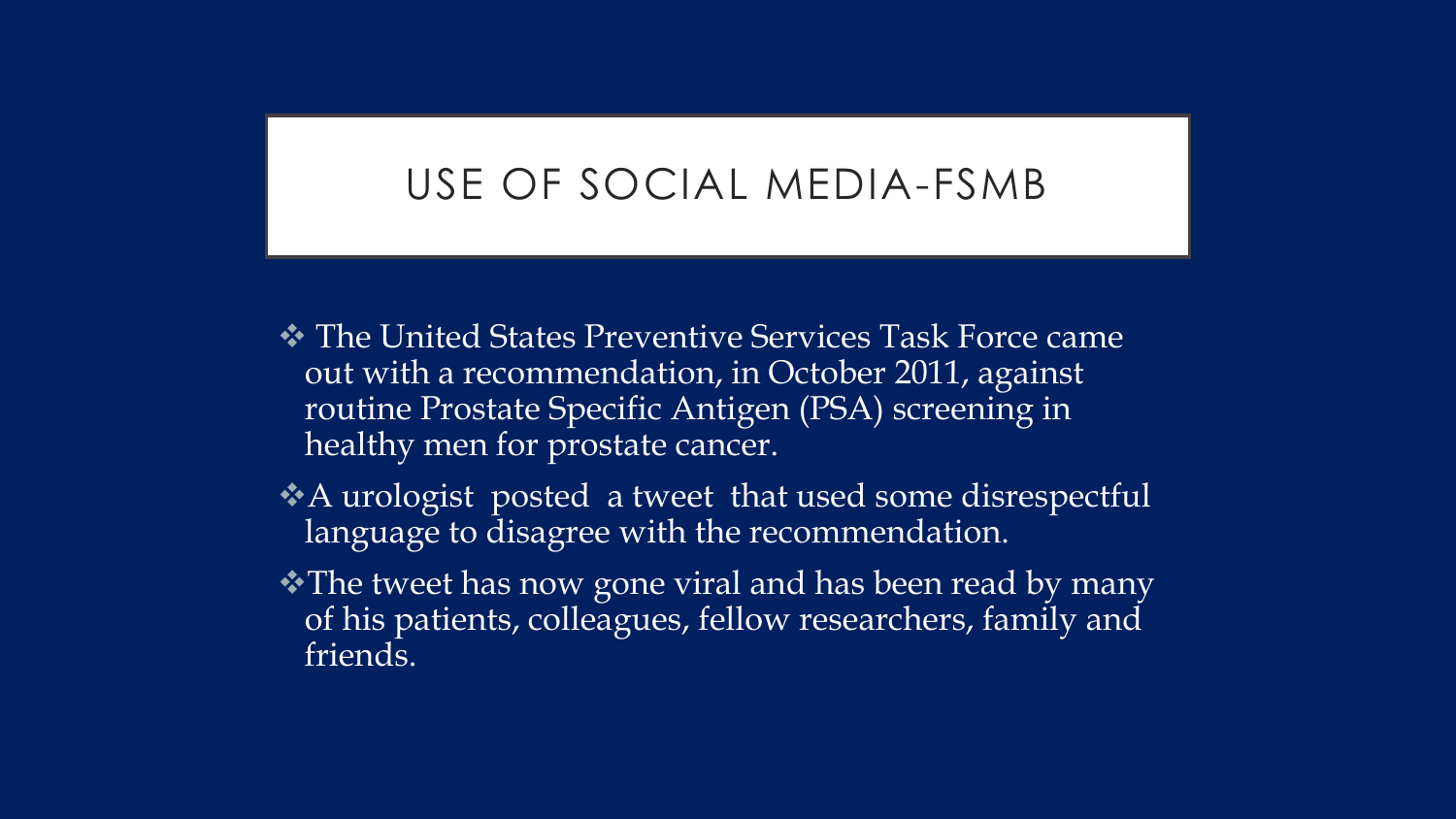#### SOCIAL MEDIA

A concerned patient reports her physician frequently describes "partying" on his Face Book page which is accompanied by images of himself intoxicated.

**❖** The patient begins to question whether her physician is in a proper state prepared to treat her when she has early morning doctor's appointments.

◆Be careful what is posted.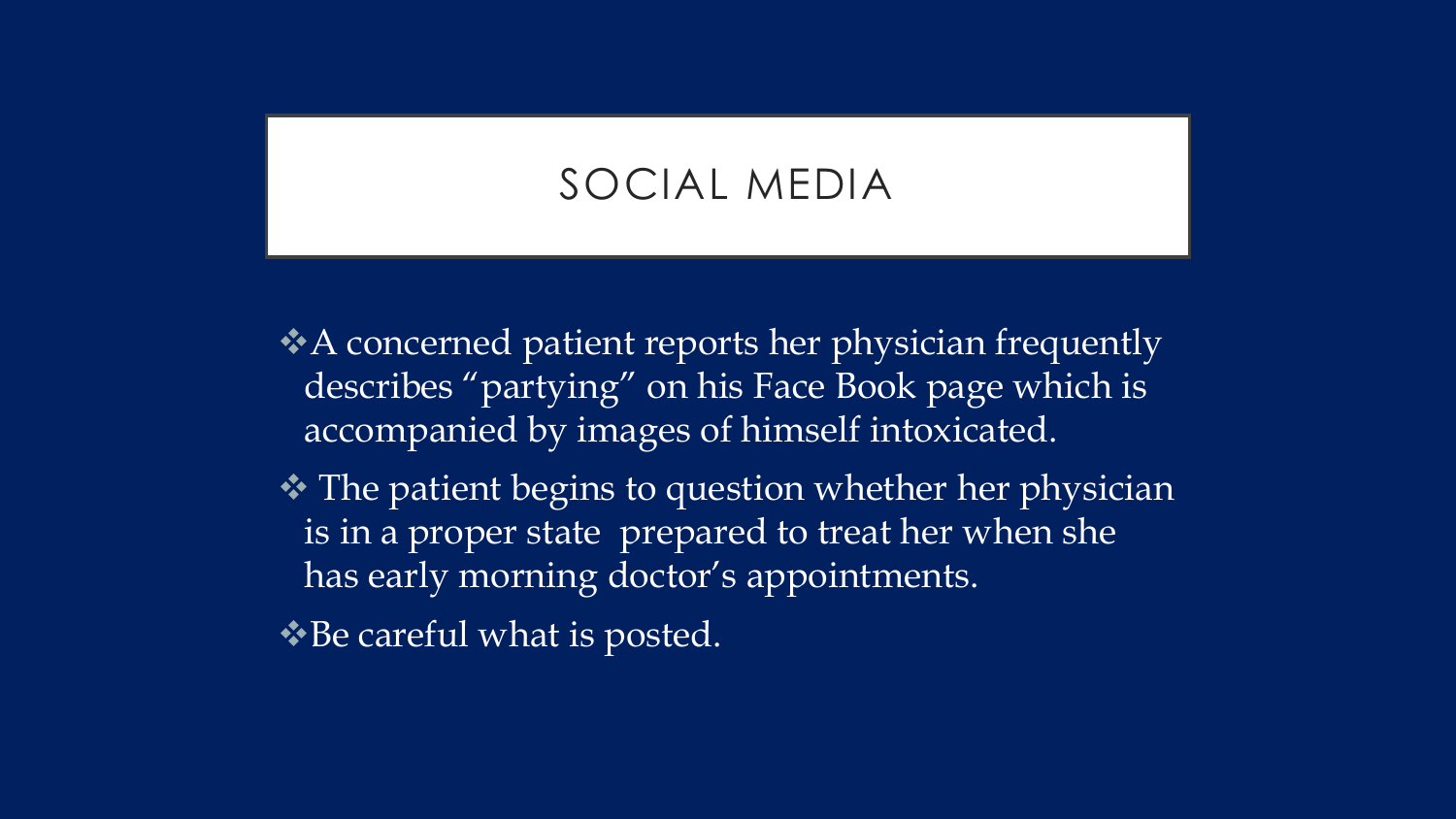#### DOCTOR –PATIENT RELATIONSHIP

Osteopathic physician is also a baseball coach for his son's team. The father of one of the players texted you regarding new GI symptoms son was having. What do you do?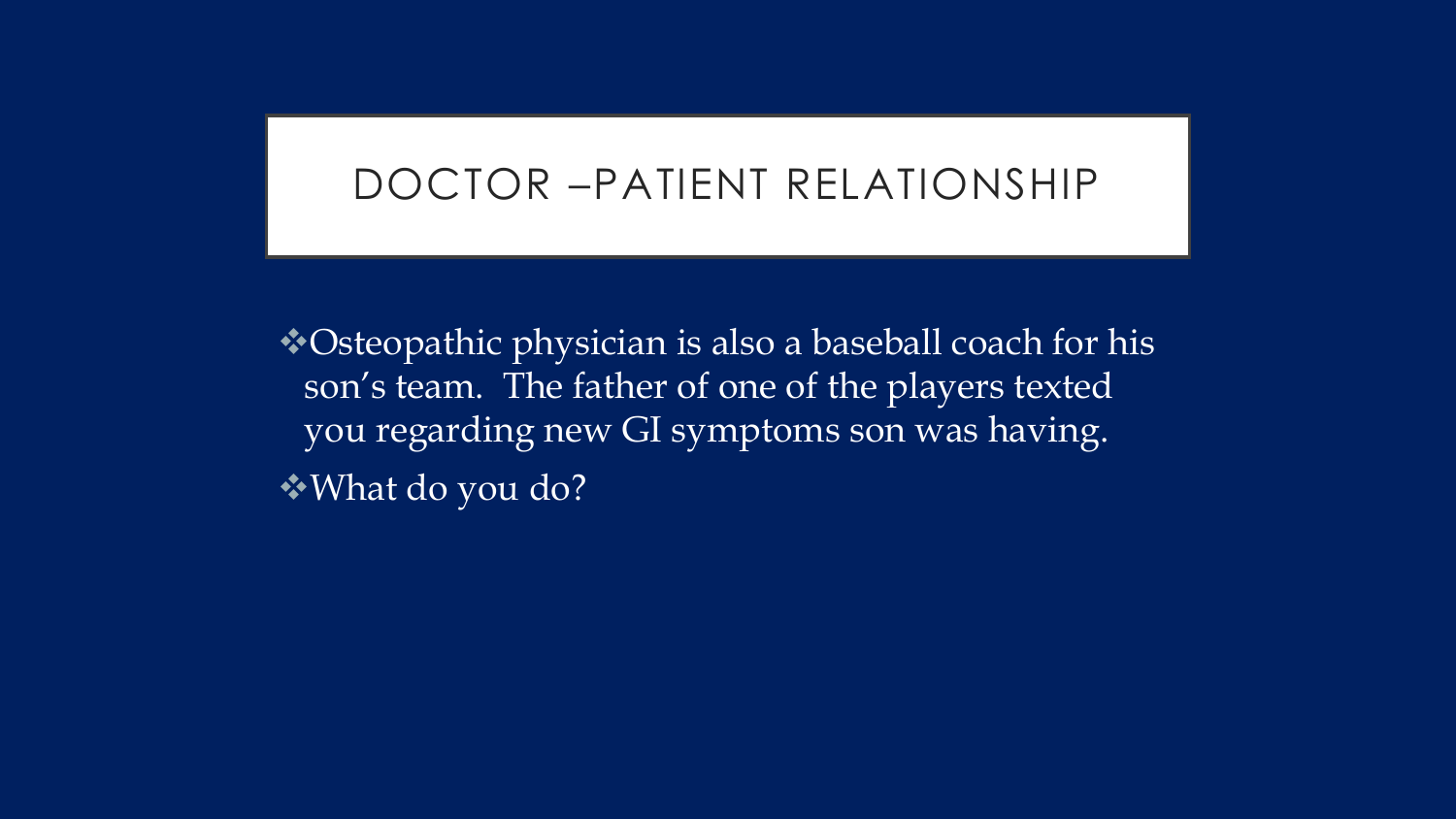#### DOCTOR-PATIENT RELATIONSHIP

- A. Ask the father to bring son to the office for appointment ASAP
- B. Advise the son to take a laxative
- C. Explain to parent that there are boundary issues and violation of code of conduct and refer to a colleague.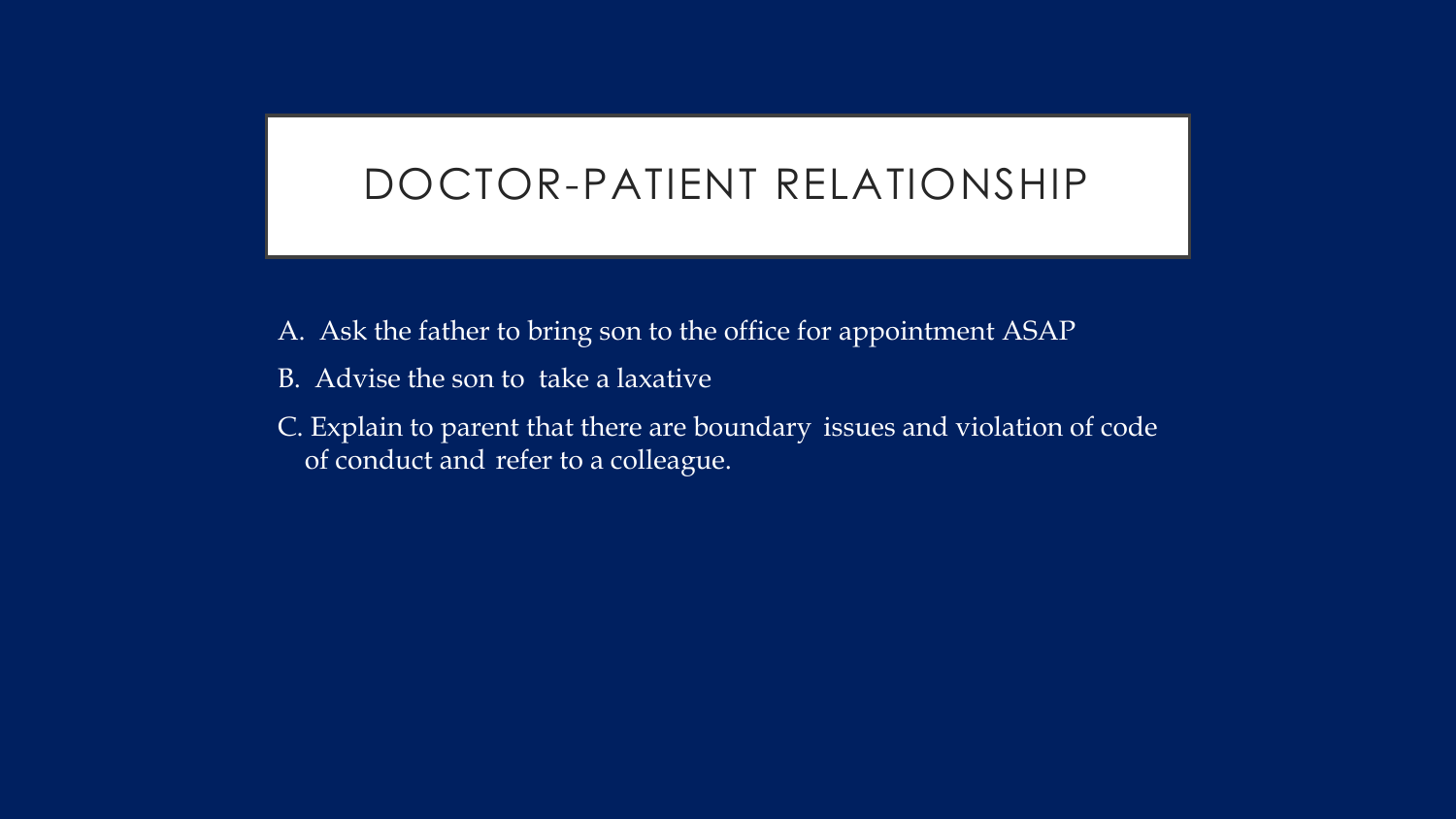#### SOCIAL MEDIA

- Friending can blur professional boundaries
- Do not dx or tx patients over social media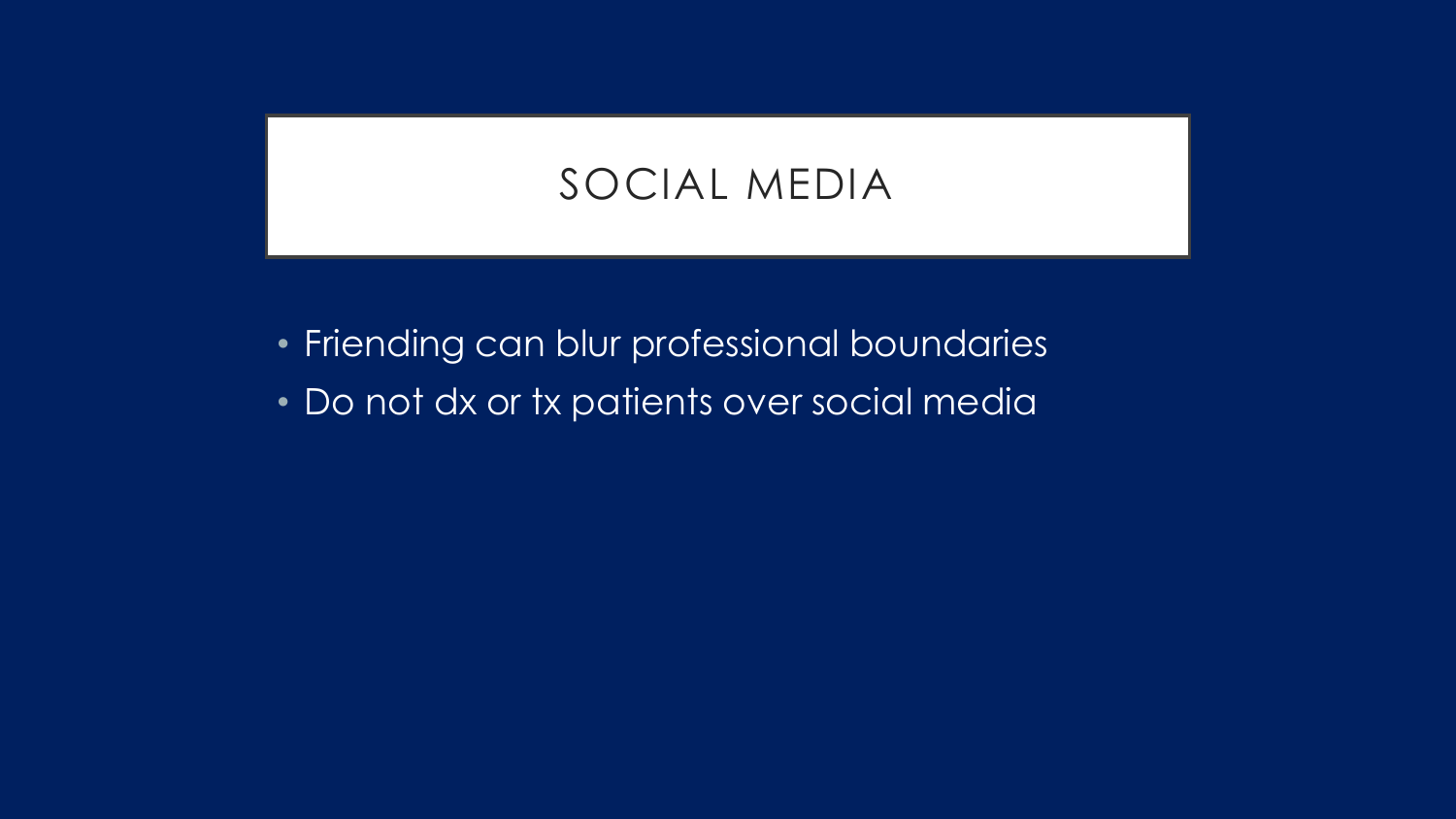#### SURGICAL CASE

- Patient arrives at ER unstable, diabetic coma, acidotic, missed dialysis treatments for several days. Due to anasarca and instability of patient, code is called. Dr. A responds (anesthesiologist) successfully places a femoral line in thrashing patient.
- Due to confusion during code guide wire inadvertently is left in groin.
- Collaborative procedure note EMR completed by Dr. A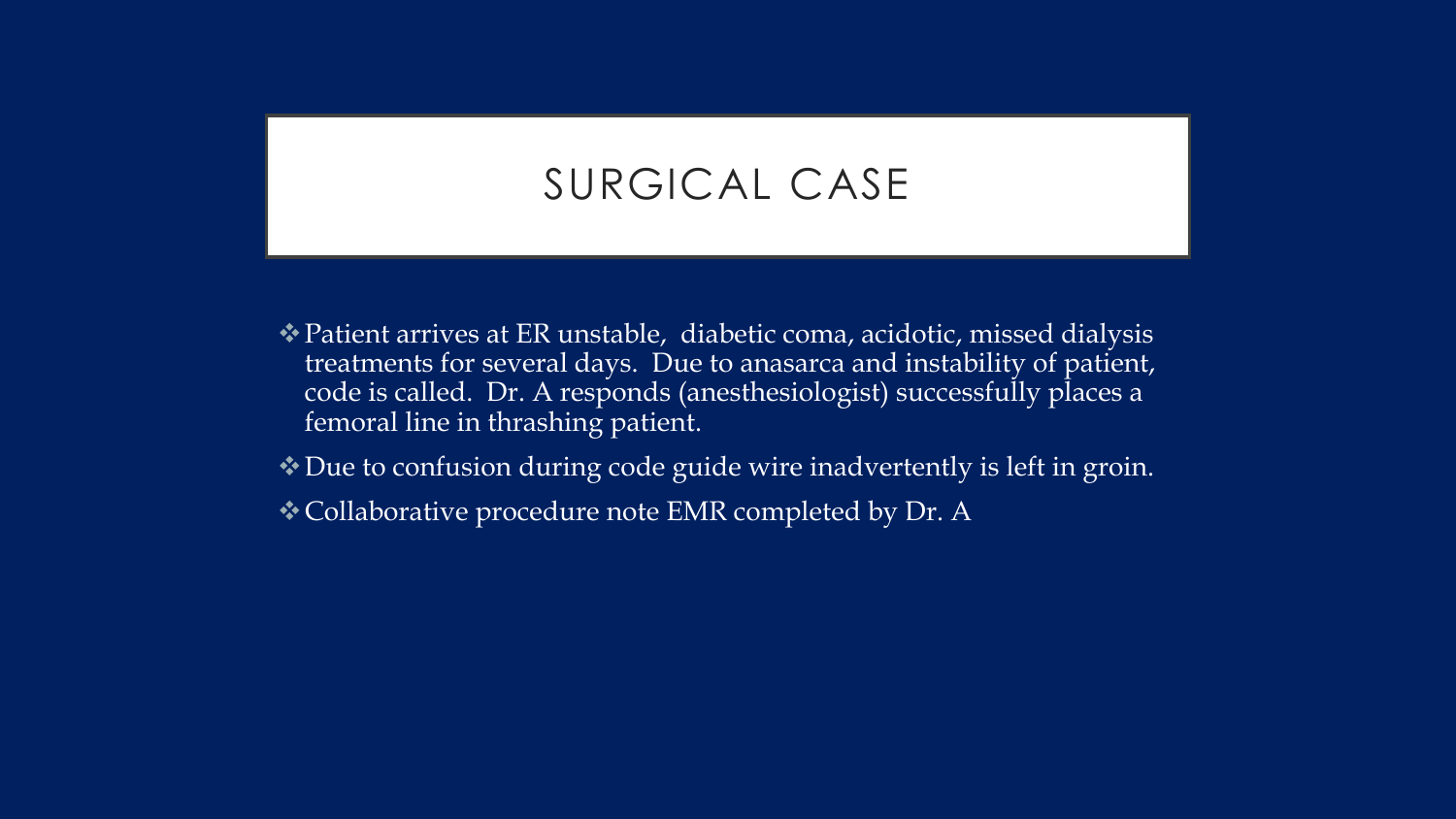

Radiologist locates guide wire during another procedure and reports to hospital.

Hospital and doctor respond by creating a template for Cerner record that would alert any physician doing procedure final accounting of supplies.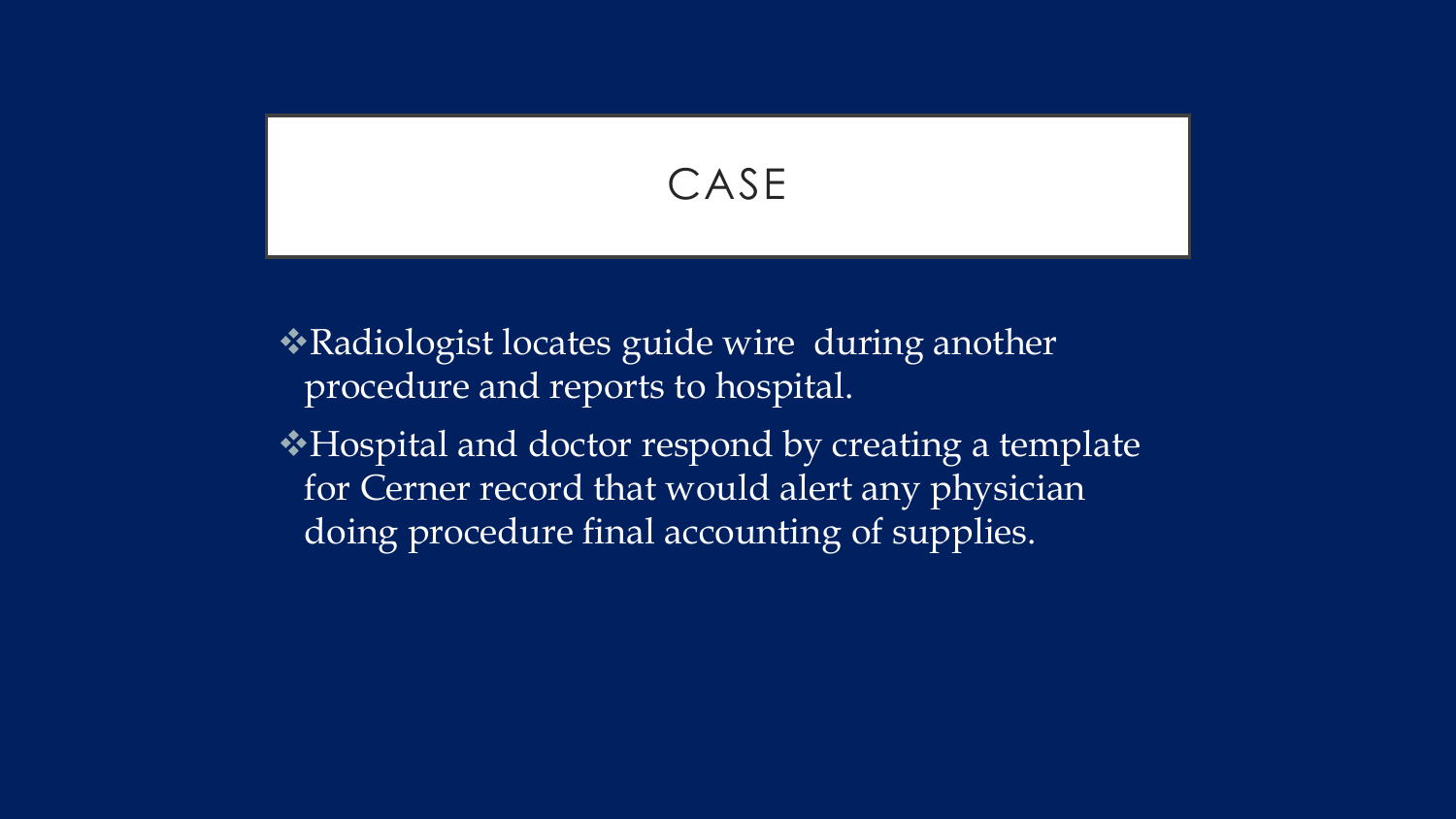CASE

## Administrative complaint has what two violations?  $\cdot$  456.072 (1) (cc) (F.S.)  $\cdot$  459.015 (1)(o) F.S.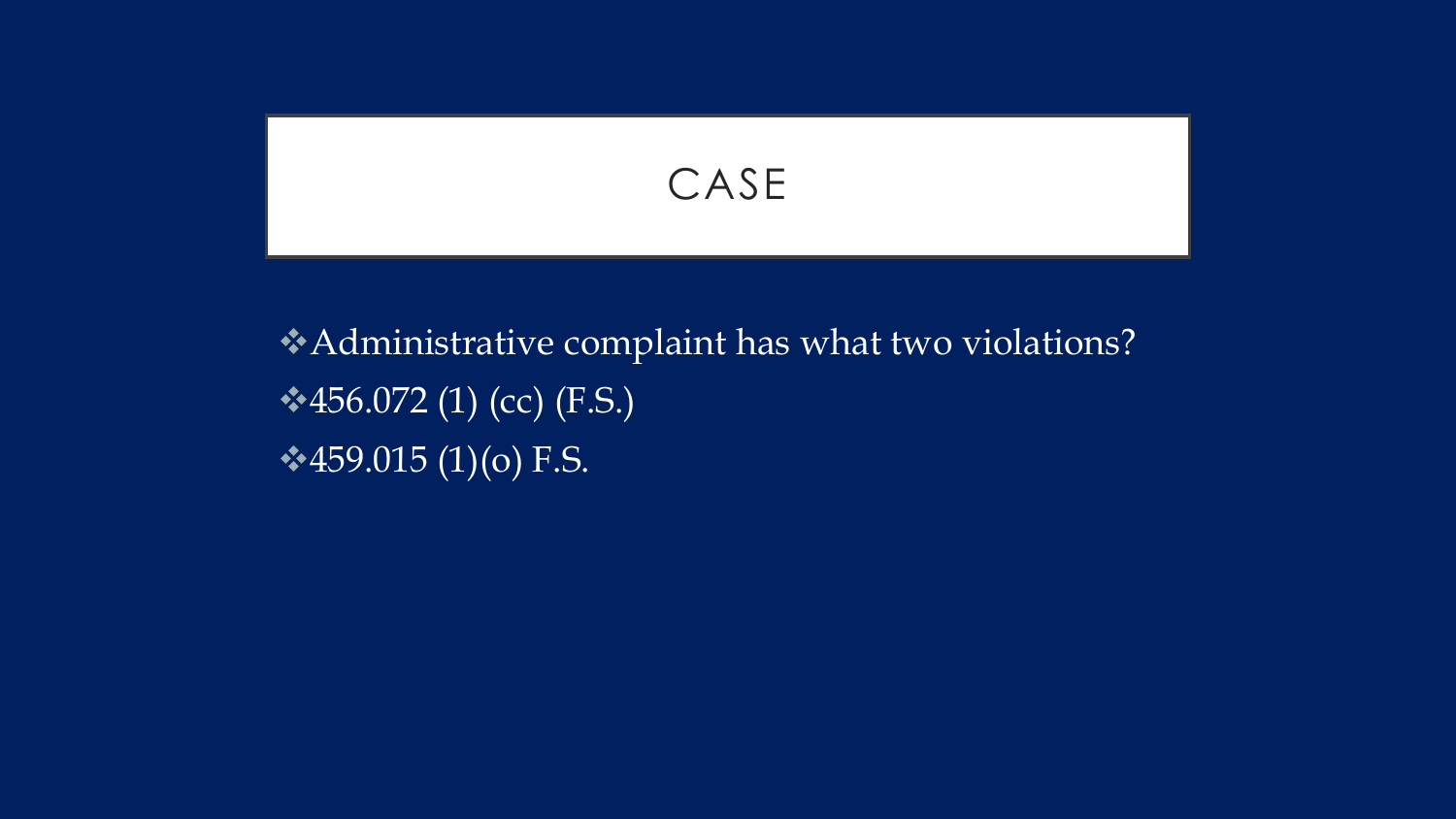CASE

 $\cdot$  In the BOOM discussion during the informal hearing, questions regarding the medical records are brought and the procedure note is present in the chart review (different in format). Dr. A explains that this hospital does a collaborative team-based notes during codes . The procedure was documented with good detail.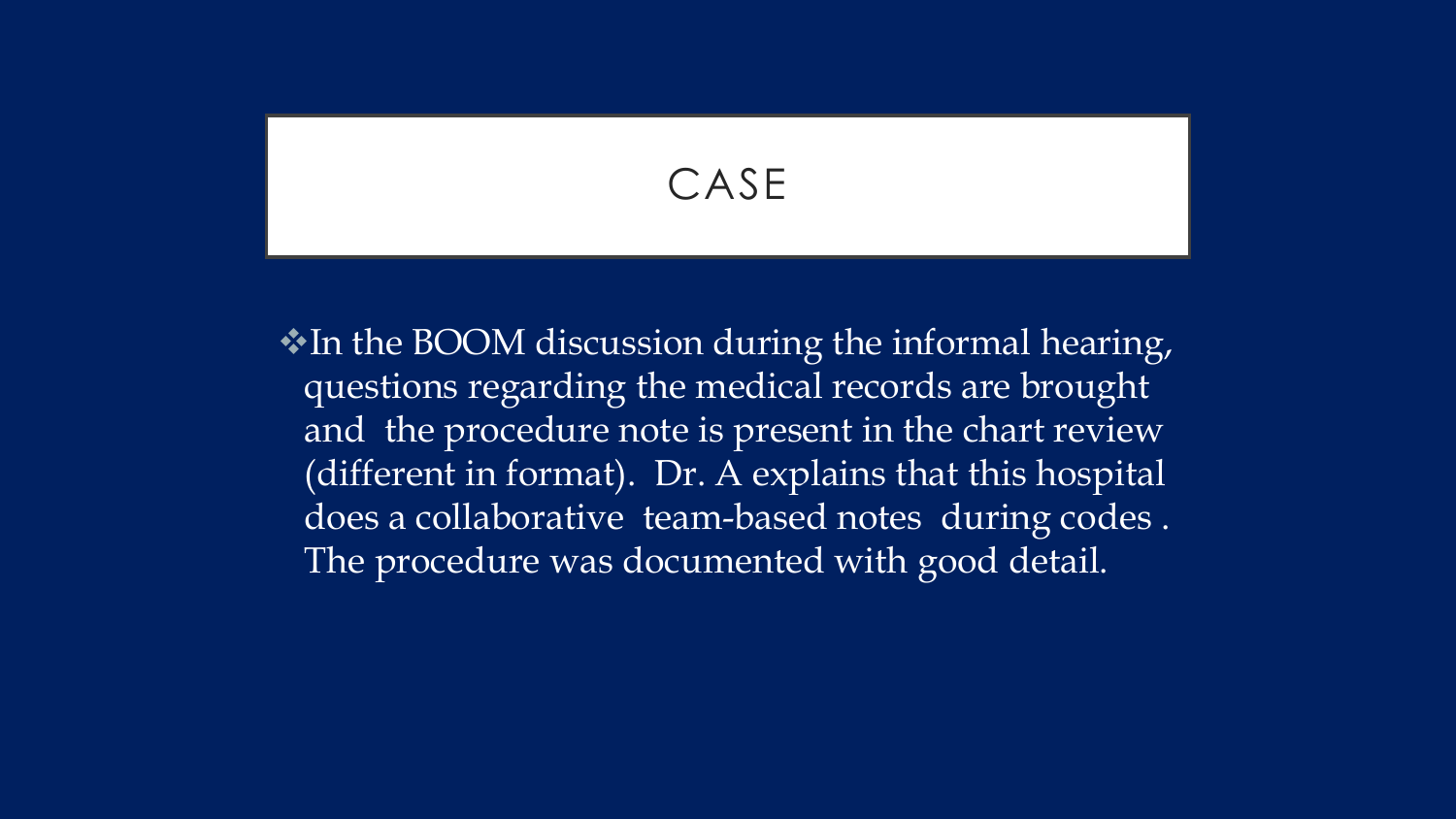

**→ 456.072 (1) (cc) F.S. Leaving a foreign body in a patient.** 

 **\* Poss. Penalties** 

•1<sup>st</sup> offense denial or probation & \$5000 fine (min) to max denial or revocation &\$10,000 fine

**★2nd offense denial or suspension & \$10,000 fine to max** 

Denial or revocation & \$10,000 fine.

Final disposition-was dismissal due to excellent MR and mitigating events. Dr A. responding to code in patient thrashing about. Photos accompanied chart. Documentation was very detailed. Dr. A had to pay DOH fee for case file investigation as this cannot be waived.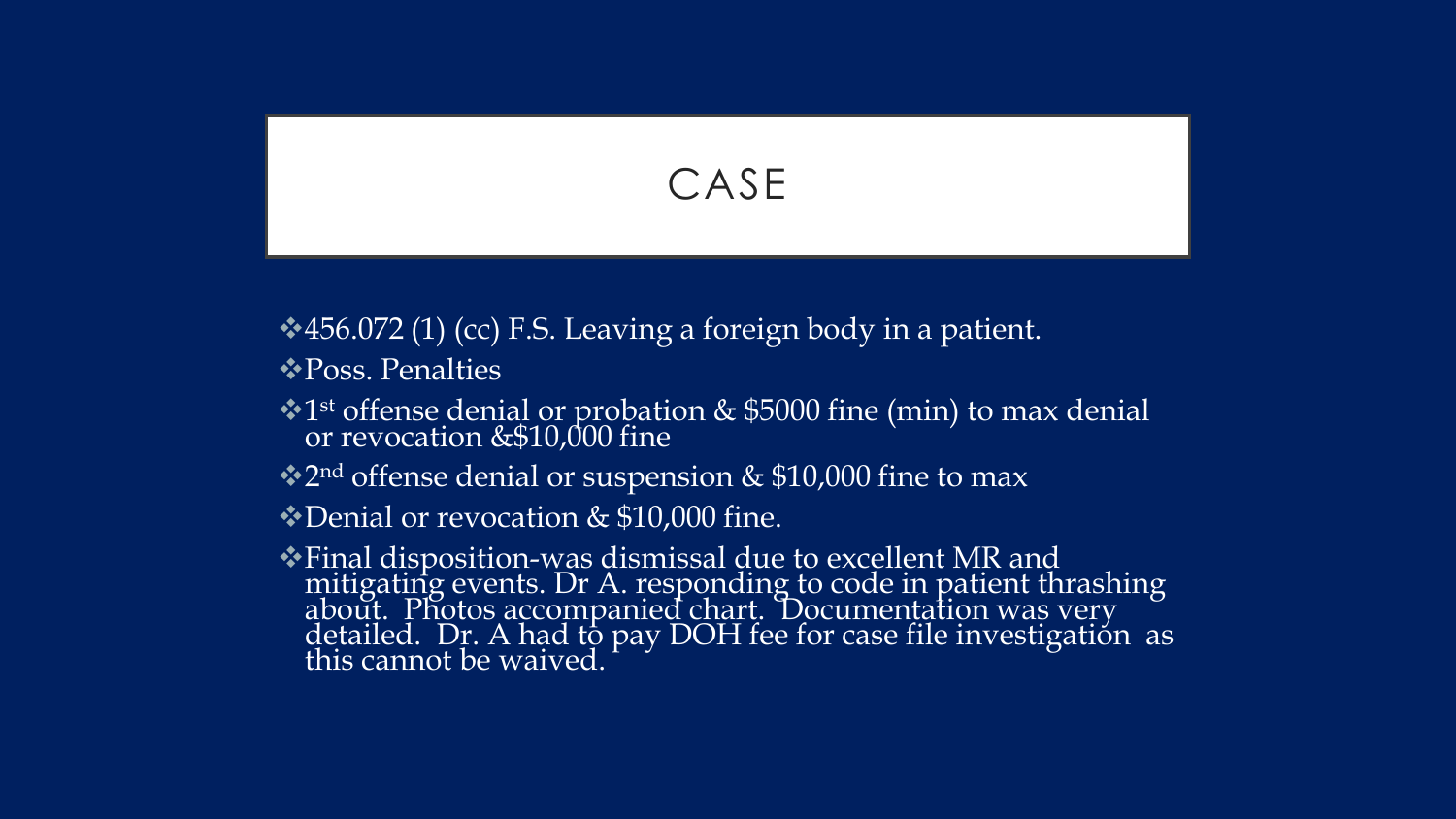### NEW OFFICE SURGERY REGISTRATION SB 732

Senate Bill 732, Office Surgery, was signed into law by Governor DeSantis. The effective date is January 1, 2020. The bill provides important new registration requirements and practice standards for office surgery centers.

Effective January 1, 2020, all offices in which a physician performs a liposuction procedure in which more than 1,000 cubic centimeters of supernatant fat is removed, a Level II office surgery center, or a Level III office surgery center must register with the department and comply with the requirements in s. 458.328 and s. 459.0138. The only exception is if the office is licensed as a facility under chapter 390 or chapter 395.

Each office surgery center must:

- Have a designated physician who is responsible for ensuring compliance with the laws and rules governing office surgeries; and
- Demonstrate financial responsibility equal to the minimum required for physicians

All currently registered office surgery centers will be required to reapply by January 1, 2020, with no additional fees, and meet the requirements for a designated physician and financial responsibility.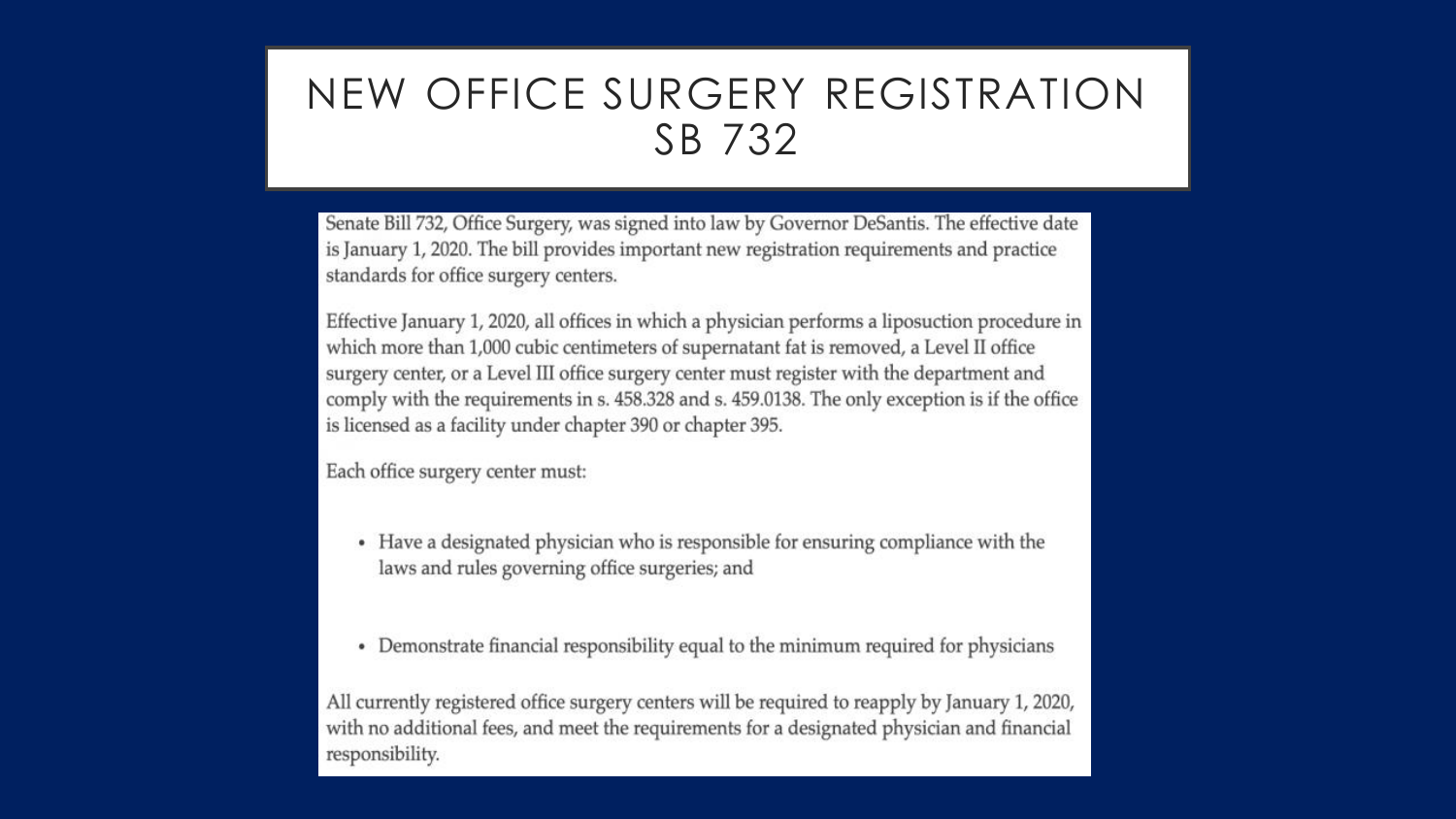### SURGICAL CASES

2004-2015 BOM 446 disciplined cases

- Florida "pause rule"
- Completed immediately prior to surgery & repeated if there is any delay or distraction
- Correct patient (2 identifiers)
- Correct procedure consent has been signed
- Correct site and side of the procedure
- Correct patient position that the site marked is &
- visible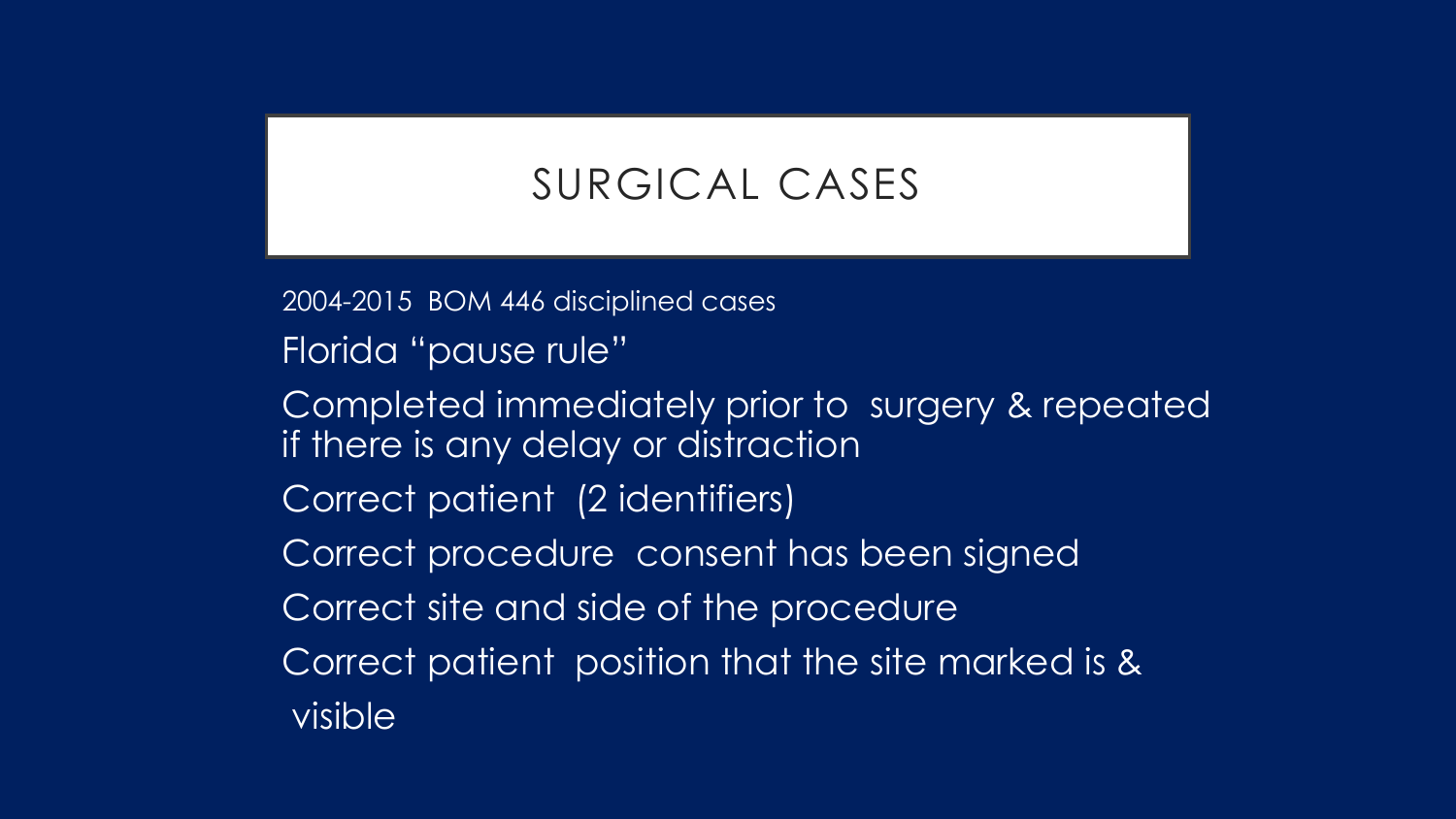## TIME OUT SURGERY

- Despite "time out" surgery cases still come before the board.
- If surgeon has more than one hospital privileged "time out procedure" vary from institution to institution.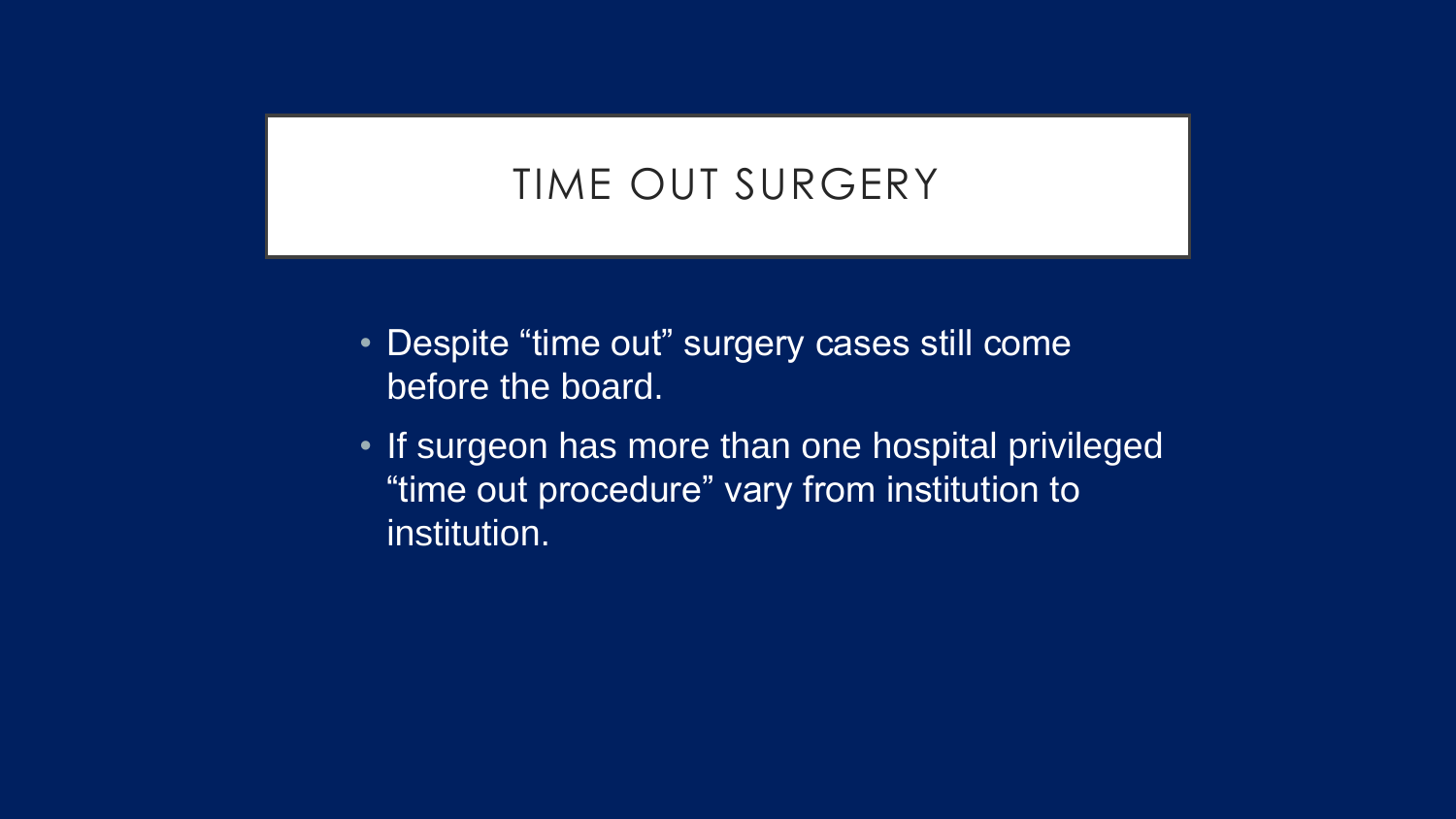### SURGICAL ERRORS

- Midline incision leading to confusion as to which side
- Misreading radiographic images
- Unknown human error
- Strange vertebral anatomy, miscounting vertebra
- Operating on the side closest to the physician after other side verified as correct side
- Correct site, wrong surgery
- Removed unintended tissue during procedure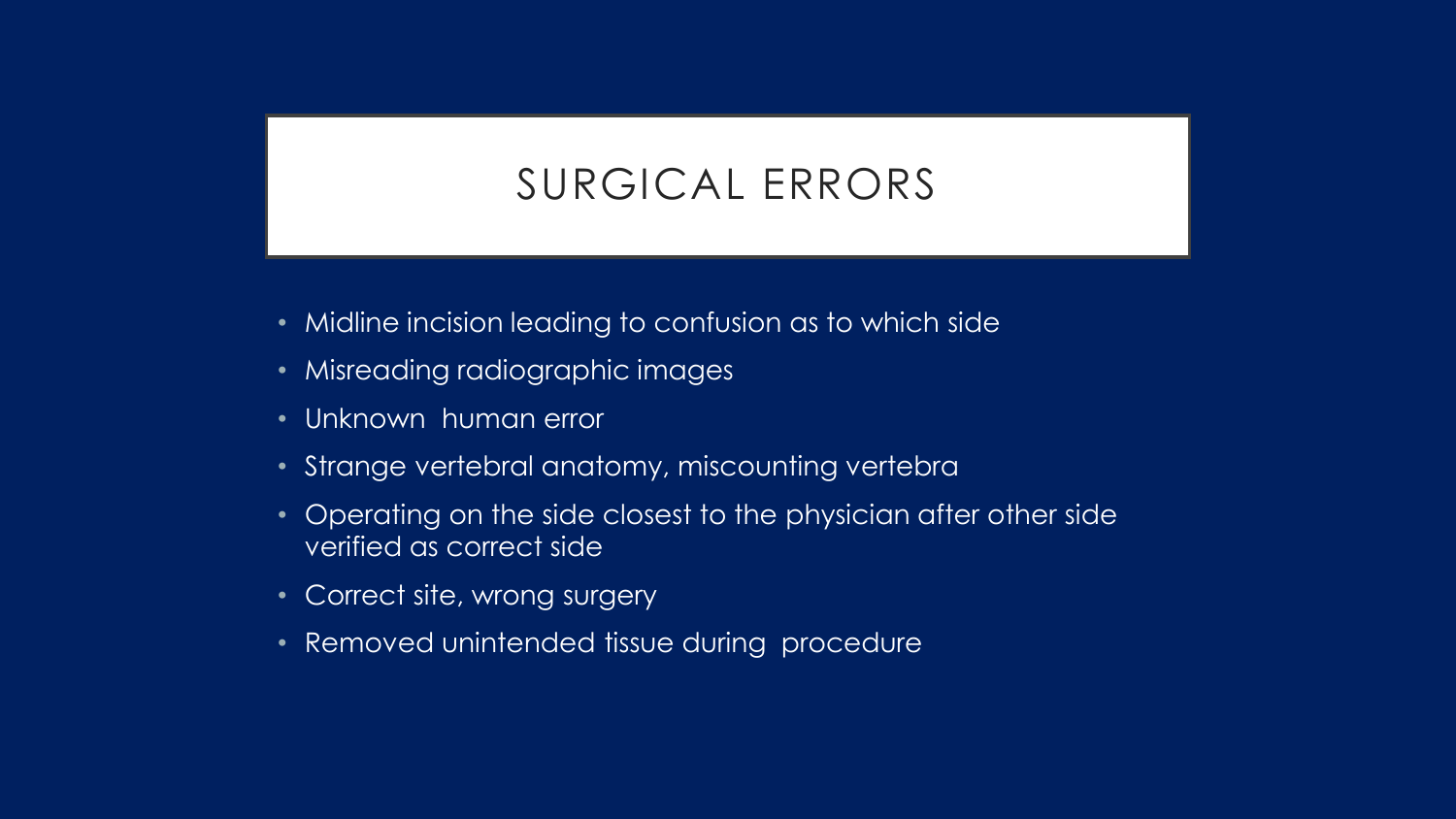### POTENTIAL FACTORS ASSOC WSS

**1.Human factors** such as staff or physician fatigue, multiple team members, diffusion or lack of accountability, poor team communication, change of personnel, haste, heavy workload, staff inexperience, turnover, incompetence, cognitive factors

**2.Patient factors** pt sedated confusion, inability to engage pt, patient illiteracy, pt has a common name or same name as another pt,

**3.Procedure factors**- wrong side draped/prepped

Similar or same procedures back to back, not observed marking, cross checking consent forms,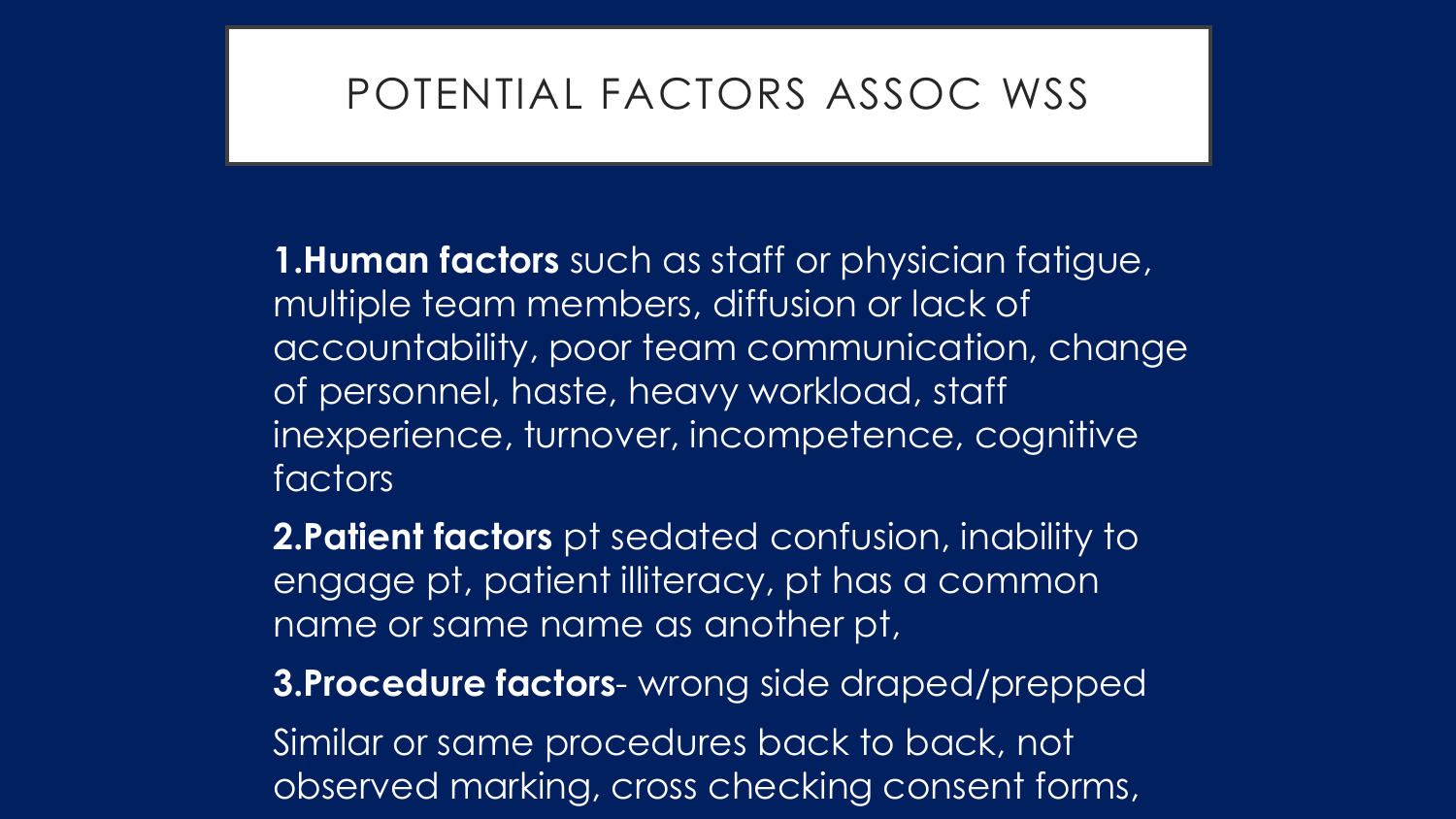### CASE

**★ Case overbooked or add on emergencies.** 

- Waiting area full, holding bay full.
- **◆ O.R. has patient booked for right shoulder** arthroscopic procedure.
- Another procedure cancelled. Nurse brings in the next patient and she starts to drape the patient for left sided procedure. Anesthesiologist in holding area wishes to move things along and starts the block on left side as nurse has prepped the patient.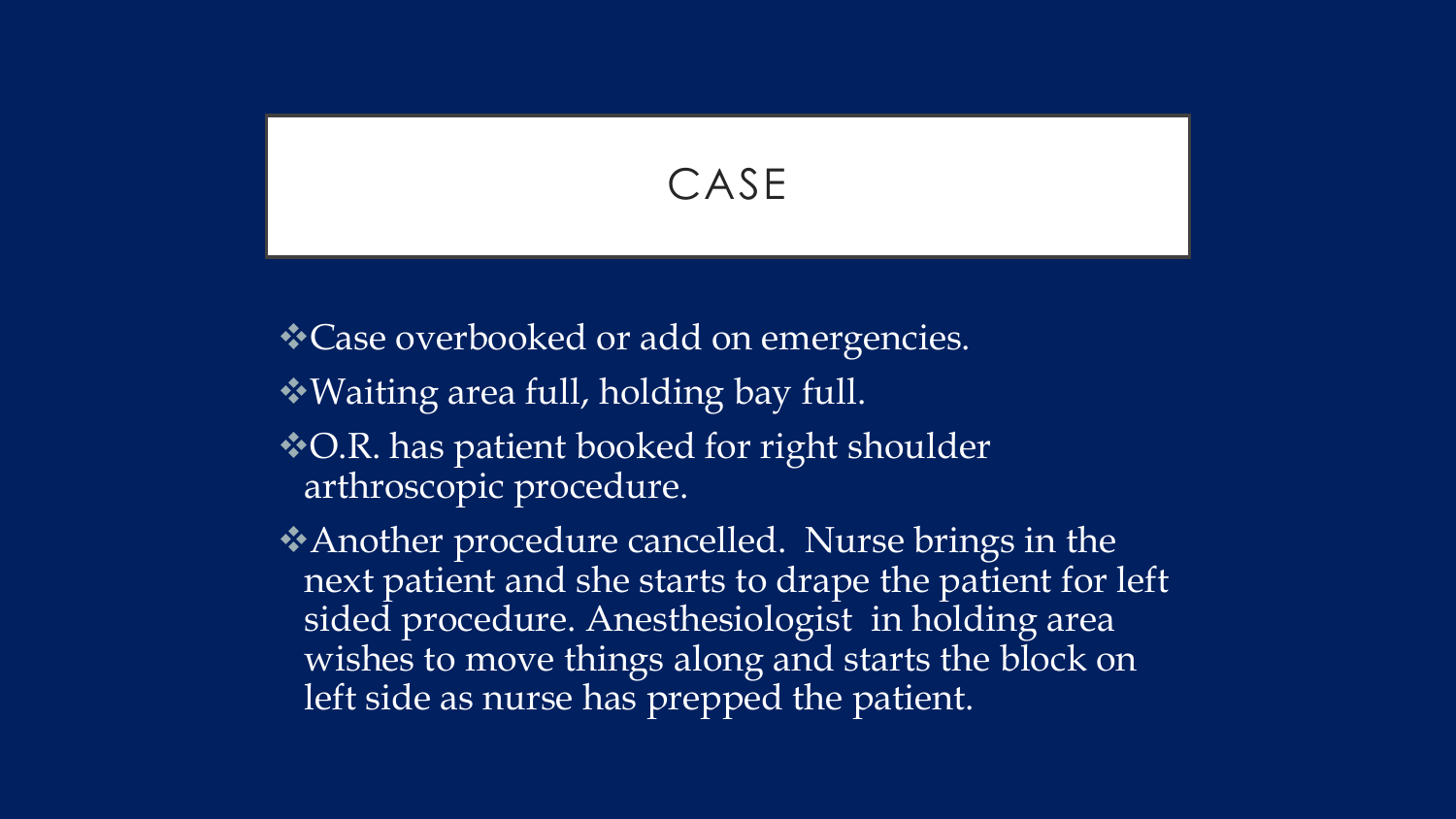### WHAT VIOLATION?

 $\leftrightarrow$  456.072 (1) (z) (bb) Performing or attempting to perform health care services on the wrong patient, wrong site, wrong procedure or an unauthorized procedure or a procedure that is medically unnecessary or otherwise unrelated to the patient's diagnosis or medical conditions. (included the preparation of the patient)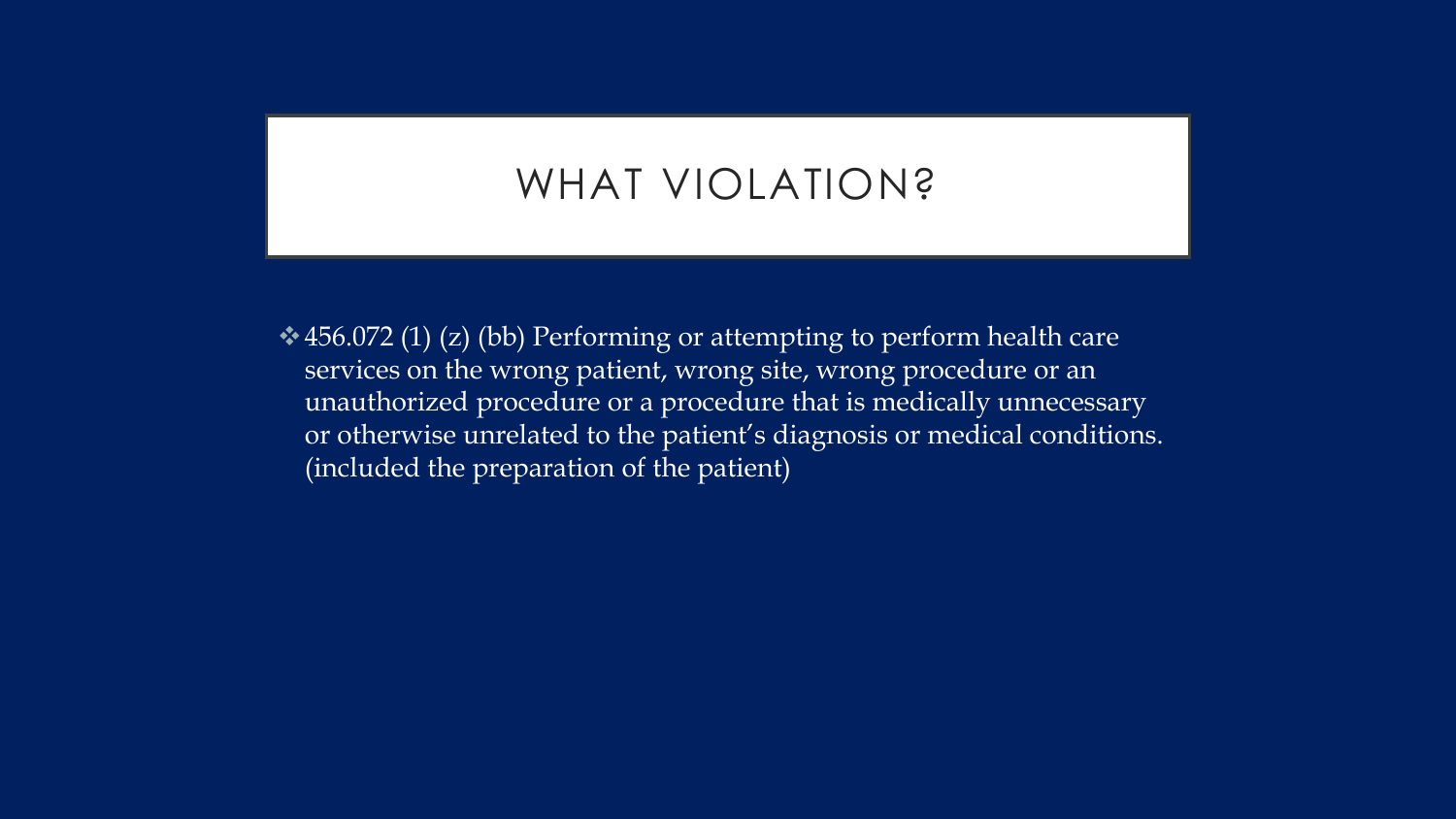#### REPORTING OF ADVERSE INCIDENTS

• 459.026 (3) F.S. Notification to the dept must be submitted in writing by certified mail and postmarked within 15 days after the occurrence of the adverse incident.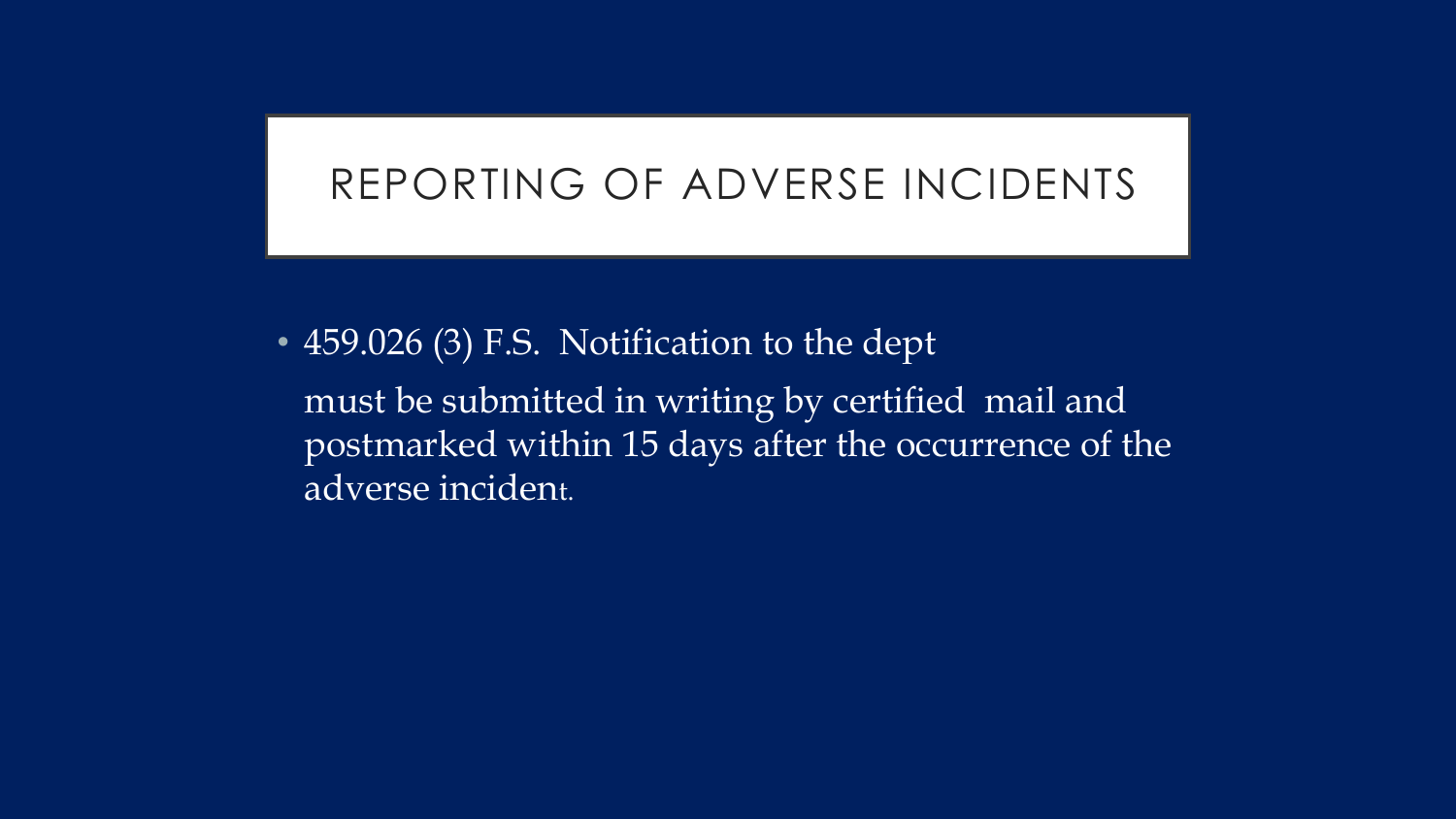#### ADVERSE INCIDENTS 459.026

• (4) Means an event over which the physician or licensee could exercise control and which is associated in whole or in part with a medical intervention, rather than the condition for which such intervention occurred, and which results in the following patient injuries: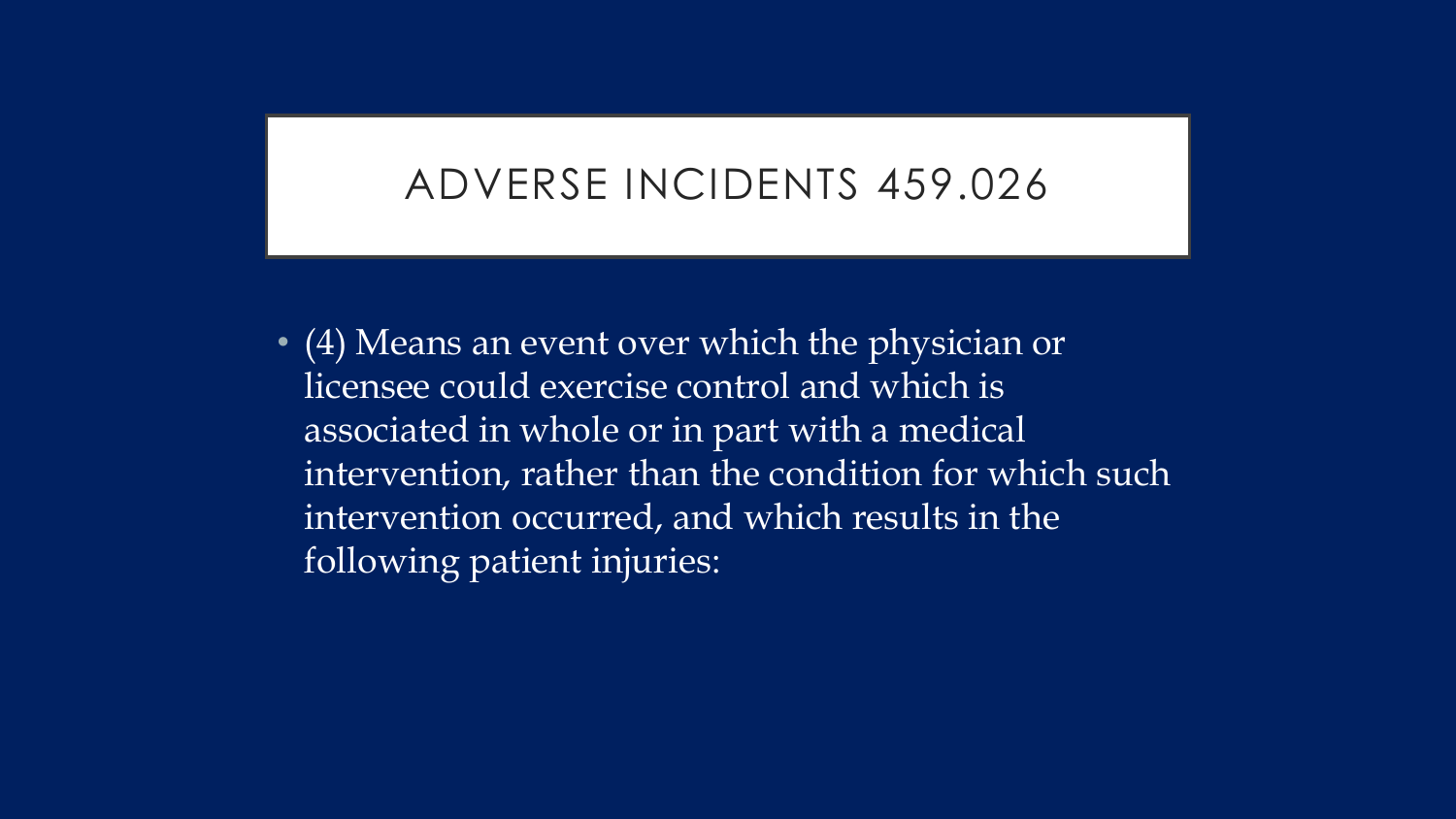### 459.026 ADVERSE INCIDENTS

- (a) The death of a patient
- (b) Brain or spinal damage to a patient
- (c) The performance of a surgical procedure on the wrong patient
- (d) 1. The performance of a wrong-site surgical procedure; or 2.the performance of a wrong surgical procedure; or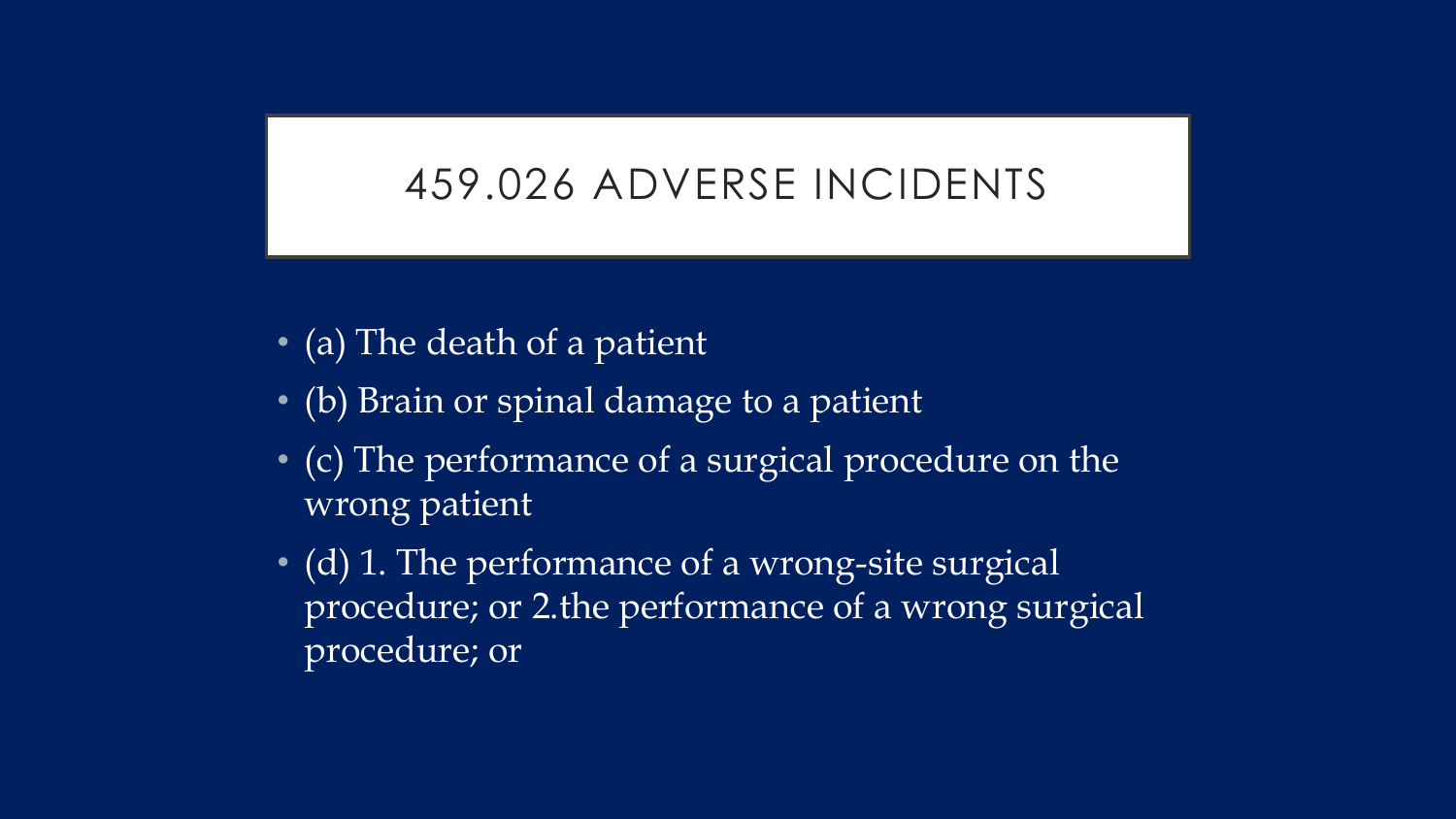## 459.026

• (d) 3. The surgical repair of damage to a patient resulting from a planned surgical procedure where the damage is not a recognized specific risk as disclosed to the patient and documented through the informed-consent process if it results in: death; brain or spinal damage; permanent disfigurement not to include the incision scar; fracture or dislocation of bones or joints; a limitation of neurological, physical, or sensory function; or any condition that required the transfer of the patient.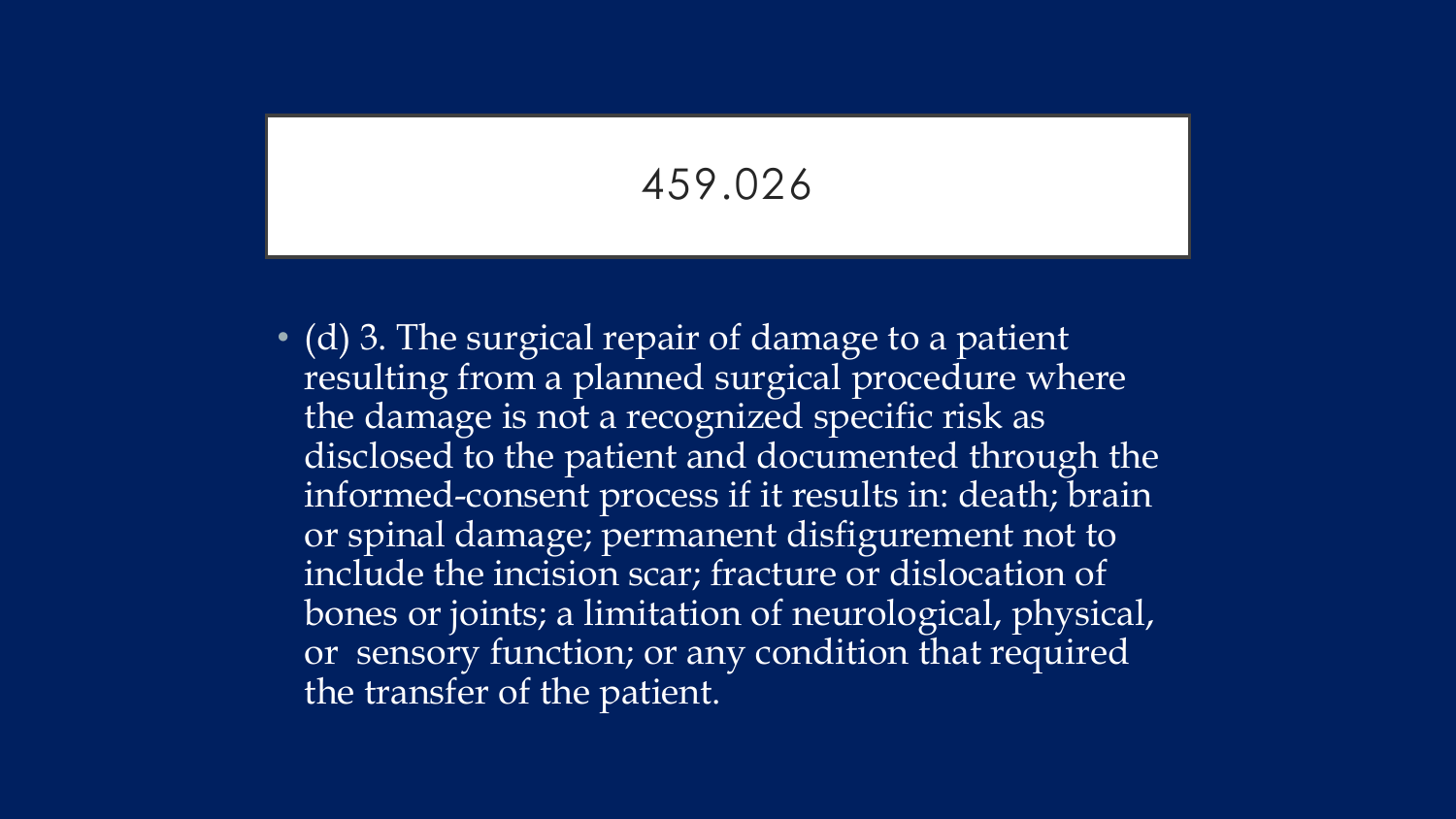# 459.026

- (e) a procedure to remove unplanned foreign objects remaining from a surgical procedure,
- $\bullet$  (f) any condition that required the transfer of a patient of a hospital licensed under chapter 395 from an ambulatory surgical center licensed under chapter 395 or any facility or any office maintained by a physician for the practice of medicine which is not licensed under chapter 395.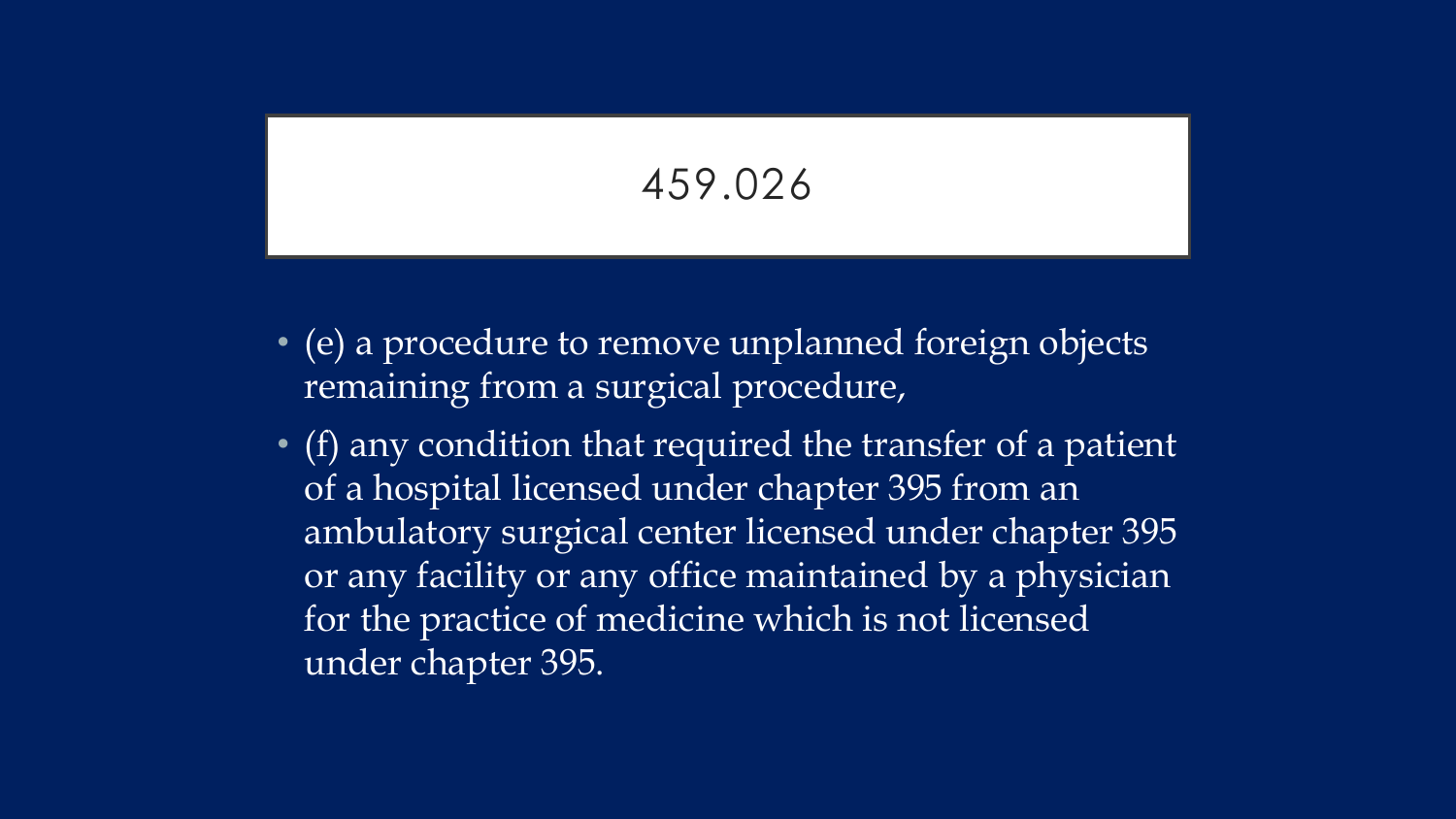#### RULE # 4 PAUSE-TIME OUT

- Pause before you make the incision on the correct site of the correct patient.
- The "pause" before the procedure must be in the chart.
- If you make the mistake, inform the patient or patient representative and document it the record.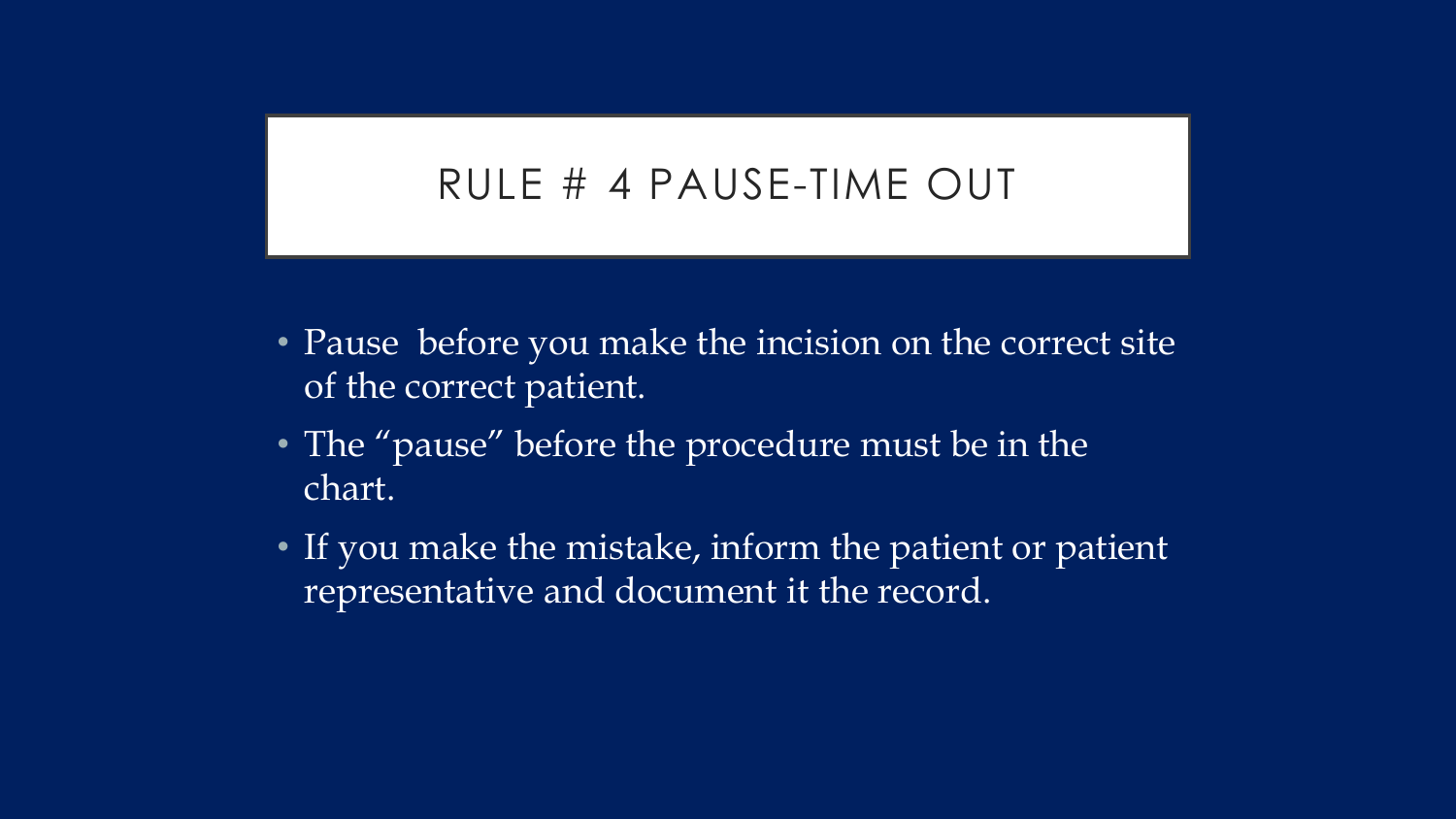# INCOMPETENCE

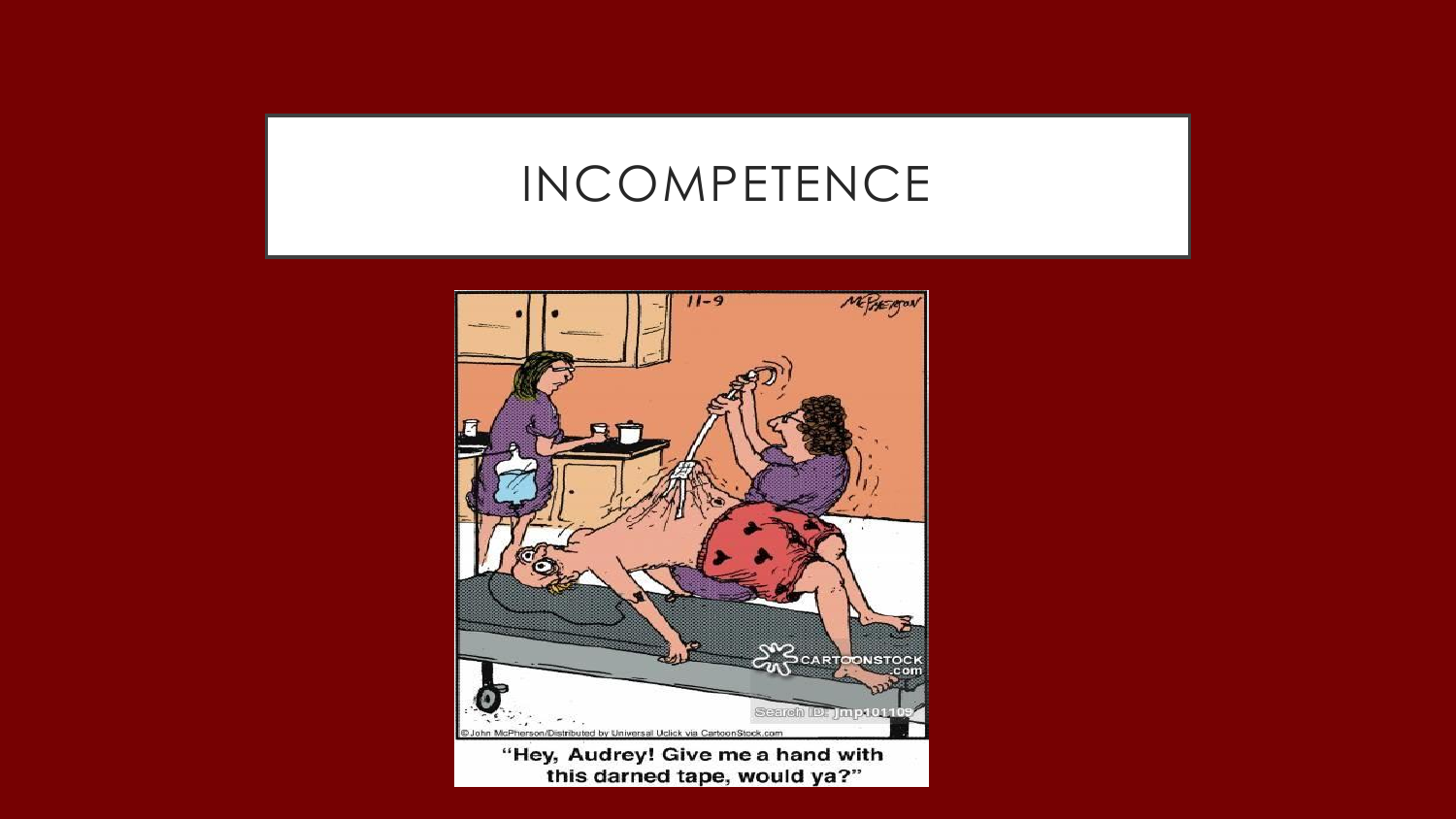### CITATIONS 456.77

- Is like a traffic ticket "get out of jail card." Instead of a disciplinary hearing it can be issued.
- Citations for offenses are cases which do not involve direct patient care .
- Examples CME violations, failure to pay NICA (legal) obligation), advertising, failure to display signs, failure to report to the Board within 30 days been convicted or found guilty of, or entered a plea of nolo contendere to, regardless of adjudication, a crime in any jurisdiction.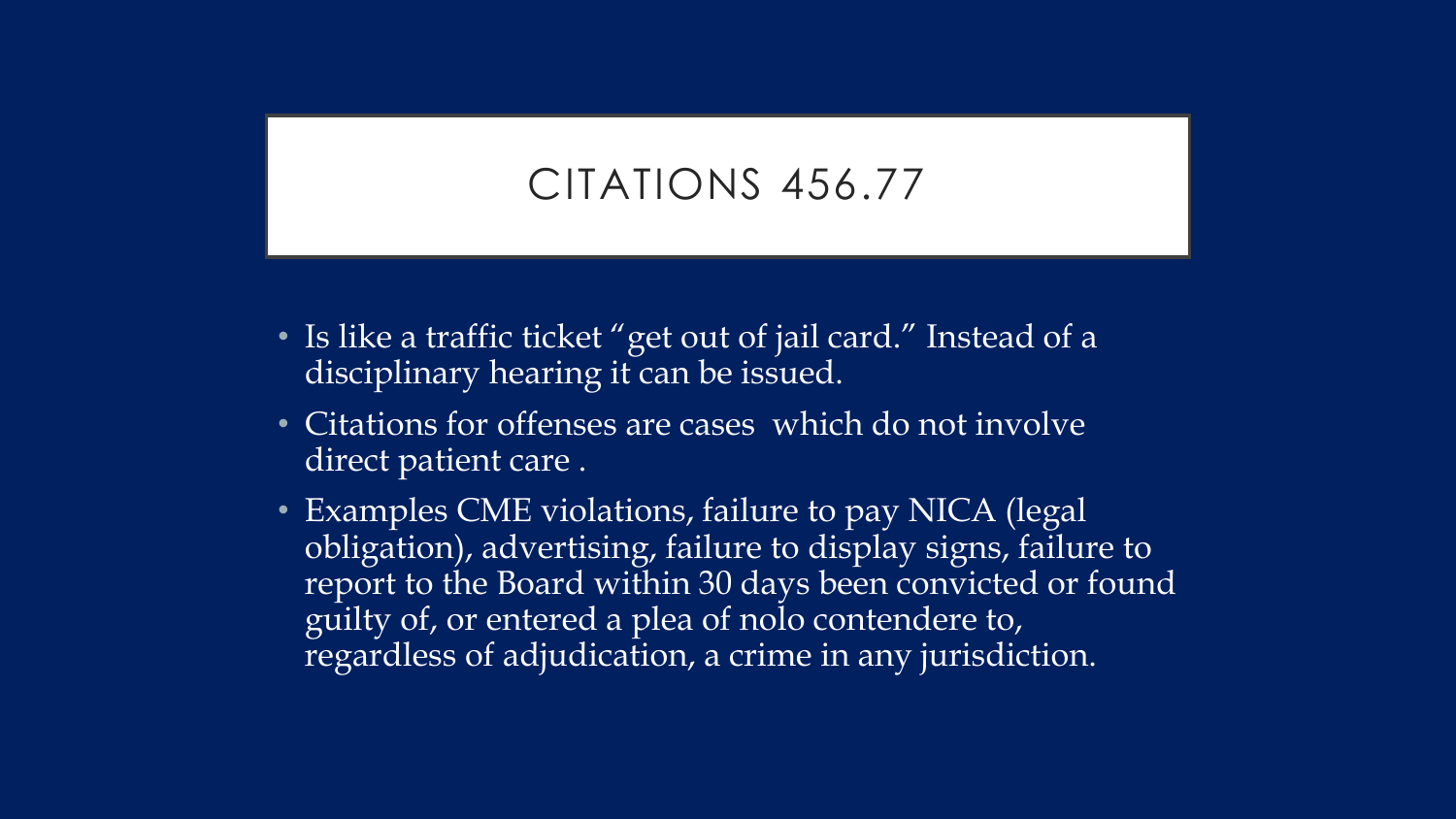# CITATIONS

- Examples failure to keep current address on file with the board, excessive charging copying fees, failure to update physician profile.
- First time failure to pay fine or costs imposed by a board order within 30 days of the due date of the fine or costs – failure to pay >30 days will result in an AC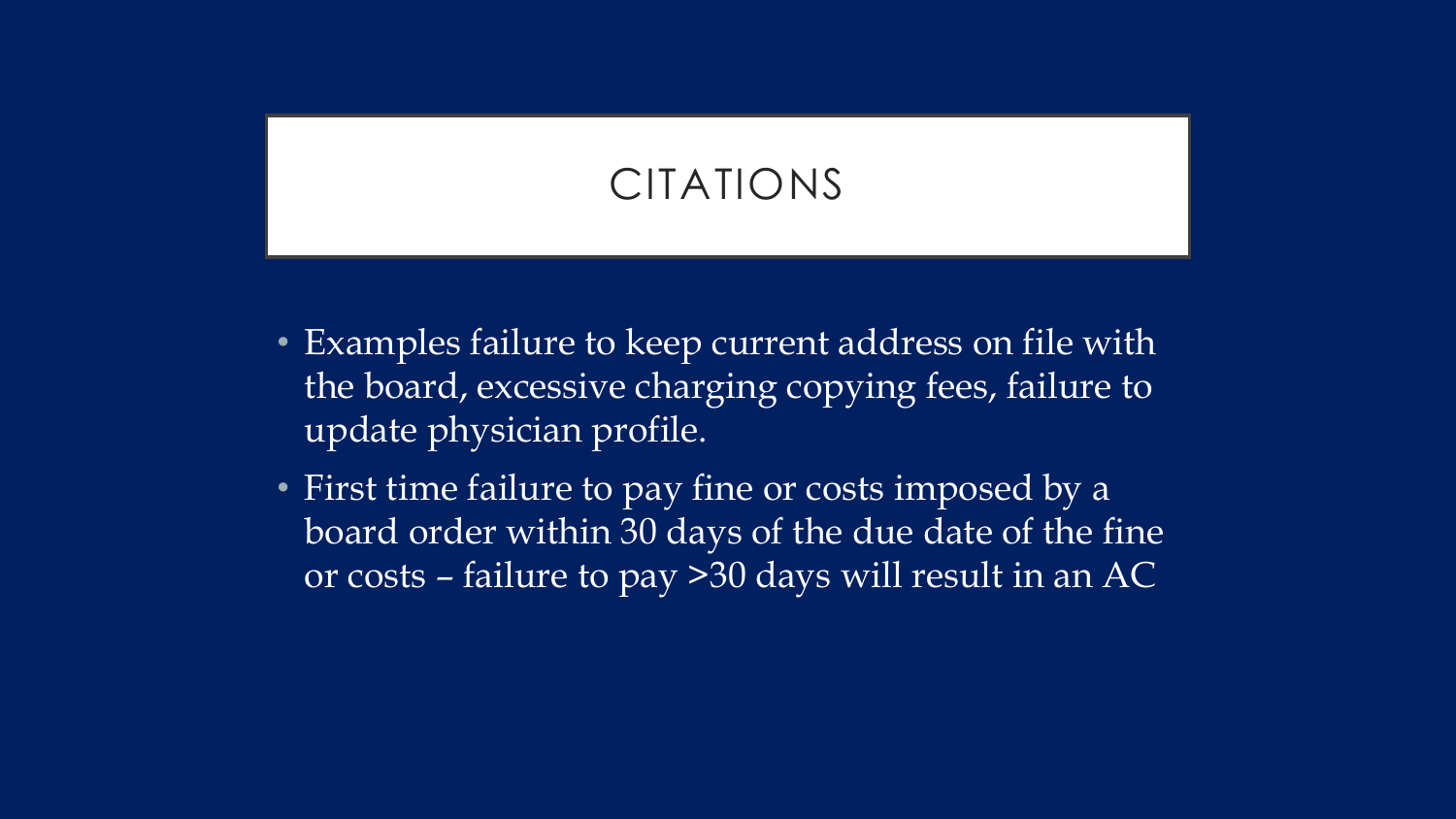# CITATIONS

- After 30 days if the BOOM does not receive a response the citations becomes a final order.
- Once the citation becomes a final order, the citation and complaint become a public record pursuant to Chapter 119 FS.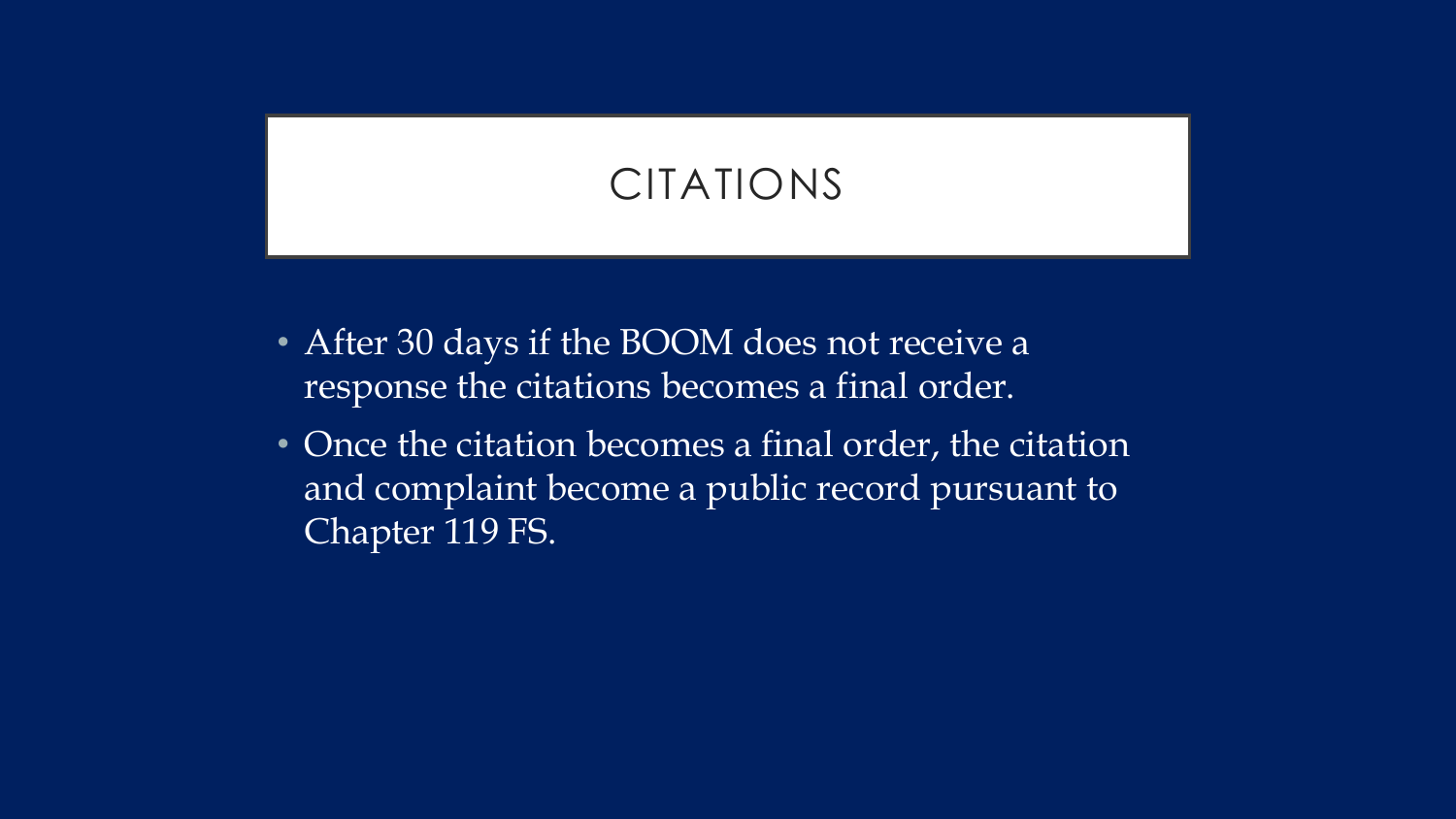# CITATIONS

- Address not on file?
- Failing to perform any statutory or legal obligation placed upon a licensee. 459.072(k)
- Delegate staff to open mail?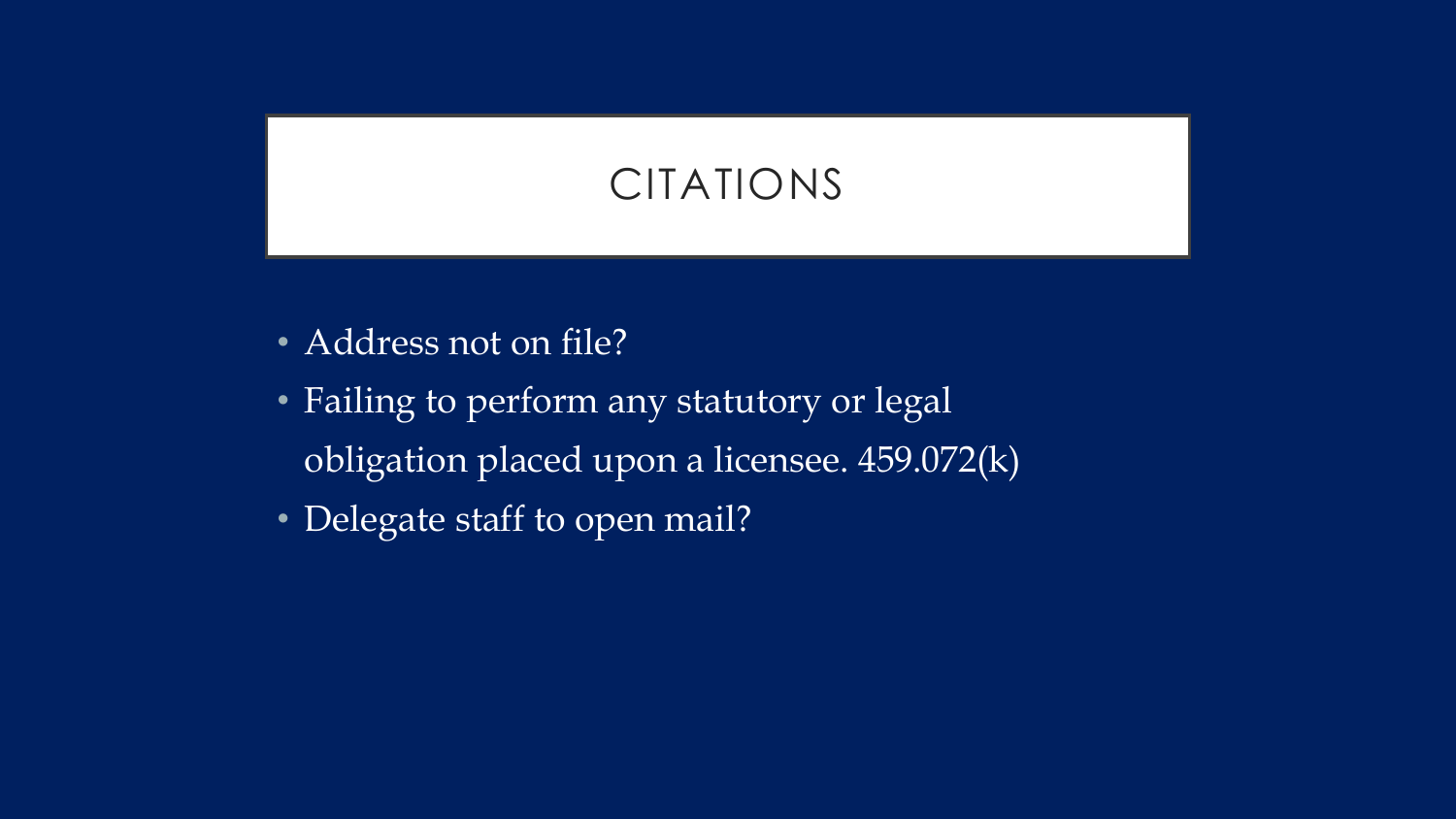# 456.072 (1) (X) F.S.

• Osteopathic physician was involved in a motor vehicle accident. No injuries. Osteopathic physician left the scene of the accident because he forgot his cell phone at home and wished to call authorities. Osteopathic dr. gets a ticket for leaving the scene of the accident.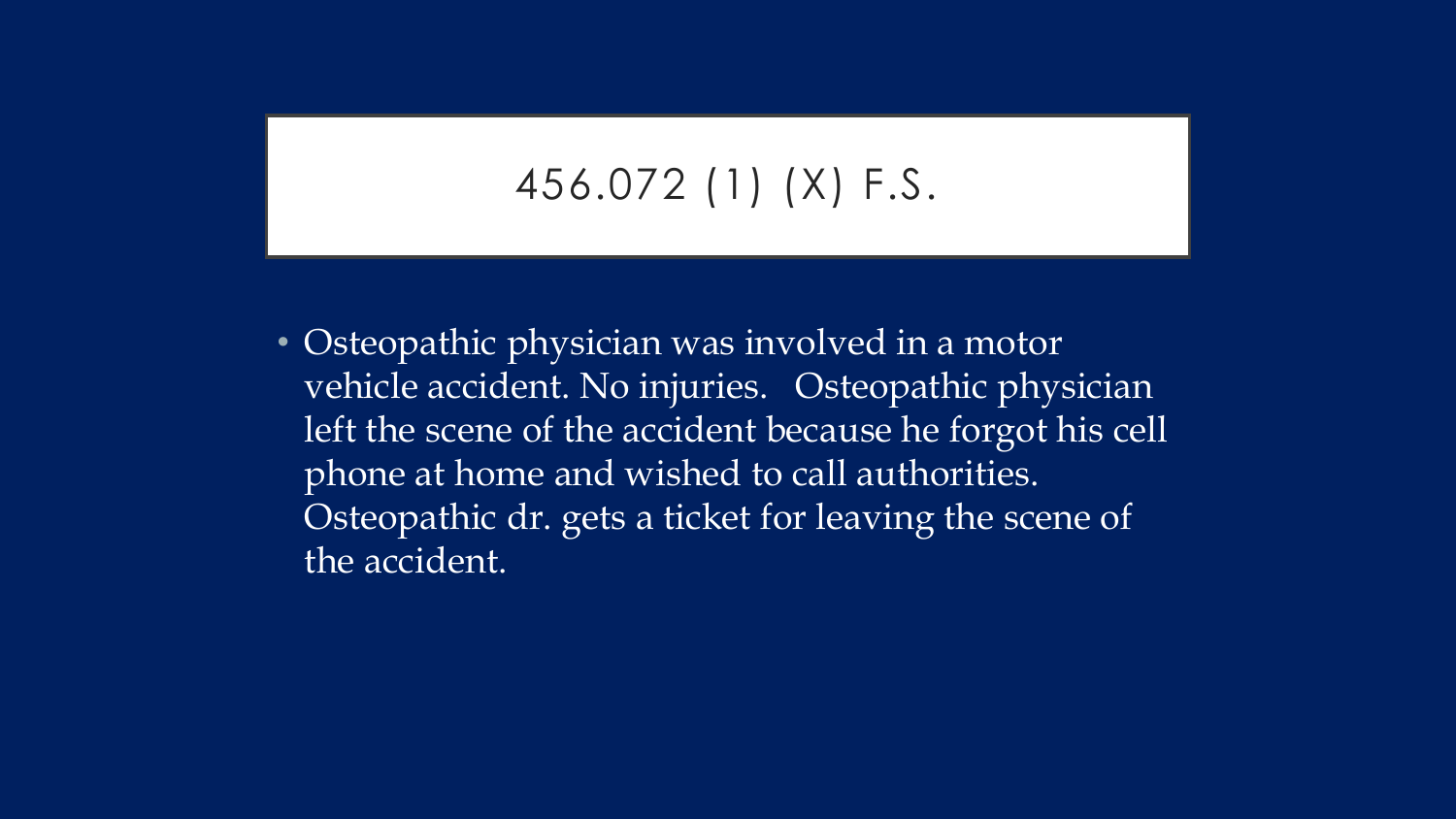

- 456.072(1) (F) OTHER STATE ACTIONS, SUSPENSION, REVOCATION, INCLUDING DENIAL OF LICENSE
- BACKGROUND CHECKS WILL SHOW IT ALL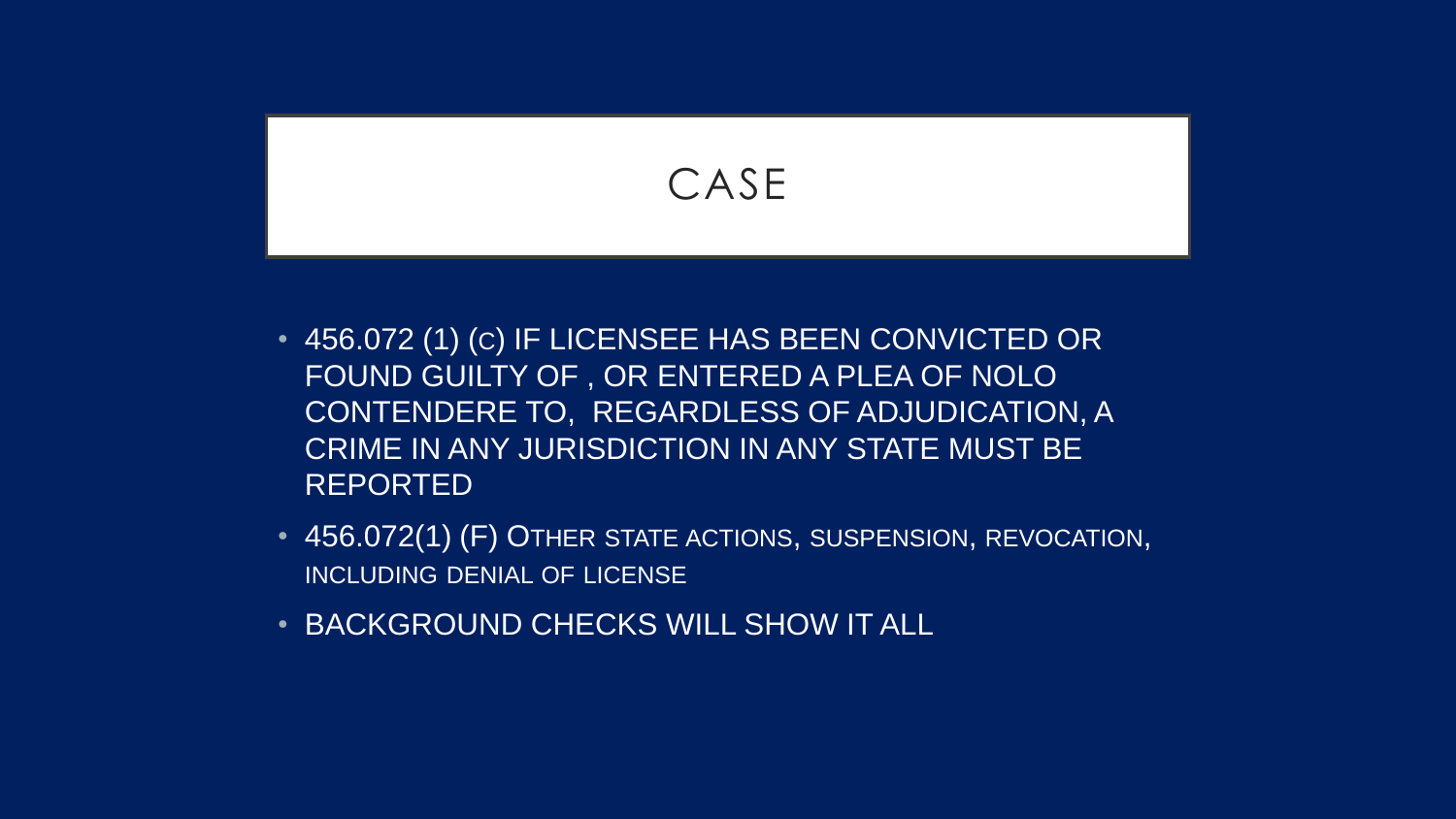

- DR APPLIES FOR FL LICENSE 2009
- QUESTION ON CASE OF SEXUAL MISCONDUCT IN PENNSYLVANIA
- APPEARS IN PERSON BOOM & STATES UNDER OATH HE DID NOT HAVE AN INTIMATE RELATIONSHIP WITH PT.
- FLORIDA LICENSE IS GRANTED IN 2009
- LICENSE RENEWAL PROCESS REPORTS OF PENNSYLVANIA FINAL ORDER FOR REVOCATION OF LICENSE DATED 1 WK AFTER FlORIDA BOOM APPEARANCE FOR POSS SEX MISCONDUCT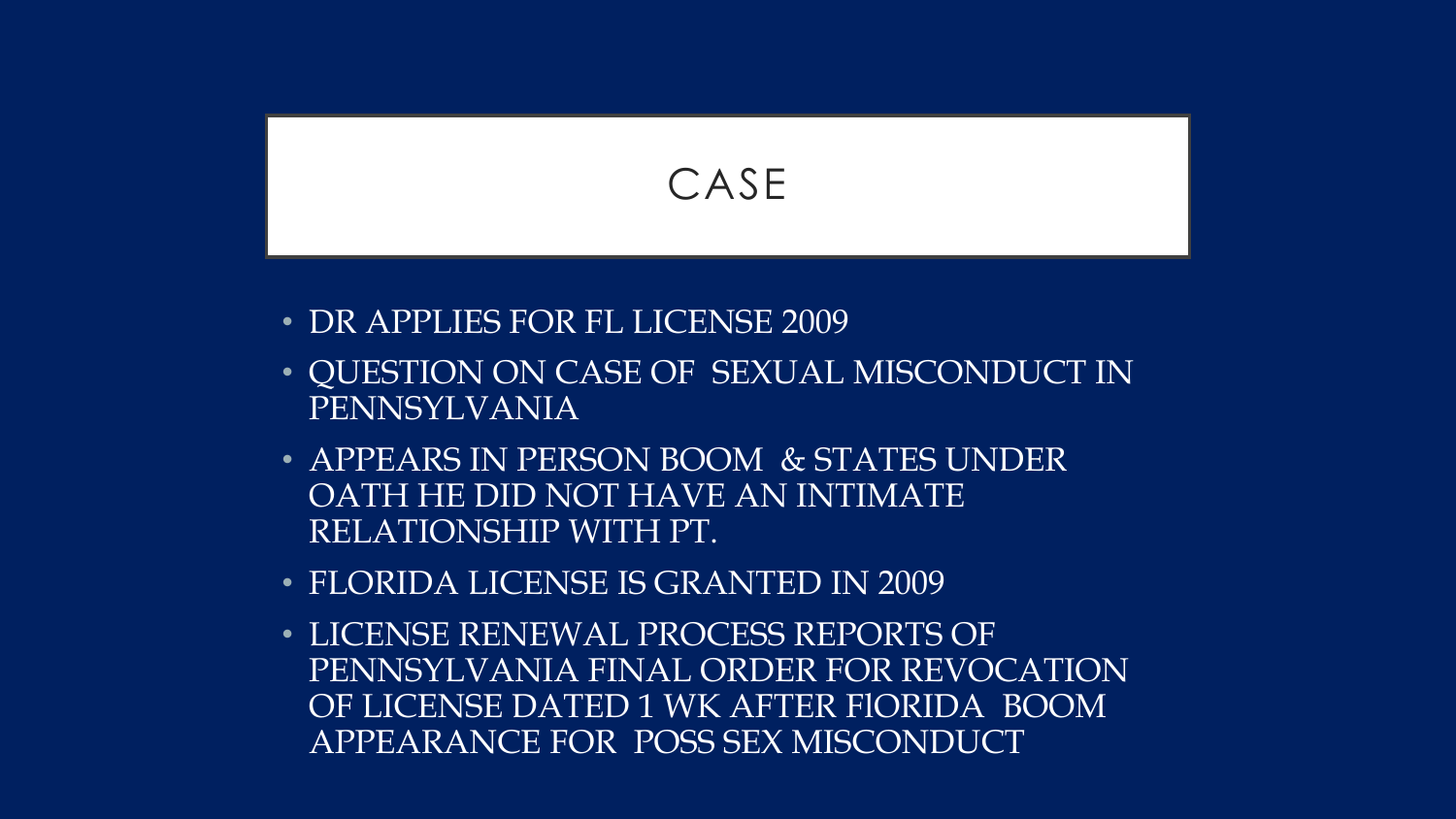## 456.072(1) (H) &456.072 (X) CASE

- DR DID NOT INFORM FLORIDA BOOM
- ATTEMPTED TO OBTAIN OBTAINING OR RENEWING LICENSE TO PRACTICE BY BRIBERY, BY FRAUDULENT MISREPRESENTION OR THROUGH AN ERROR OF THE BOOM
- FAILED TO REPORT TO BOOM IN WRITING WITHIN 30 DAYS AFTER THE Pennsylvania board action on his license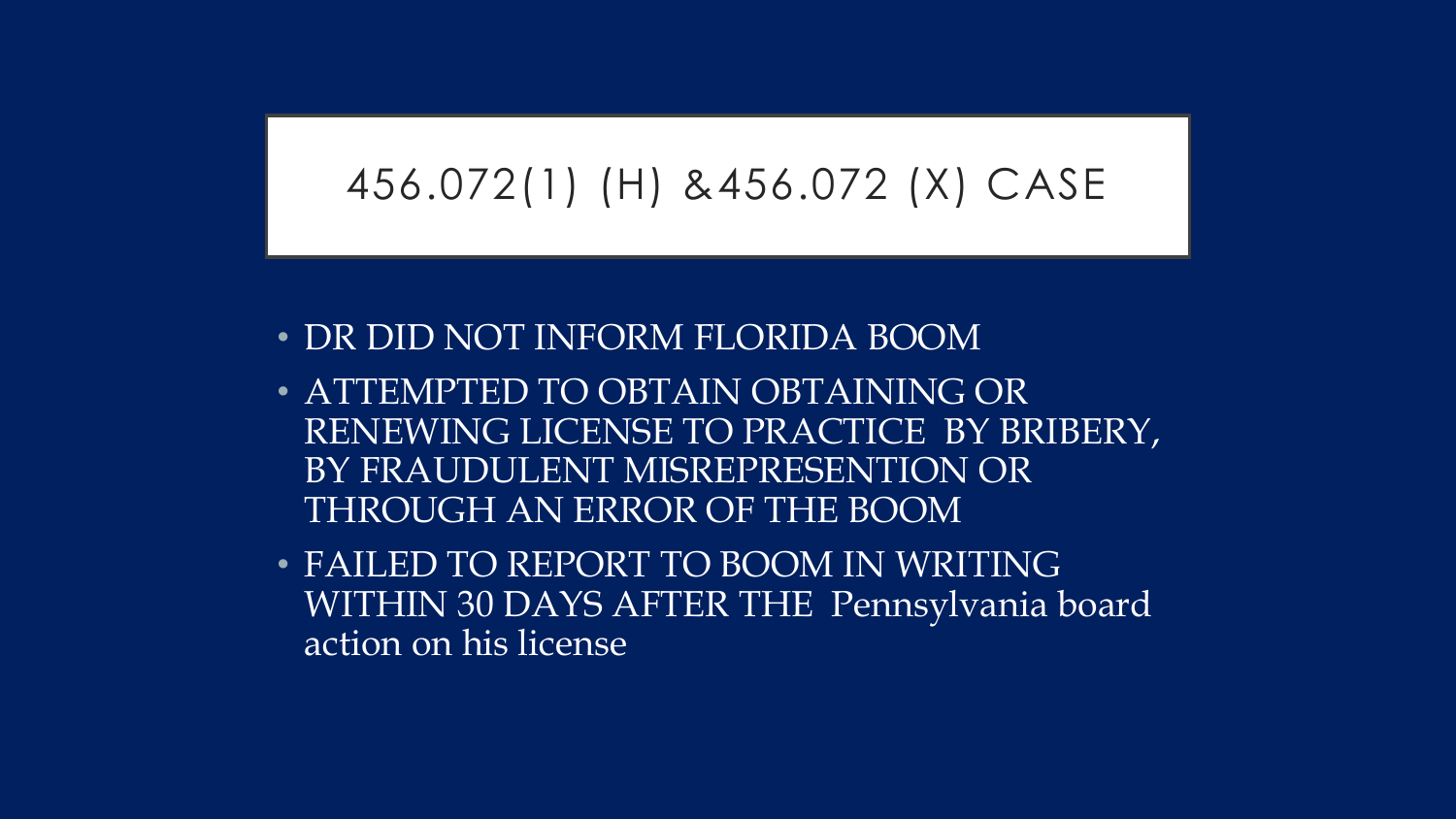# 459.072 (1) (X) F.S.

• Failure to report to the BOOM in writing within thirty days after the licensee has been convicted or found guilty of, or entered a plea of nolo contendere to a crime in any jurisdiction.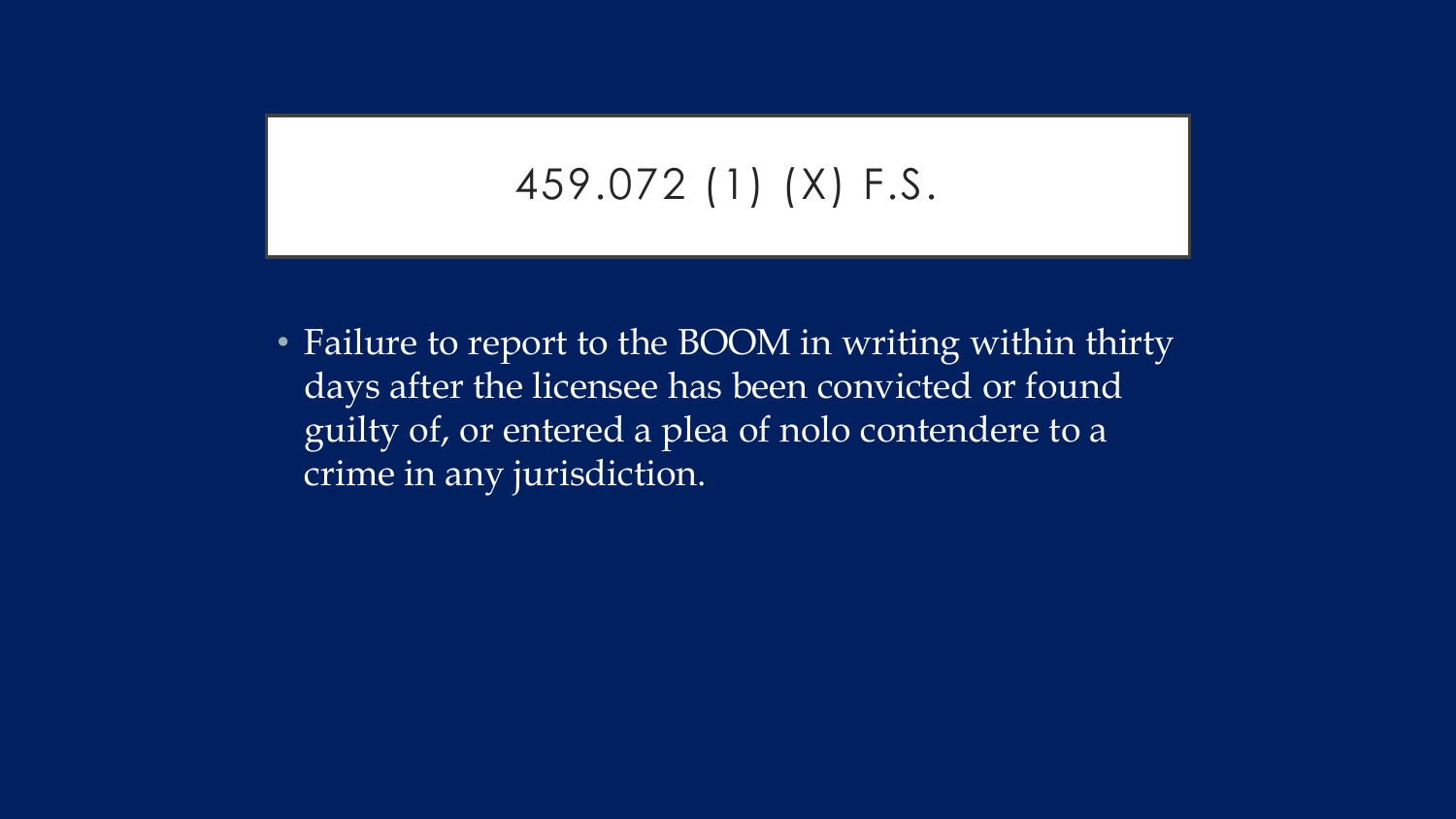### RULE # 5 REPORT ALL CRIMINAL ACTIVITIES

- Grounds for discipline penalties and enforcement 457.072
- 456.072 (1) (x) Report **all** criminal activities after you receive your medical license includes in & out of state
- Maintain copy of correspondence and return receipt with mail
- Florida DOH Licensure Support Services Unit, Bin #C10, Tallahassee, Florida 32399-3267 or
- [mqalicensureservices@FlHealth.gov](mailto:mqalicensureservices@FlHealth.gov)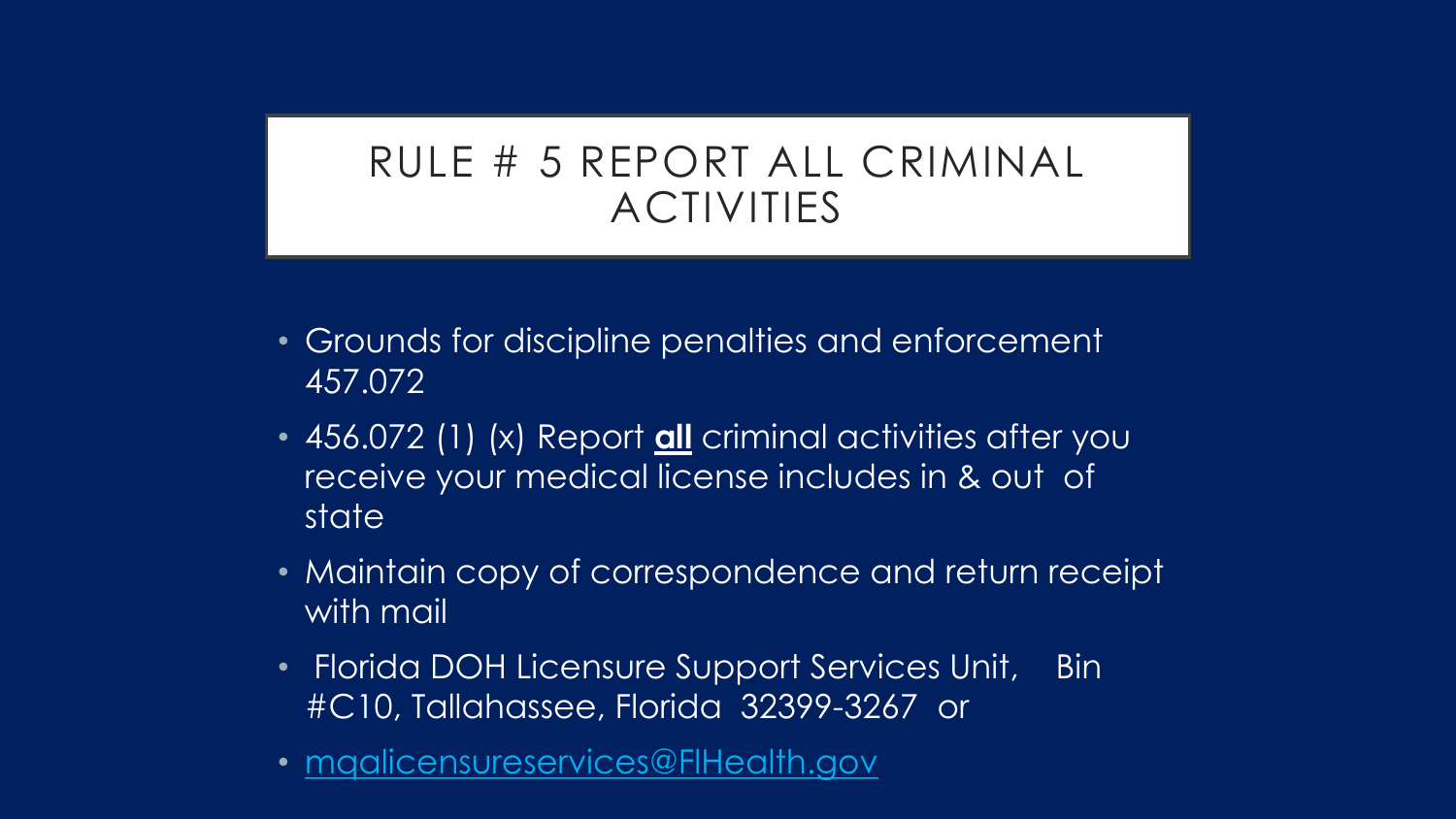# UPDATE PRACTITIONER PROFILE-RULE #6

- Within 15 days update:
	- Address
	- Staff privileges
	- Medical practice history
	- Financial responsibility
	- Board certification
	- Education
	- Disciplinary/criminal history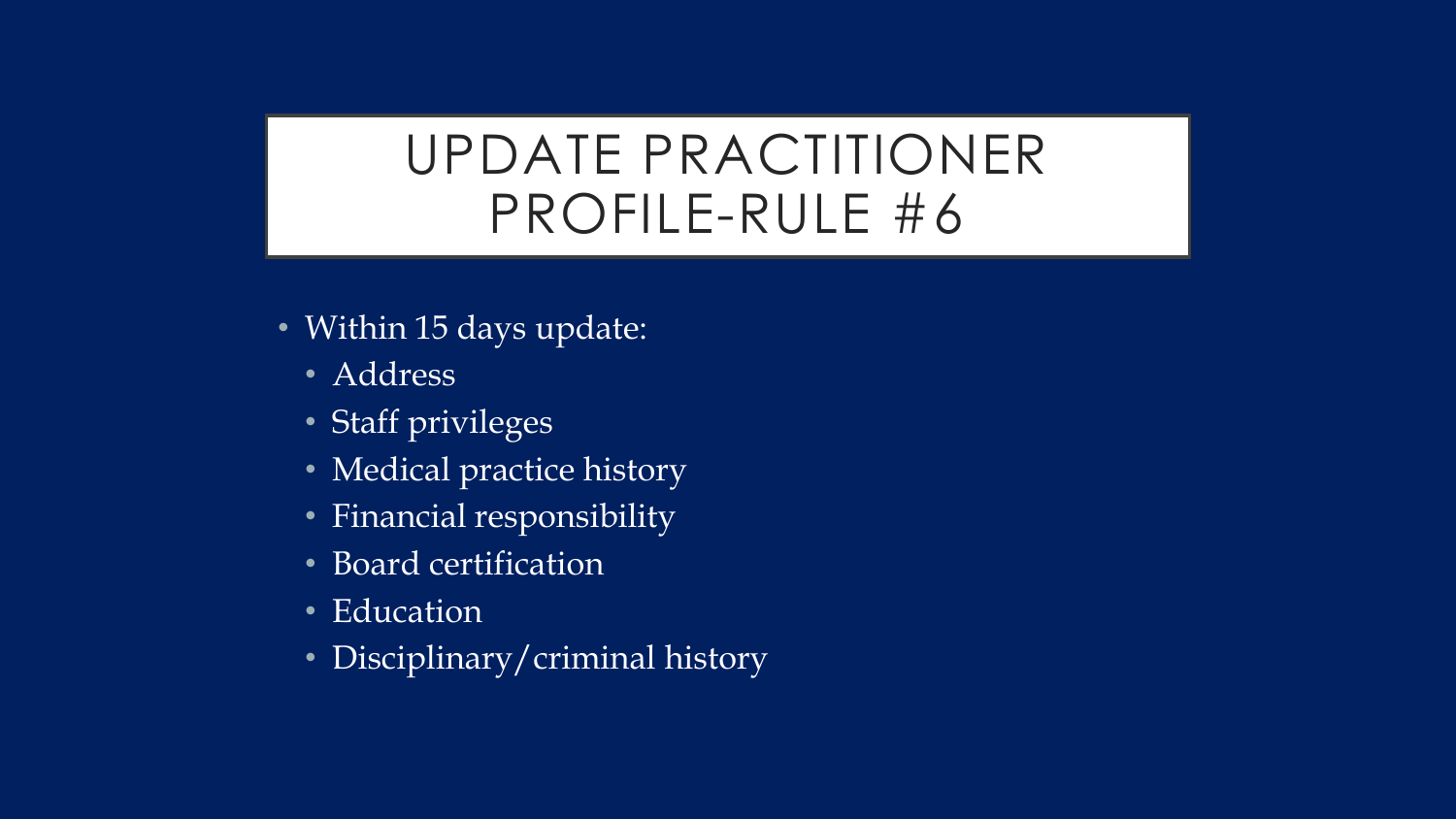### FLORIDA LICENSE

- Considered to be a "property asset" Think of it like a property Maintain it, CME- 40 hour biennial
- **◆3 Live hours**
- Change of address if you move
- Inactive license is still a license and DOH cannot take away without due process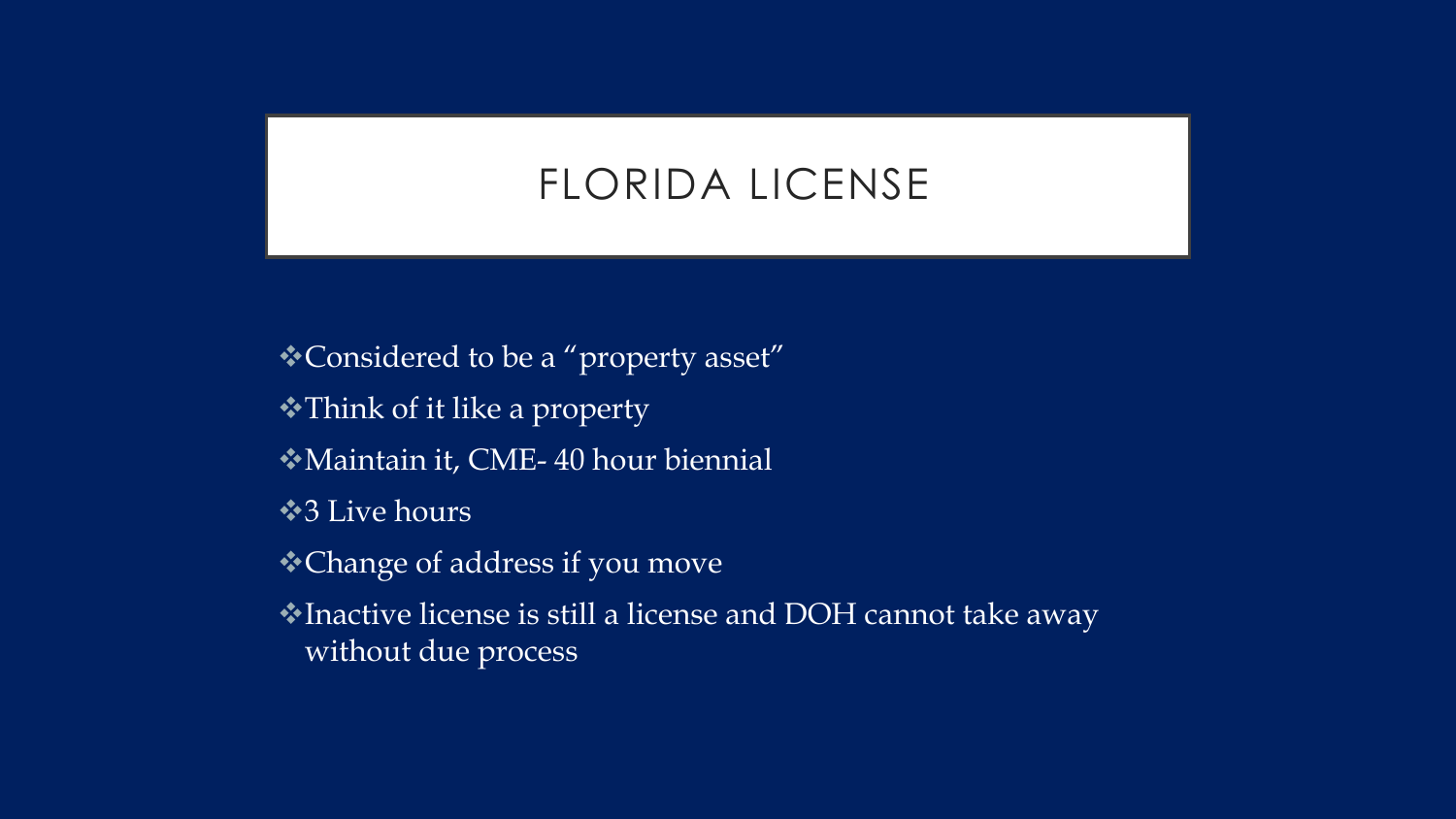### REPORT ON PROFESSIONAL LIABILITY CASES & ACTIONS 456.049

Shall report to the Office of Insurance Regulation any claim or action for damages for personal injury alleged to have been caused by error, omission, or negligence in the performance professional services

Florida cases are automatically reported, recent cause on PCP out of state licensee did not report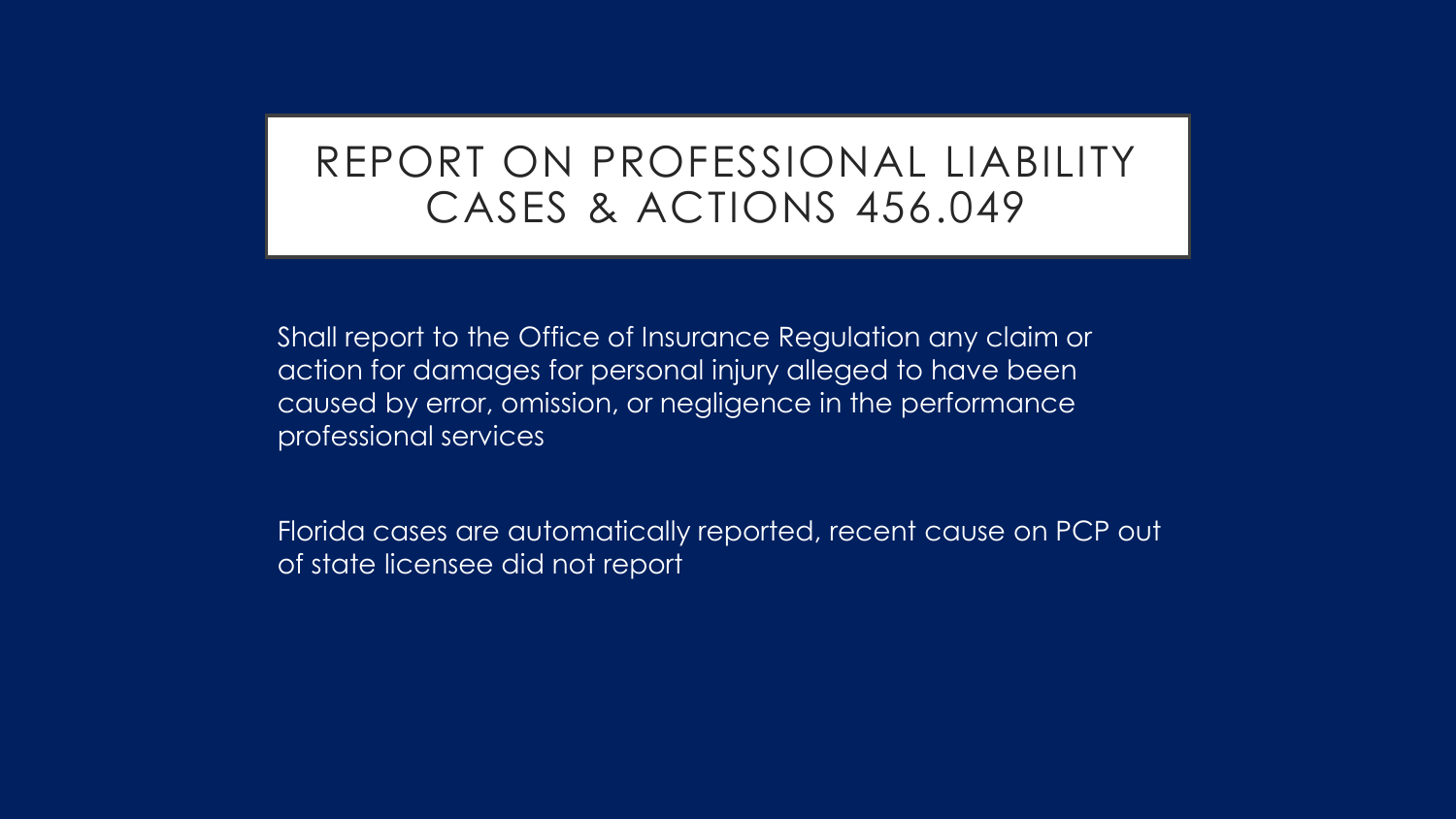# LICENSURE RENEWAL

**Following Initial Renewal**

Every licensee must complete 40 hours of approved CE within the biennium for which they are claimed. The requirements are: Two (2) hour course relating to Prevention of Medical Errors (live/participatory) One (1) hour of Florida Laws and Rules/Professional Medical Ethics (live/participatory) Two (2) hours Prescribing of Controlled Substances (live or online) Two (2) hours of Domestic Violence as part of every third biennium renewal (live or online) Human trafficking (live or online) Twenty (20) hours of general AOA category 1A CE related to the practice of osteopathic medicine or under osteopathic auspices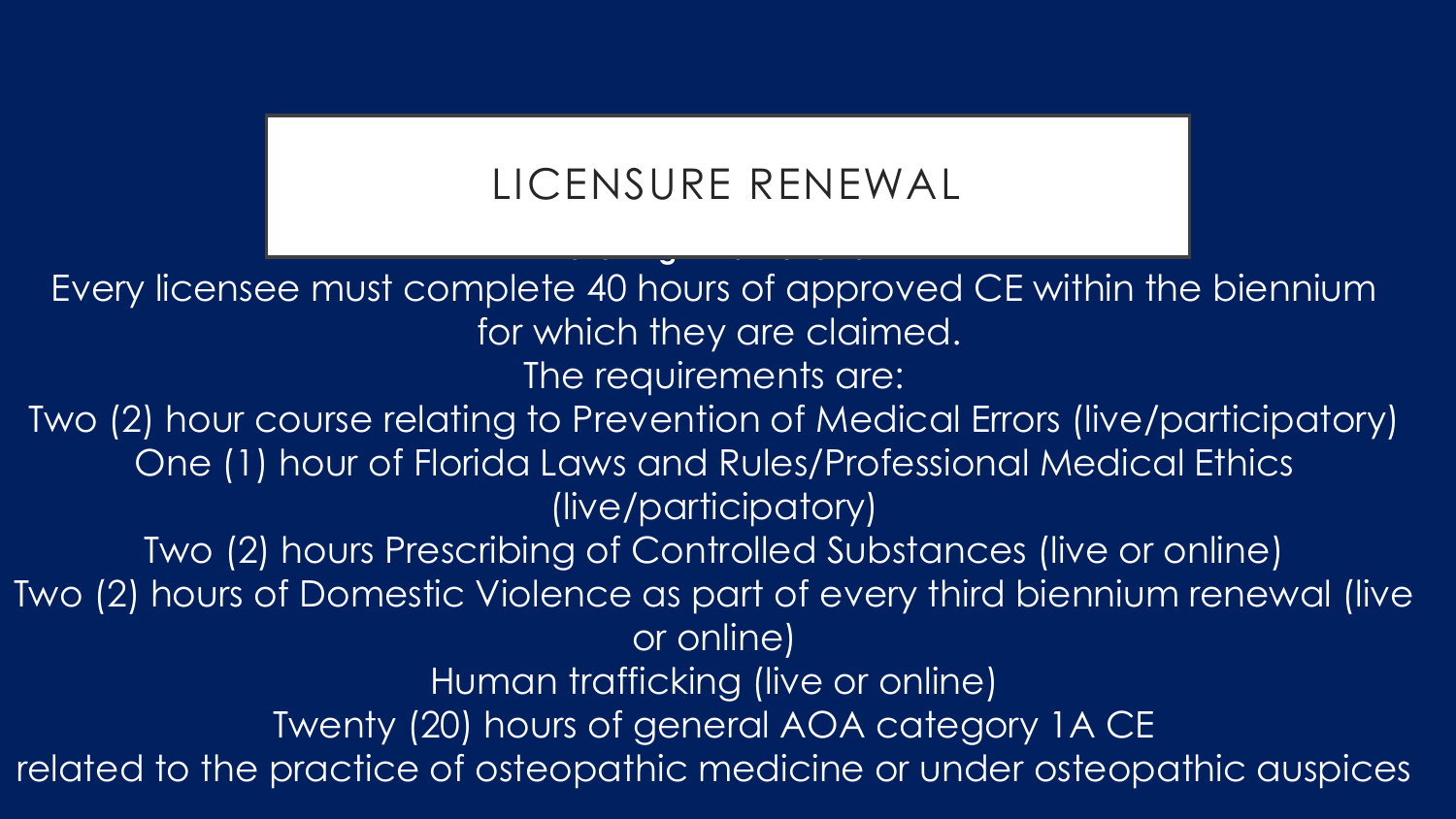# LICENSE RENEWAL

- BOOM cannot change the statutory requirements for the live hours
- A healthcare provider cannot renew their license unless all the requirements are met
- Start process at least 3 months in advance in case documents need to be submitted to CE broker.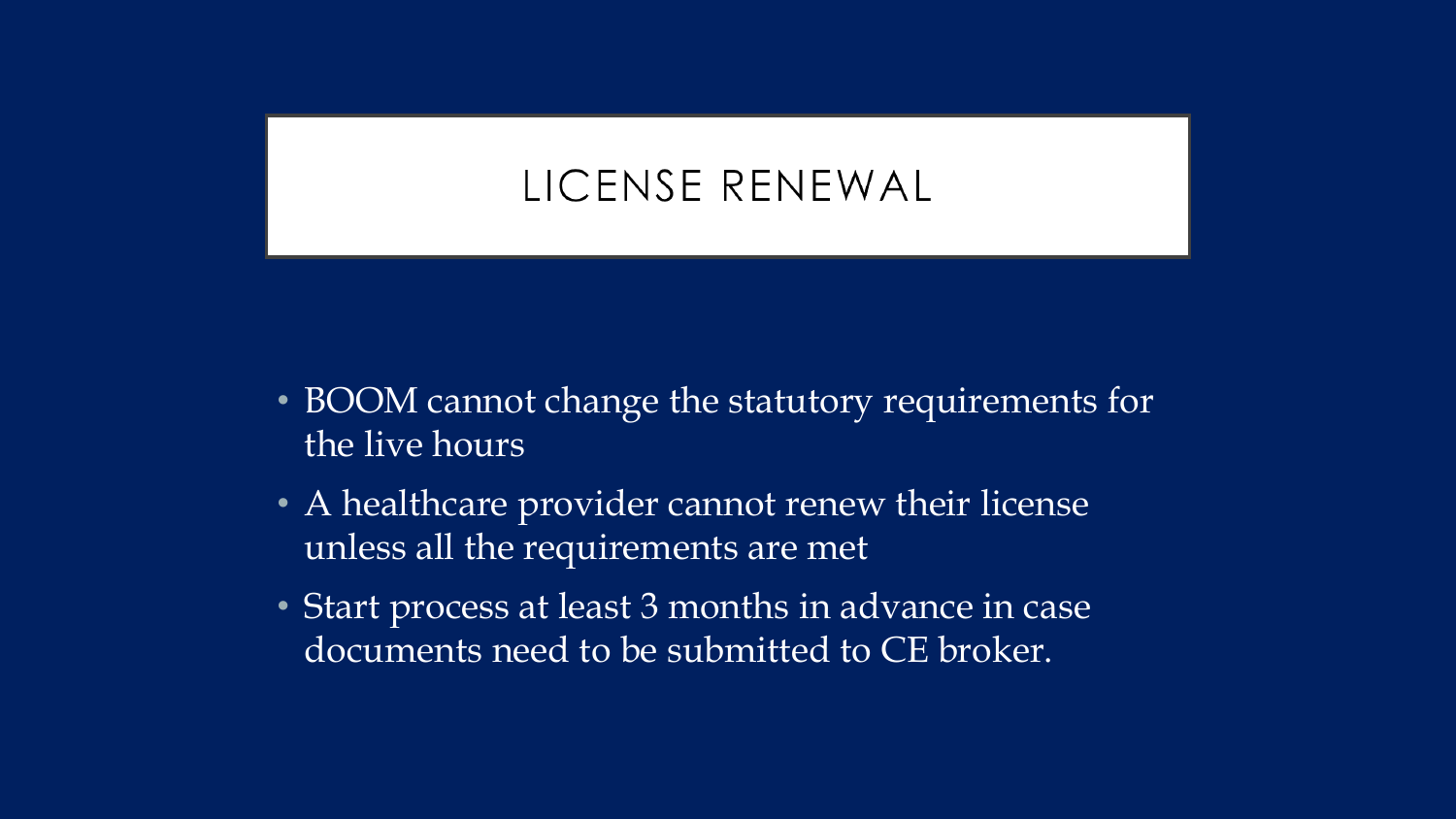# 456.072 (1) (K)

- DO has illness renders him temporarily disabled not working
- Did not check office mail
- DO defaulted on 1 or more HEAL totaling \$220,460
- Failed to provide proof to DOH within 45 day of his/her repayment schedule agreed by all parties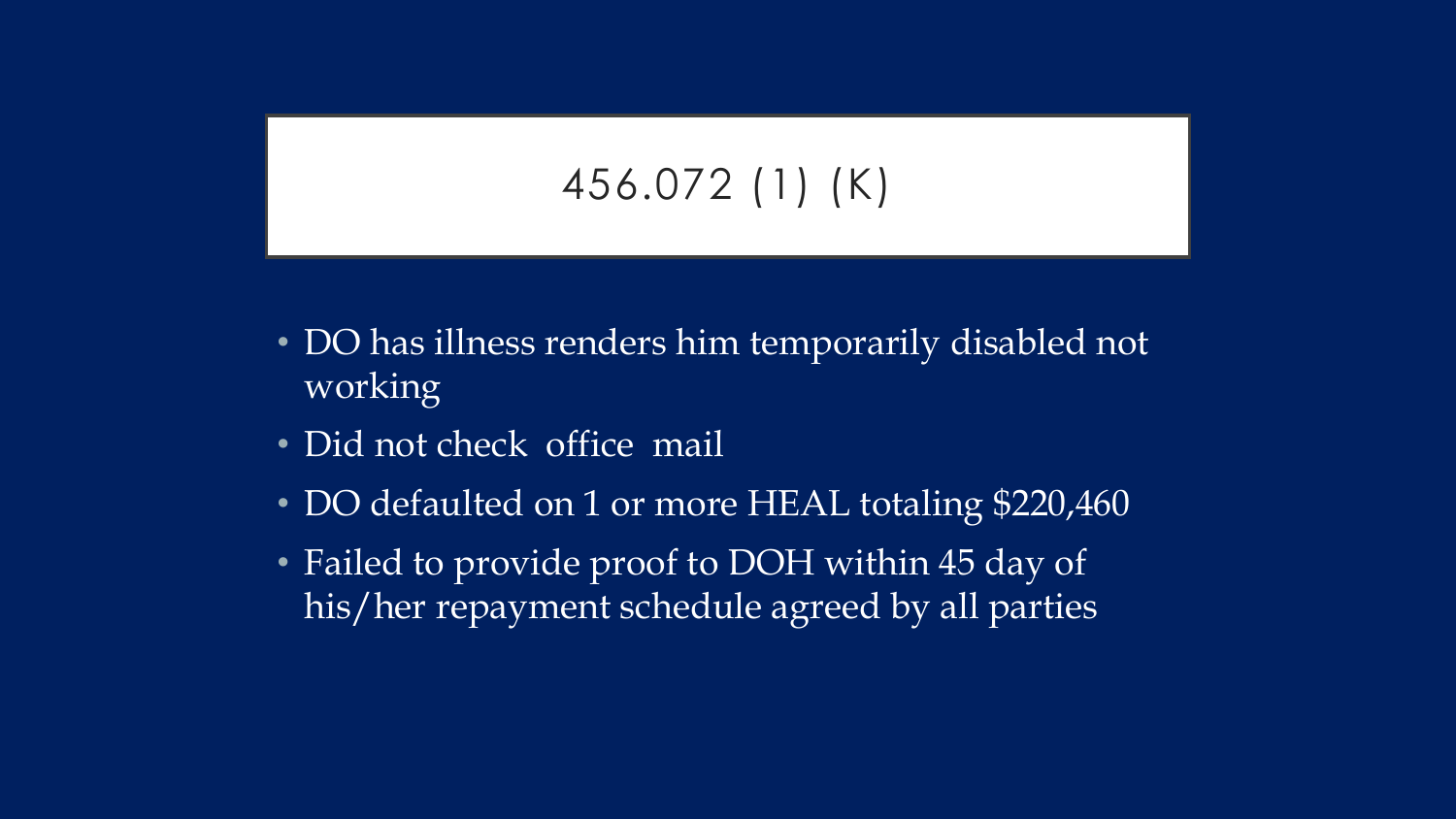# 456.072(1)

- Student loans/comply with scholarship service obligations
- Failure to perform a statutory or legal obligation & the minimum disciplinary action shall be a suspension of the license until new payment terms are agreed upon
- License suspended!!
- Fine 10% of the defaulted loan amt.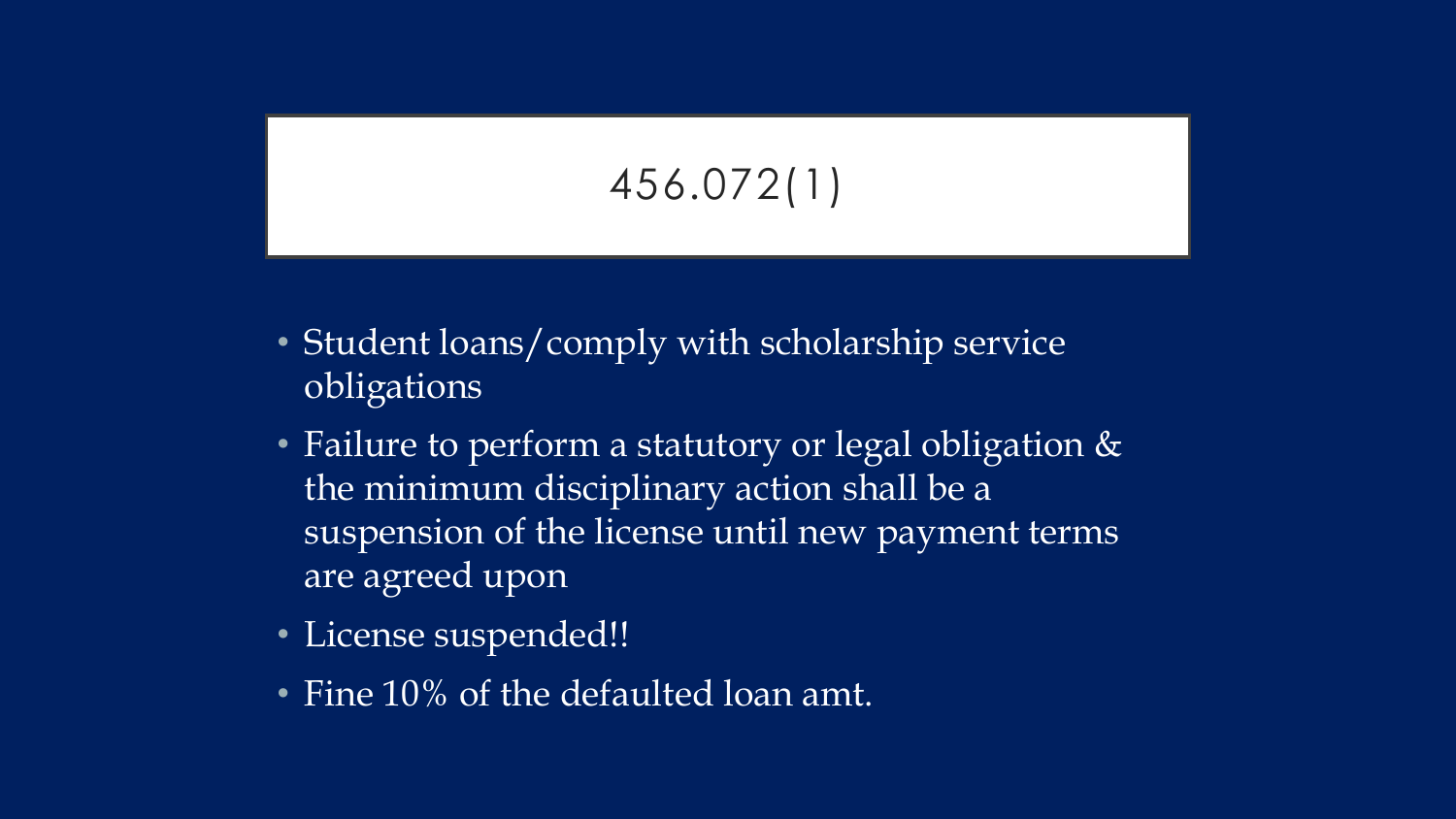# RULE # 7

• Keep up with your legal obligations, child support, NICA, student loans etc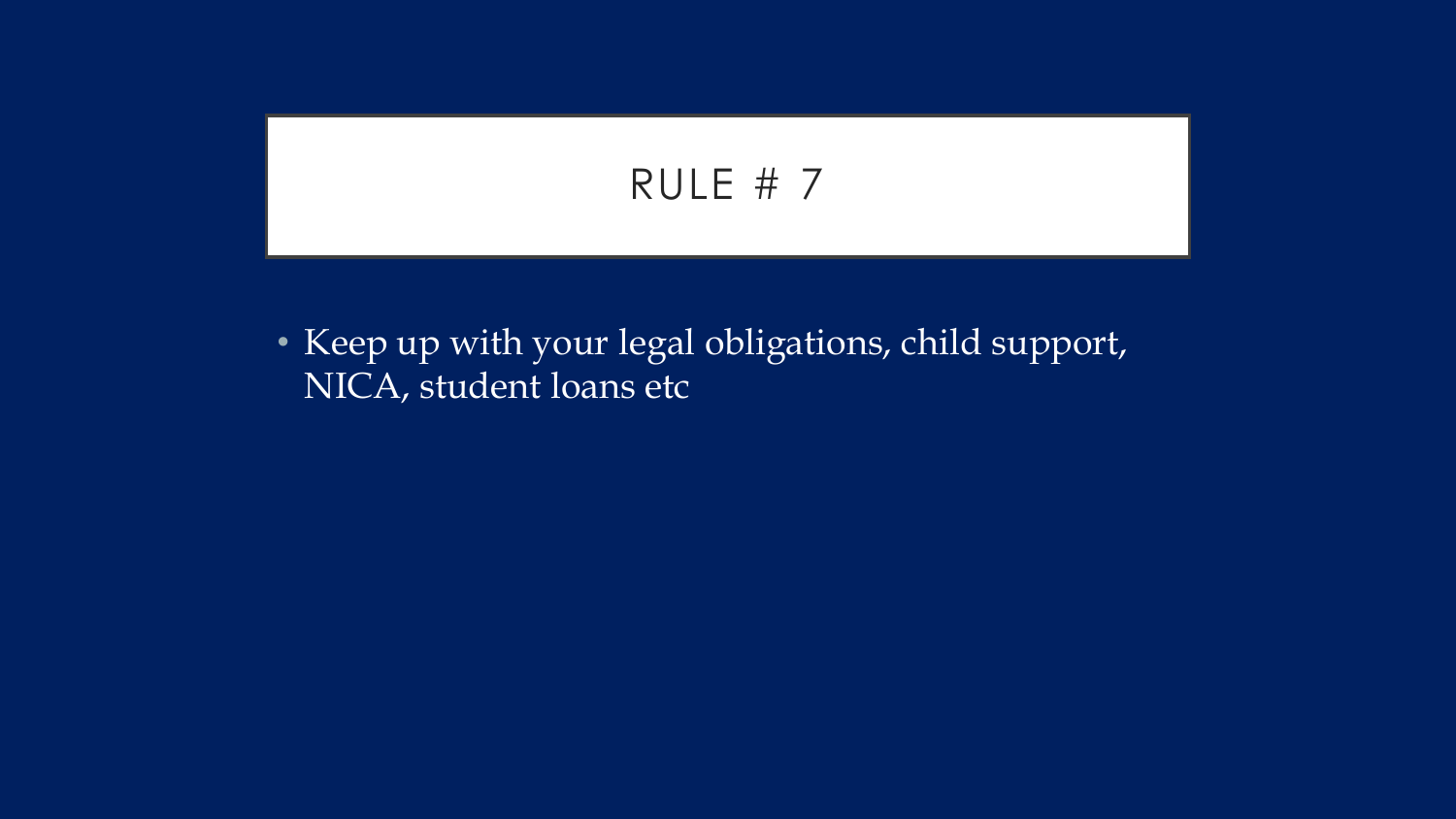#### 456.035 ADDRESS OF RECORD

- Before you move to a new practice, notify the BOOM.
- What can happen if no current address is on file?
	- A. Crisis at renewal
	- B. Late renewal may mean practicing on an inactive license
	- C. If practicing on an inactive license = criminal offense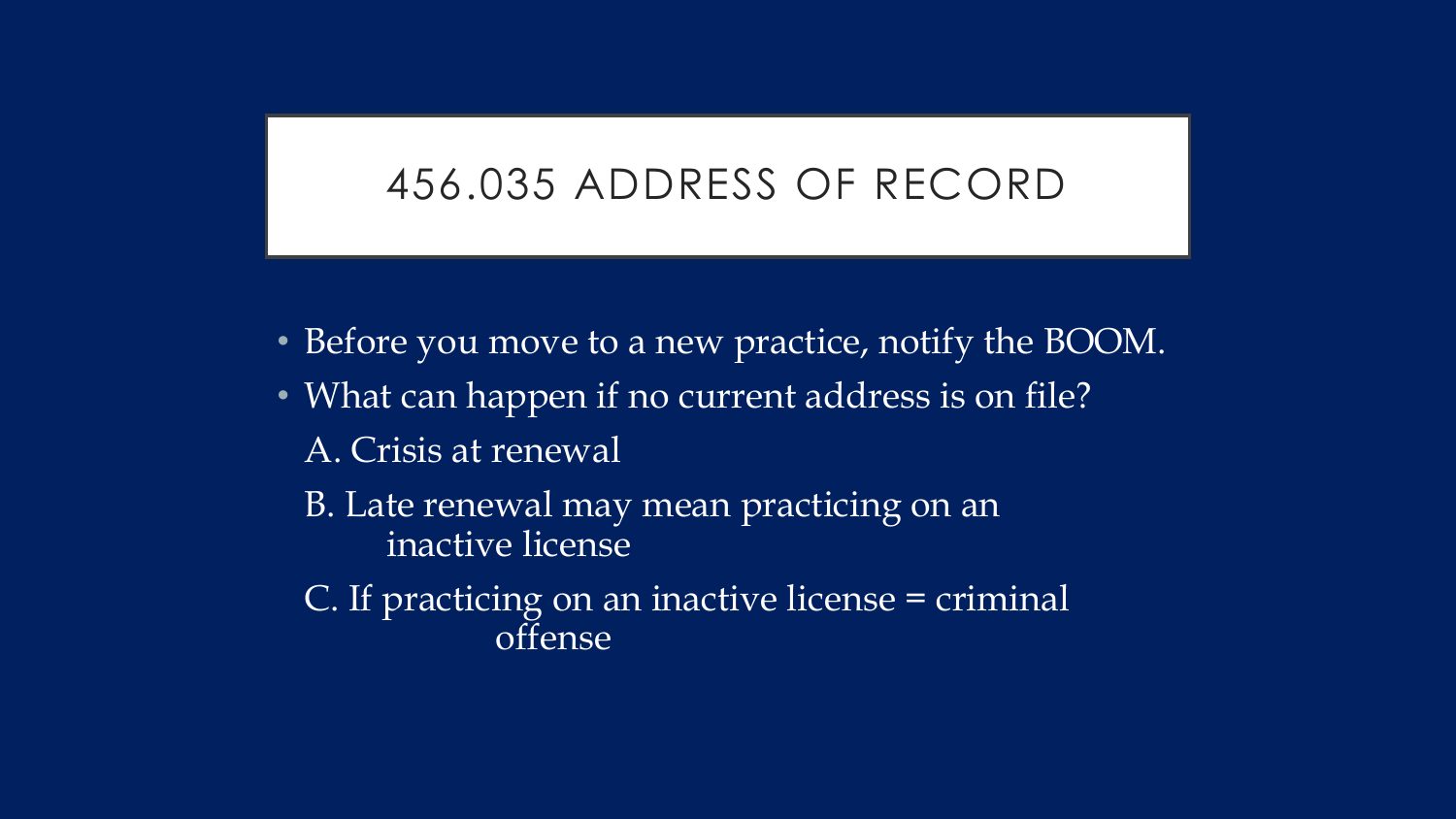# KEEP CONTACT INFORMATION CURRENT

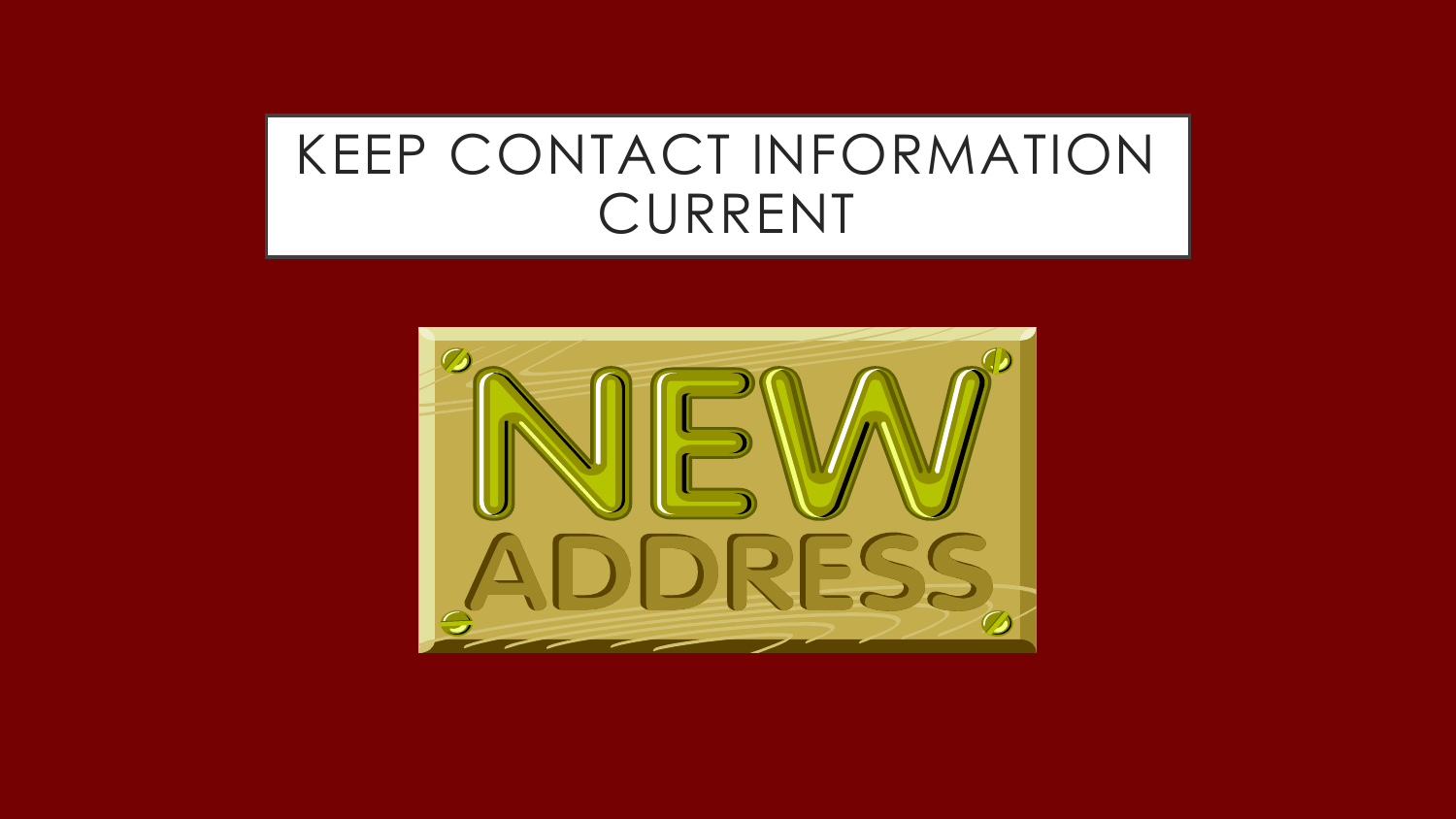### METHOD OF NOTIFICATION

• Electronic notification shall be allowed by the department; however, if shall be the responsibility of the licensee to ensure that the electronic notification was received by the department. A licensee's failure to notify the dept of a change of address constitutes a violation of this section, and the licensee may be disciplined by the board.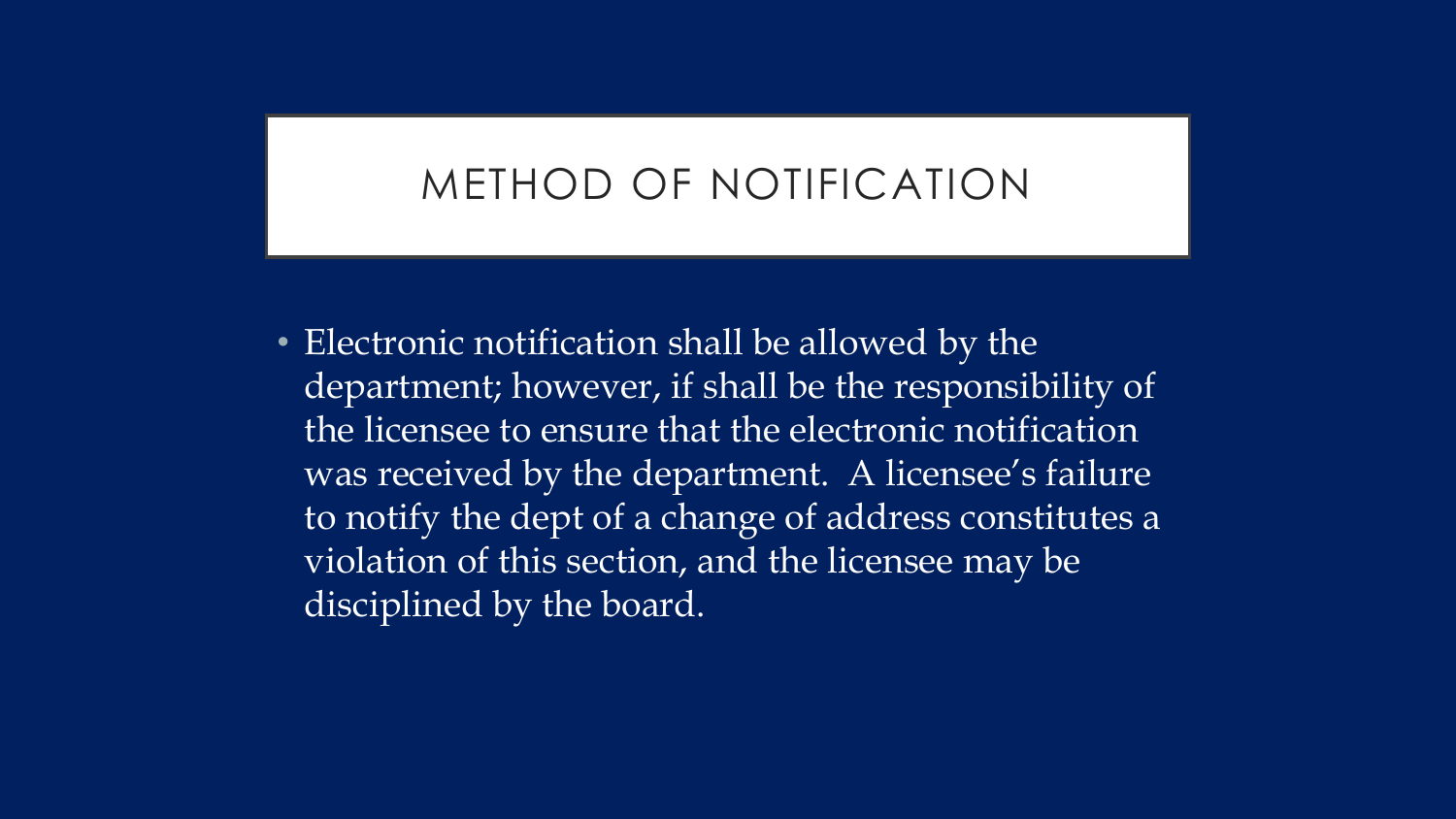# 459.008 LICENSE RENEWAL-RULE #8

- This is your responsibility not your office manager
- The licensee must have on file the address of her or his primary place of practice within this state prior to engaging in that practice.
- CME requirements
- Physician workforce survey 459.0081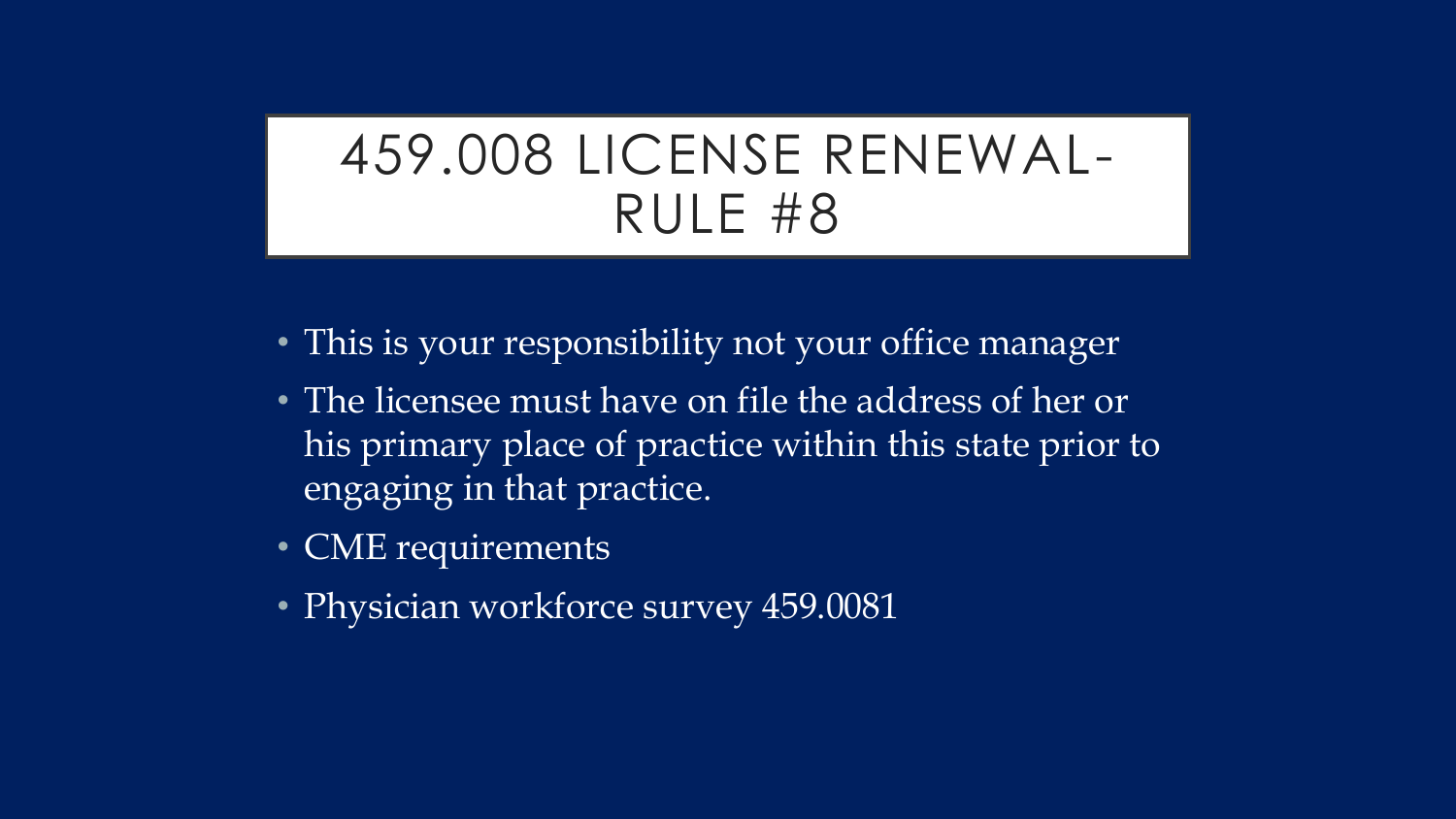#### 64B15-14.001 ADVERTISINGS

• 459.015(1)d false, deceptive, or misleading advertising.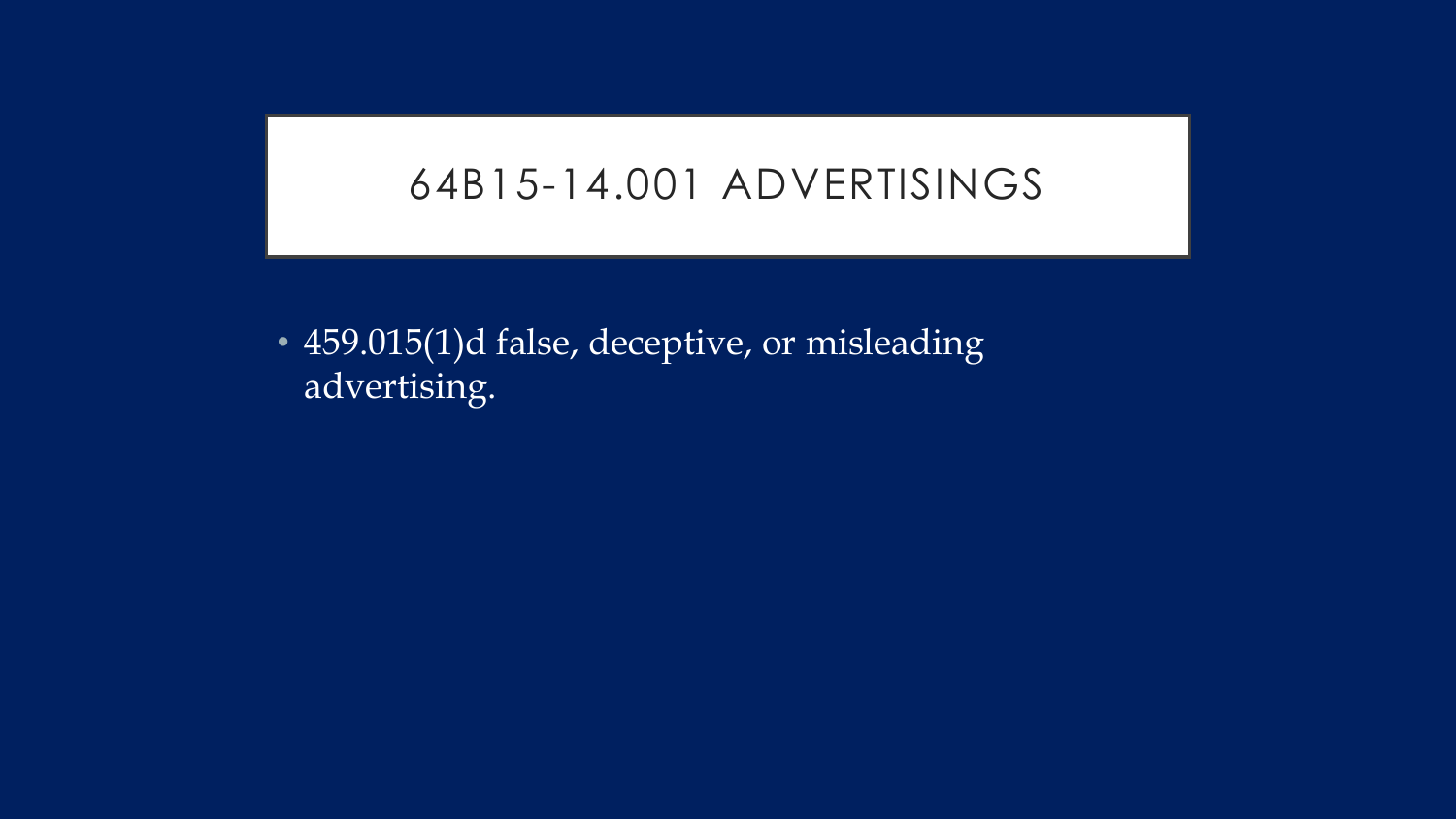### 64B15-14.001 (2) K

• Fails to conspicuously identify the osteopathic physician by name in the advertisement or fails to conspicuously identify the osteopathic physician referred to in the advertising as an osteopathic physician.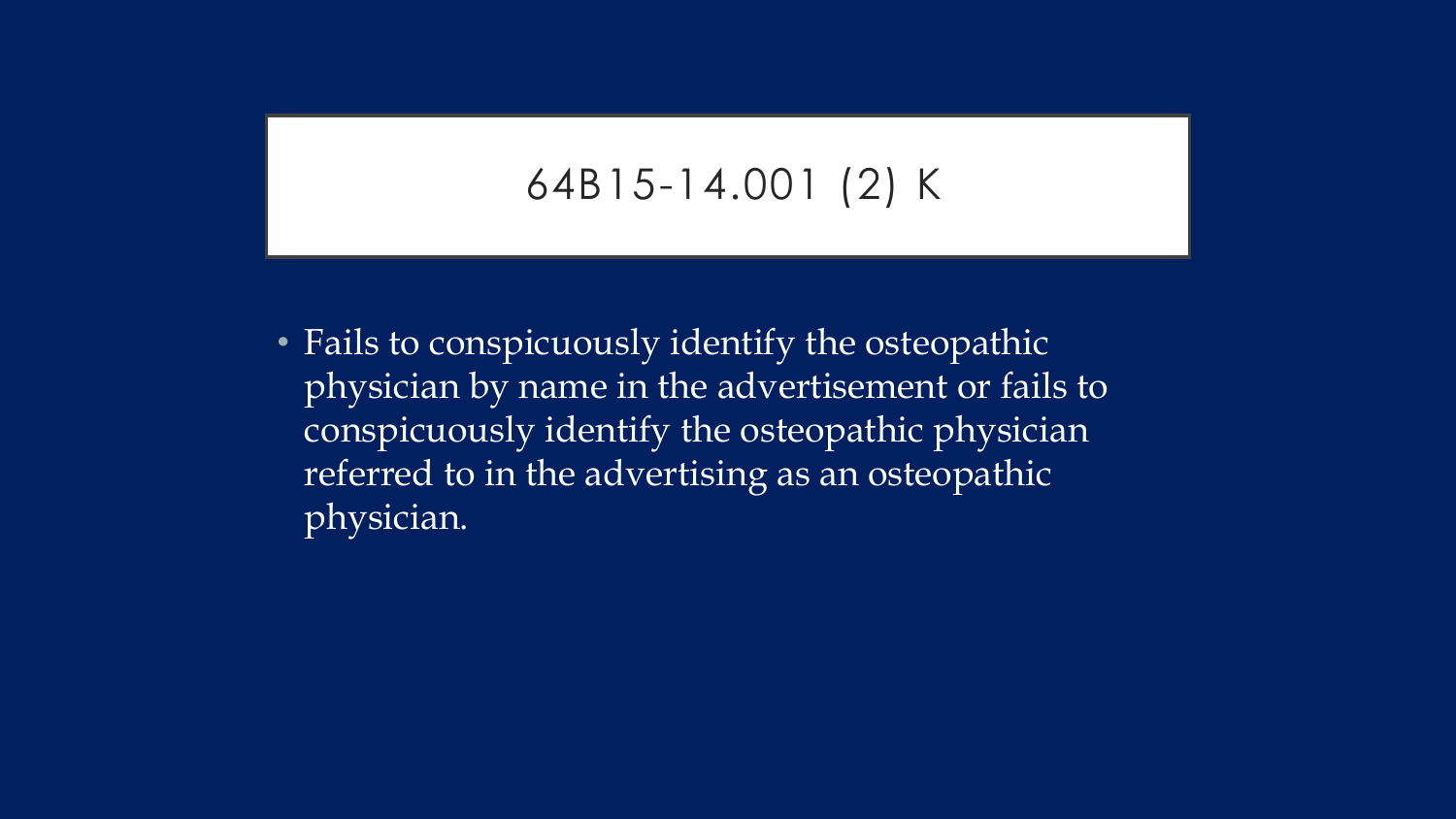### "ADVERTISING AND ADVERTISEMENT"

• Means any statements oral or written, disseminated to or before the public or any portion thereof, with the intent of furthering the purpose, either directly or indirectly, of selling professional services, or offering to perform professional services or inducing members of the public to enter any obligation relating to such professional services.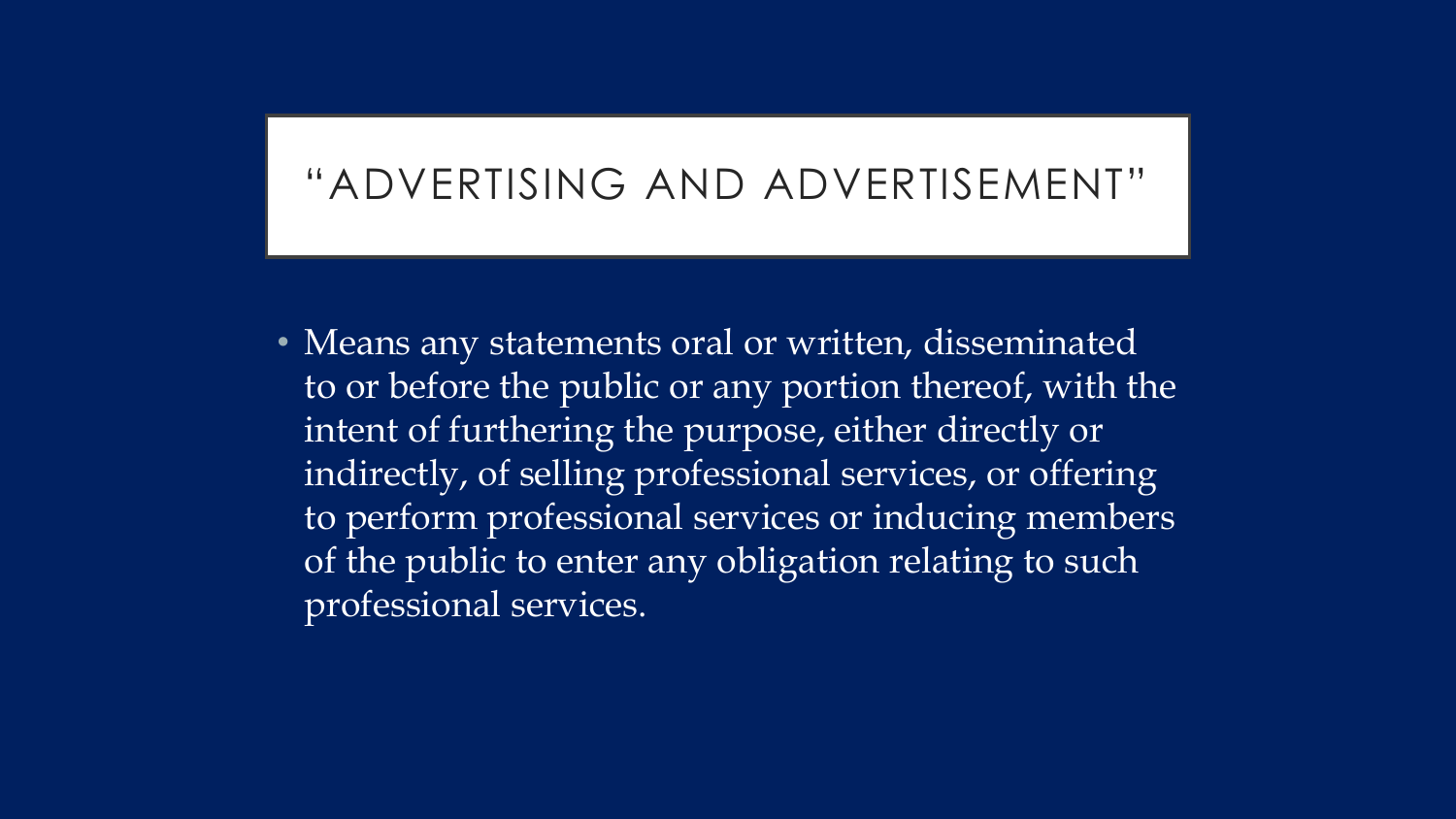#### 456.062 ADVERTISEMENT OF FREE OR DISCOUNTED SERVICES-REQUIRED STATEMENT

\$50 OFF LASER TX

"THE PATIENT AND ANY OTHER PERSON RESPONSIBLE FOR PAYMENT HAS A RIGHT TO REFUSE TO PAY, CANCEL PAYMENT, OR BE REIMBURSED FOR PAYMENT FOR ANY OTHER SERVICE, EXAMINATION, OR TREATMENT THAT IS PERFORMED AS A RESULT OF & WITHIN 72 HOURS OF RESPONDING TO THE ADVERTISEMENT FOR THE FREE, DISCOUNTED FEE, OR REDUCED FEE SERVICE, EXAMINATION, OR TREATMENT.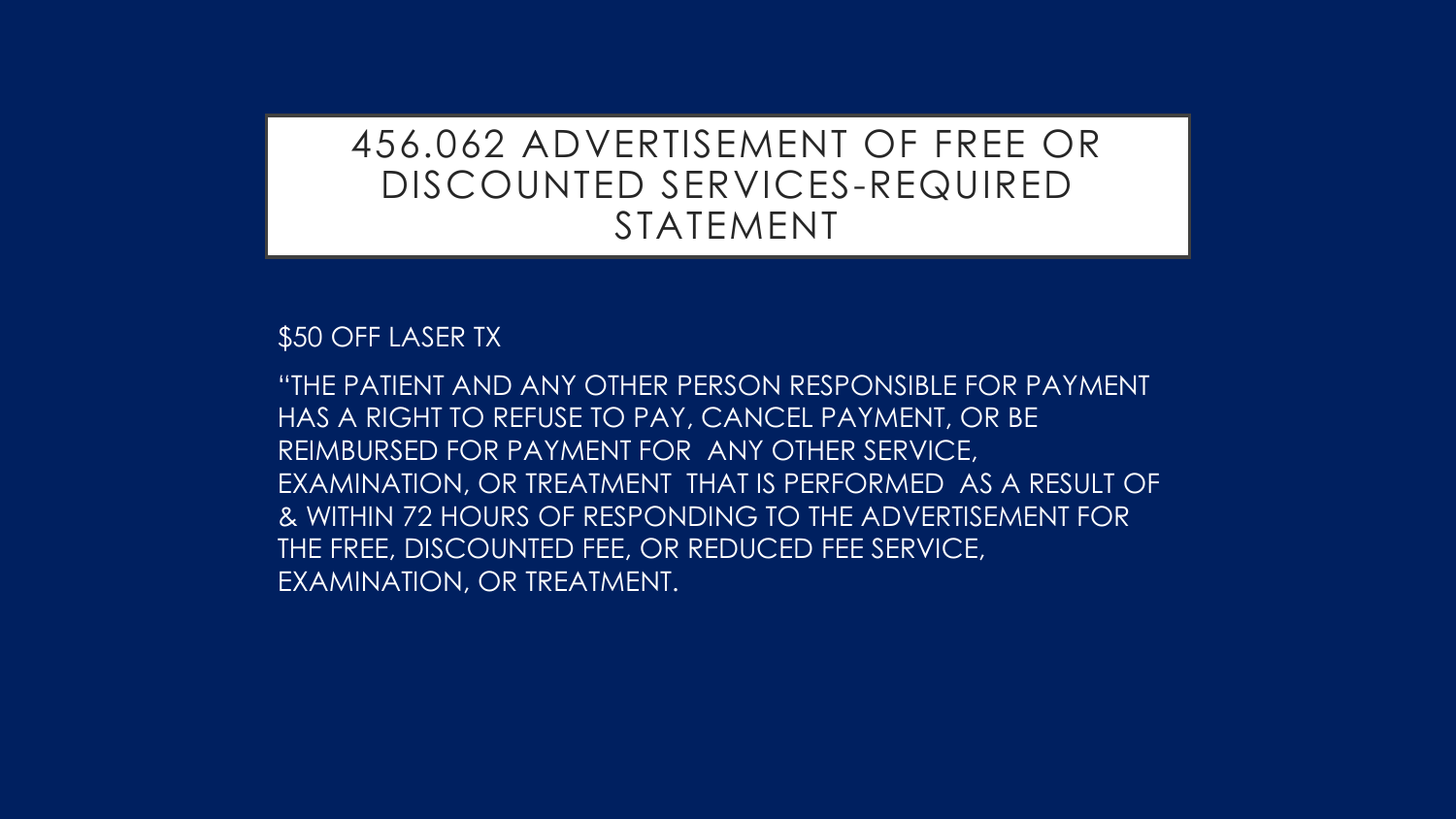## RULE # 9

• Identify yourself as an osteopathic physician in all publications, letterhead, website, signage.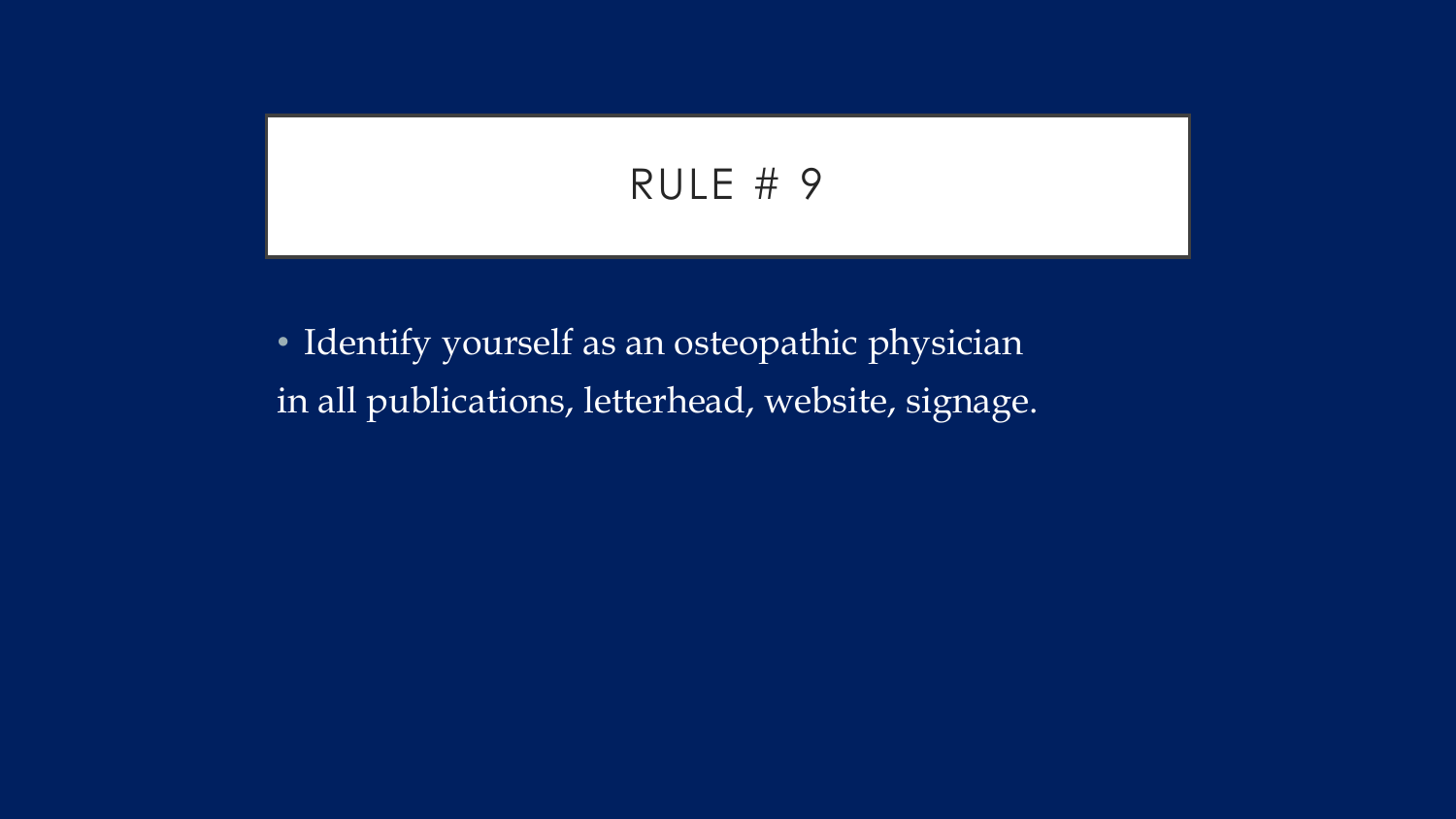#### RULE # 10 DUTY TO REPORT/ NEW HB 229 IMPAIRED PRACTITIONER PROGRAM

- Report to the DOH any person who the licensee knows in in violation of chapter 456 or 459.
- However the person or the licensee may self report to PRN if they are unable to practice medicine with reasonable skill & safety by reason of illness or use of alcohol, drugs, narcotics, chemicals or any other type of material or as a result of physical or mental condition
- Must be reported prior to any complaint issued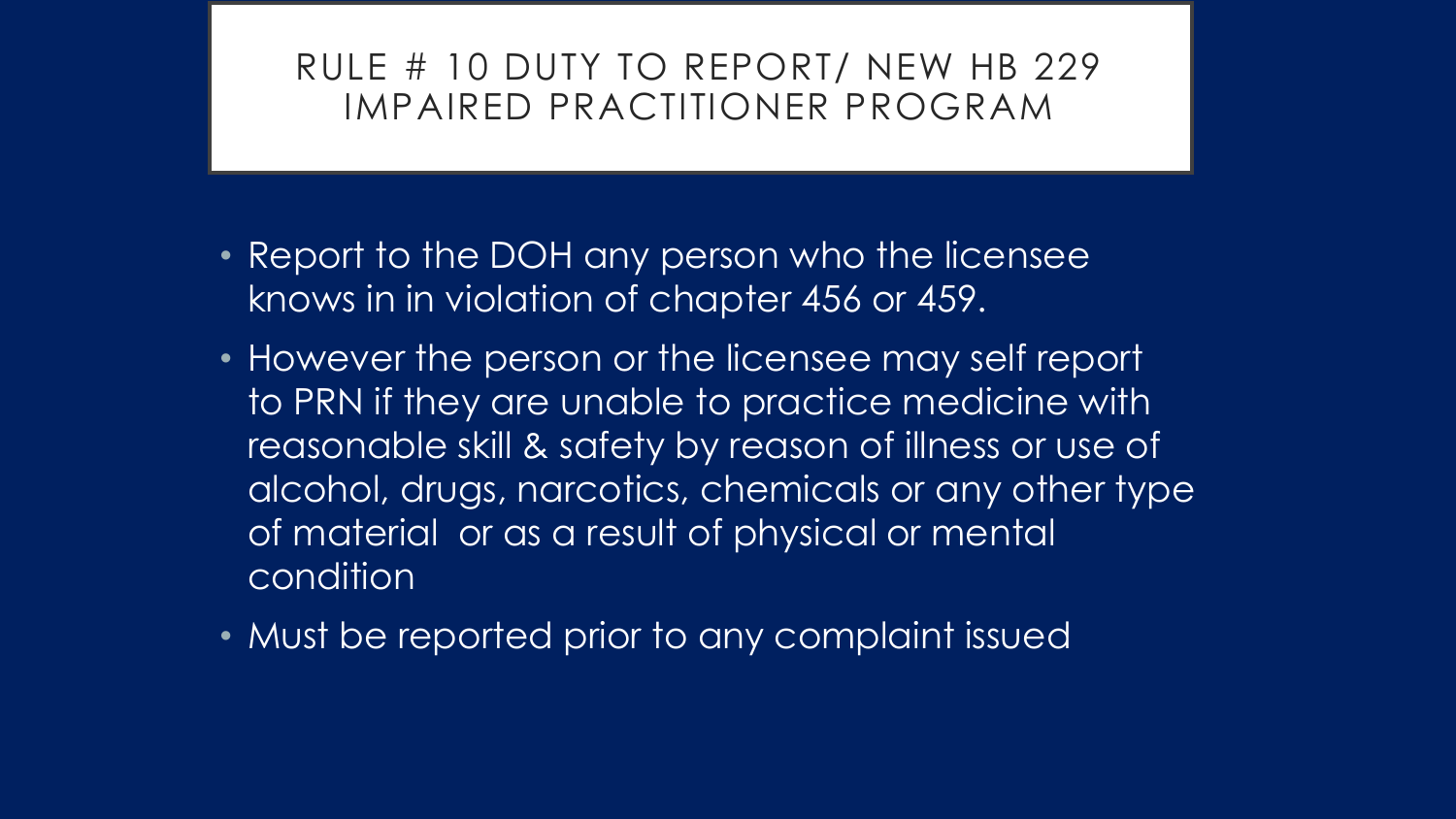## PRN

- Report suspect alcohol/drugs &/or psychiatric illness
- Inaccessible to patients & staff
- Decreased workload or workload intolerance & performance
- Frequent trips to the bathroom & unexplained absences
- Frequent absences or illness
- Sporadic punctuality
- Defensive when questioned or confronted
- Alcohol on breath with attempts to cover with mints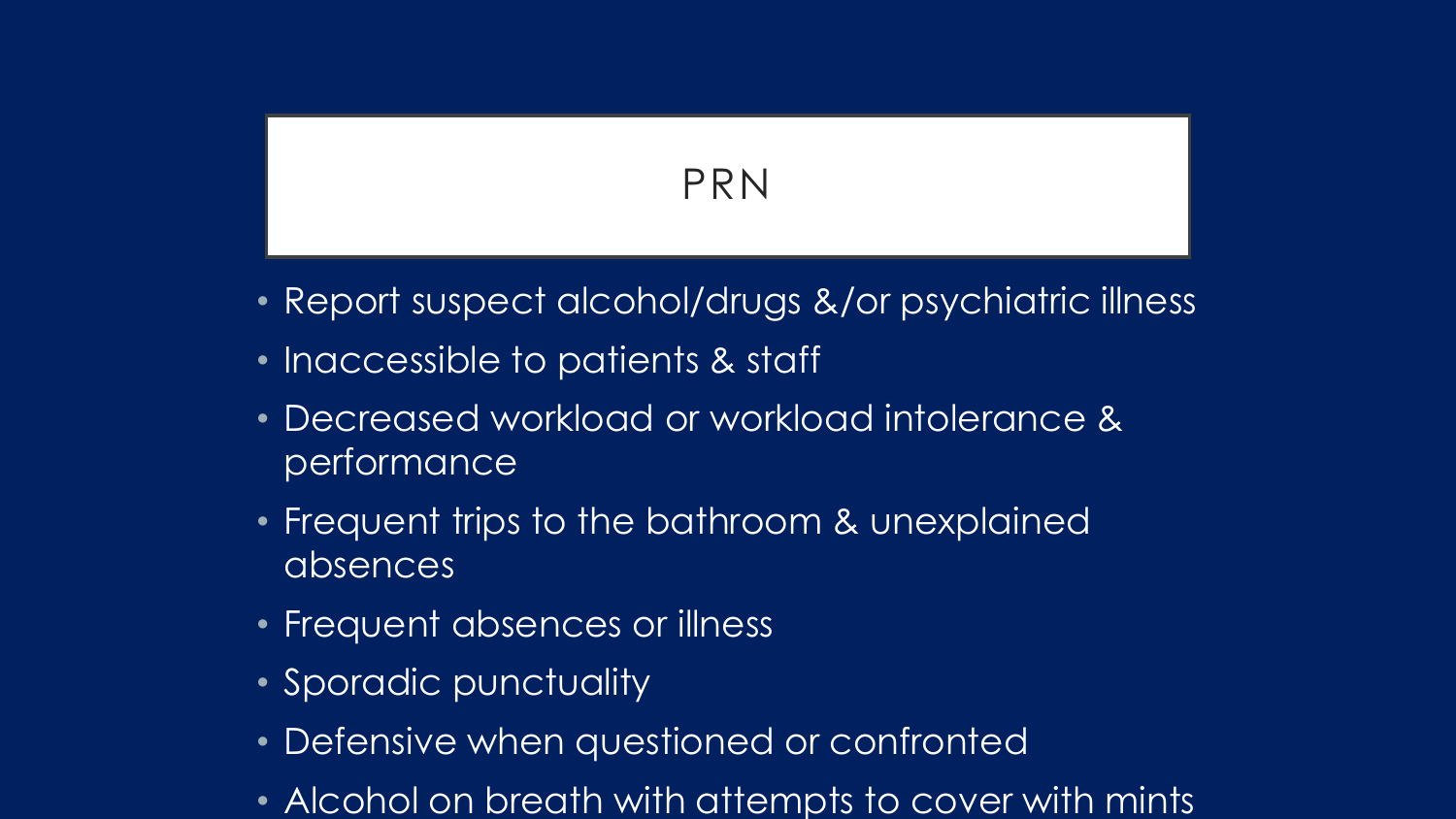## PRN

- Deadlines not met
- Questionable practice judgment
- Unsatisfactory documentation performance
- Deteriorating personal hygiene
- Unsatisfactory documentation performances
- Personality and behavior changes
- Shakiness, tremors of hands, agitation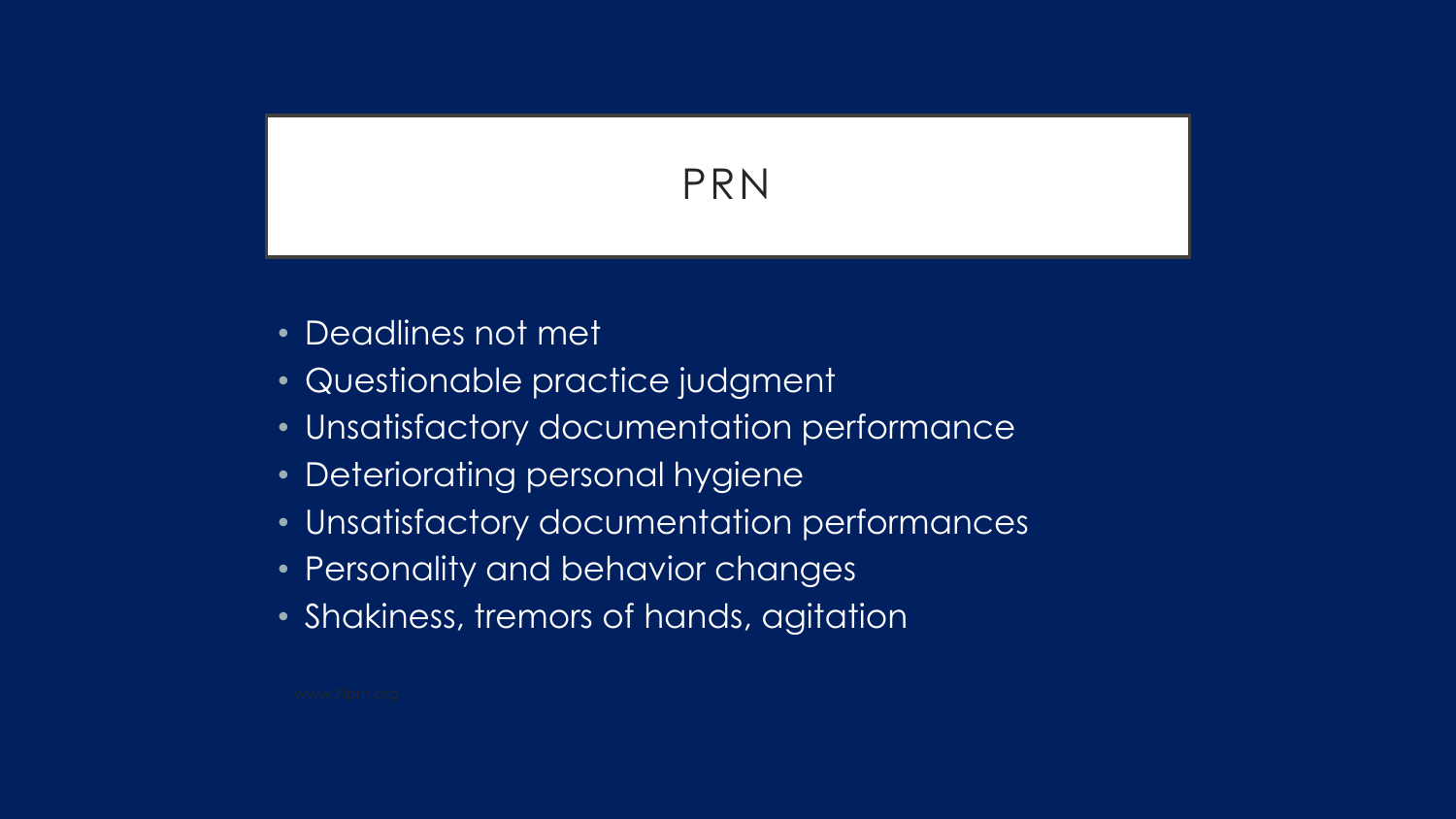## TOP TEN RULES

- **→ 1.** Maintain medical records
- **→ 2.** Prescribe safely
- ◆ 3. Remember those boundaries . Think twice before getting intimate with patients/caretakers. Remember boundaries include social media.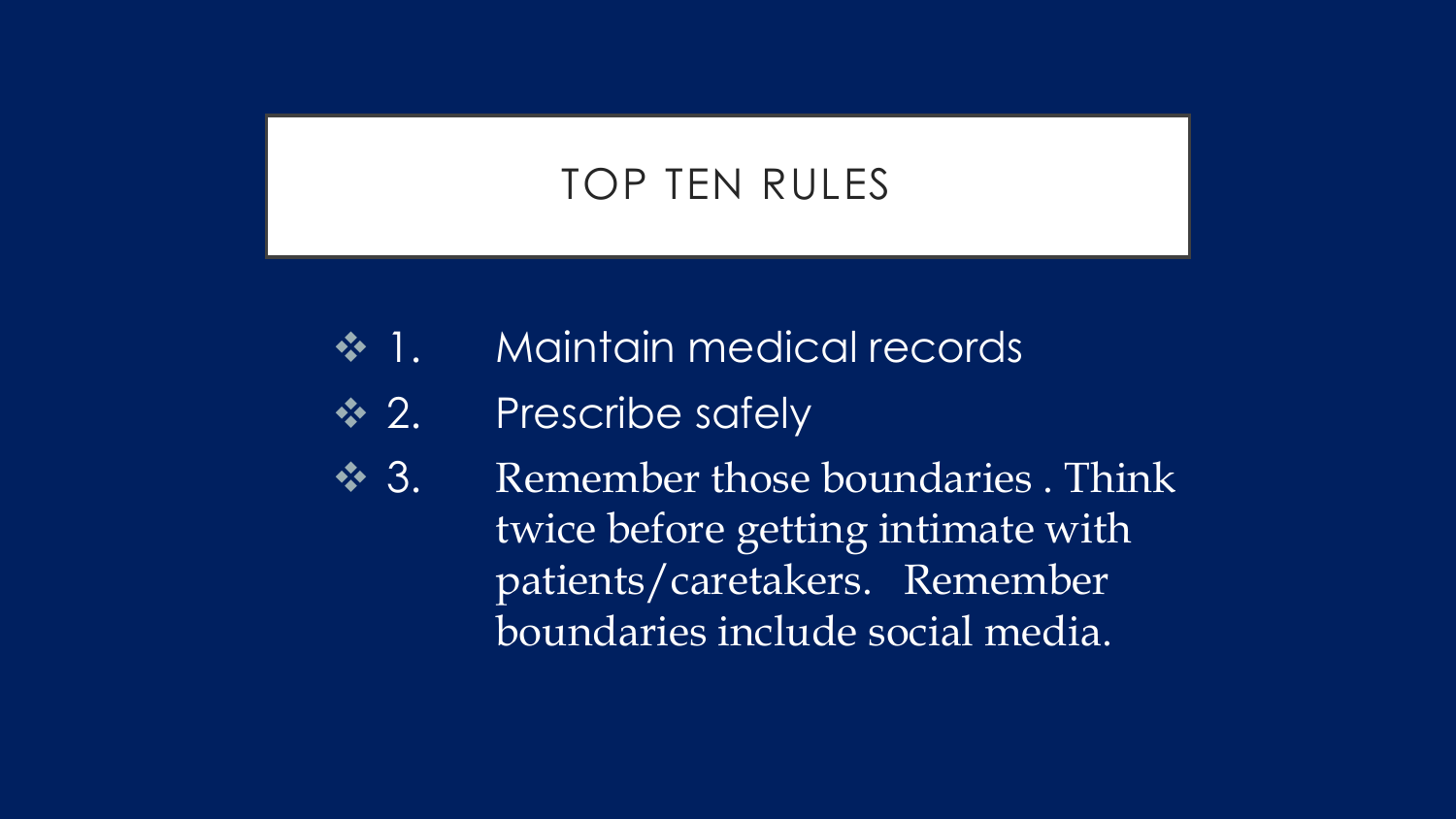## TOP TEN RULES

- $\triangle4$ **. Time out- Pause before you make an** incision/injection on the correct site of the correct patient.
- $\triangle$ **5.** If convicted of a crime or plead nolo contendere to a crime in any jurisdiction you must update your physician profile and notify the BOOM in writing (return receipt) within 30 days..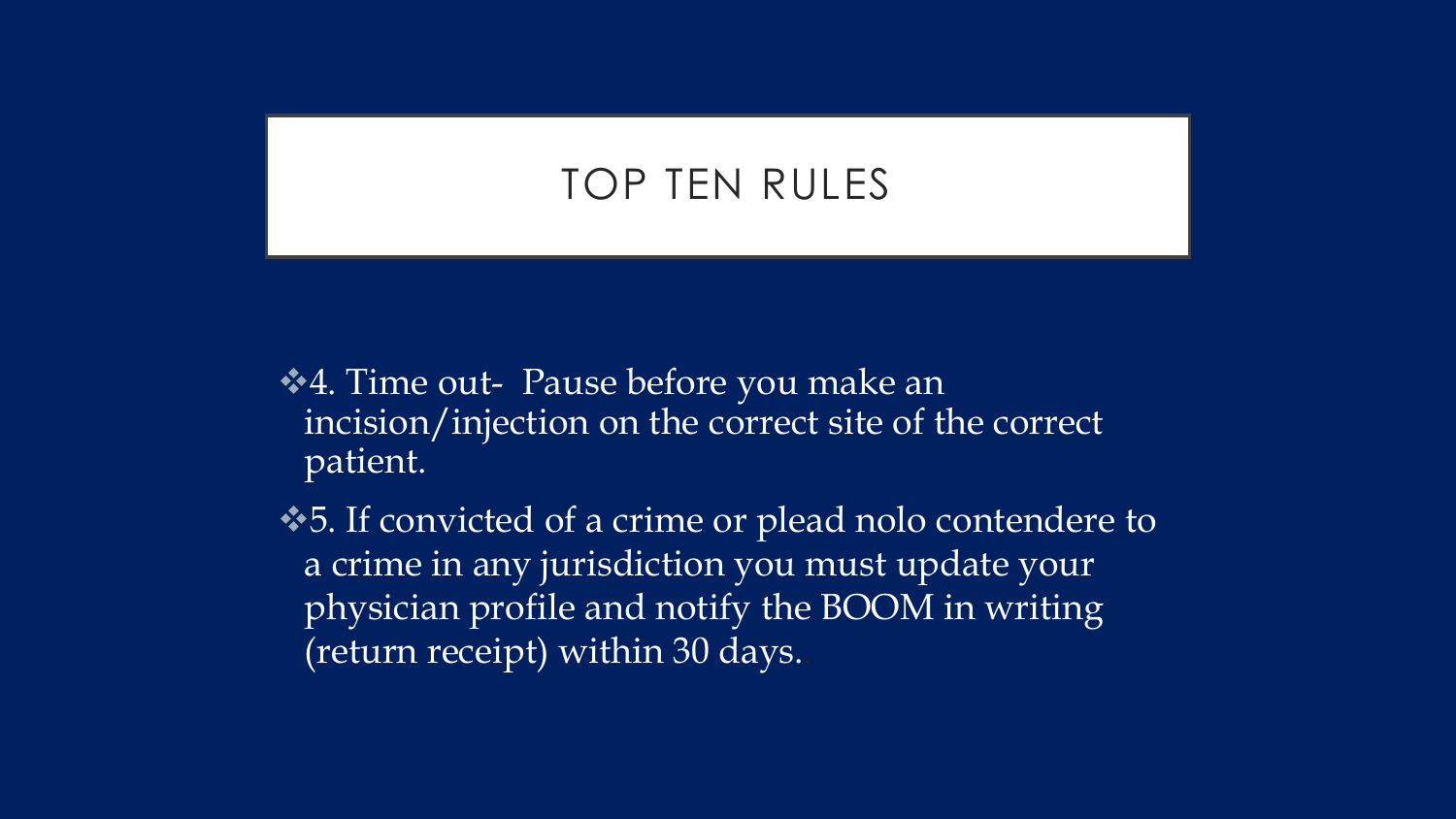## TOP TEN

**◆6.** Update physician profile

◆7. Keep up with your legal obligations, child support, student loans, etc.

**◆ 8. License renewal requirements**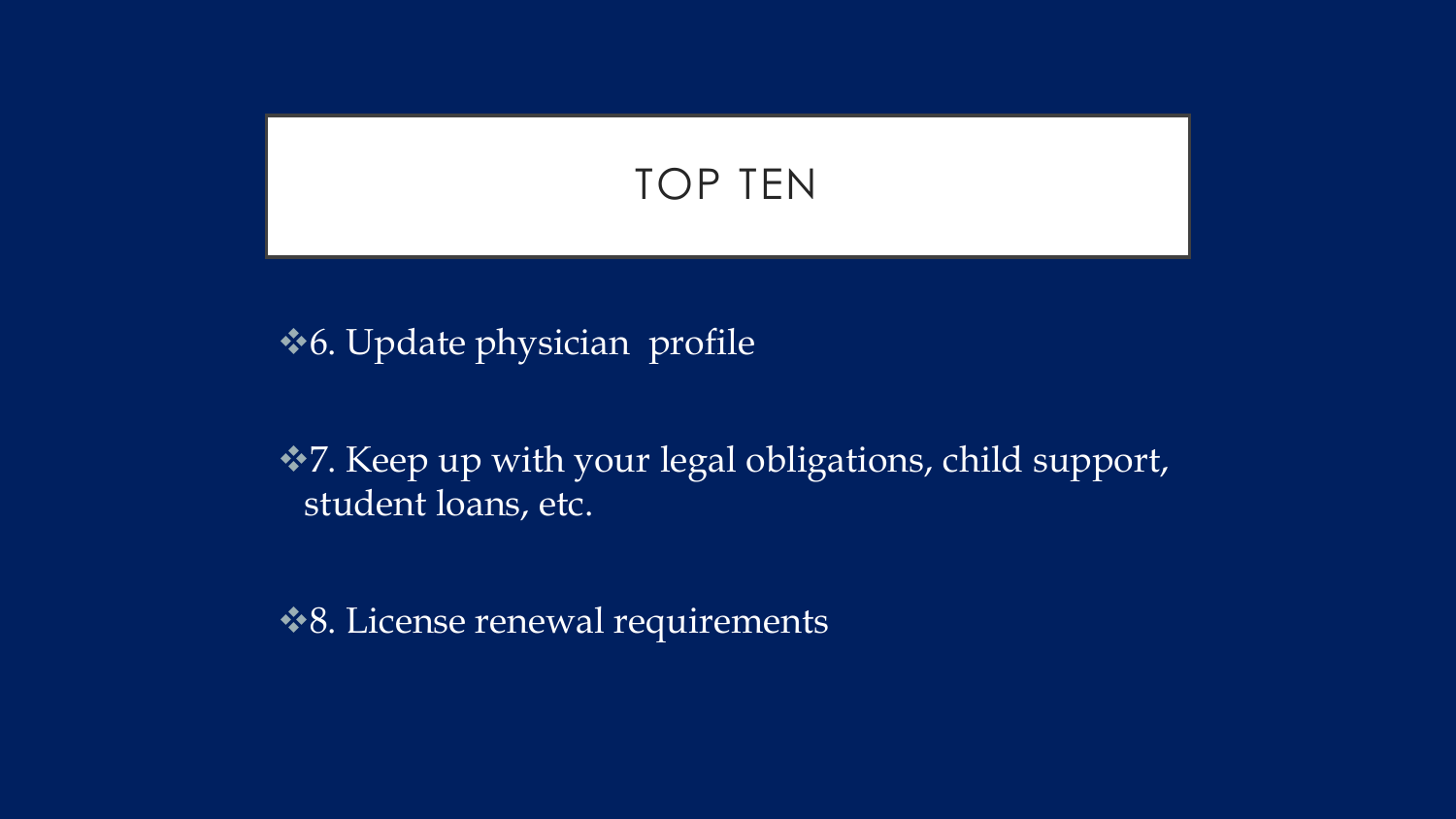## TOP TEN SUMMARY

◆9. Advertisement- D.O. or Osteopathic physician or surgeon clear to the patient.

**★10. Duty to Report**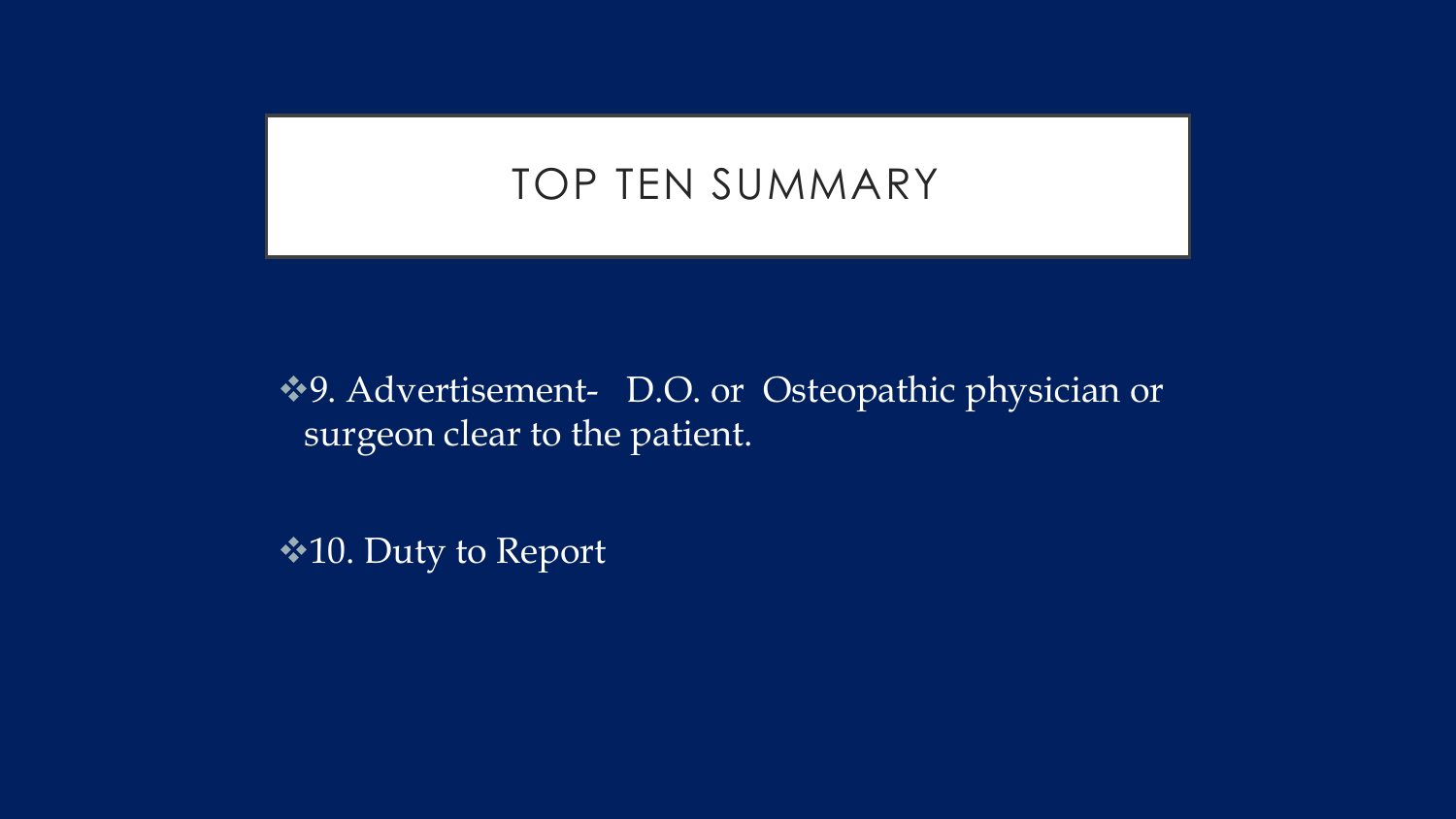## PLEDGE OF OSTEOPATHIC COMMITMENT

- I pledge to provide compassionate quality care to my patients
- Partner with them to promote health
- Display integrity & professionalism through my career
- Advance the philosophy, practice and science of osteopathic medicine
- Continue life ling learning
- Support my profession with loyalty in action, work and deed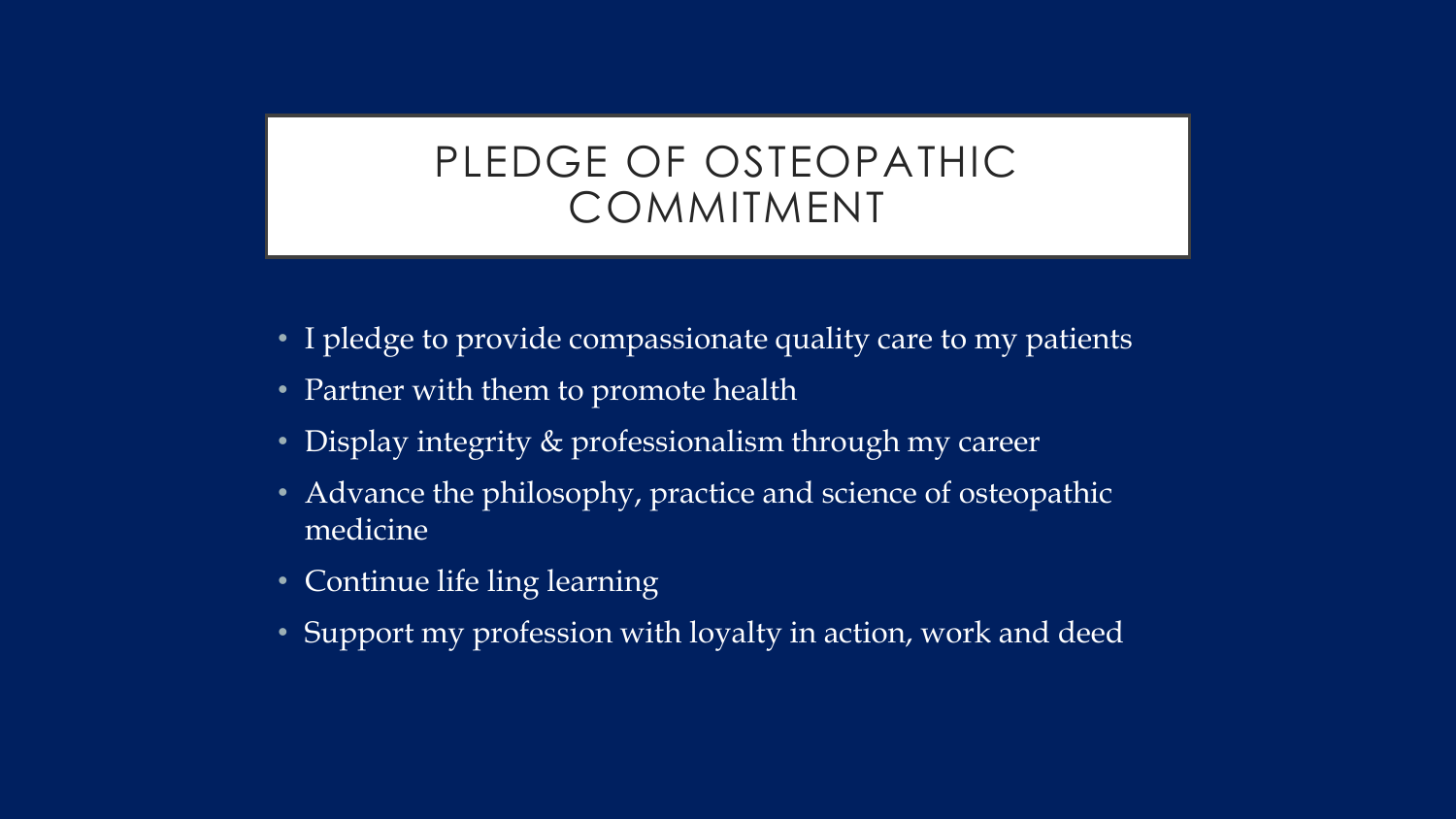## CONTACT INFORMATION

- [Kama.Monroe@flhealth.gov](mailto:Kama.Monroe@flhealth.gov) BOOM ED
	- 850-245-4162
- [Carol.Taylor@flhealth.gov](mailto:Carol.Taylor@flhealth.gov) administrator
	- 850-245-4588
- All telephone and correspondence are public records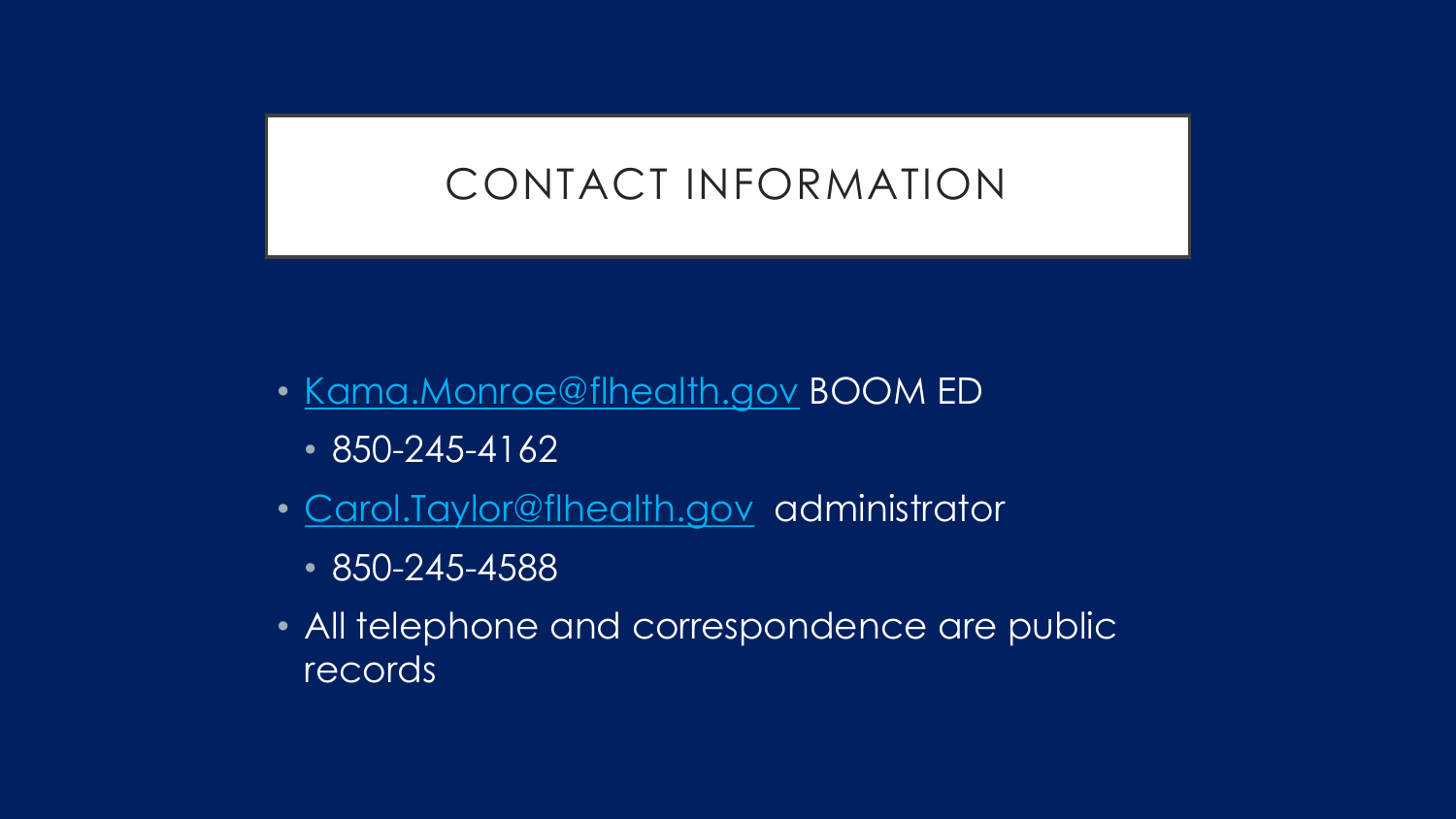## RESOURCES

- <http://floridasosteopathicmedicine.gov/resources/>
	- Statues 456 and 459 can be viewed
- <https://www.flrules.org/gateway/result.asp>
- type in osteopathic & updates can be viewed
- Florida PRN [admin@flprn.org](mailto:admin@flprn.org)
	- 904-261-3996